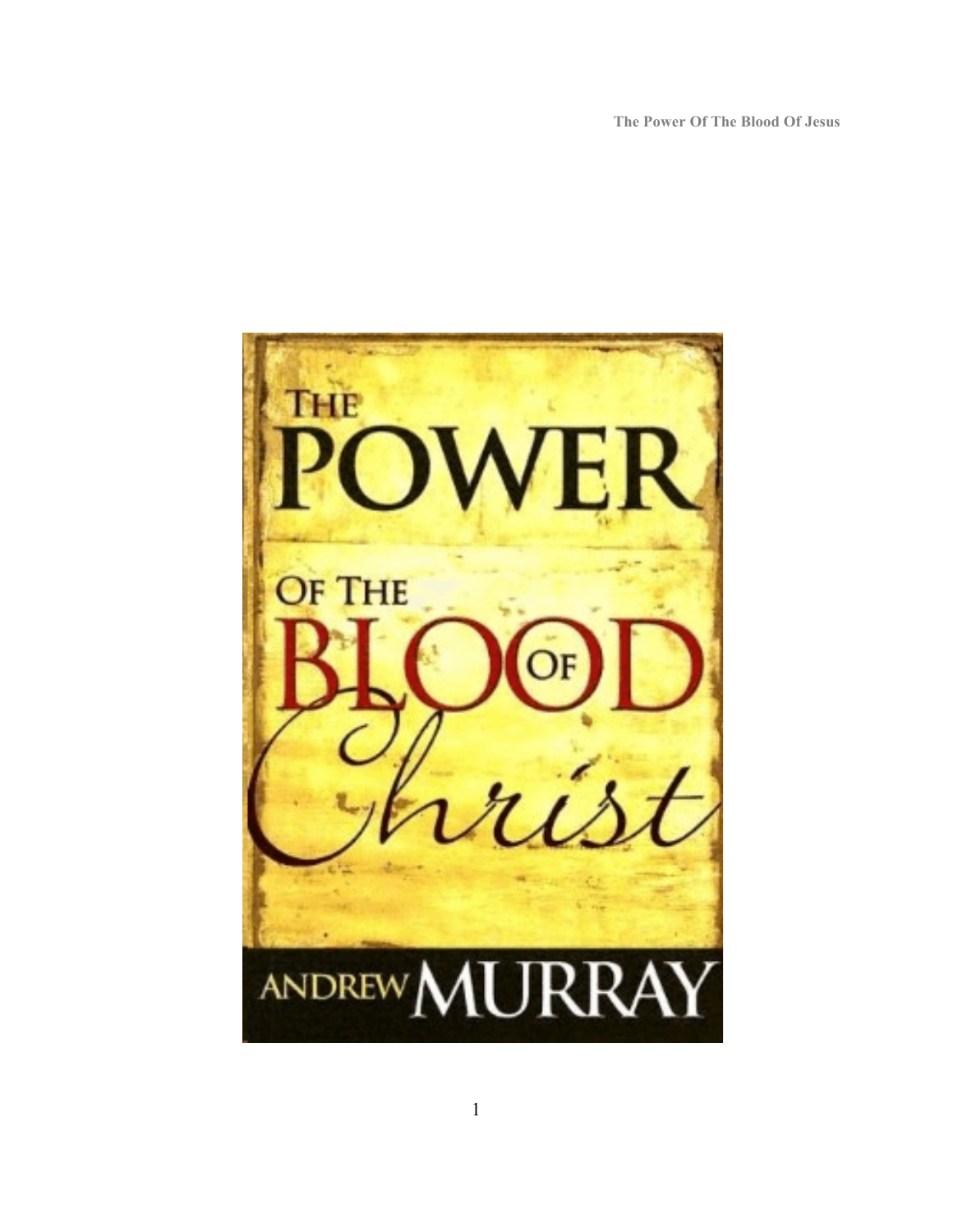# THE POWER OF THE BLOOD OF JESUS BY ANDREW MURRAY

# CHAPTER 1

## WHAT THE SCRIPTURES TEACH ABOUT THE BLOOD

"Not Without Blood"-Heb. ix. 7 and 18.

GOD has spoken to us in the Scriptures in divers portions and in divers manners; but the VOICE is ever the same, it is always the WORD of the same GOD.

Hence the importance of treating the Bible as a whole, and receiving the witness it gives in its various portions, concerning certain definite truths. It is thus we learn to recognise the place these truths actually occupy in Revelation, or rather in the HEART OF GOD. Thus, too, we begin to discover what the foundation truths of the Bible are, which above others demand attention. Standing as they do, so prominently, in each new departure in God's revelation; remaining unchanged when the Dispensation changes, they carry a divine intimation of their importance.

It is my object, in the chapters which follow this introductory one, to show what the Scriptures teach us concerning THE GLORIOUS POWER OF THE BLOOD OF JESUS, and the wonderful blessings procured for us by it; and I cannot lay a better foundation for my exposition, nor give a better proof of the superlative glory of THAT BLOOD AS THE POWER OF REDEMPTION, than by asking my, readers to follow me through the Bible, and thus see the unique place which is given to THE BLOOD from the beginning to the end of God's revelation of Himself to man, as recorded in the Bible.

It will become clear that there is no single scriptural idea, from Genesis to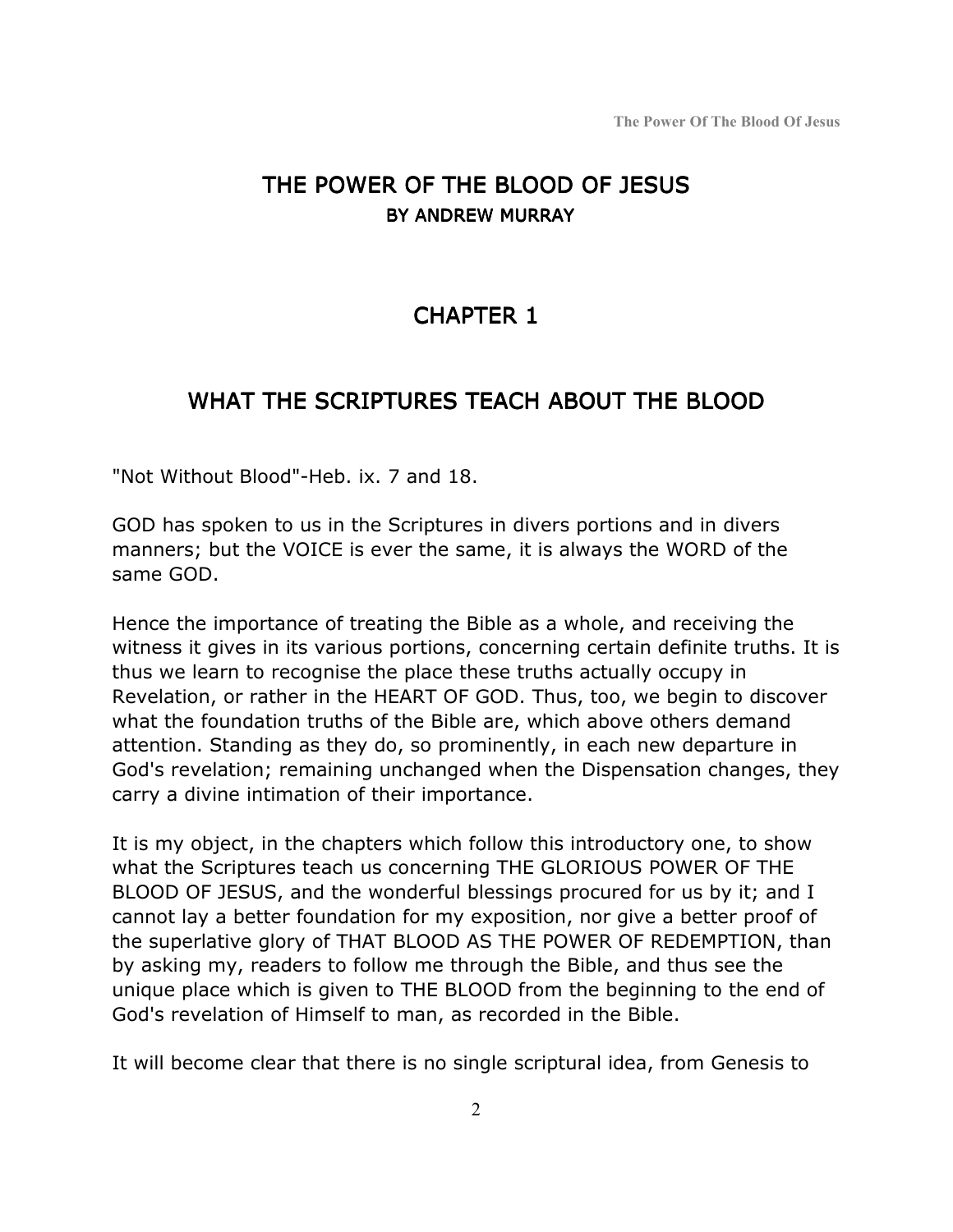Revelation, more constantly and more prominently kept in view, than that expressed by the words-"THE BLOOD."

Our inquiry then is what the Scriptures teach us about THE BLOOD.

FIRST, IN THE OLD TESTAMENT;

SECONDLY, IN THE TEACHING OF OUR LORD JESUS HIMSELF;

THIRDLY, IN WHAT THE APOSTLES TEACH; and

LASTLY, WHAT ST. JOHN TELLS US OF IT IN REVELATION.

1. LET US LEARN WHAT THE OLD TESTAMENT TEACHES. Its record about THE BLOOD begins at the gates of Eden.

Into the unrevealed mysteries of Eden I do not enter.

But in connection with the sacrifice of Abel all is plain. He brought of "the firstlings of his lock" to the Lord as a sacrifice, and there, in connection with the first act of worship recorded in the Bible, blood was shed. We learn from Hebrews (xi. 4) that it was "by faith" Abel offered an acceptable sacrifice, and his name stands first in the record of those whom the Bible calls "believers." He had this witness borne to him "that he pleased God." His faith, and God's good pleasure in him, are closely connected with the sacrificial blood.

In the light of later revelation, this testimony, given at the very beginning of human history, is of deep significance. It shows that there can be no approach to God; no fellowship with Him by faith; no enjoyment of His favour, apart from THE BLOOD.

Scripture gives but short notice of the following sixteen centuries. Then came THE FLOOD, which was God's judgement on sin, by the destruction of the world of mankind.

But God brought forth a new earth from that awful baptism of water. Notice,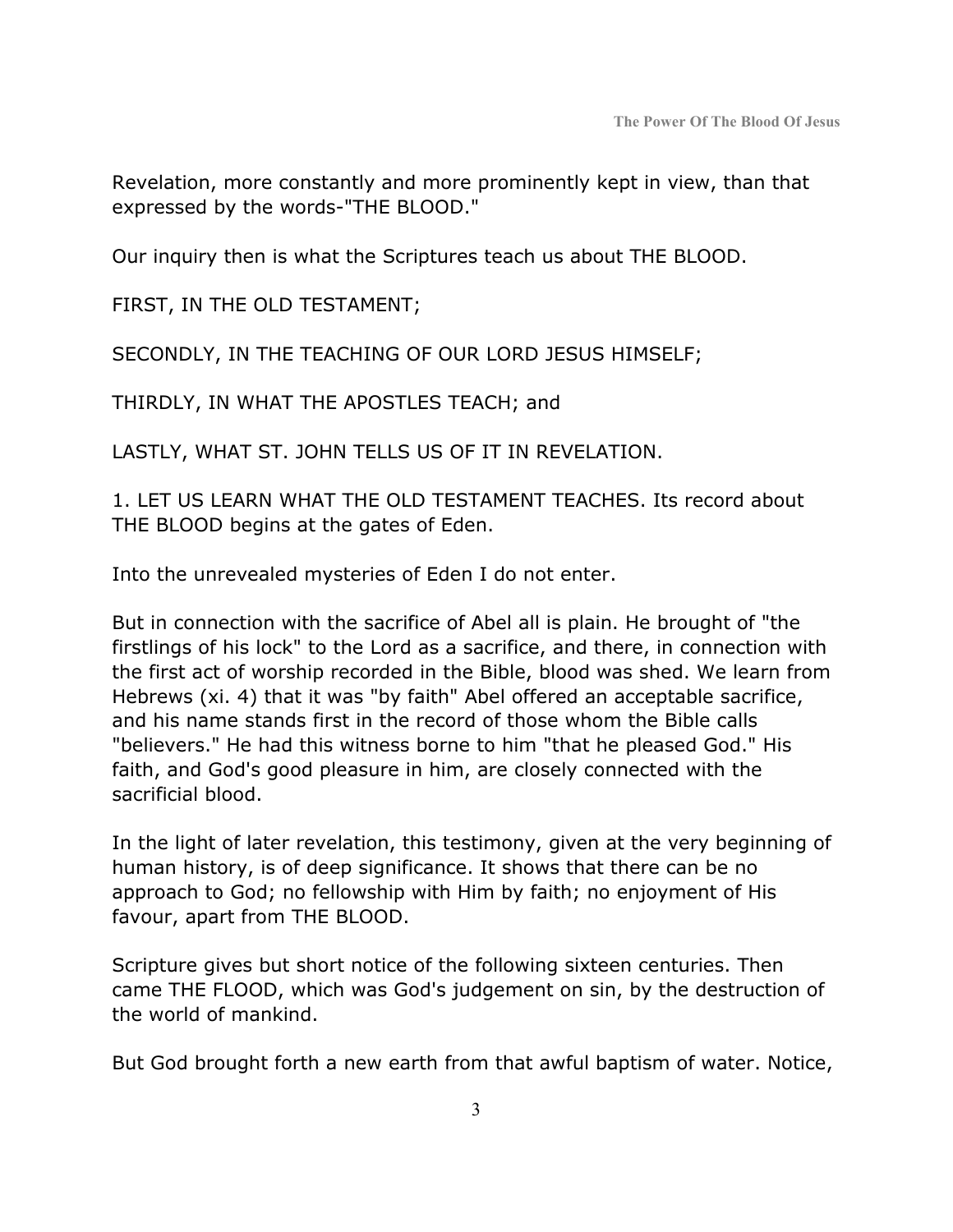however, that the new earth must be baptised used also with blood, and the first recorded act of Noah, after he had left the ark, was the offering of a burnt sacrifice to God. As with Abel, so with Noah a t a new beginning, it was "NOT WITHOUT BLOOD."

Sin once again prevailed, and God laid an entirely new foundation for the establishment of His Kingdom on earth.

By the divine call of Abram, and the miraculous birth of Isaac, God undertook the formation of a people to serve Him. But this purpose was not o accomplished apart from the shedding of THE BLOOD. This is apparent in the most solemn hour of Abraham's life.

God had already entered into covenant relationship with Abraham, and his faith had already been severely tried, and had stool the test. It was reckoned, or counted to him, for righteousness. Yet he must learn that Isaac, the son of promise, who belonged wholly to God, can be truly surrendered to God only by death.

Isaac must die. For Abraham, as well as for Isaac, only by death could freedom from the self-life be obtained.

Abraham must offer Isaac on the altar.

That was not an arbitrary command of God. It was the revelation of a divine truth, that it is only through heath, that a life truly consecrated to God is possible. But it was impossible for Isaac to die and rise again from the dead; for on account of sin, death would hold him fast. But see, his life was spared, and a ram was offered in his place. Through the blood that then flowed on Mount Moorish his life was spared. He and the people which sprang from him, live before God "NOT WITHOUT BLOOD." By that blood, however, he was in a figure raised again from the ahead. The great lesson of substitution is here clearly taught.

Four hundred years pass, and Isaac has become, in Egypt, the people of Israel. Through her deliverance from Egyptian bondage Israel was to be recognised as God's first-born among the nations. Here, also, it is "NOT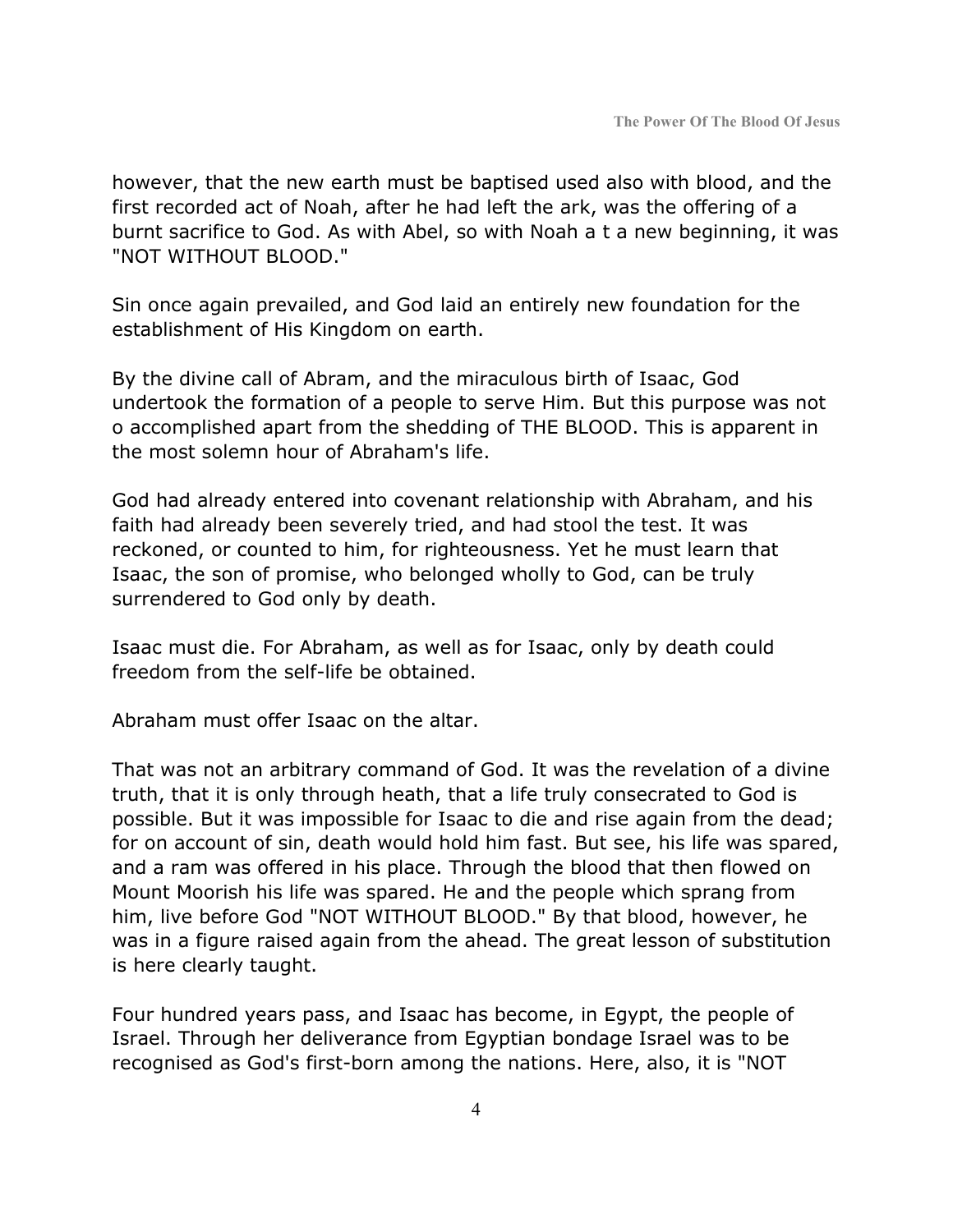WITHOUT BLOOD." Neither the electing grace of God, nor His covenant with Abraham, nor the exercise of His omnipotence, which could so easily have destroyed their oppressors, could dispense with the necessity of THE BLOOD.

What THE BLOOD accomplished on Mount Moorish for one person, who was the Father of the nation, must now be experienced by that nation. By the sprinkling of the door frames of the Israelites with the BLOOD of the Paschal lamb; by the institution of the Passover as an enduring ordinance with the words-" When I see the BLOOD I will pass over you," the people were taught that life can be obtained only by the death of a substitute. Life was possible for them only through THE BLOOD of a life given in their place, and appropriated by " the sprinkling of that blood."

Fifty days later this lesson was enforced in a striking manner. Israel had reached Sinai. God had given His Law as the foundation of His covenant. That covenant must now be established, but as it is expressly stated in Hebrews ix. 7, "NOT WITHOUT BLOOD." The Sacrificial BLOOD must be sprinkled, first on the altar, and then on the book of the Covenant, representing God's side of that Covenant; then on the people, with the declaration, "This is THE BLOOD OF THE COVENANT" (Exodus xxiv).

It was in that BLOOD the Covenant had its foundation and power. It is by THE BLOOD alone, that God and man can be brought into covenant fellowship. That which bad been foreshadowed at the Gate of Eden, on Mount Ararat, on Moriah, and in Egypt was now confirmed at the foot of Sinai, in a most solemn manner. Without BLOOD there could be no access by sinful man to a Holy God.

There is, however, a marked difference between the manner of applying the blood in the former cases as compared with the latter. On Moriah the life was redeemed by the shedding of the blood. In Egypt it was sprinkled on the door posts of the houses ; but at Sinai, it was sprinkled on the persons themselves. The contact was closer, the application more powerful.

Immediately after the establishment of the covenant the command was givers, "Let them make me a. sanctuary that I may dwell among them " (Exod. xxv. 8). They were to enjoy the full blessedness of having they God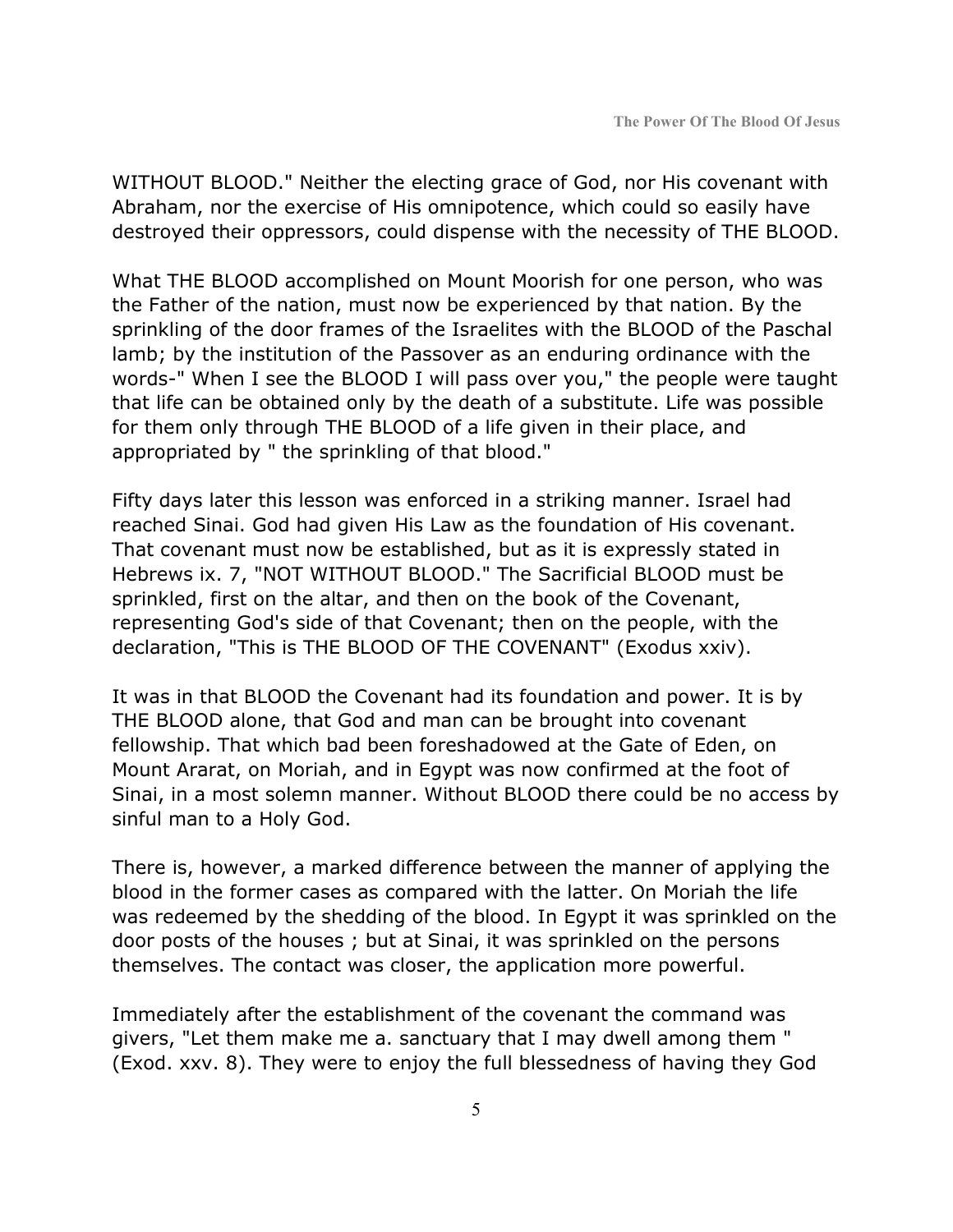of the Covenant abiding among them. Through His grace they may find Him, and serve Him in His house.

He Himself gave, with the minutest care, directions for the arrangement and service of that house. But notice that THE BLOOD is the centre and reason of all this. Draw near to the vestibule of the earthly temple of the Heavenly King, and the first thing visible is the ALTAR OF BURNT OFFERING, where the sprinkling of blood continues, without ceasing, from morning till evening. Enter the Holy Place, and the most conspicuous thing is the golden altar of incense, which also, together with the veil, is constantly sprinkled with the BLOOD. Ask what lies beyond the Holy Place, and you will be told that it is the MOST HOLY PLACE where God dwells. If you ask how He dwells there, and how He is approached, you will be told "NOT WITHOUT BLOOD." The golden throne where His glory shines, is itself sprinkled with THE BLOOD, once every year, when the High Priest alone enters to bring in THE BLOOD, and to worship God. The highest act in that worship is the sprinkling of THE BLOOD.

If you inquire further, you will be told that always, and for everything, THE BLOOD is the one thing needful. At the consecration of the House, or of the Priests; at the birth of a child; in the deepest penitence on account of sin; in the highest festival; always, and in everything, the way to fellowship with God is through THE BLOOD alone.

This continued for fifteen hundred years. At Sinai, in the desert, at Shiloh, in the Temple on Mount Moriah it continued till our Lord came to make an end of all shadows by bringing in the substance, and try establishing a fellow ship with the Holy One, in spirit and truth.

#### II. WHAT OUR LORD JESUS HIMSELF TEACHES ABOUT THE BLOOD.

With His coming old things passed away, and all things became new.

He came from the Father in Heaven, and can tell us in divine words the way to the Father.

It is sometimes said that the words "NOT WITHOUT BLOOD" belong to the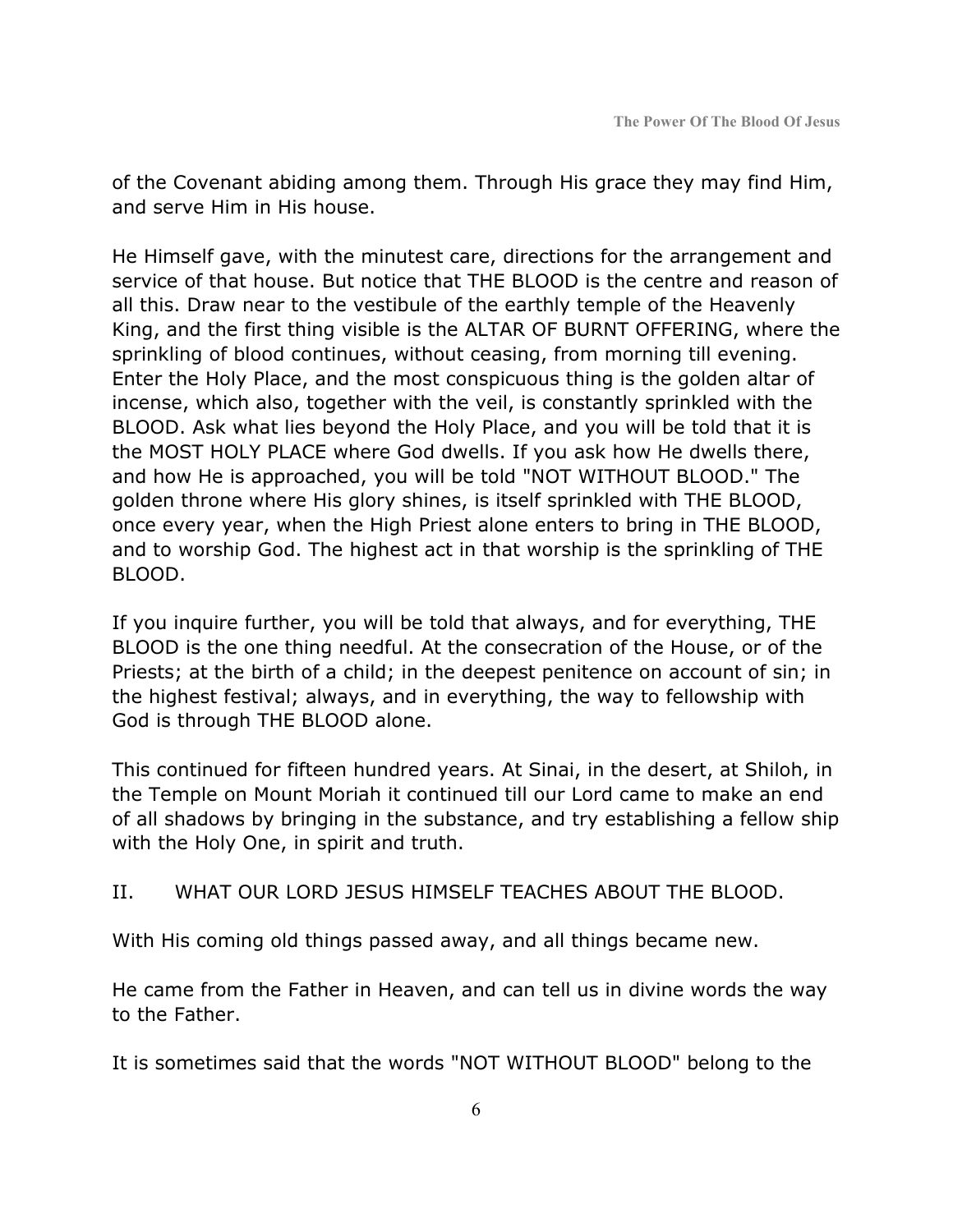Old Testament. But what does our Lord Jesus Christ say? Notice, first, that when John the Baptist announced His coming, he spoke of Him as filling a dual office, as "THE LAMB OF GOD that taketh away the sin of the world" ; and then as "the One who would baptize with the Holy Spirit." The outpouring of the BLOOD of the Lamb of God must take place, before the outpouring of the Spirit could be bestowed. Only when all that the Old Testament taught about THE BLOOD has been fulfilled, can the Dispensation of the Spirit begin.

The Lord Jesus Christ Himself plainly declared that leis death on the Cross was the purpose for which He came into the world ; that it was the necessary condition of the redemption and life which He came to bring. He clearly states that in connection with His death the shedding of His BLOOD was necessary.

In the Synagogue at Capernaum He spoke of Himself as "THE Bread of Life"; of His flesh, "that He would give it for the life of the world." Four times over He said most emphatically, "Except ye . . . drink leis BLOOD ye have no life in you." "He that drinketh my BLOOD hath everlasting life." "My BLOOD is drink indeed." "He that drinketh my BLOOD dwelleth in me and I in him" (John vi.). Our Lord thus declared the fundamental fact that He Himself, as the Son of the Father, who came to restore to us our lost life, can do this in no other way than by dying for us; by shedding His blood for us; and then making us partakers of its power.

Our Lord confirmed the teaching of the Old Testament Offerings-that man can live only through the death of another, and thus obtain a life that through Resurrection has become eternal.

But Christ Himself cannot make us partakers of that eternal life which He has procured for us, save by the shedding of His blood, and causing us to drink it. Marvellous fact! " NOT WITHOUT BLOOD " can eternal life be ours.

Equally striking is our Lord's declaration of the same truth on the last night of His earthly life. Before He completed the great work of His life by giving it " as a ransom for many," He instituted the Holy Supper, saying-" This cup is the New Testament in MY BLOOD that is shed for you and for many for the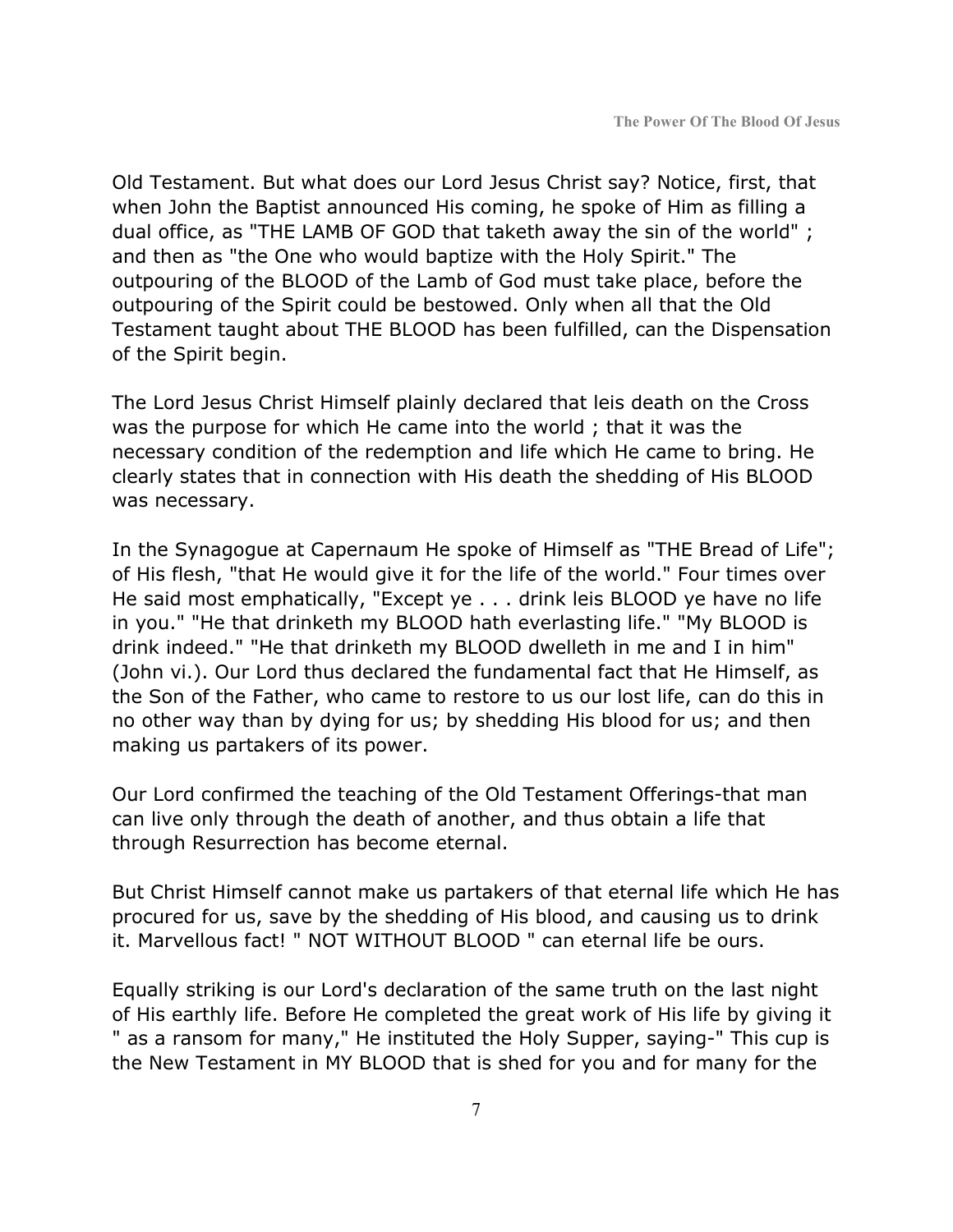remission of sins. Drink ye all of it." (Matt. xxvi. 28). "without shedding of blood there is no remission of sins." Without remission of sins there is no life. But by the shedding of His BLOOD He has obtained a new life for us. By what He calls " the drinking of His blood " He shares His life with us. The blood SHED in the Atonement, which frees us from the SIN, the guilt of sin; and from death, the punishment of sin; the blood, which by faith we drink, bestows on us His life. The BLOOD He shed was, in the first place FOR us, and is then given TO us.

III. THE TEACHING OF THE APOSTLES UNDER THE INSPIRATION OF THE HOLY SPIRIT.

After His Resurrection and Ascension, our Lord is not any longer known by the Apostles "after the flesh." Now, all that was symbolical has passed away, and the deep spiritual truths expressed by symbol, are unveiled.

But there is no veiling of THE BLOOD. It still occupies a prominent place.

Turn first to the Epistle to the Hebrews, which was written purposely to show that the Temple service had become unprofitable, and was intended by God to pass away, now that Christ had come.

Here, if anywhere, it might be expected that the Holy Spirit would emphasise the true spirituality of God's purpose, yet it is just here that the Blood of Jesus is spoken of in a manner that imparts a new value to the phrase.

We read concerning our Lord that "by His own blood he entered into the holy place" (Heb. ix. 12).

"The Blood of Christ-shall purge your conscience" ( ver. 14).

"Having therefore, brethren, boldness to enter into the holiest by the blood of Jesus" (Heb. x. I9).

"Ye are come-to Jesus the Mediator of the New Covenant, and to the blood of sprinkling" (xii. 24).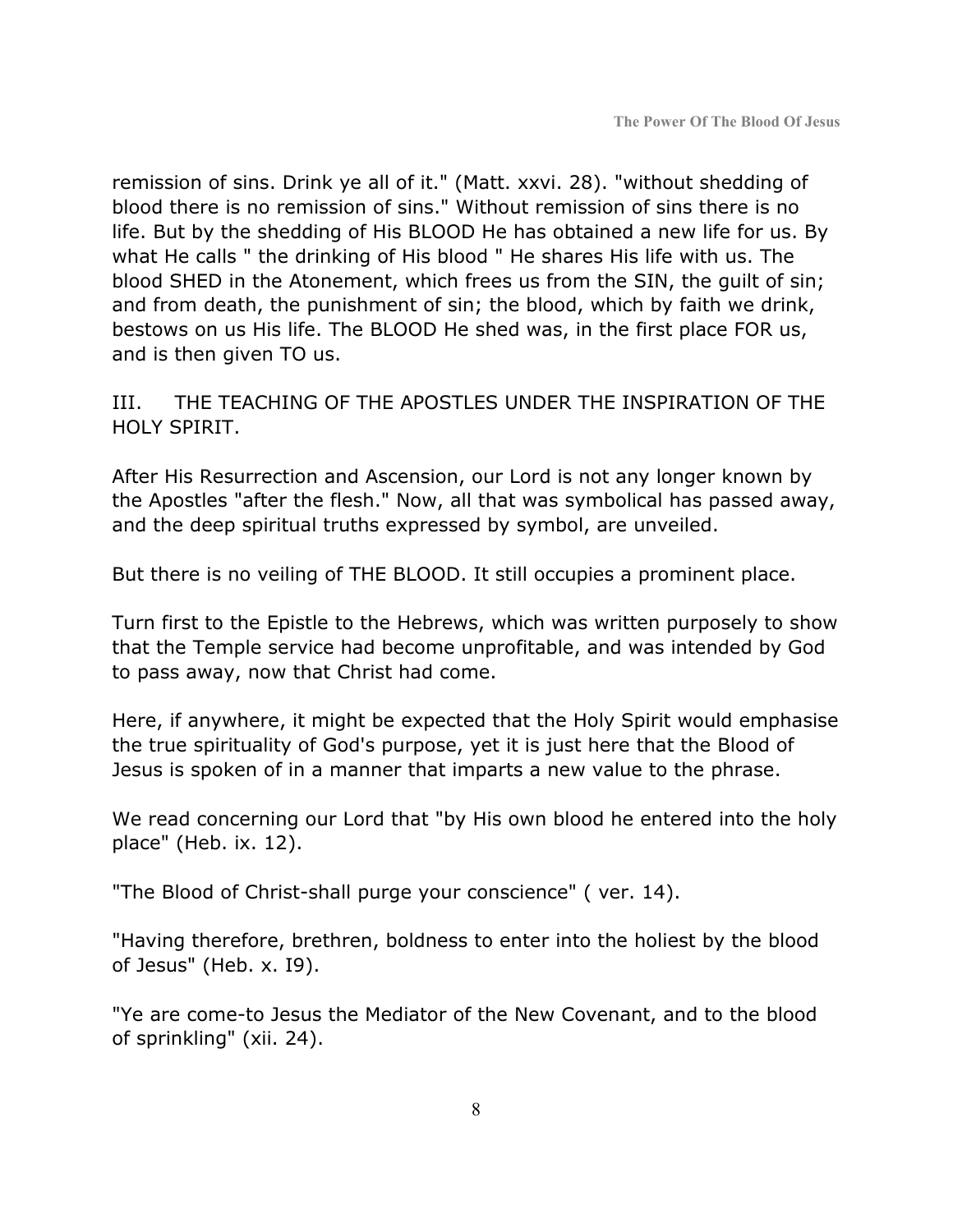"Jesus also, that he might sanctify the people with his own blood suffered without the gate" (xiii. 12, 23).

"God-brought again from the dead our Lord Jesus-through the blood of the everlasting covenant" (xiii. 20).

By such words the Holy Spirit teaches us that the blood is really the central power of our entire redemption. "NOT WITHOUT BLOOD" is as valid in the New Testament as in the Old.

Nothing but the Blood of Jesus, shed in His death for sin, can cover sin on God's side, or remove it on ours.

We find the same teaching in the writings of the Apostles. Paul writes of "being justified freely by his grace through the redemption that is in Christ Jesus . . . through faith in his blood" (Rom. iii. 24, 25), Of "being now justified by his blood" (v. 9).

To the Corinthians he declares that the "cup of blessing which we bless is the communion of the Blood of Christ" (I Cor. x. I6).

In the Epistle to the Galatians he uses the word "CROSS" to convey the same meaning, while in Colossians he united the two words and speaks of "The Blood of his Cross" (Gal. vi. 14 ; Col. i. 20).

He reminds the Ephesians that "We have redemption through his blood" and that we "are made nigh by the blood of Christ" (Eph. i. 7 and ii. I3).

Peter reminds his readers that they were "Elect . . . unto obedience and sprinkling of the Blood of Jesus" (I Pet. i. 2), that they were redeemed by "the precious blood of Christ" (ver. 19).

See how John assures his "little children" that "The blood of Jesus Christ his Son cleanseth us from all sin" (I John i. 7). The Son is He "who came not by water only but by water and blood" (v. 6).

All of them agree together in mentioning the blood, and in glorying in it, as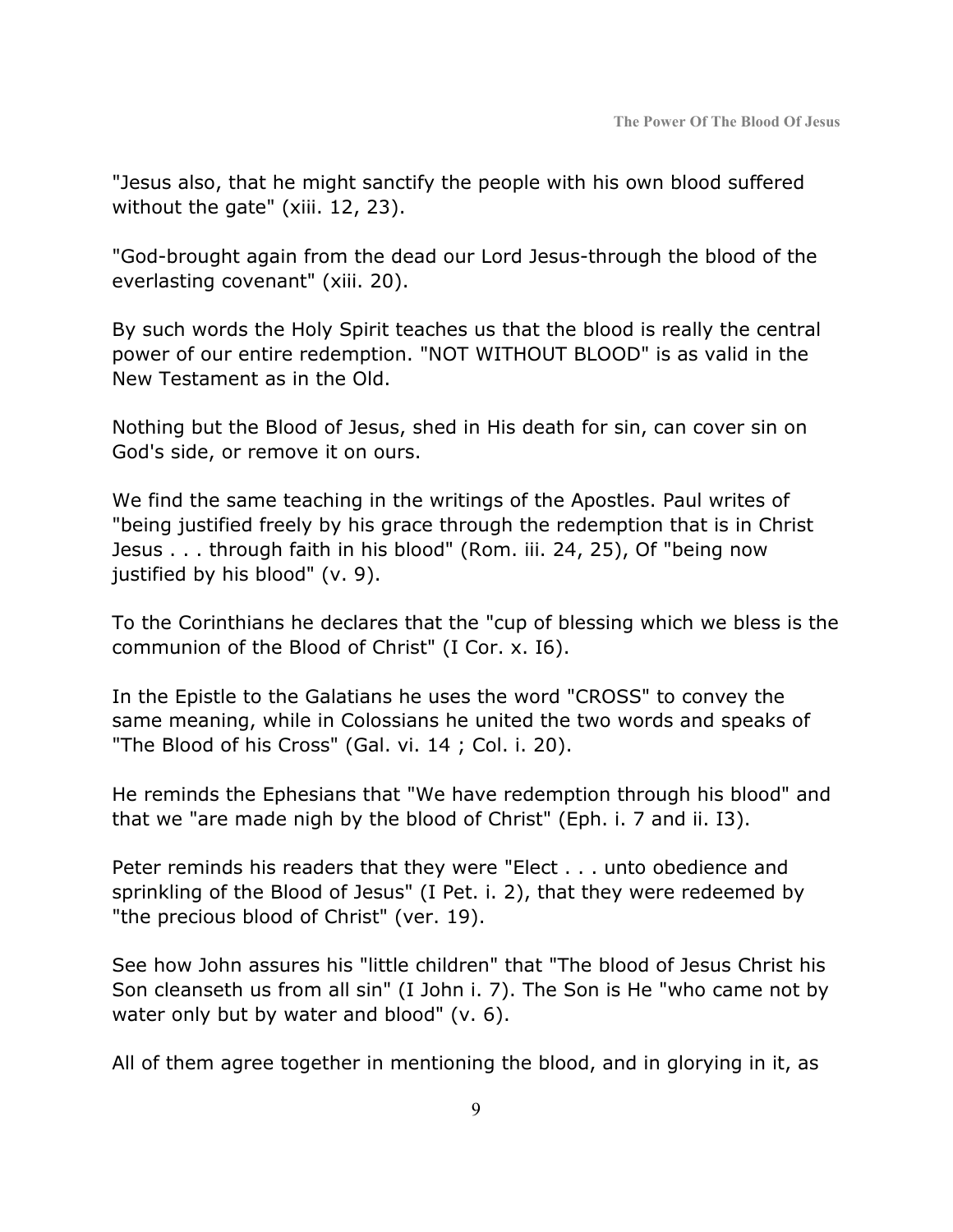the power by which eternal redemption through Christ, is fully accomplished, and is then applied by the Holy Spirit.

IV. But perhaps this is merely earthly language. What has Heaven to say? WHAT DO we LEARN FROM THE BOOK OF REVELATION CONCERNING THE FUTURE GLORY AND THE BLOOD?

It is of the greatest importance to notice, that in the revelation which God has given in this book, of the glory of His throne, and the blessedness of those who surround it, the blood still retains its remarkably prominent place.

On the throne John saw "A Lamb as it had been slain" (Rev. v. 6). As the Elders fell down before the Lamb they sang a new song saying, "Thou art worthy . . . for thou vast slain and hast redeemed us to God by thy blood" (vers. 8 and 9).

Later on when he saw the great company which no man could number, he was told in reply to his question as to who they were, "They have washed their robes, and made them white in the blood of the Lamb."

Then again, when he heard the song of victory over the defeat of Satan, its strain was, "They overcame him by the blood of the Lamb" (xii. 11).

In the glory of heaven, as seen by John, there was no phrase by which the great purposes of God; the wondrous love of the Son of God; the power of His redemption; and the joy and thanksgiving of the redeemed; can be gathered up and expressed save this-"THE BLOOD OF THE LAMB." From the beginning to the end of Scripture; from the closing of the gates of Eden, to the opening of the gates of the Heavenly Zion, there runs through Scripture a golden tbread. It is "THE BLOOD" that unites the beginning and the end; that gloriously restores what sin had destroyed.

It is not difficult to see what lessons the Lord wishes us to learn from the fact that the blood occupies such a prominent place in Scripture.

i. God has no other way of dealing with sin, or the sinner,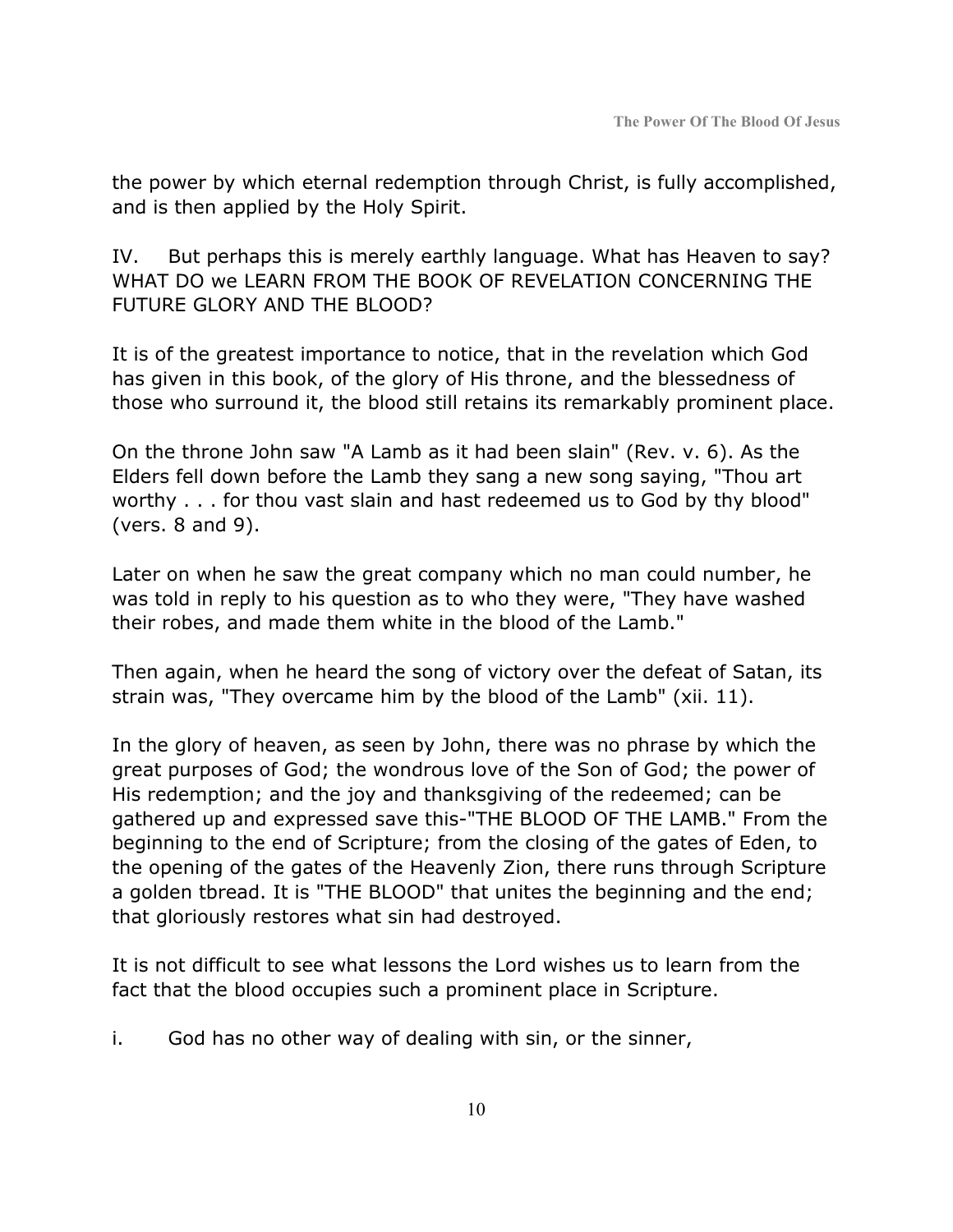save through the blood.

For victory over sin and the deliverance of the sinner God has no other means or thought than "THE BLOOD OF CHRIST." Yes, it is indeed something that surpasses all understanding.

All the wonders of grace are focused here-the Incarnation, by which He took upon Himself our flesh and blood; the love, that spared not itself but surrendered itself to death; the righteousness, which could not forgive sin till the penalty was borne; the substitution, by which He the Righteous One, atoned for us the unrighteous; the atonement for sin, and the justification of the sinner, thus made possible; renewed fellowship with God; together with the cleansing, and sanctification, to fit us for the enjoyment of that fellowship; the true oneness in life with the Lord Jesus, as He gives us His blood to drink; the eternal joy of the hymn of praise, "Thou hast redeemed us to God"; all these are but rays of the wonderous light which are reflected upon us from "THE PRECIOUS BLOOD OF JESUS."

ii. The blood must have the same place in our hearts which it has with God.

From the beginning of God's dealings with man, yes, from before the foundation of the world, the heart of God has rejoiced in that blood. Our heart will never rest, nor find salvation, till we too learn to walk, and glory in the power of that blood.

It is not only the penitent sinner, longing for pardon, who must thus value it. No --the redeemed will experience that just as God in His temple sits upon a throne of grace, where the blood is ever in evidence, so there is nothing that draws our hearts nearer to God, filling them with God's love, and joy, and glory, as living in constant, spiritual view of that blood.

iii. Let us take time and trouble to learn the ,full blessing and power of that blood.

The blood of Jesus is the greatest mystery of eternity, the deepest mystery of the divine wisdom. Let us not imagine that we can easily grasp its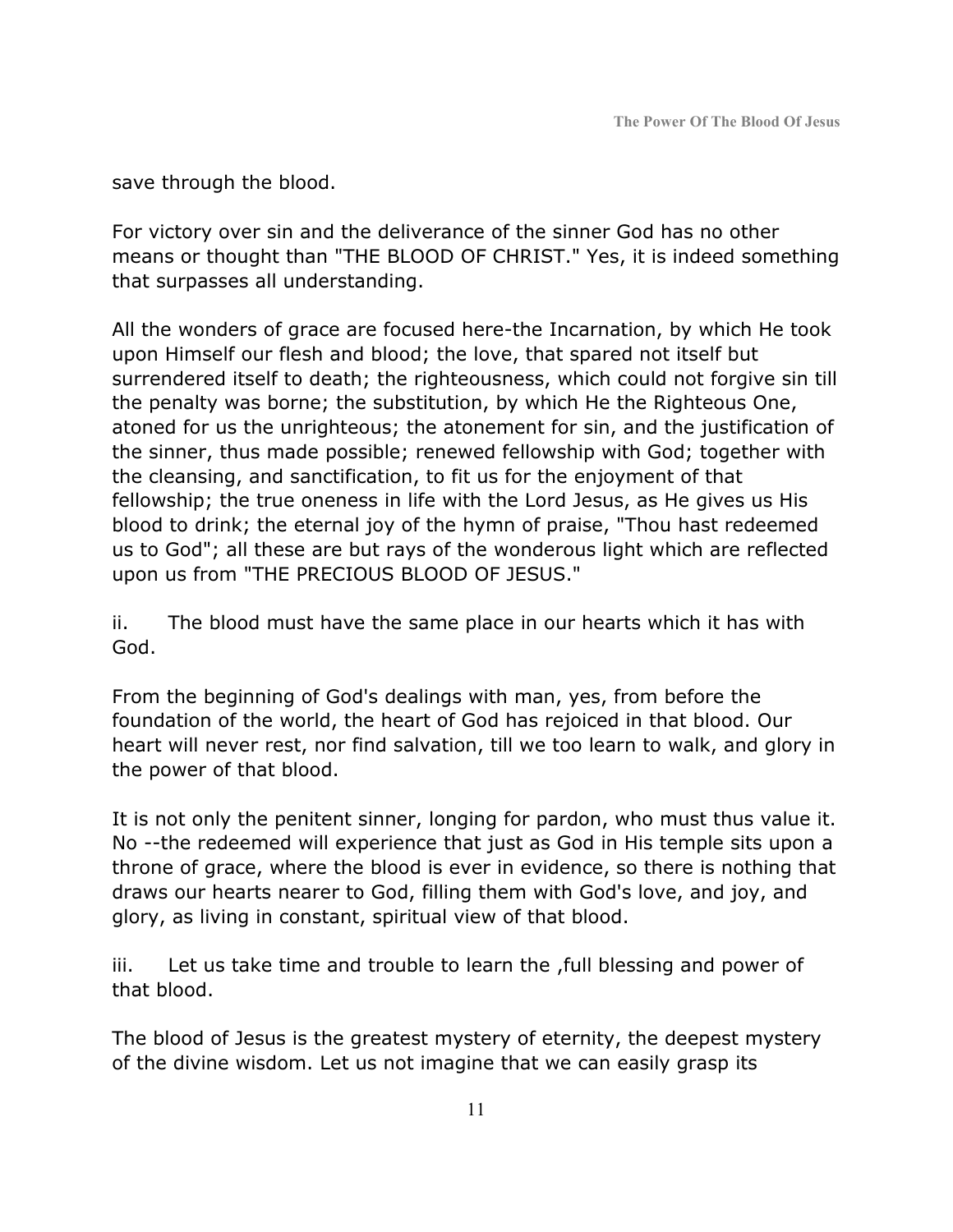meaning. God thought 4,000 years necessary to prepare men for it, and we also must take time, if we are to gain a knowledge of the power of the blood.

Even taking time is of no avail, unless there is definite taking of sacrificial trouble. Sacrificial blood always meant the offering of a life. The Israelite could not obtain blood for the pardon of his sin, unless the life of something that belonged to him was offered in sacrifice. The Lord Jesus did not offer up His own life, and shed His blood to .spare us from the sacrifice of our lives. No, indeed 1 but to make the sacrifice of our lives possible and desirable.

The hidden value of His blood is the spirit of self-sacrifice, and where the blood really touches the heart, it works out in that heart, a like spirit of self-sacrifice. We learn to give up ourselves and our lives, so as to press into the full power of that new life, which the blood. has provided.

We give our time in order that we may become acquainted with these things by God's Word. We separate ourselves from sin and worldly-mindedness, and self-will, that the power of the blood may not be hindered, for it is just these things that the blood seeks to remove.

We surrender ourselves wholly to God in prayer and faith, so as not to think our own thoughts, and not to hold our own lives as a prize, but as possessing nothing save what He bestows. Then He reveals to us the glorious and blessed life which has been prepared for us by the blood.

iv. We can rely upon the Lord Jesus to reveal to us the power of His blood.

It is by this confident trust in Him that the blessing obtained by the blood becomes ours. We must never, in thought, separate the blood from the High Priest who shed it, and ever lives to apply it.

He who once gave His blood for us, will, oh I so surely, every moment, impart its efficacy. Trust Him to do this. Trust Him to open your eyes, and to give you a deeper spiritual insight. Trust Him to teach you to think about the blood as God thinks about it. Trust Him to impart to you, and to make effective in you, all that He enables you to see.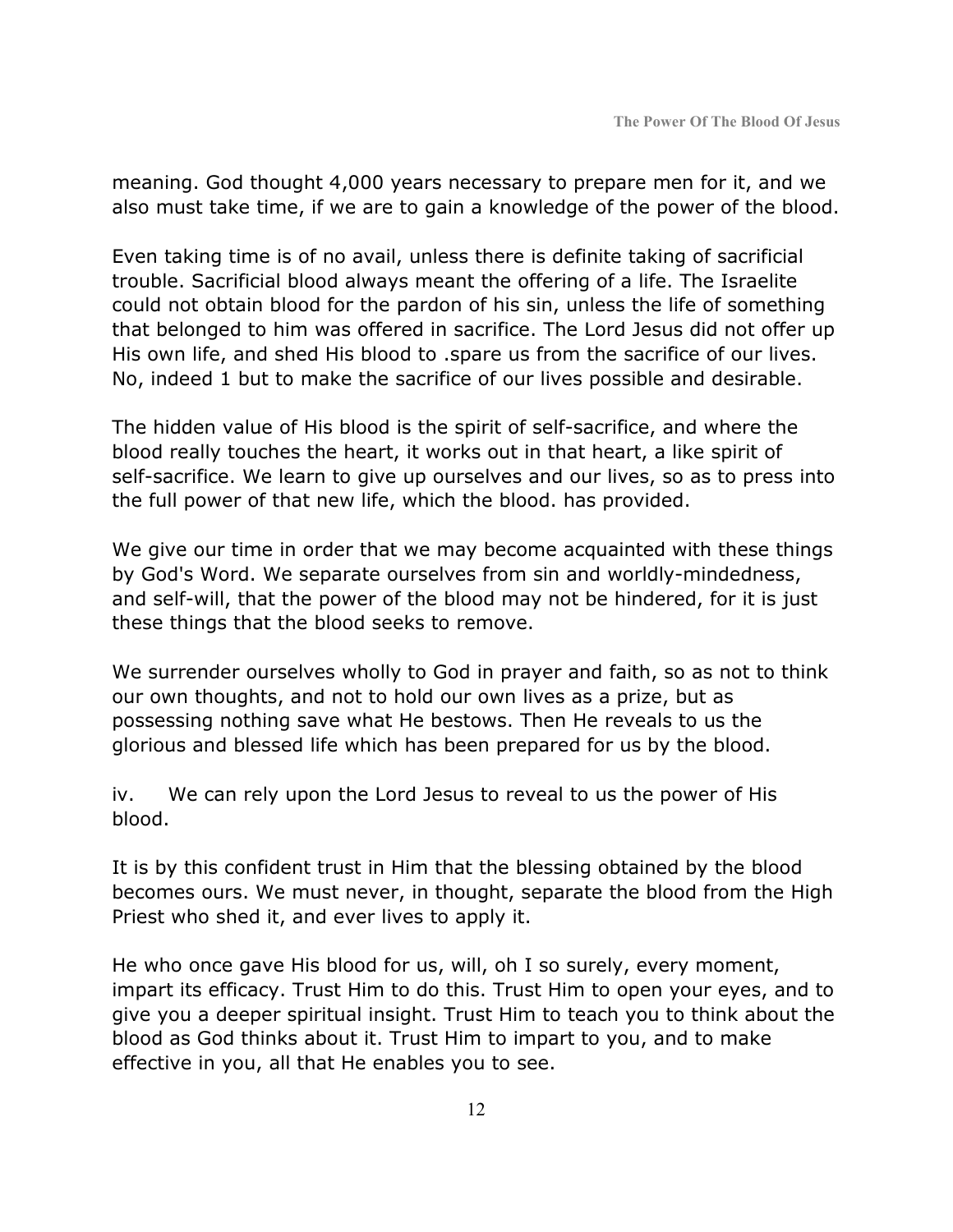Trust Him above all, in the power of His eternal High Priesthood, to work out in you, unceasingly, the full merits of His blood, so that your whole life may be an uninterrupted abiding in the sanctuary of God's presence.

Believer, you who have come to the knowledge of the precious blood, hearken to the invitation of your Lord. Come nearer. Let Him teach you; let Him bless you. Let Him cause His blood to become to you spirit, and life, and power, and truth.

Begin now, at once, to open your soul in faith, to receive the full, mighty, heavenly effects of the precious blood, in a more glorious manner than you have ever experienced. He Himself will work these things out in your life.

# CHAPTER 2

# REDEMPTION BY BLOOD

"Ye know that ye were not redeemed with corruptible things . . . but with the precious blood of Christ as of a lamb without blemish and without spot"-I Pet. i. 18, 79.

THE shedding of His blood was the culmination of the sufferings of our Lord. The atoning efficacy of those sufferings was in that shed blood. It is therefore of great importance that the believer should not rest satisfied with the mere acceptance of the blessed truth that he is redeemed by that blood, but should press on to a fuller knowledge of what is meant by that statement, and to learn what that blood is intended to do in a surrendered soul.

Its effects are manifold, for we read in Scripture of RECONCILIATION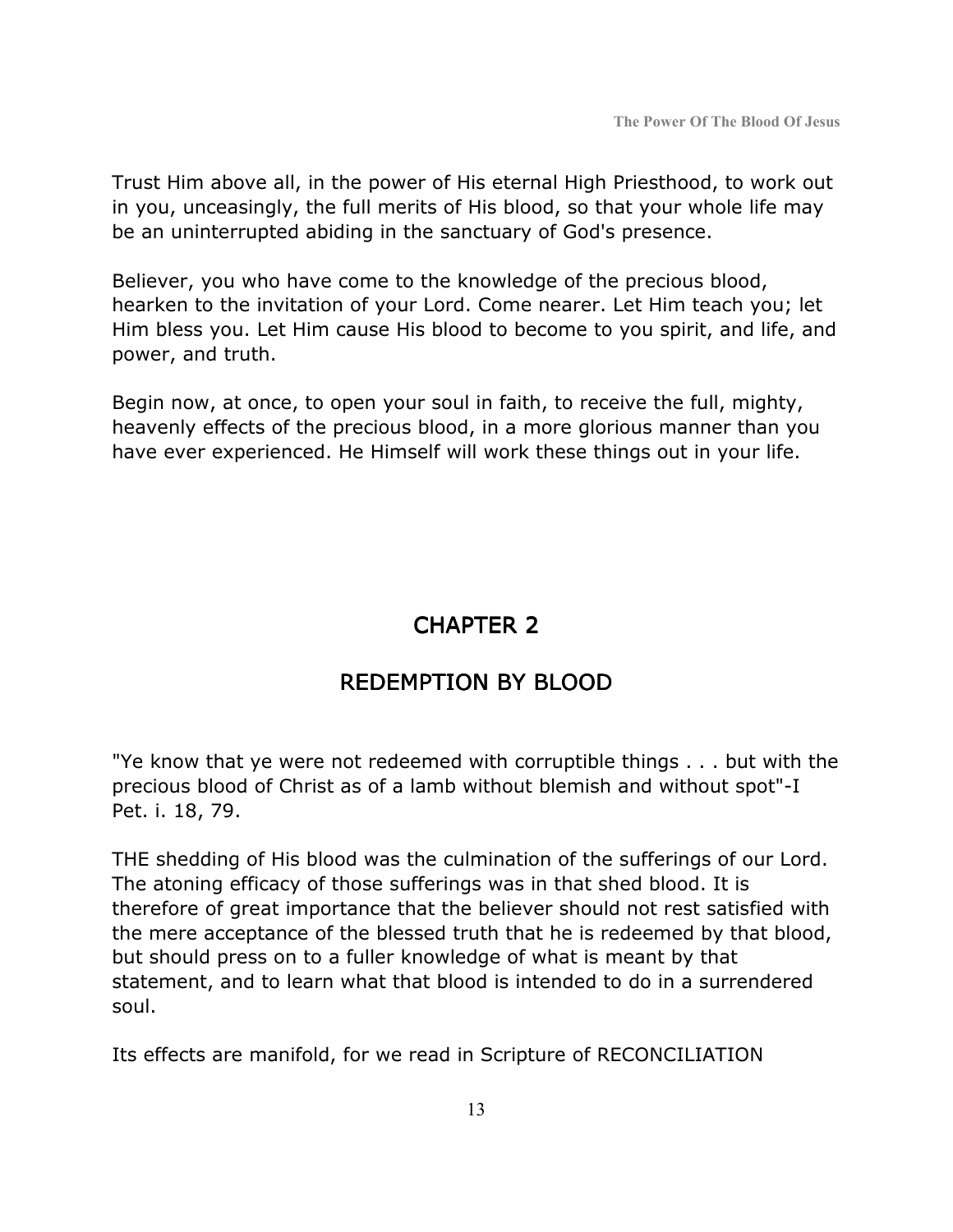through the blood; CLEANSING through the blood; SANCTIFICATION through the blood; UNION WITH GOD through the blood; VICTORY over Satan through the blood; LIFE through the blood.

These are separate blessings but are all included in one sentence: REDEMPTION BY THE BLOOD.

It is only when the believer understands what these blessings are, and by what means they may become his, that he can experience the full power of REDEMPTION.

Before passing on to consider in detail these several blessings let us first inquire, in a more general way, concerning THE POWER OF THE BLOOD OF JESUS.

1st. WHEREIN DOES THE POWER OF THAT BLOOD LIE?

2nd. WHAT HAS THAT POWER ACCOMPLISHED?

3rd. HOW CAN WE EXPERIENCE ITS EFFECTS?

I. WHEREIN DOES THE POWER OF THAT BLOOD LIE? or what is it that gives to the blood of Jesus such power? How is it that in the blood, alone, there is power possessed by nothing else?

The answer to this question is found in Leviticus xvii. 11. "The life of the flesh is in the blood" and "I have given it to you upon the altar to make an atonement for your souls, for it is the blood that maketh an atonement for the soul."

It is because the soul, or life, is in the blood; and that the blood is offered to God on the altar, that it has in it redemptive power.

i. The soul or life is in the blood, therefore the value of the blood corresponds to the value of the life that is in it.

The life of a sheep, or goat, is of less value than the life of an ox, and so the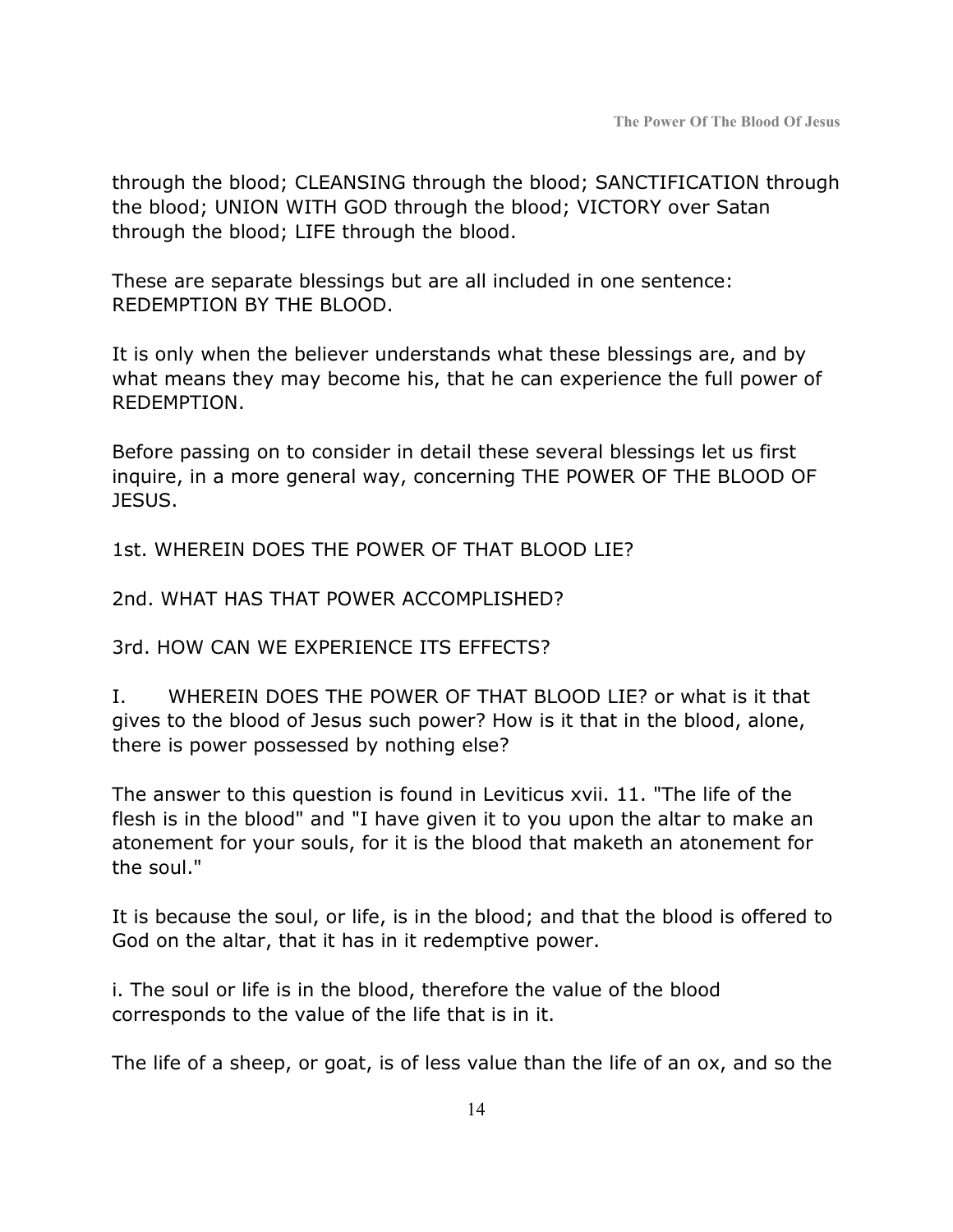blood of a sheep or a goat in an offering, is of less value than the blood of an ox (Lev. iv. 3, 24, 27).

The life of man is more valuable than that of many sheep or oxen.

And now who can tell the value or the power of the blood of Jesus? In that blood, dwelt the soul of the holy Son of God.

The eternal life of the Godhead was carried in that blood (Acts xx. 28).

The power of that blood in its divers effects is nothing less than the eternal power of God Himself. What a glorious thought for everyone who desires to experience the full power of the blood

ii. But the power of the blood lies above everything else in the fact that it is offered to God on the altar for redemption.

When we think of blood as shed, we think of death; death follows, when the blood or the soul is poured out. Death makes us think of sin, for death is the punishment of sin. God gave Israel the blood on the altar, as the atonement or covering for sin; that means-the sins of the transgressor were laid on the victim, and its death was reckoned as the death or punishment for the sins laid upon it.

The blood was thus the life given up to death for the satisfaction of the law of God, and in obedience to His command. Sin was so entirely covered and atoned for, it was no longer reckoned as that of the transgressor. He was forgiven.

But all these sacrifices and offerings were only types, and shadows, till the Lord Jesus came. His blood was the reality to which these types pointed.

His blood was in itself of infinite value, because it carried His soul or life. But the atoning virtue of His blood was infinite also, because of the manner in which it was shed. In holy obedience to the Father's will He subjected Himself to the penalty of the broken law, by pouring out His soul unto death. By that death, not only was the penalty borne, but the law was satisfied, and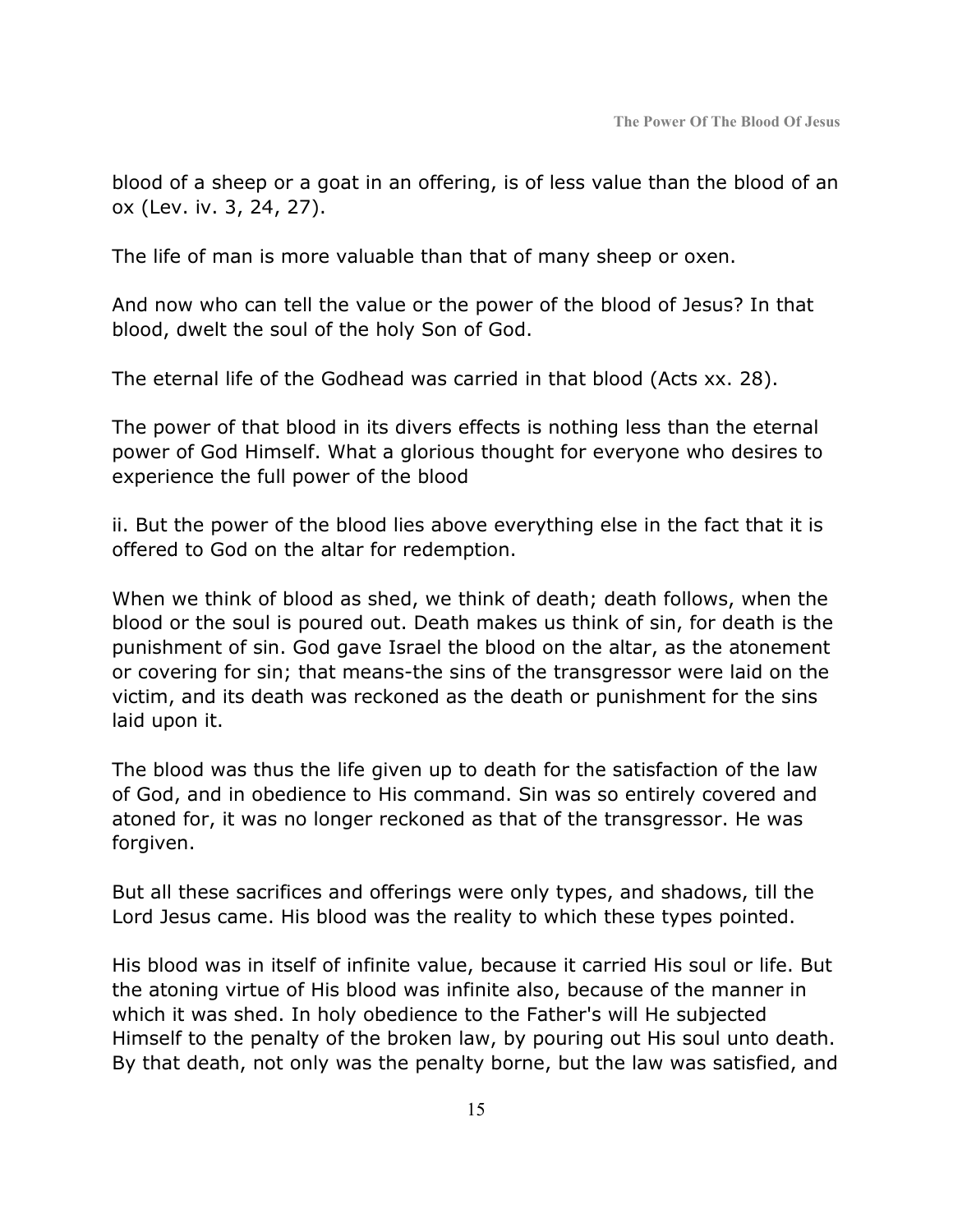the Father glorified. His blood atoned for sin, and thus made it powerless. It has a marvellous power for removing sin, and opening heaven for the sinner; whom it cleanses, and sanctifies, and makes meet for heaven.

It is because of the Wonderful Person whose blood was shed; and because of the wonderful way in which it was shed, fulfilling the law of God, while satisfying its just demands, that the blood of Jesus has such wonderful power. It is the blood of Atonement, and hence has such efficacy to redeem; accomplishing everything for, and in, the sinner, that is necessary to salvation.

### II. Our second question is-WHAT HAS THAT POWER ACCOMPLISHED?

As we see something of the wonders that power has accomplished, we shall be encouraged to believe that it can do the same for us. Our best plan is to note how the Scriptures glory in the great things which have taken place through the power of the blood of Jesus.

### i. THE BLOOD OF JESUS HAS OPENED THE GRAVE.

We read in Hebrews xiii. 20 "Now the God of peace that brought again from the dead our Lord Jesus that great Shepherd of the sheep, THROUGH THE BLOOD OF THE EVERLASTING COVENANT."

It was through the virtue of the blood, that God raised up Jesus from the dead. God's almighty power was not exerted to raise Jesus from the dead, apart from the blood.

He came to earth as surety, and bearer, of the sin of mankind. It was through the shedding of His blood alone that He had the right, as man, to rise again, and to obtain eternal life through resurrection. His blood had satisfied the law and righteousness of God. By so doing He had overcome the power of sin, and brought it to naught. So, also, death was defeated, as its sting, sin, had been removed, and the devil also was defeated, who had the power of death, having now lost all right over Him and us. His blood had destroyed the power of death, the devil and hell--THE BLOOD OF JESUS HAS OPENED THE GRAVE. He who truly believes that, perceives the close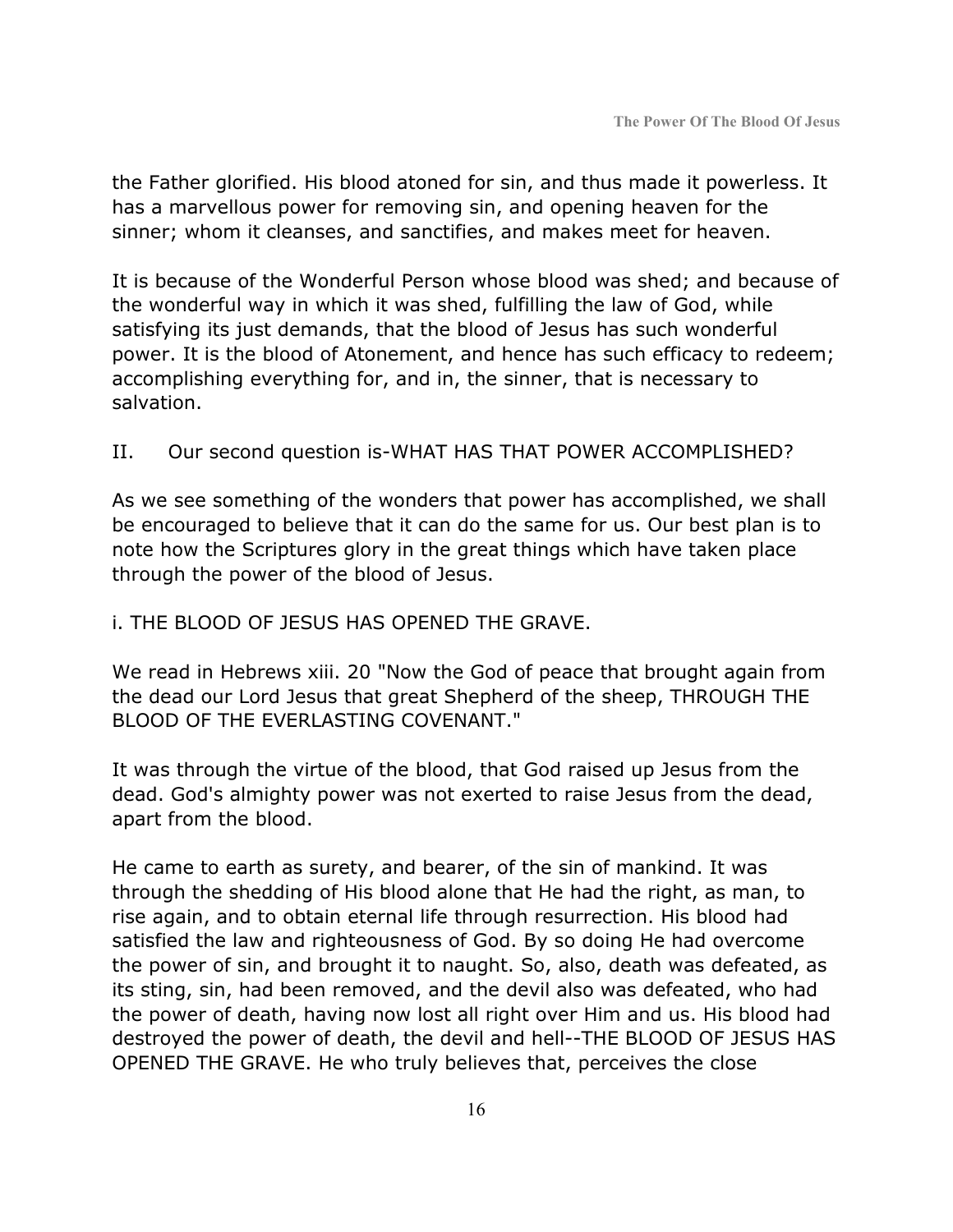connection which exists between the blood and the almighty power of God. It is only through the blood that God exerts His almightiness in dealing with sinful men. Where the blood is, there the resurrection power of God gives entrance into eternal life. The blood has made a complete end of all the power of death, and hell ; its effects surpass all human thought.

ii. Again THE BLOOD OF JESUS HAS OPENED HEAVEN.

We read in Hebrews ix. 22, Christ "by His own blood entered in once for all into the holy place, having obtained eternal redemption for us."

We know that in the Old Testament Tabernacle God's manifested presence was inside the veil. No power of man could remove that veil. The High Priest alone could enter there, but only with blood, or the loss of his own life. That was a picture of the power of sin in the flesh, which separates us from God. The eternal righteousness of God guarded the entrance to the Most Holy Place, that no flesh might approach Him.

But now our Lord appears, not in a material but in the true Temple. As High Priest and representative of His People, He asks for Himself, and for sinful children of Adam, an entrance into the presence of the Holy One. "That where I am, there they may be also" is His request. He asks that heaven may be opened for each one, even for the greatest sinner, who believes in Him. His request is granted. But how is that? It is through the BLOOD. He entered THROUGH HIS OWN BLOOD. THE BLOOD OF JESUS HAS OPENED HEAVEN.

So it is ever, and always, through the blood that the throne of grace remains settled in heaven. In the midst of the seven great realities of heaven (Heb. xii. 22, 24), yes, nearest to God the judge of all, and to Jesus the Mediator, the Holy Spirit gives a prominent place to "THE BLOOD OF SPRINKLING."

It is the constant "speaking" of that blood that keeps heaven open for sinners, and sends streams of blessing down on earth. It is through that blood that Jesus, as Mediator, carries on, without ceasing, His mediatorial work. The Throne of grace owes its existence ever, and always, to the power of that blood.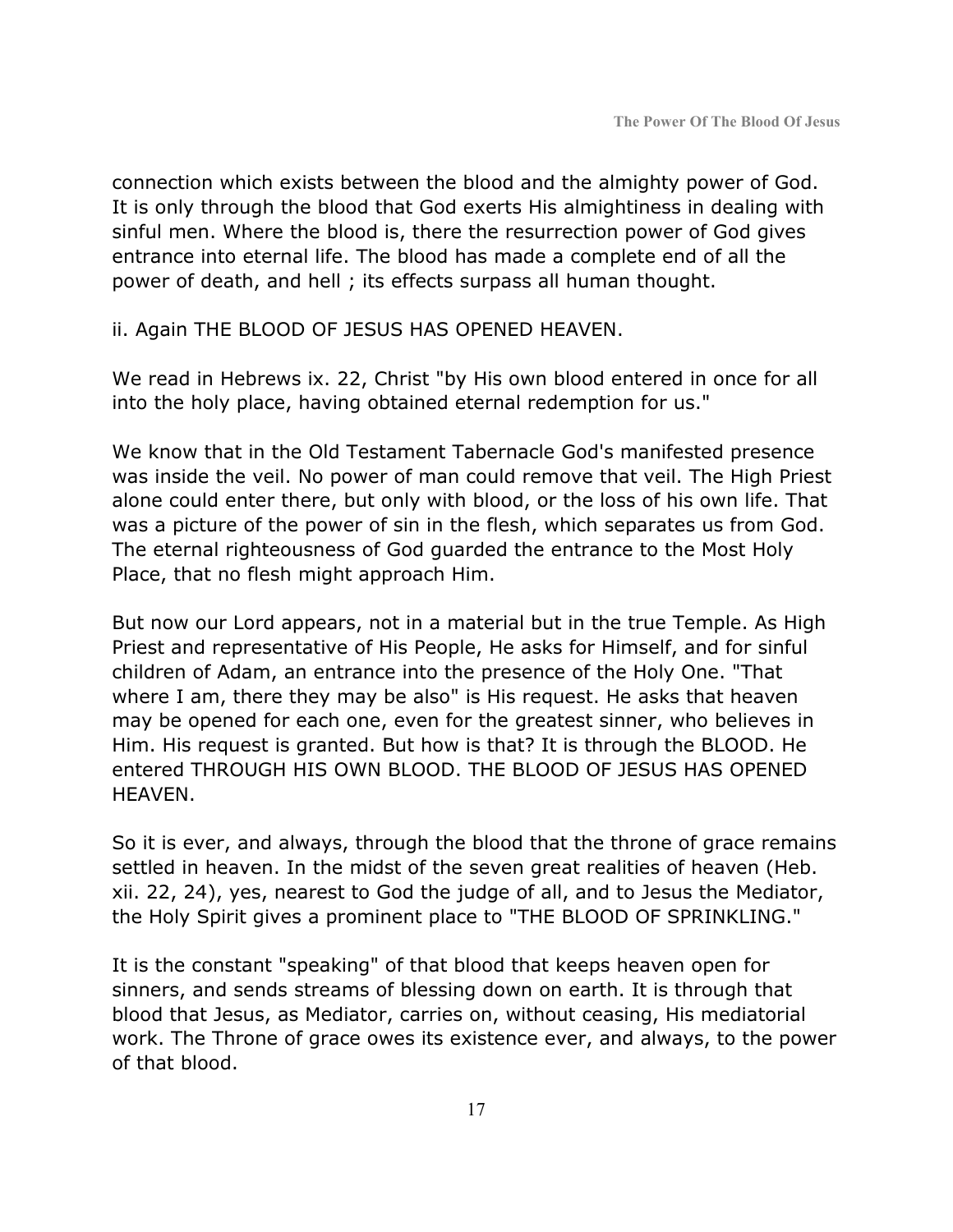Oh, the wonderful power of the blood of Christ 1 Just as it has broken open the gates of the grave, and of hell, to let Jesus out, and us with Him; so it has opened the gates of heaven for Him, and us with Him, to enter. The blood has an almighty power over the kingdom of darkness, and hell beneath; and over the kingdom of heaven, and its glory above.

iii. THE BLOOD OF JESUS IS ALL POWERFUL IN THE HUMAN HEART.

Since it avails so powerfully with God and over Satan, does it not avail even more powerfully with man, for whose sake it was actually shed ?

We may be sure of it.

The wonderful power of the blood is especially manifested on behalf of sinners on earth. Our text is but one out of many places in Scripture where this is emphasised. "Ye were redeemed from your vain conversation with the precious blood of Christ" (I Pet. 1. 18, 19).

The word REDEEMED has a depth of meaning. It indicates particularly deliverance from slavery, by emancipation or purchase. The sinner is enslaved, under the hostile power of Satan, the curse of the Law, and sin. Now it is proclaimed "ye are redeemed through the blood," which had paid the debt of guilt, and destroyed the power of Satan, the curse, and sin.

Where this proclamation is heard and received, there Redemption begins, in a true deliverance from a vain manner of life, from a life of sin. The word "REDEMPTION" includes everything God does for a sinner from the pardon of sin, in which it begins (Eph. i. 14; iv. 30) to the full deliverances of the body by Resurrection (Rom. viii. 24).

Those to whom Peter wrote (r Pet. i. 2) were "Elect -to the sprinkling of the blood of Jesus Christ." It was the proclamation about the precious blood that had touched their hearts, and brought them to repentance; awakening faith in them, and filling their souls with life and joy. Each believer was an illustration of the wonderful power of the blood.

Further on, when Peter exhorts them to holiness, it is still the precious blood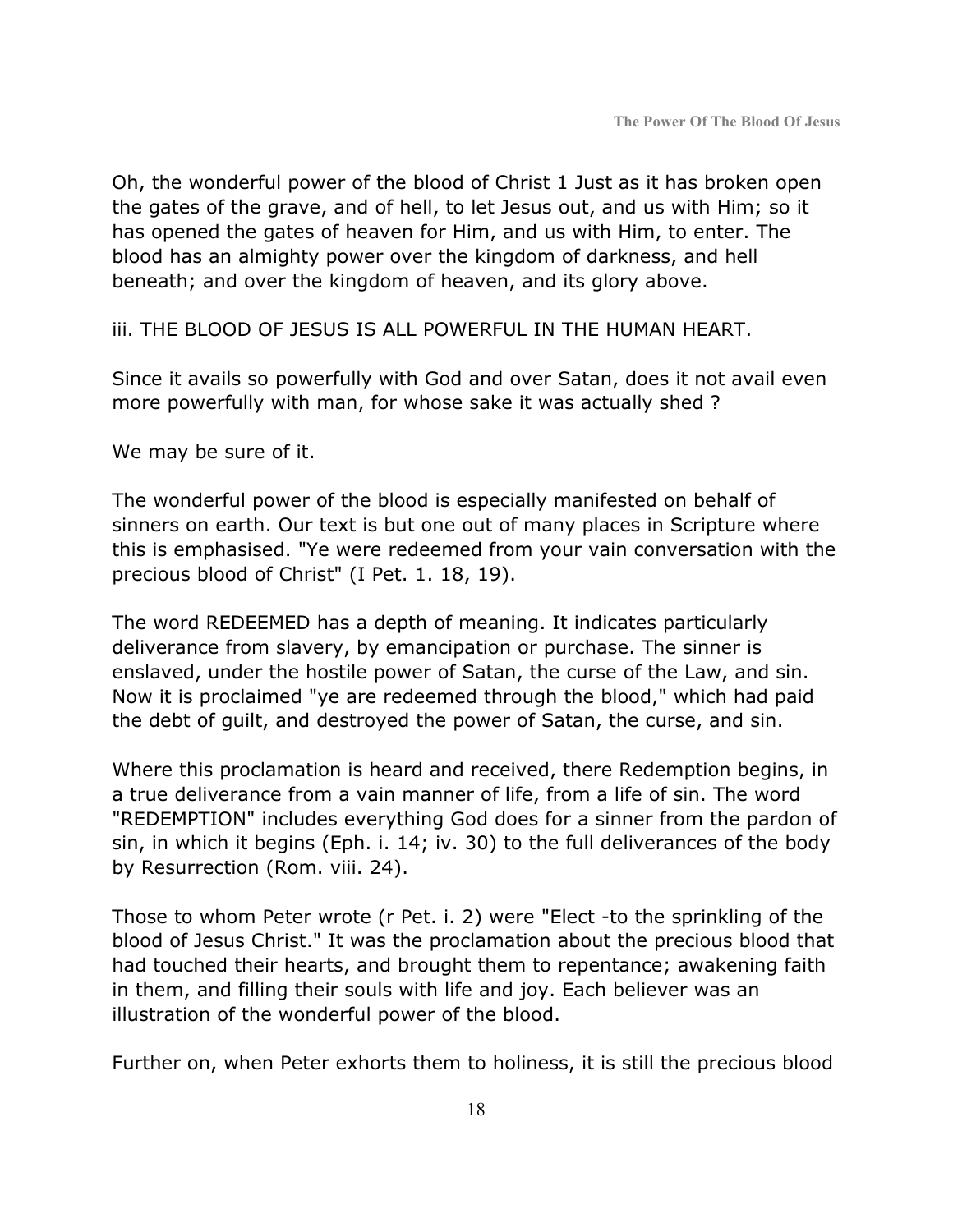which is his plea. On that he would fix their eyes.

For the Jew, in his self-righteousness, and hatred of Christ; for the heathen, in his godliness, there was only one means of deliverance from the power of sin. It is still the one power that effects daily deliverance for sinners. How could it be otherwise? The blood that availed so powerfully in heaven and over hell, IS ALL-POWERFUL ALSO IN A SINNER'S HEART. It is impossible for us to think too highly, or to expect too much, from the power of Jesus' blood.

III. How DOES THIS Power WORK? This is our third question.

In what conditions, under what circumstances, can that power secure, unhindered, in us, the mighty results it is intended to produce:

The first answer is, that just as it is everywhere in the kingdom of God,

IT IS THROUGH FAITH.

But faith is largely dependent on knowledge. If knowledge of what the blood can accomplish is imperfect, faith expects little, and the more powerful effects of the blood are impossible. Many Christians think that if now, through faith in the blood, they have received the assurance of the pardon of their sins, they have a sufficient knowledge of its effects.

They have no idea that the words of God, like God Himself, are inexhaustible, that they have a wealth of meaning and blessing that surpasses all understanding.

They do not remember that when the Holy Spirit speaks of cleansing through the blood, such words are only the imperfect human expressions of the effects and experiences by which the blood, in an unspeakably glorious manner, will reveal its heavenly life-giving power to the soul.

Feeble conceptions of its power prevent the deeper, and more perfect manifestations of its effects.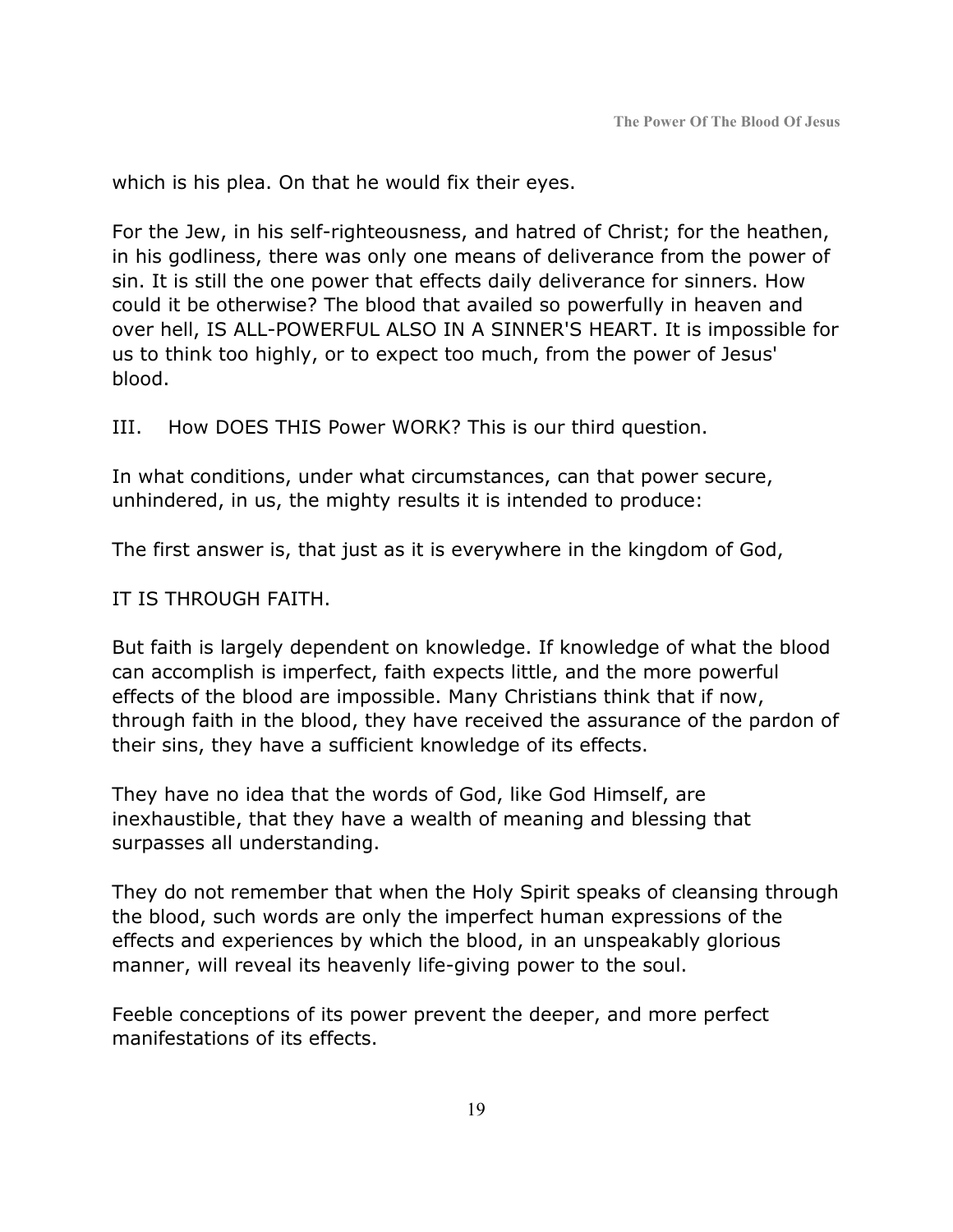As we seek to find out what the Scripture teaches about the blood, we shall see, that faith in the blood, even as we now understand it, can produce in us greater results than we have yet known, and in future, a ceaseless blessing may be ours.

Our faith may be strengthened by noticing what the blood has already accomplished. Heaven and hell bear witness to that. Faith will grow by exercising confidence in the fathomless fulness of the promises of God. Let us heartily expect that as we enter more deeply into the fountain, its cleansing, quickening, lifegiving power, will be revealed more blessedly.

We know that in bathing we enter into the most intimate relationship with the water, giving ourselves up to its cleansing effects. The blood of Jesus is described as a "fountain opened for sin and uncleanness" (Zech. xiii, i). By the power of the Holy Spirit it streams through the heavenly Temple. By faith I place myself in closest touch with this heavenly stream, I yield myself to it, I let it cover me, and go through me. I bathe in the fountain. It cannot withhold its cleansing and strengthening power. I must in simple faith turn away from what is seen, to plunge into that spiritual fountain, which represents the Saviour's blood, with the assurance that it will manifest its blessed power in me.

So let us with childlike, persevering, expectant faith, open our souls to an ever increasing experience of the wonderful power of the blood.

ii. But there is still another reply to the question as to what else is necessary, that the blood may manifest its power.

Scripture connects the blood most closely with the Spirit. It is only where the Spirit works that the power of the blood will be manifested.

THE SPIRIT AND THE BLOOD.

We read in St. John that "there are three that bear witness on earth, the Spirit, and the water and the blood; and these three are one" (i John v. 8). The water refers to baptism unto repentance and the laying aside of sin. The blood witnesses to redemption in Christ. The Spirit is He who supplies power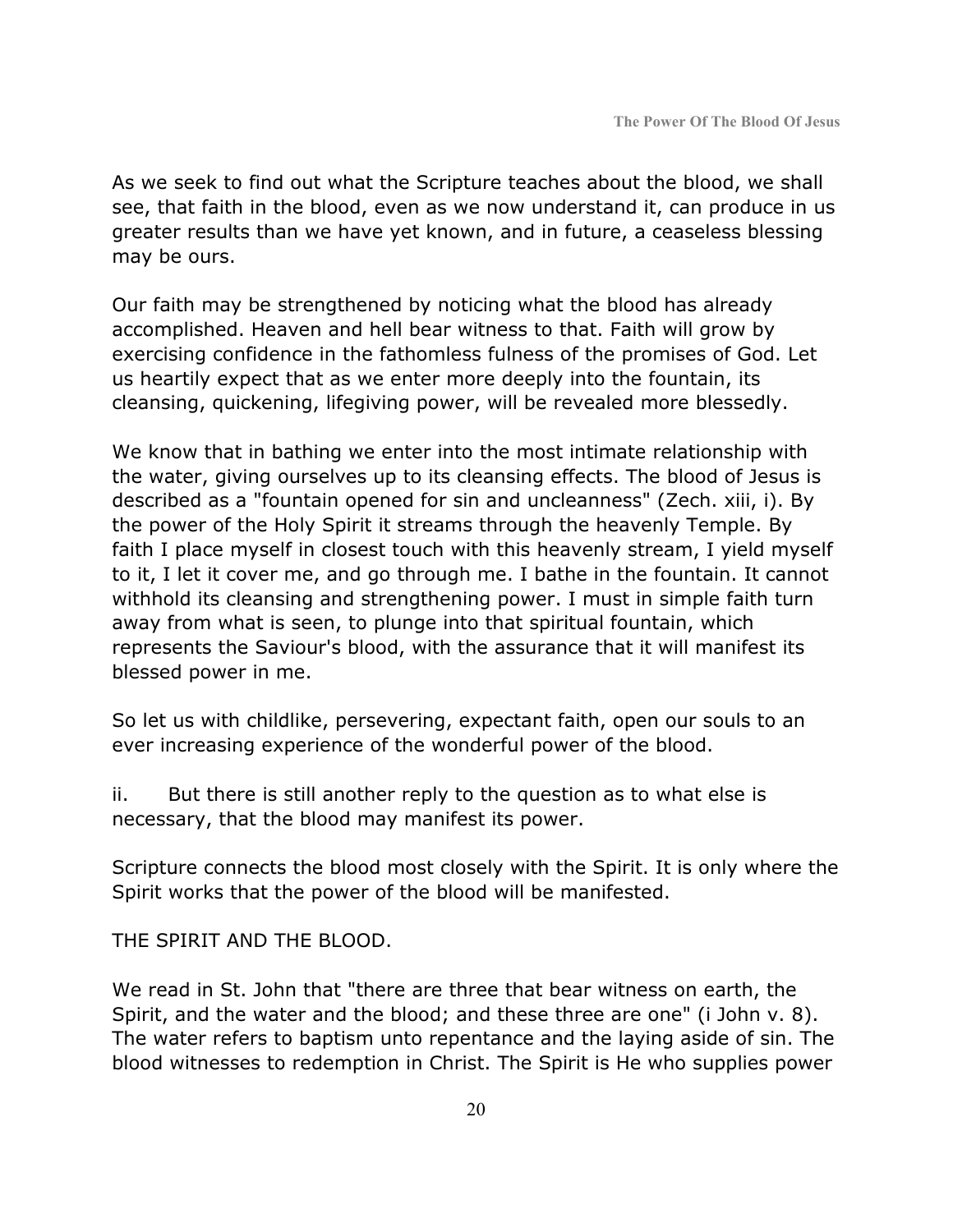to the water and the blood. So also the Spirit and the blood are associated in Hebrews ix. 14, where we read, "How much more shall the blood of Christ, who through the eternal Spirit offered himself without spot to God, purge your conscience." It was by the eternal Spirit in our Lord, that His blood had its value and power.

It is always through the Spirit that the blood possesses its living power in heaven, and in the hearts of men.

The blood and the Spirit ever bear testimony together. Where the blood is honoured in faith or preaching, there the Spirit works; and where He works He always leads souls to the blood. The Holy Spirit could not be given till the blood was shed. The living bond between the Spirit and the blood cannot be broken.

It should be seriously noticed, that if the full power of the blood is to be manifested in our souls, we must place ourselves under the teaching of the Holy Spirit.

We must firmly believe that He is in us, carrying on His work in our hearts. We must live as those who know that the Spirit of God really dwells within, as a seed of life, and He will bring to perfection the hidden, powerful effects, of the blood. We must allow Him to lead us.

Through the Spirit the blood will cleanse, sanctify and unite us to God.

When the Apostle desired to arouse believers to hearken to God's voice, with His call to holiness, "Be ye holy, for I am holy," he reminded them that they had been redeemed by the precious blood of Christ.

KNOWLEDGE NECESSARY.

They must know that they have been redeemed, and what that redemption signified, but they must above all know that "it was not by corruptible things such as silver and gold," things in which there was no power of life, "but by the precious blood of Christ."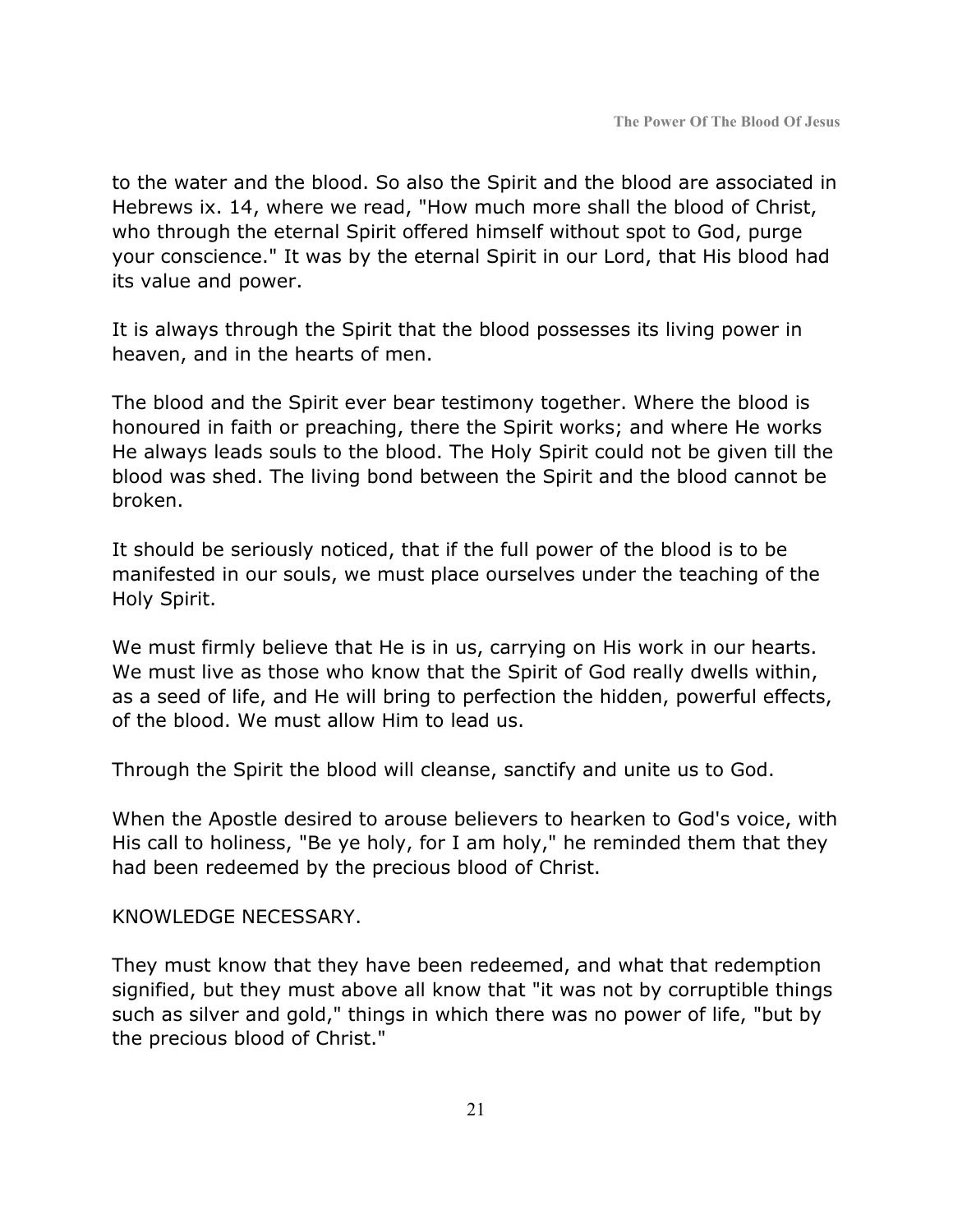To have a correct perception of what the preciousness of that blood was, as the power of a perfect redemption, would be to them the power of a new and holy life.

Beloved Christians, that statement concerns us also. We must know that we are redeemed by the precious blood. We must know about redemption and the blood before we can experience its power

In proportion as we more fully understand what redemption is, and what the power and preciousness of the blood are, by which redemption has been obtained, we shall the more fully experience its value.

Let us betake ourselves to the School of the Holy Spirit to be led into a deeper knowledge of redemption through the precious blood.

NEED AND DESIRE.

Two things are needful for this.

First: a deeper sense of need, and a desire to understand the blood better. The blood has been shed to take away sin. The power of the blood is to bring to naught the power of sin.

We are, alas, too easily satisfied with the first beginnings of deliverance from sin.

Oh, that what remains of sin in us might become unbearable to us!

May we no longer be contented with the fact that we, as redeemed ones, sin against God's will in so many things.

May the desire for holiness become stronger in us. Should not the thought that the blood has more power than we know of, and can do for us greater things than we have yet experienced, cause our hearts to go out in strong desire? If there were more desire for deliverance from sin; for holiness and intimate friendship with a Holy God; it would be the first thing that is needful for being led further into the knowledge of what the blood can do.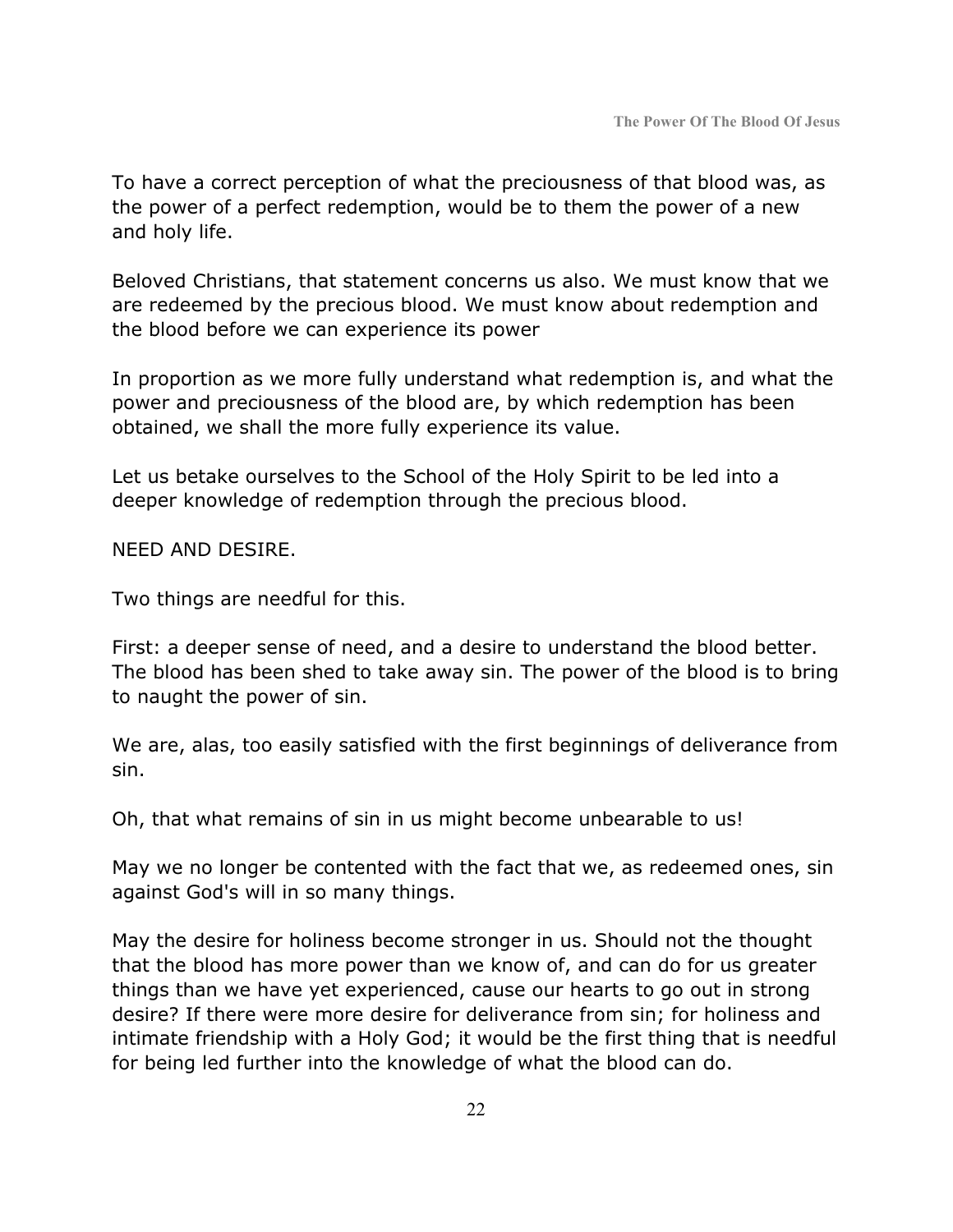#### EXPECTATION.

The second thing will follow.

Desire must become expectation.

As we inquire from the Word, in faith, what the blood has accomplished, it must be a settled matter with us, that the blood can manifest its full power also in us. No sense of unworthiness, or of ignorance, or of helplessness must cause us to doubt. The blood works .in the surrendered soul with a ceaseless power of life.

Surrender yourself to God the Holy Spirit. Fix the eyes of your heart on the blood.

Open your whole inner being to its power.

The blood on which the Throne of Grace in heaven is founded, can make your heart the temple and throne of God.

Shelter under the ever-continuing sprinkling of the blood.

Ask the Lamb of God Himself to make the blood efficacious in you.

You will surely experience that there is nothing to compare with the wonder-working power of the blood of Jesus.

## CHAPTER 3

## RECONCILIATION THROUGH THE BLOOD

" Being justified freely by his grace through the REDEMPTION that is in Christ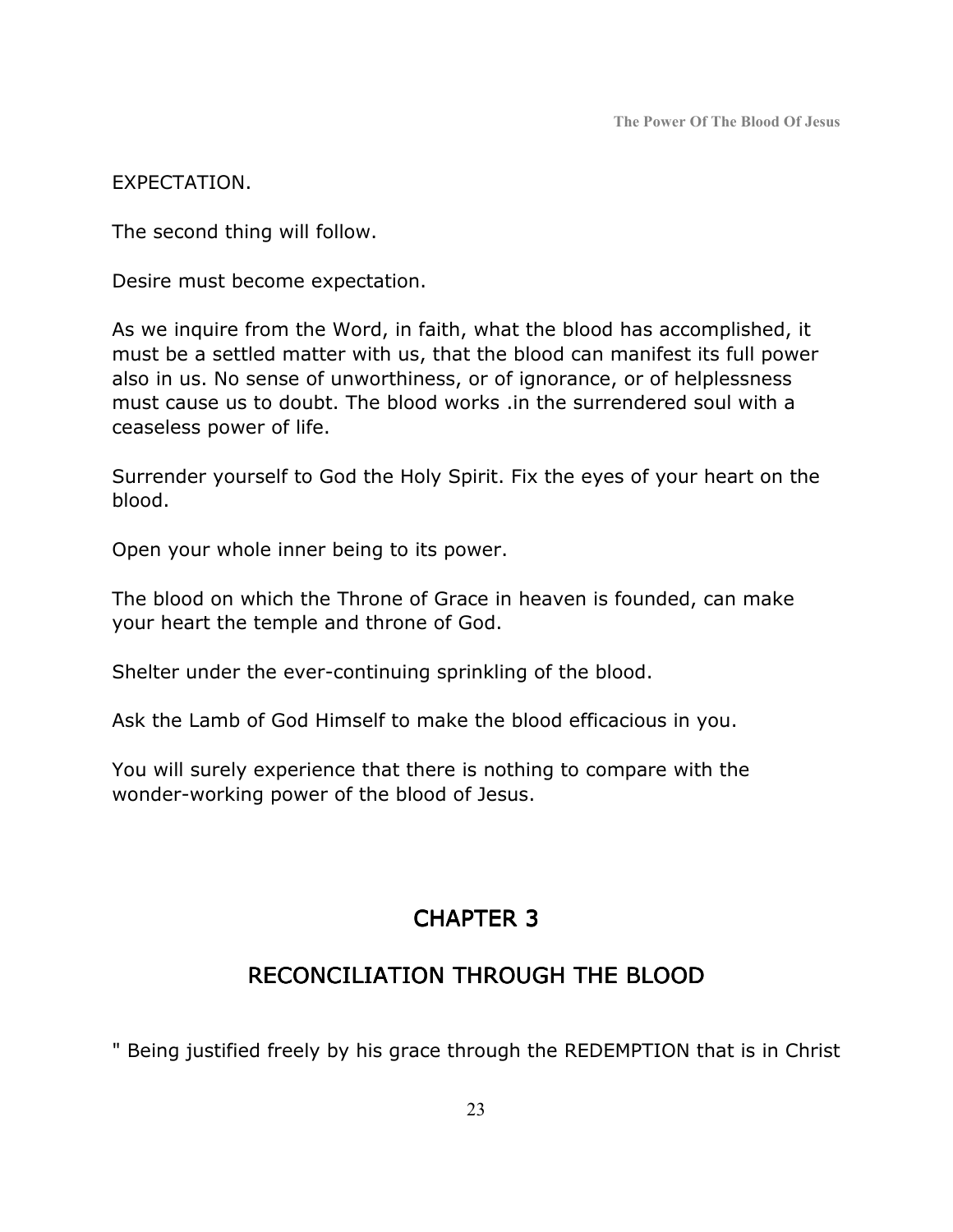Jesus, whom God bath set forth as a PROPITIATION through faith in his blood."--- iii. 24,25.

As we have seen, several distinct blessings have been procured for us by the power of the blood of Jesus, which are all included in the one word " REDEMPTION." Among these blessings, RECONCILIATION takes the first place. " God hath set

forth Jesus as a RECONCILIATION through faith in his blood." In our Lord's work of REDEMPTION, RECONCILIATION naturally comes first. It stands first also among the things the sinner has to do, who desires to have a share in REDEMPTION. Through it, a participation in the other blessings of Redemption is made possible.

It is of great importance also, that the believer, who has already received RECONCILIATION, should obtain a deeper, and more spiritual conception of its meaning, and blessedness. If the power of the blood in REDEMPTION is rooted in RECONCILIATION, then a fuller knowledge of what RECONCILIATION is, is the surest way to obtain a fuller experience of the

power of the blood. The heart that is surrendered to the teaching of the Holy Spirit will surely learn what RECONCILIATION means. May our hearts be opened wide to receive it.

To understand what RECONCILIATION BY THE BLOOD means let us consider:

- 1. SIN, WHICH HAS MADE RECONCILIATION NECESSARY.
- 2. GOD'S HOLINESS WHICH FORE-ORDAINED IT;
- 3. THE BLOOD OF JESUS WHICH OBTAINED IT;
- 4. THE PARDON WHICH RESULTS FROM IT.
- I. SIN, WHICH MADE RECONCILIATION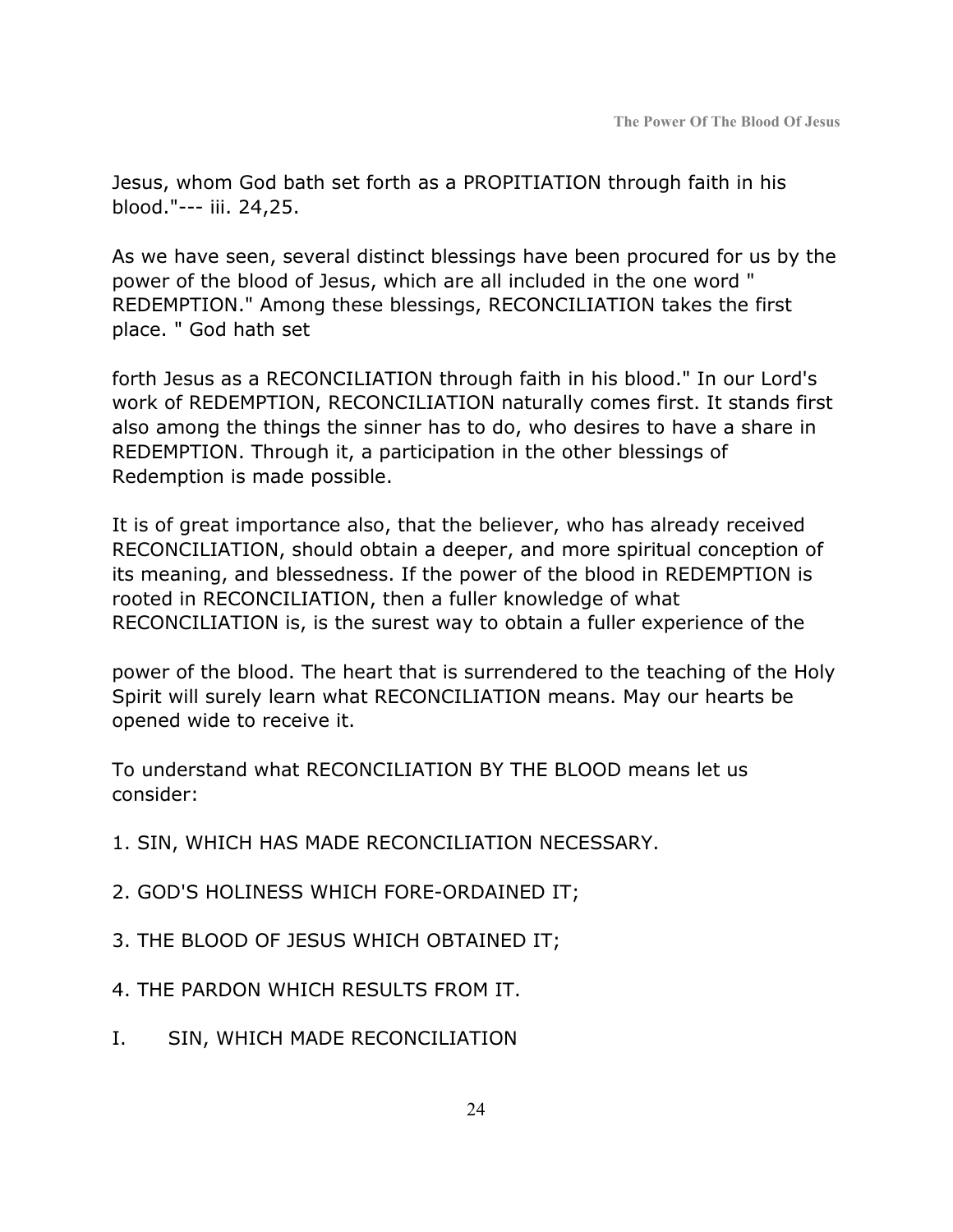#### NECESSARY.

In all the work of Christ, and above all in RECONCILIATION, God's object is the removal and destruction of sin. Knowledge of sin is necessary for the knowledge of RECONCILIATION.

We want to understand what there is in sin that needs RECONCILIATION, and how RECONCILIATION renders sin powerless. Then faith will have something to take hold of, and the experience of that blessing is made possible.

Sin has had a twofold effect. It has had an effect on God, as well as on man. We emphasise generally its effect on man. But the effect it has exercised on God is more terrible and serious. It is because of its effect on God that sin has its power over us. God, as Lord of all, could not overlook sin. It is His unalterable law that sin must bring forth sorrow and death. When man fell into sin, he, by that law of God, was brought under the power of sin. So it is with the lain of God that REDEMPTION must begin, for if sin is powerless against God, and the law of God gives sin no authority over us, then its power over us is destroyed. The knowledge that sin is speechless before God, assures us that it has no longer authority over us.

What then was the, effect of sin upon God? In His divine nature, He ever remains unchanged, and unchangeable, but in His relationship and bearing towards man, an entire change has taken place. Sin is disobedience, a contempt of the authority of God; it seeks to rob God of His honour, as God and Lord. Sin is determined opposition to a Holy God. It not only can, but must awaken His wrath.

While it was God's desire to continue in love and friendship with man, sin has compelled Him to become an opponent. Although the love of God towards man remains unchanged, sin made it impossible for Him to admit man into fellowship with Himself. It has compelled Him to pour out upon man His wrath, and curse, and punishment, instead of His love. The change which sin has caused in God's relationship to man is awful.

Man is guilty before God. Guilt is debt. We know what debt is. It is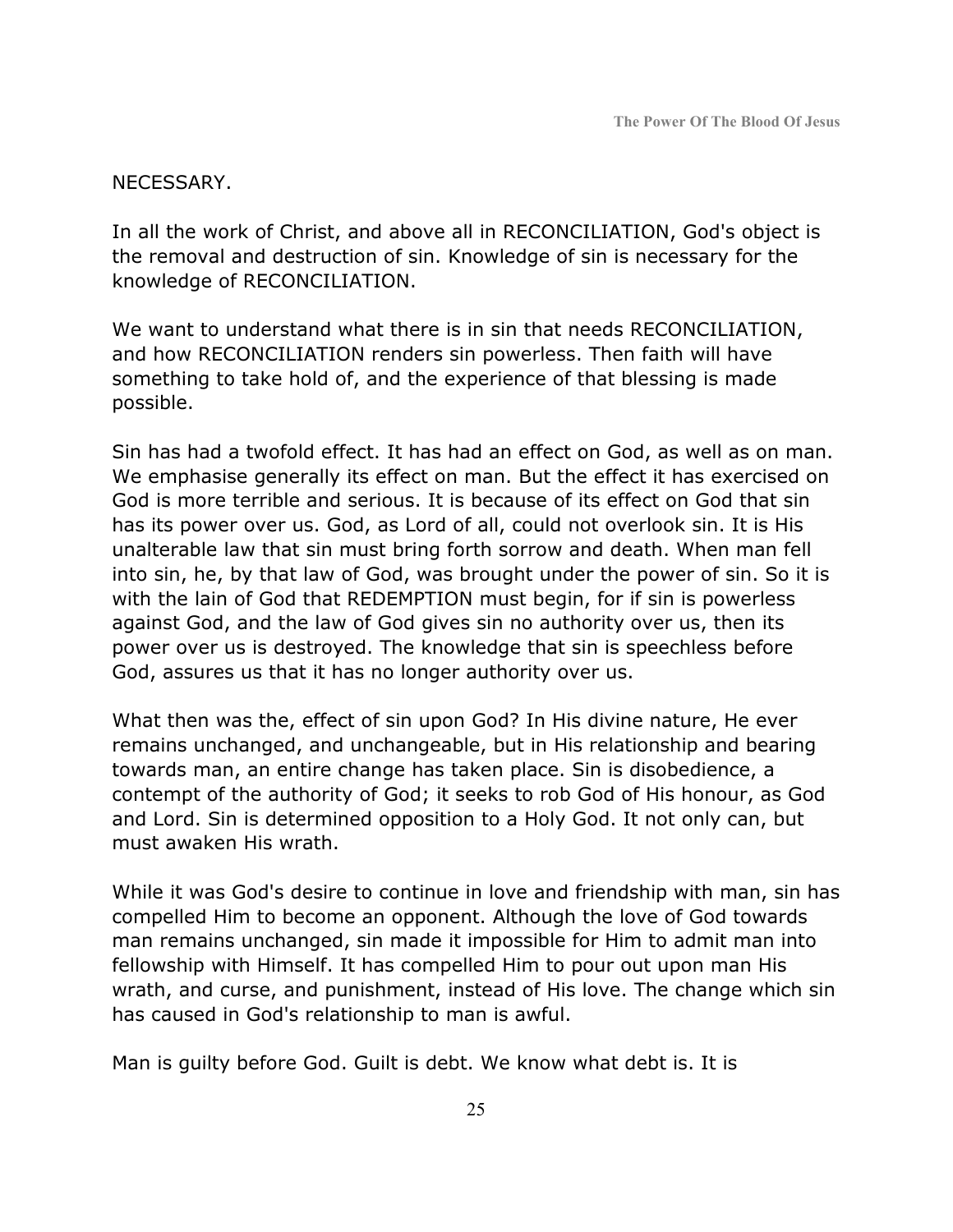something that one person can demand from another, a claim which must be met and settled.

When sin is committed its after-effects may not be noticed, but its guilt remains. The sinner is guilty. God cannot disregard His own demand that sin must be punished; and His glory, which has been dishonoured, must be upheld. As long as the debt is not discharged, or the guilt expiated, it is, in the nature of the case, impossible for a Holy God to allow the sinner to come into His presence.

We often think that the great question for us is, how we can be delivered from the indwelling power of sin; but that is a question of less importance than, how can we be delivered from the guilt which is heaped up before God? Can the guilt of sin be removed? Can the effect of sin upon God, in awakening His wrath, be removed ? Can sin be blotted out before God? If these things can be done, the power of sin will be broken in us also. It is only through RECONCILIATION that the guilt of sin can be removed.

The word translated "RECONCILIATION" means actually "to cover." Even heathen people had an idea of this. But in Israel God revealed a RECONCILIATION which could so truly cover and remove the guilt of sin, that the original relationship between God and man can be entirely restored. This is what true RECONCILIATION must do. It must so remove the guilt of sin, that is, the effect of sin on God, that man can draw near to God, in the blessed assurance that there is not any longer the least guilt resting on him to keep him away from God.

## 2. THE HOLINESS OF GOD WHICH FORE ORDAINED THE RECONCILIATION.

This must also be considered if we are to understand RECONCILIATION aright.

God's Holiness is His infinite, glorious perfection, which leads Him always to desire what is good in others as well as in Himself. He bestows, and works out what is good in others, and hates and condemns all that is opposed to what is good.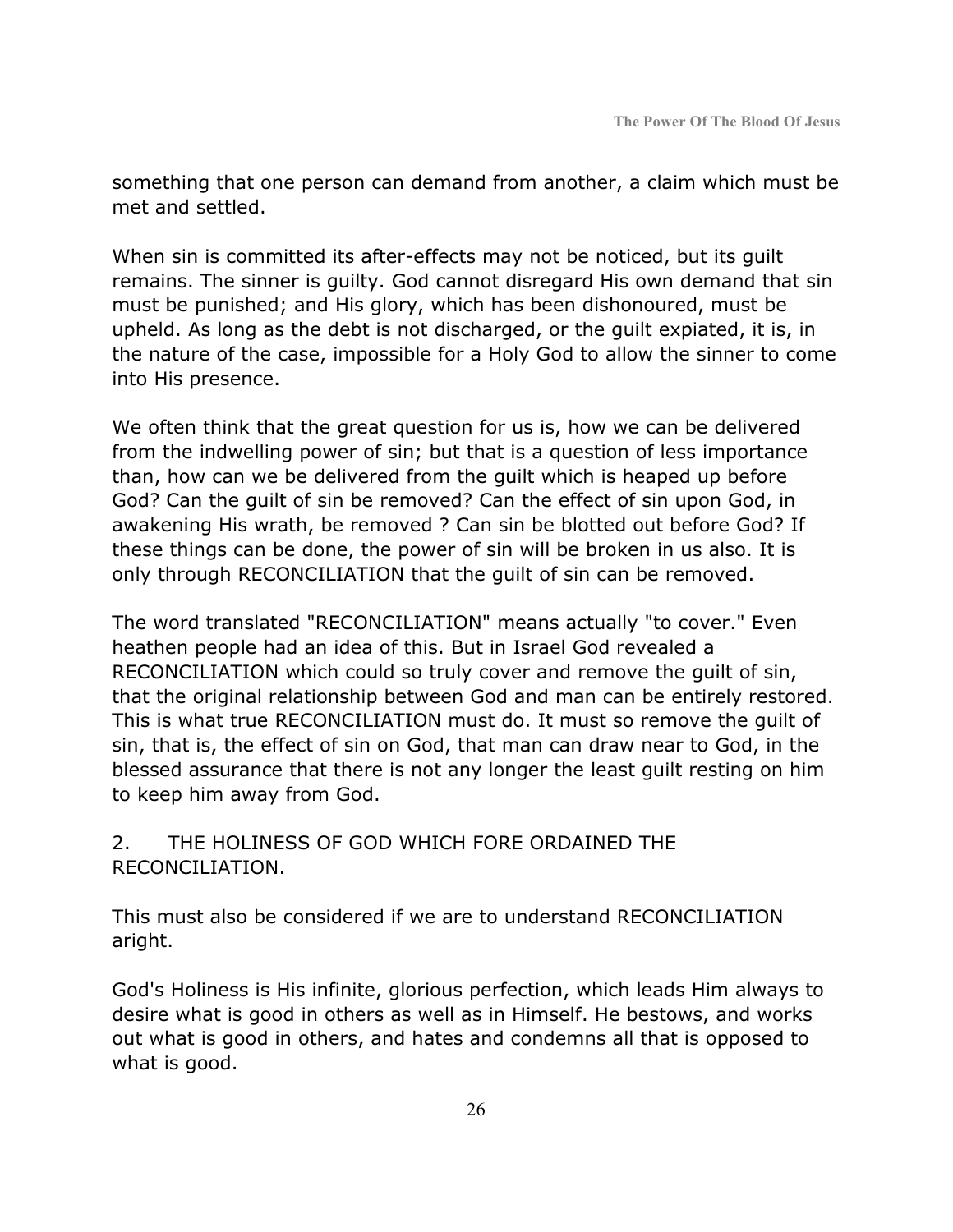In His holiness both the LOVE and WRATH of God are united; His LOVE which bestows itself; HIS WRATH which, according to the divine law of righteousness, casts out and consumes what is evil.

It is, as the Holy One, that God ordained RECONCILIATION in Israel, and took up His abode on the Mercy Seat.

It is as the Holy One that He, in expectation of New Testament times, said so often, " I am thy Redeemer, the Holy One of Israel."

It is as the Holy One that God wrought out His counsel of RECONCILIATION in Christ.

The wonder of this counsel is, that both the holy love and the holy wrath of God find satisfaction in it. Apparently they were in irreconcilable strife with one another. The holy love was unwilling to let man go. Notwithstanding all his sin, it could not give him up. He must be redeemed. The holy wrath could not surrender its demands. The law had been despised. God had been dishonoured. God's right must be upheld. There could be no thought of releasing the sinner as long as the law was not satisfied. The terrible effect of sin in heaven-on God, must be counteracted; the guilt of sin must be removed ; otherwise the sinner could not be delivered. The only solution possible was RECONCILIATION.

We have seen that RECONCILIATION means COVERING. It means that something else has taken the place where sin was established, so that sin can no longer be seen by God.

But because God is the Holy One, and His eyes as a flame of fire, that which covered sin must be something of such a nature that it really counteracted the evil that sin had done, and also that it so blotted out sin before God that it was really destroyed, and was not now to be seen.

RECONCILIATION for sin can take place only by satisfaction. Satisfaction is RECONCILIATION. And as satisfaction is through a substitute, sin can be punished, and the sinner saved. God's holiness also would be glorified, and its demands met, as well as the demand of God's love in the redemption of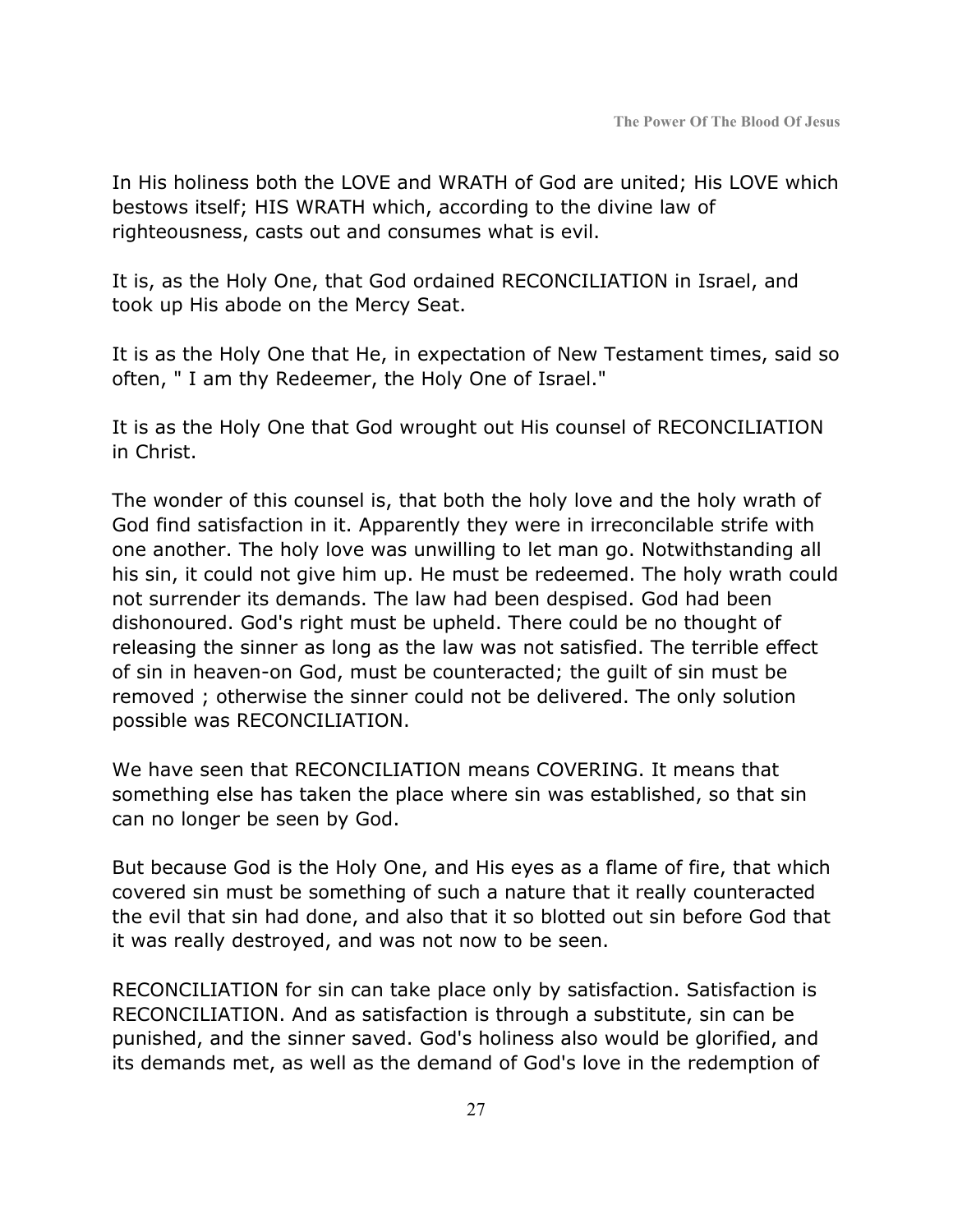the sinner; and the demand of His righteousness in the maintenance of the glory of God and of His law.

We know how this was set forth in the Old Testament laws of the offerings. A clean beast took the place of a guilty man. His sin was laid, by confession, on the head of the victim, which bore the punishment by surrendering its life unto death. Then the blood, representing a clean life that now through the bearing of punishment is free from guilt, can be brought into God's presence ; the blood or life of the beast that has borne the punishment in place of the sinner. That blood made RECONCILIATION, and covered the sinner and his sin, because it had taken his place, and atoned for his sin.

There was RECONCILIATION IN THE BLOOD.

But that was not a reality. The blood of cattle or of goats could never take away sin; it was only a shadow, a picture, of the real RECONCILIATION.

Blood of a totally different character was necessary for an effectual covering of guilt. According to the counsel of the Holy God, nothing less than the blood of God's own Son could bring about RECONCILIATION. Righteousness demanded it; Love offered it. " Being justified freely by his grace through the redemption that is in Christ Jesus whom God hath set forth for a RECONCILIATION through faith in his blood."

3. THE BLOOD THAT WROUGHT OUT THE RECONCILIATION.

RECONCILIATION must be the satisfaction of the demands of God's holy law.

The Lord Jesus accomplished that. By a willing, and perfect obedience, He fulfilled the law under which He had placed Himself. In the same spirit of complete surrender to the will of the Father, He bore the curse which the law had pronounced against sin. He rendered, in fullest measure of obedience or punishment, all that the law of God could ever ask or desire. The law was perfectly satisfied by Him. But how can His fulfilling of the demands of the law be RECONCILIATION for the sins of others? Because, both in Creation and in the holy covenant of grace that the Father had made with Him, He was recognised as the head of the human race. Because of this, He was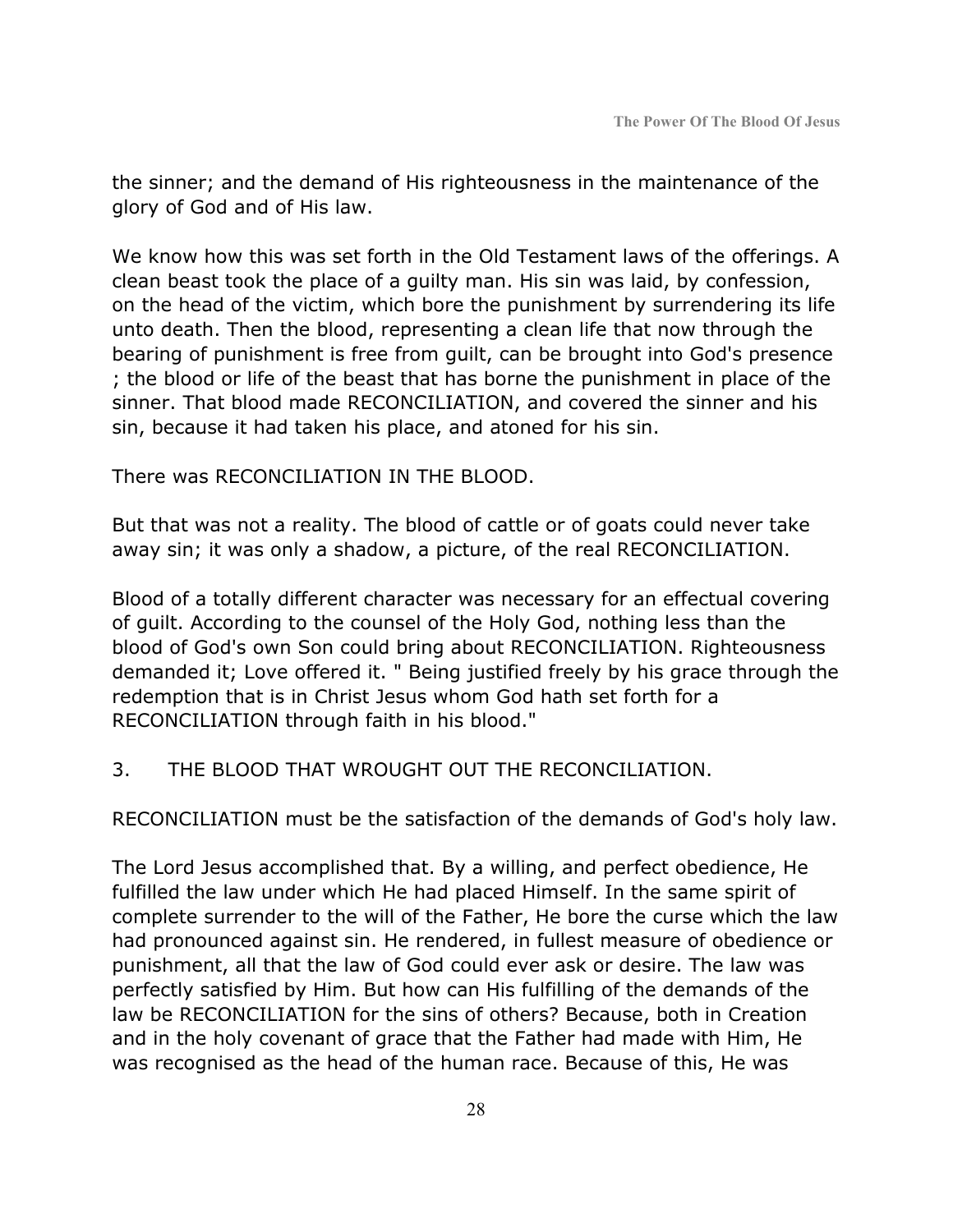able, by becoming flesh, to become a second Adam. When He, the WORD, became FLESH, He placed Himself in a real fellowship with our flesh which was under the power of sin, and He assumed the responsibility for all that sin had done in the flesh against God. His obedience and perfection was not merely that of one man among others, but that of Him who had placed Himself in fellowship with all other men, and who had taken their sin upon Himself.

As Head of mankind through Creation, as their representative in the Covenant, He became their surety. As a perfect satisfaction of the demands of the law was accomplished by the shedding of His blood, this was THE RECONCILIATION; the covering of our sin.

Above all, we must never forget that He was God. This bestowed a divine power on Him, to unite Himself with His creatures, and to take them up into Himself. It bestowed on His sufferings a virtue of infinite holiness and power. It made the merit of His blood-shedding more than sufficient to deal with all the guilt of human sin. It made His blood such a real RECONCILIATION, such a perfect covering of sin, that the holiness of God no longer beholds it. It has been, in truth, blotted out. The Blood of Jesus, God's Son, has procured a real, perfect and eternal RECONCILIATION.

What does that mean?

We have spoken of the awful effect of sin on God, of the terrible change which took place in heaven, through sin. Instead of favour, and friendship, and blessing, and the life of God, from Heaven, man had nothing to look for except wrath, and curse, and death, and perdition. He could think of God only with fear and terror; without hope, and without love. Sin never ceased to call for vengeance, guilt must be dealt with in full.

But see the blood of Jesus, God's Son, has been shed. Atonement for sin has been made. Peace is restored. A change has taken place again, as real and widespread as that which sin had brought about. For those who receive the RECONCILIATION, sin has been brought to naught. The wrath of God turns round and hides itself in the depth of divine love.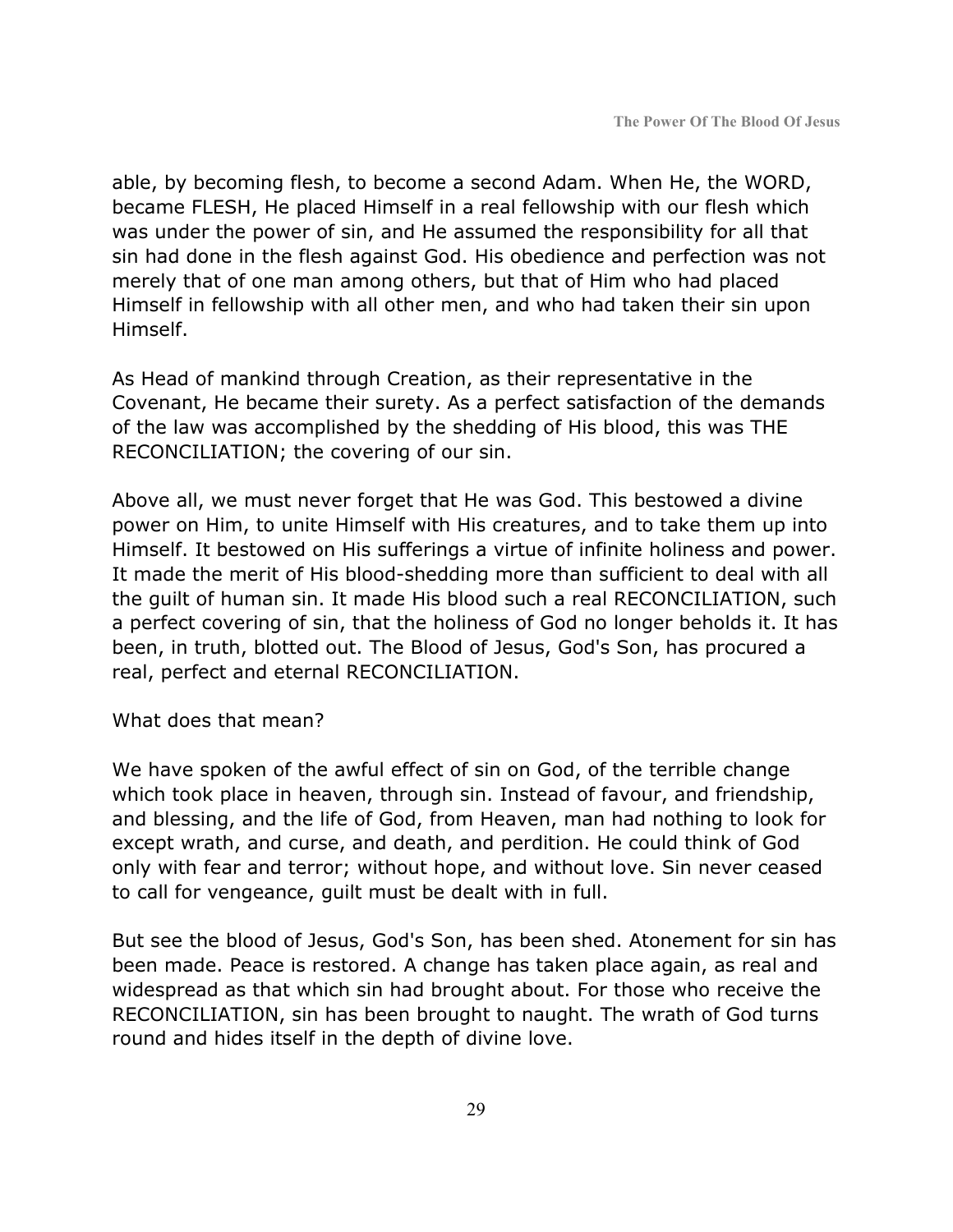The Righteousness of God no longer terrifies man. It meets him as a friend, with an offer of complete justification. God's countenance beams with pleasure and approval as the penitent sinner draws near to Him, and He invites him to intimate fellowship. He opens for him treasure of blessing. There is nothing now that can separate him from God.

The RECONCILIATION through the blood of Jesus has covered his sins ; they appear no longer in God's sight. He no longer imputes sin. RECONCILIATION has wrought out a perfect and eternal redemption.

Oh 1 who can tell the worth of that precious blood?

It is no wonder that for ever mention will be made of that blood in the song of the redeemed, and through all eternity, as long as heaven lasts, the praise of the blood will resound. " Thou wast slain and hast redeemed us unto God by thy blood."

But here is the wonder, that the redeemed on earth do not more heartily join in that song, and that they are not abounding in praise for the RECONCILIATION that the power of the Blood has accomplished.

## 4. THE PARDON WHICH FOLLOWS FROM RECONCILIATION.

That the blood has made RECONCILIATION for sin, and covered it, and that as a result of this such a wonderful change has taken place in the heavenly realms -all this will avail us nothing, unless we obtain a personal share in it.

It is in the pardon of sin this takes place.

God has offered a perfect acquittal from all our sin and guilt. Because RECONCILIATION has been made for sin, we can now be RECONCILED to Him. "God was in Christ reconciling the world unto himself, not imputing their trespasses unto them." Following this word of RECONCILIATION is the invitation, "Be ye reconciled to God." Whoever receives RECONCILIATION for sin, is RECONCILED to God. He knows that all his sins are forgiven.

The Scriptures use sundry illustrations to emphasise the fulness of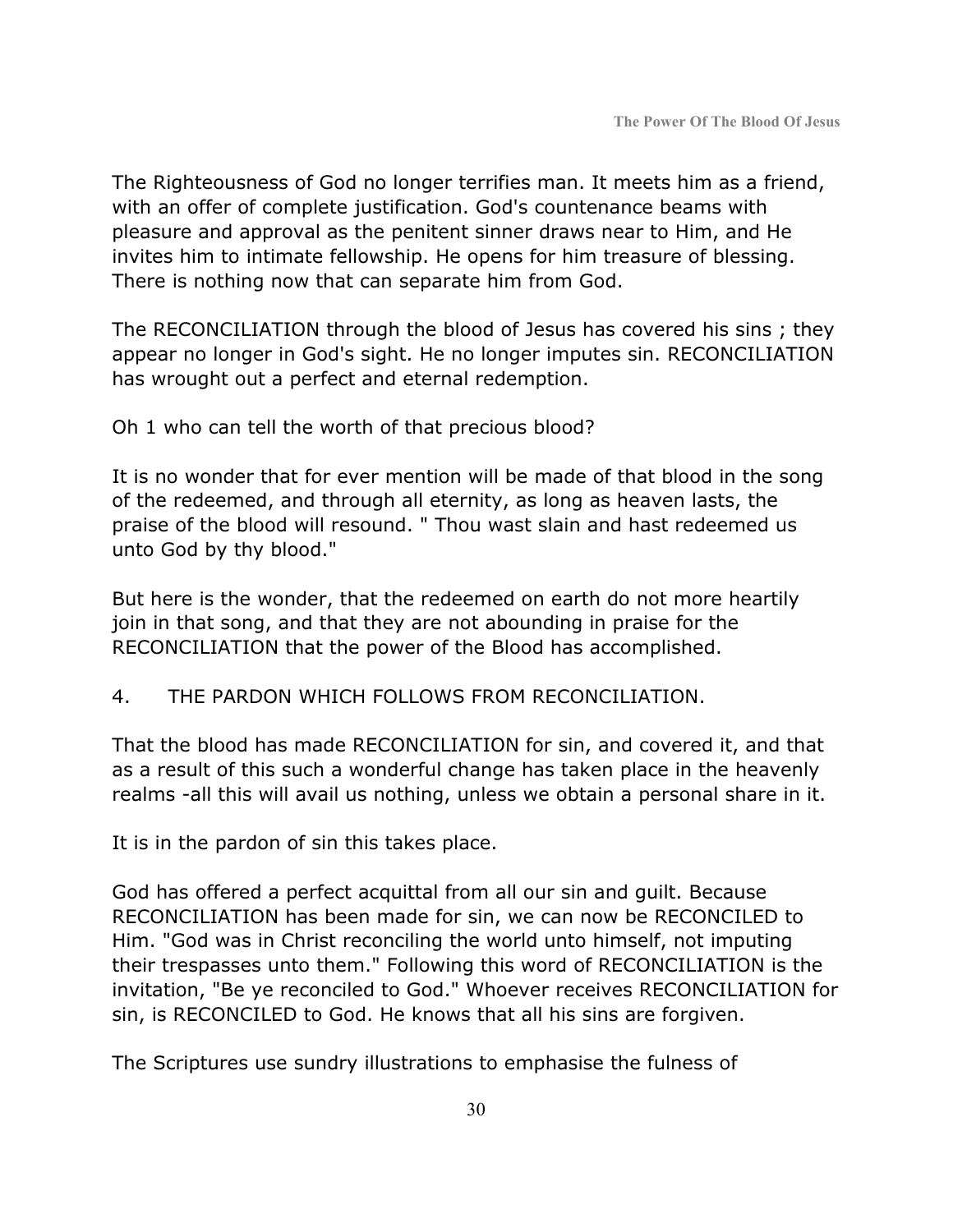forgiveness, and to convince the fearful heart of the sinner, that the blood has really taken his sin away. "I have blotted out as a thick cloud thy transgressions, and as a cloud thy sins" (Isa. xliv. 22). "Thou hast cast all my sins behind thy back" (Isa. xxxviii. 17). "Thou wilt cast all their sins into the depths of the sea" (Mic. vii. i9). "The iniquity of Israel shall be sought for and there shall be none; and the sins of Judah and they shall not be found for I will pardon them" (Jer. 1. 20).

This is what the New Testament calls justification. It is thus named in Rom. iii. 23-26, "For all have sinned . . . being justified freely (for nothing) through the redemption that is in Christ Jesus, whom God hath set forth as a RECONCILIATION, THROUGH FAITH IN HIS BLOOD, to declare his righteousness . . . that he might be just and the justifier of him which believeth in Jesus."

So perfect is the RECONCILIATION and so really has sin been covered and blotted out, that he who believes in Christ is looked upon, and treated by God, as entirely righteous. The acquittal which he has received from God is so complete that there is nothing, absolutely nothing, to prevent him approaching God with the utmost freedom.

For the enjoyment of this blessedness nothing is necessary save faith in the blood. The blood alone has clone everything.

The penitent sinner who turns from his sin to God, needs only faith in that blood. That is, faith in the power of the blood, that it has truly atoned for sin, and that it really has atoned for him. Through that faith, he knows that he is fully RECONCILED to God, and that there is now not the least thing to hinder God pouring out on him the fulness of His love, and blessing.

If he looks towards heaven which formerly was covered with clouds, black with God's wrath, and a coming awful judgment; that cloud is no longer to be seen, everything is bright in the gladsome light of God's face, and God's love. Faith in the blood manifests in his heart the same wonder-working power that it exercised in heaven. Through faith in the blood he becomes partaker of all the blessings which the blood has obtained for him, from God.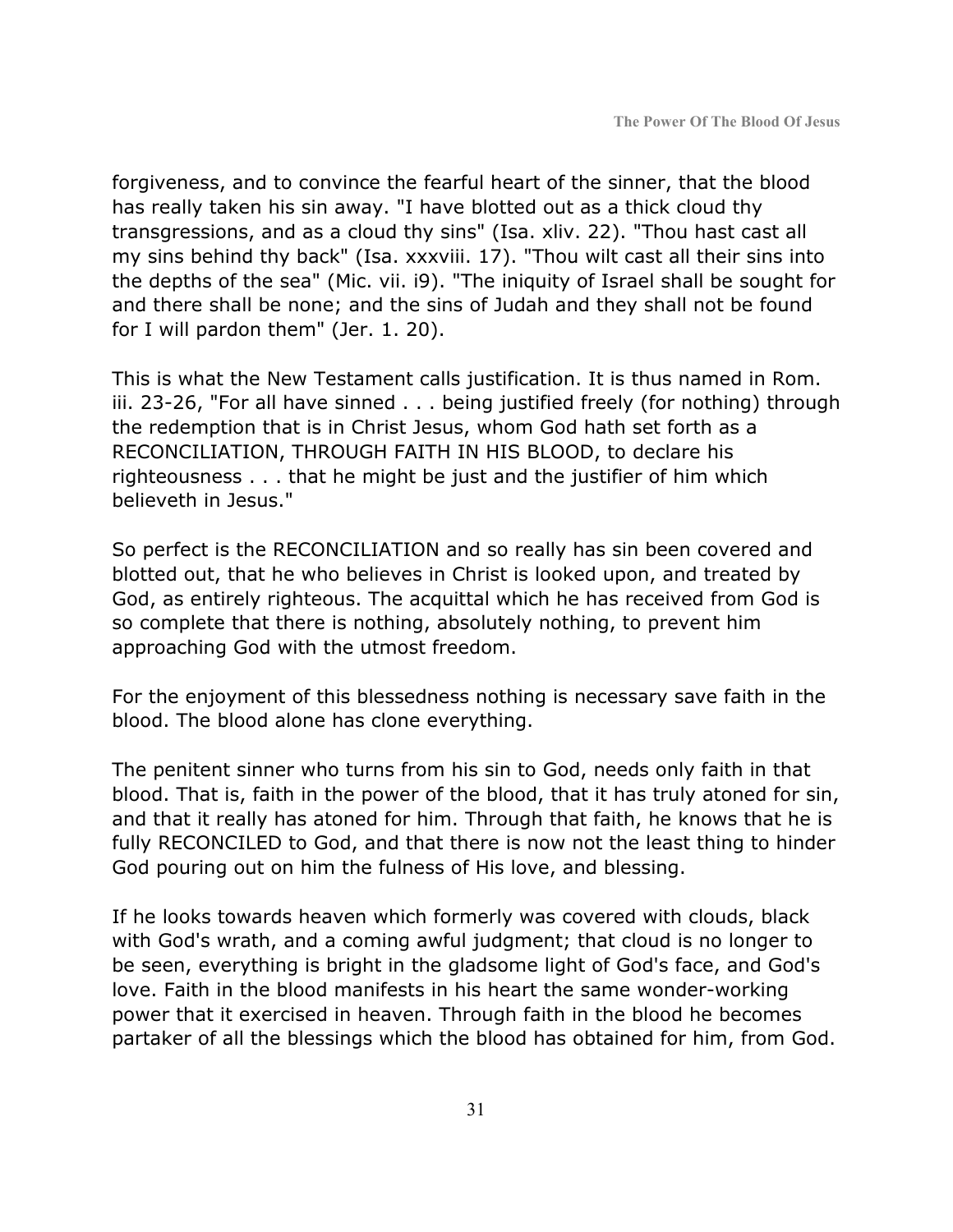Fellow believers ! pray earnestly that the Holy Spirit may reveal to you the glory of this RECONCILIATION, and the pardon of your sins, made yours through the blood of Jesus. Pray for enlightened hearts to see how completely the accusing and condemning power of your sin has been removed, and how God in the fulness of His love and good pleasure has turned towards you. Open your hearts to the Holy Spirit that He may reveal in you the glorious effects which the blood has had in heaven. God hath set forth JESUS CHRIST HIMSELF as a RECONCILIATION through faith in His blood. He is the RECONCILIATION for our sins. Rely on Him, as having already covered your sin before God. Set Him between yourselves and your sins, and you will experience how complete the Redemption is, which He has accomplished, and how powerful the RECONCILIAT10N is through faith in His blood.

Then through the LIVING CHRIST, the powerful effects which the blood has exercised in heaven will increasingly be manifested in your hearts, and you will know what it means to walk, by the Spirit's grace, in the full light and enioyment of forgiveness.

And you who have not yet obtained forgiveness of your sins, does not this word come to you as an urgent call to faith in His blood ?

Will you never allow yourselves to be moved by what God has done for you as sinners? "Herein is love, not that we loved God but that he loved us and sent his Son to be the reconciliation for our sins" (I John iv. 20).

The precious blood, divine, has been shed, RECONCILIATION is complete, and the message comes to you, "Be ye reconciled to God."

If you repent of your sins, and desire to be delivered from sin's power and bondage, exercise faith in the blood. Open your heart to the influence of the word that God has sent to be spoken unto you. Open your heart to the message, that the blood can deliver you, yes, even you, this moment. Only believe it. Say "that blood is also for me." If you come as a guilty, lost sinner, longing for pardon, you may rest assured that the blood which has already made a perfect RECONCILIATION covers your sin and restores you, immediately, to the favour and love of GOD.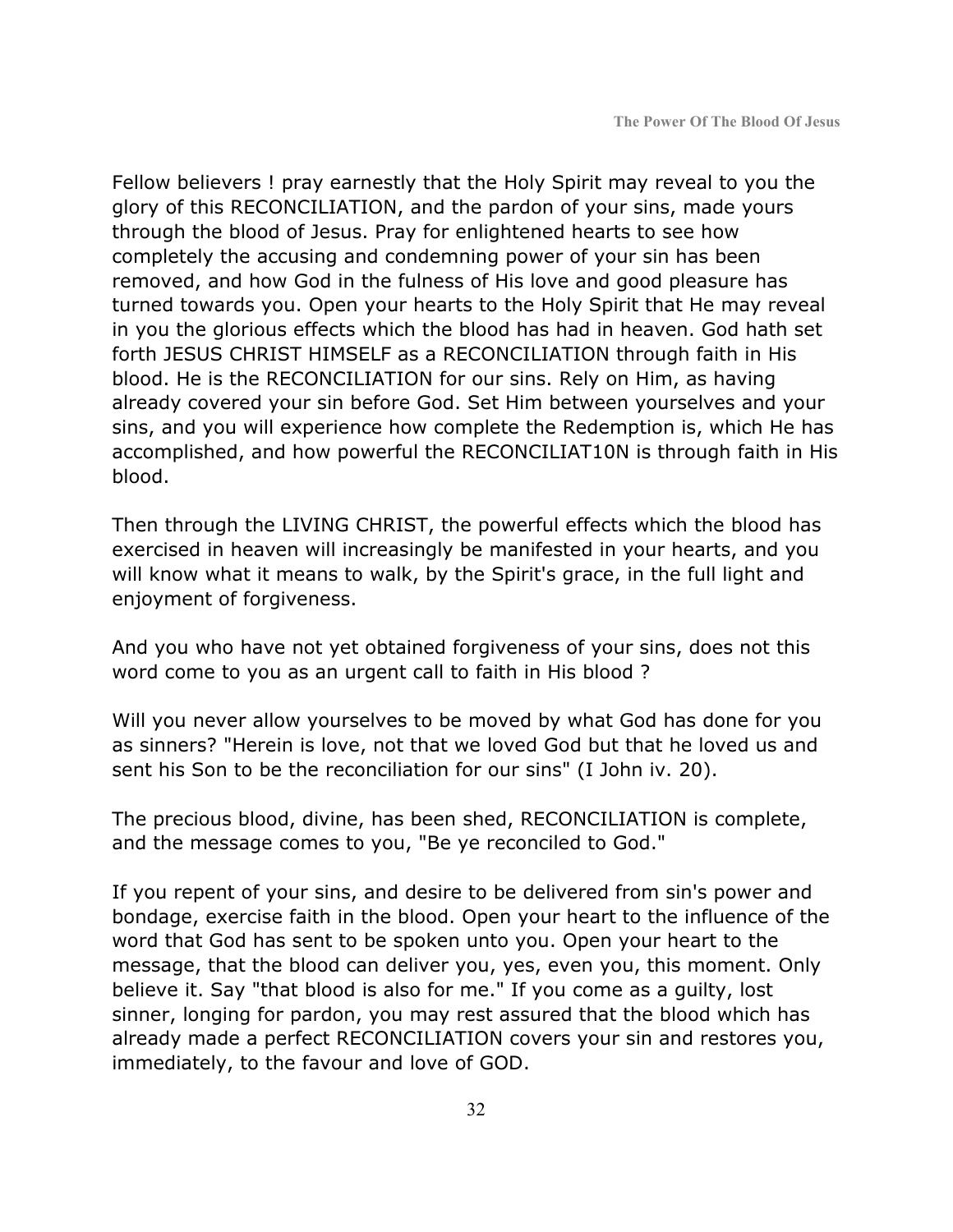So I pray you, exercise faith in the blood. This moment bow down before God, and tell Him that you do believe in the power of the blood for your own soul. Having said that, stand by it, cling to it. Through faith in His blood, Jesus Christ will be the RECONCILIATION for your sins also.

## CHAPTER 4

# CLEANSING THROUGH THE BLOOD

"If ye walk in the light, as he is in the light, we have fellowship one with another, and the blood of Jesus Christ his Son cleanseth us from all sin"-I John I. 7

WE have already seen that the most important effect of the Blood is RECONCILIATION for sin.

The fruit of knowledge about, and faith in RECONCILIATION, is the PARDON of sin. Pardon is just a declaration of what has already taken place in heaven on the sinner's behalf, and his hearty acceptance of it.

This first effect of the Blood is not the only one. In proportion as the soul, through faith, yields itself to the Spirit of God to understand and enjoy the full power of RECONCILIATION, the Blood exerts a further power, in the imparting of the other blessings which, in Scripture, are attributed to it.

One of the first results of RECONCILIATION is CLEANSING FROM SIN. Let us see what God's Word has to say about this. CLEANSING is often spoken about, among us, as if it were no more than the pardon of sins, or the cleansing from guilt. This, however, is not so. Scripture does not speak of being CLEANSED FROM GUILT. CLEANSING from sin means deliverance from the pollution, not from the guilt of sin. The guilt of sin concerns our relationship to God, and our responsibility to make good our misdoings,-or to bear the punishment of them. The pollution of sin, on the other hand, is the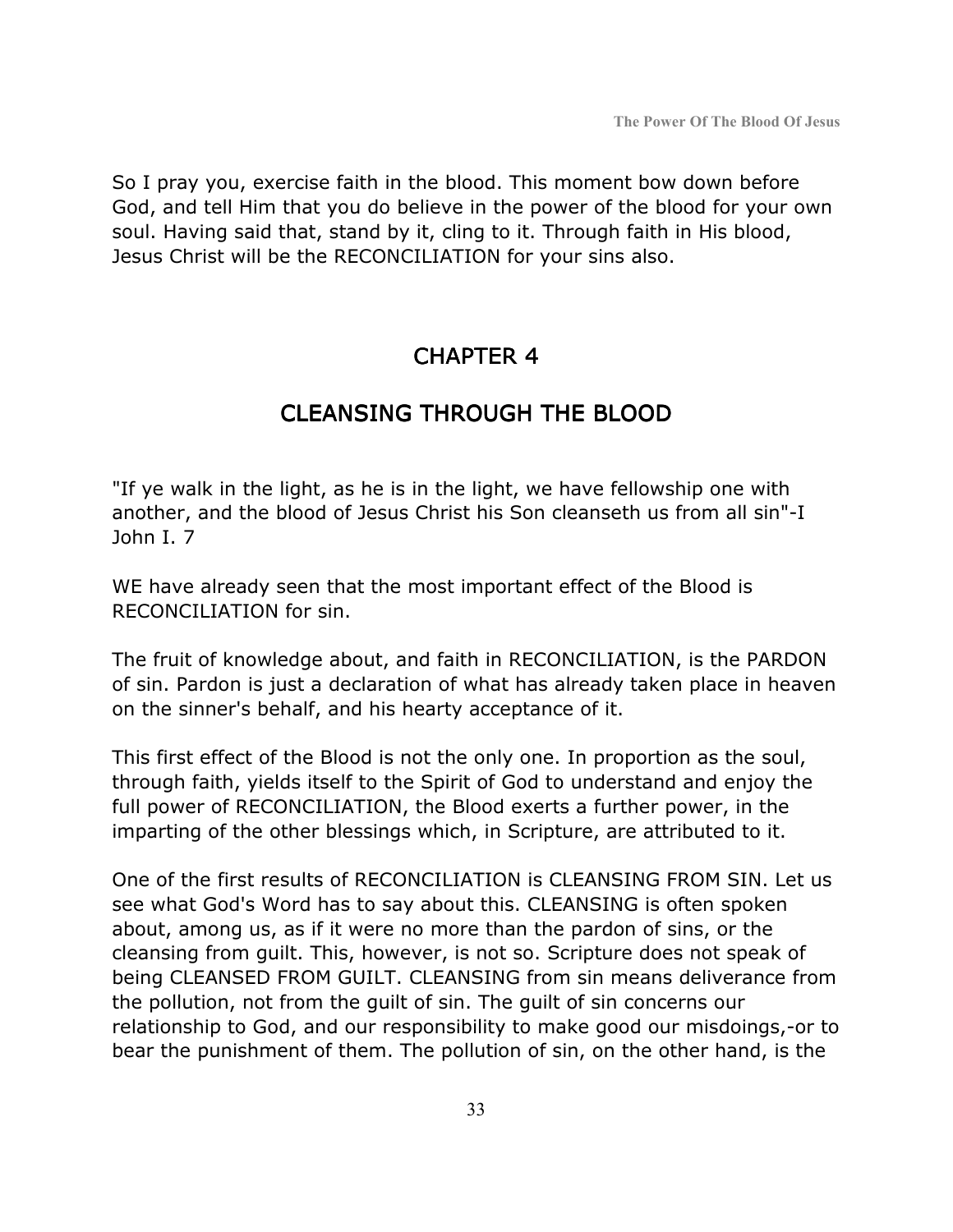sense of defilement and impurity, which sin brings to our inner being, and it is with this that CLEANSING has to do.

It is of the greatest importance for every believer who desires to enjoy the full salvation which God has provided for him, to understand aright what the Scriptures teach about this CLEANSING.

Let us consider :

I. WHAT THE WORD CLEANSING MEANS IN THE OLD TESTAMENT?

II. WHAT IS THE BLESSING INDICATED BY THAT WORD IN THE NEW TESTAMENT?

### III. HOW MAY WE EXPERIENCE THE FULL ENJOYMENT OF THIS BLESSING?

I. CLEANSING IN THE OLD TESTAMENT.

In the service of God as ordained by the hand of Moses for Israel, there were two ceremonies to be observed by God's people in preparation for approach to Him. These were the OFFERINGS or SACRIFICES and the CLEANSINGS or PURIFICATIONS. Both were to be observed but in different manners. Both were intended to remind man how sinful he was, and how unfit to draw near to a holy God. Both were to typify the REDEMPTION by which the Lord Jesus Christ would restore to man fellowship with God. As a rule it is only the OFFERINGS which are regarded as typical of REDEMPTION through Christ. The Epistle to the Hebrews, however, emphatically mentions THE CLEANSINGS as figures "for the time being in which were offered SACRIFICES and DIVERS WASHINGS" (Heb. ix. 9, 10).

If we can imagine the life of an Israelite we shall understand that the consciousness of sin, and the need for REDEMPTION, were awakened not less by the CLEANSINGS than the OFFERINGS.

We must also learn from them what the power of the Blood of Jesus actually is.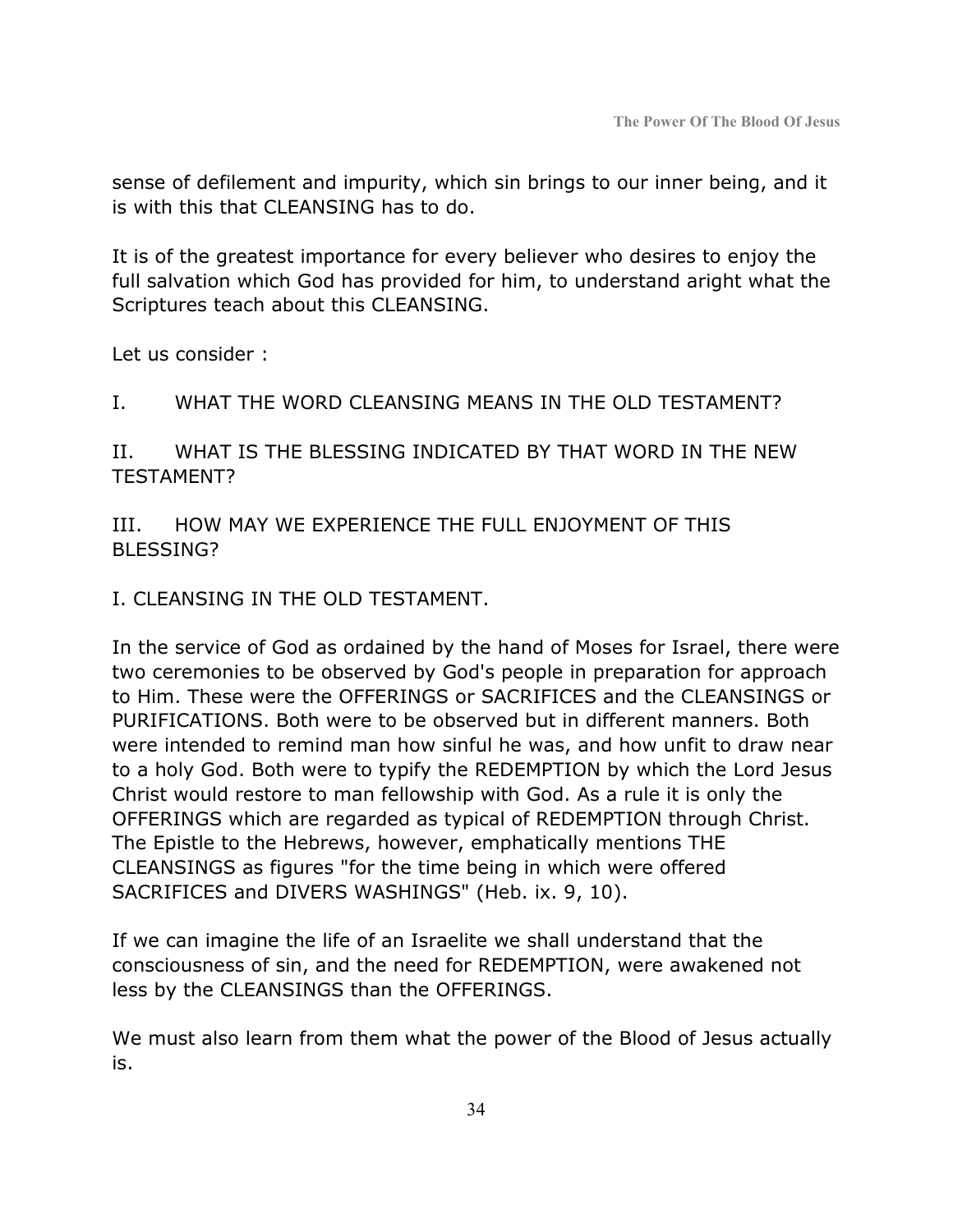We may take one of the more important cases of CLEANSING as an illustration. If anyone was in a hut or house where a dead body lay, or if he had even touched a dead body, or bones-he was unclean for seven days. Death, as the punishment for sin, made everyone who came into association with it unclean. CLEANSING was accomplished by using the ashes of a young heifer which had been burned, as described in Numbers xix. (Compare Heb. ix. 13, I4.) These ashes, mixed with water, were sprinkled by means of a bunch of hyssop on the one who was unclean; he had then to bathe himself in water, after which he was once more ceremonially clean.

The words "UNCLEAN," "CLEANSING," "CLEAN," were used in reference to the healing of leprosy, a disease which might be described as a living death. Leviticus, chapters xiii and xiv : Here also he who was to be CLEANSED must bathe in water, having been first sprinkled with water, in which the blood of a bird, sacrificially offered, had been mixed. Seven days later he was again sprinkled with sacrificial blood.

An attentive contemplation of the laws of CLEANSING will teach us that the difference between THE CLEANSINGS and THE OFFERINGS was twofold. First: the OFFERING had definite reference to the transgression for which RECONCILIATION had to be made. CLEANSING bad more to do with conditions which were not sinful in themselves, but were the result of sin, and therefore must be acknowledged by God's holy people as defiled. Secondly: In the case of the OFFERING, nothing was done to the offerer himself. He saw the blood sprinkled on the altar or carried into the Holy Place; he must believe that this procures RECONCILIATION before God. But nothing was done to himself. In CLEANSING, on the other hand, what happened to the person was the chief thing. Defilement was something that either through internal disease, or outward touch, had come upon the man ; so the washing or sprinkling with water must take place on himself as ordained by God.

CLEANSING was something that he could feel and experience. It brought about a change not only in his relationship to God, but in his own condition. In the OFFERING something was done FOR him; by CLEANSING something was done IN him. The OFFERING had respect to his guilt. The CLEANSING to the pollution of sin.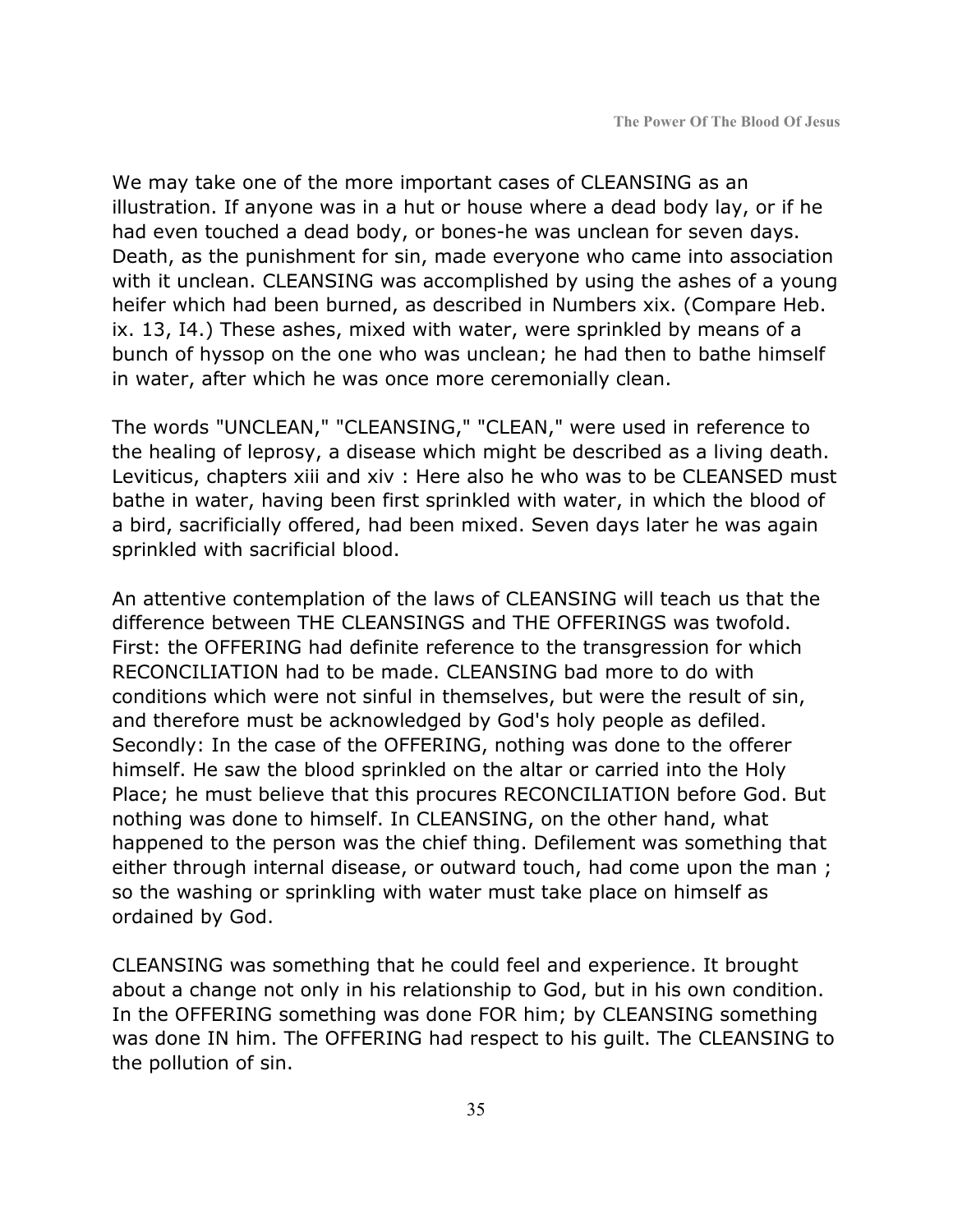The same meaning of the words "CLEAN," "CLEANSING," is found elsewhere in the Old Testament. David prays in Psalm li, "CLEANSE me from my sin," "Purge me with hyssop and I shall be CLEAN." The word used by David here is that which is used most frequently for the CLEANSING of anyone who had touched a dead body. Hyssop also was used in such cases. David prayed for more than pardon. He confessed that he had been "shapen in iniquity," that his nature was sinful. He prayed that he might be made pure within. "CLEANSE me from my sin," was his prayer. He uses the same word later on when he prays, "Create in me a CLEAN heart, O God." CLEANSING is more than pardon.

In the same manner this word is used by Ezekiel, and refers to an inner condition which must be changed. This is evident from chapter xxiv. 11,13, where, speaking of uncleanness being melted out, God says "Because I have purged thee and thou wast not purged." Later on, speaking of the New Covenant (chap. xxxvi. z5), He says, "Then will I sprinkle clean water upon you, and ye shall be CLEAN: from all your filthiness, and from all your idols, will I CLEANSE you."

MALACHI uses the same word, connecting it with fire (chap. iii. 3), "HE shall sit as a refiner and purifier of silver, he shall purify (CLEANSE) the sons of Levi."

CLEANSING by water; by blood; by fire; all typical of the CLEANSING which would take place under the New Covenant-an inner CLEANSING and deliverance from the stain of sin.

### II. THE BLESSING INDICATED IN THE NEW TESTAMENT BY CLEANSING.

Mention is often made in the New Testament of a clean or pure heart. Our Lord said, " Blessed are the PURE in heart" (Matt. v. 8). Paul speaks of "love out of a PURE heart" (I Tim. I. 5). He speaks also of a "PURE conscience."

Peter exhorts his readers to "love one another with a PURE heart fervently." The word CLEANSING is also used.

We read of those who are described as God's people that God purified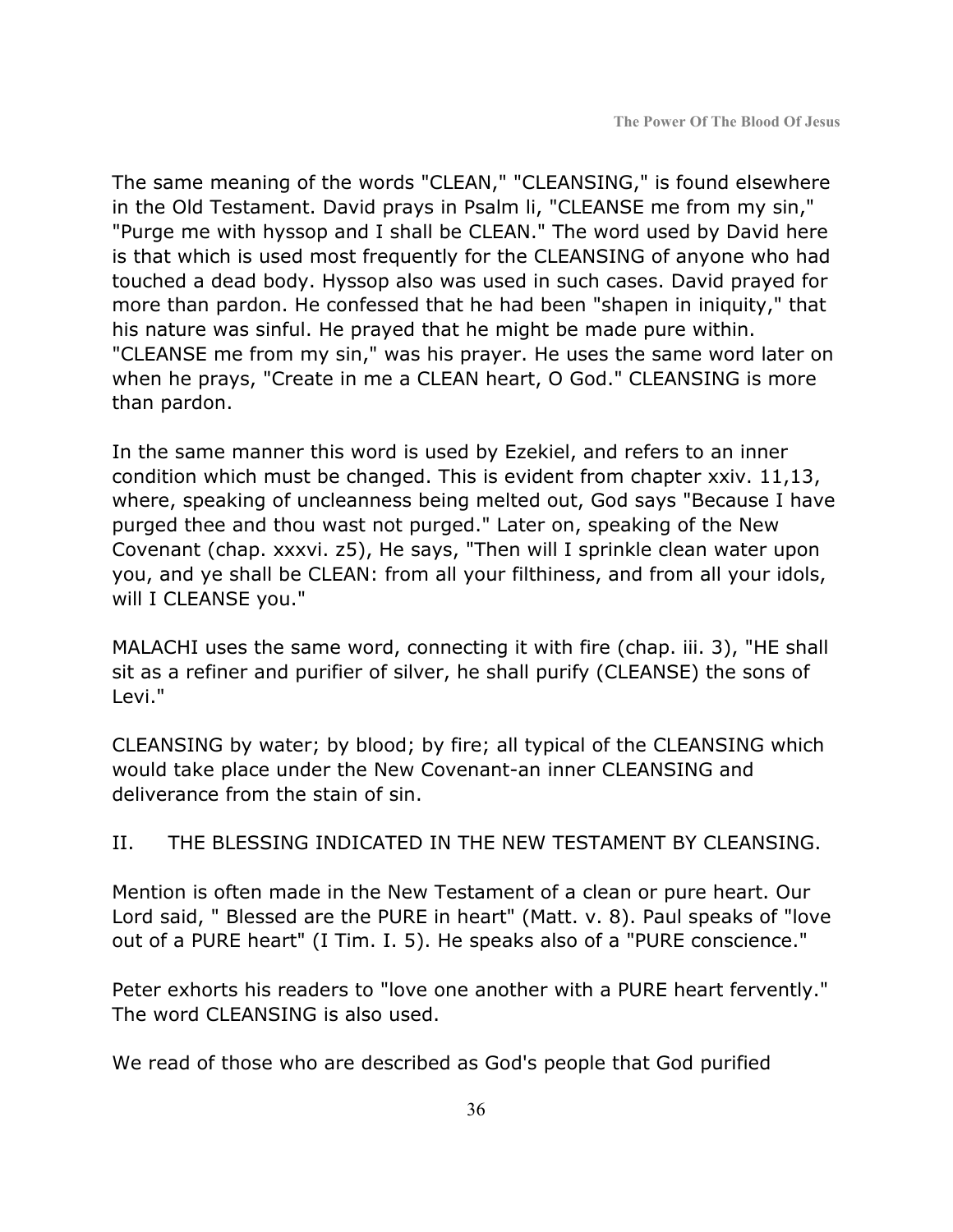(CLEANSED) their hearts through faith (Acts xv. 9).

That the purpose of the Lord Jesus concerning those who were His was "to purify (CLEANSE) to himself a people of his own possession" (Titus ii. i4).

As regards ourselves we read "Let us CLEANSE ourselves from all filthiness of the flesh and spirit" (z Cor. vii. I).

All these places teach us that CLEANSING is an inward word wrought in the heart, and that it is subsequent to pardon.

We are told in I John I. 7 that " the blood of Jesus Christ his Son CLEANSETH us from all sin."This word CLEANSETH does not refer to the grace of PARDON received at conversion; but to the effect of grace IN God's children who walk in the light. We read, "If we walk in the light as he is in the light . . . the blood of Jesus Christ his Son CLEANSETH us from all sin." That it refers to something more than pardon appears from what follows in verse 9 :-"He is faithful and just to forgive us our sins and to CLEANSE us from all unrighteousness." Cleansing is something that comes after pardon and is the result of it, by the inward and experimental reception of the power of the blood of Jesus in the heart of the believer.

This takes place according to the Word, first in the purifying of the conscience. "How much more shall the blood of Christ . . . PURGE your conscience from dead works to serve the living God" (Heb. ix. 14). The mention already made of the ashes of an heifer sprinkling the unclean typifies a personal experience of the precious blood of Christ. Conscience is not only a judge to give sentence on our actions, it is also the inward voice which bears witness to our relationship to God, and to God's relationship to us. When it is CLEANSED by the blood then it bears witness that we are well pleasing to God. It is written in Hebrews x. 2, "The worshippers once PURGED should have no more conscience of sins." We receive through the Spirit an inward experience that the blood has so fully delivered us from the guilt and power of sin that we, in our regenerated nature, have escaped entirely from its dominion. Sin still dwells in our flesh, with its temptations, but it has no power to rule. The conscience is CLEANSED, there is no need for the least shadow of separation between God and us; we look up to Him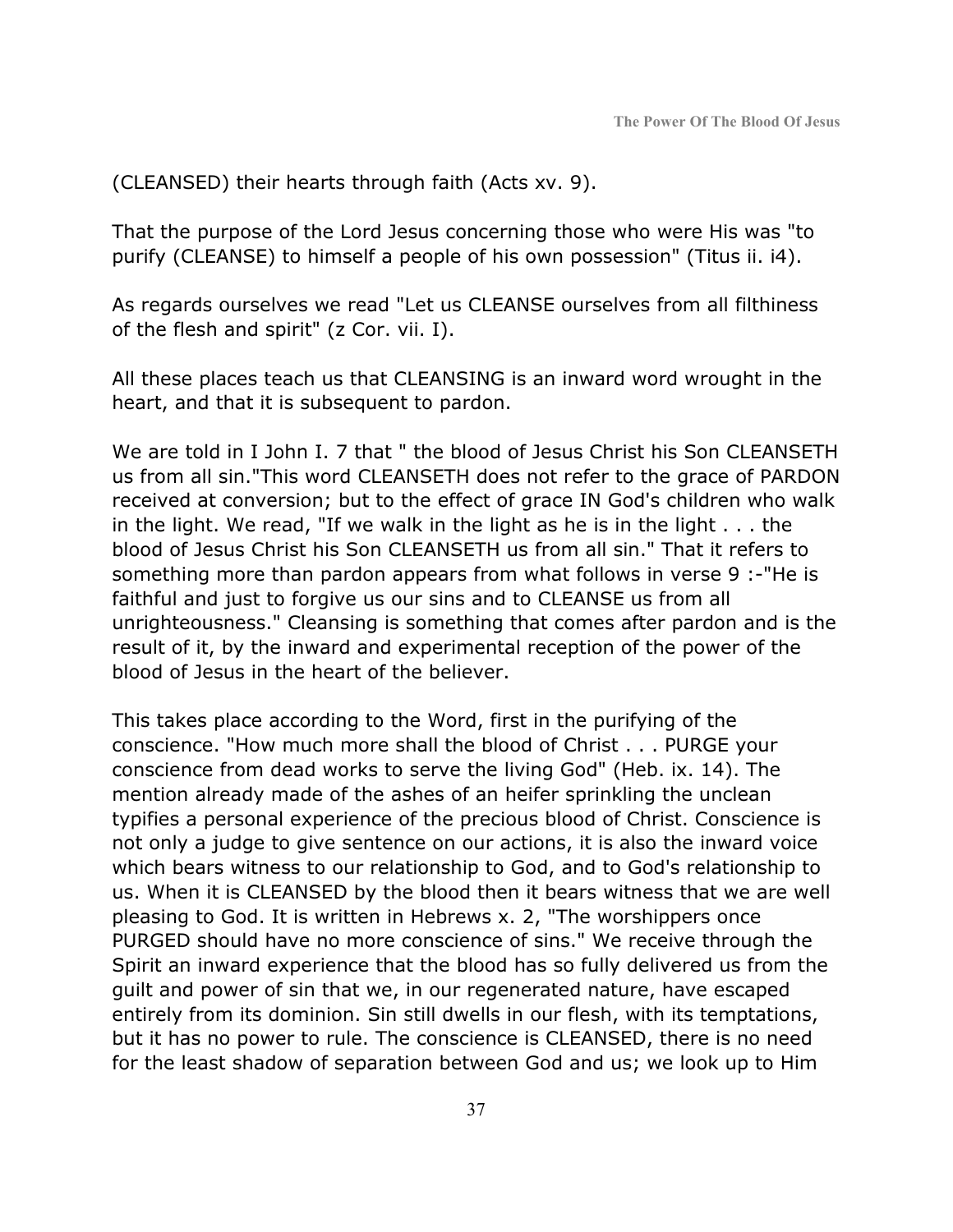in the full power of REDEMPTION. The conscience CLEANSED by the blood bears witness to nothing less than a complete redemption; the fulness of God's good-pleasure.

And if the conscience is CLEANSED so also is the HEART, of which the conscience is the center. We read of having the heart CLEANSED from an evil conscience (Heb. x. 22). Not only must the conscience be CLEANSED but the heart also must be CLEANSED, including the understanding, and the will, with all our thoughts and desires. Through the blood, by the shedding of which Christ delivered Himself up to death, and by virtue of which He entered again into heaven, the death and resurrection of Christ are ceaselessly effectual. By this power of His death and resurrection, sinful lusts, and dispositions, are slain.

"The blood of Jesus Christ cleanseth from all sin," from original, as well as from actual sin. The blood exercises its spiritual, heavenly power in the soul. The believer in whose life the blood is fully efficacious, experiences that the old nature is hindered from manifesting its power. Through the blood, its lusts and desires are subdued and slain, and everything is so CLEANSED that the Spirit can bring forth His glorious fruit. In case of the least stumbling, the soul finds immediate CLEANSING and restoration. Even unconscious sins are rendered powerless through its efficacy.

We have noted a difference between the guilt and the pollution of sin. This is of importance for a clear understanding of the matter ; but in actual life we must ever remember that they are not thus divided. God through the blood deals with sin as a whole, Every true operation of the blood manifests its power simultaneously over the guilt and the pollution of sin. Reconciliation and cleansing always go together, and the blood is ceaselessly operative.

Many seem to think that the blood is there, so that if we have sinned again, we can turn again to it to be cleansed. But this is not so. Just as a fountain flows always, and always purifies what is placed in it or under its stream, so it is with this Fountain, opened for sin and uncleanness (Zech. xiii. I). The eternal power of life of the Eternal Spirit works through the blood. Through Him the heart can abide always under the flow, and CLEANSING of the Blood.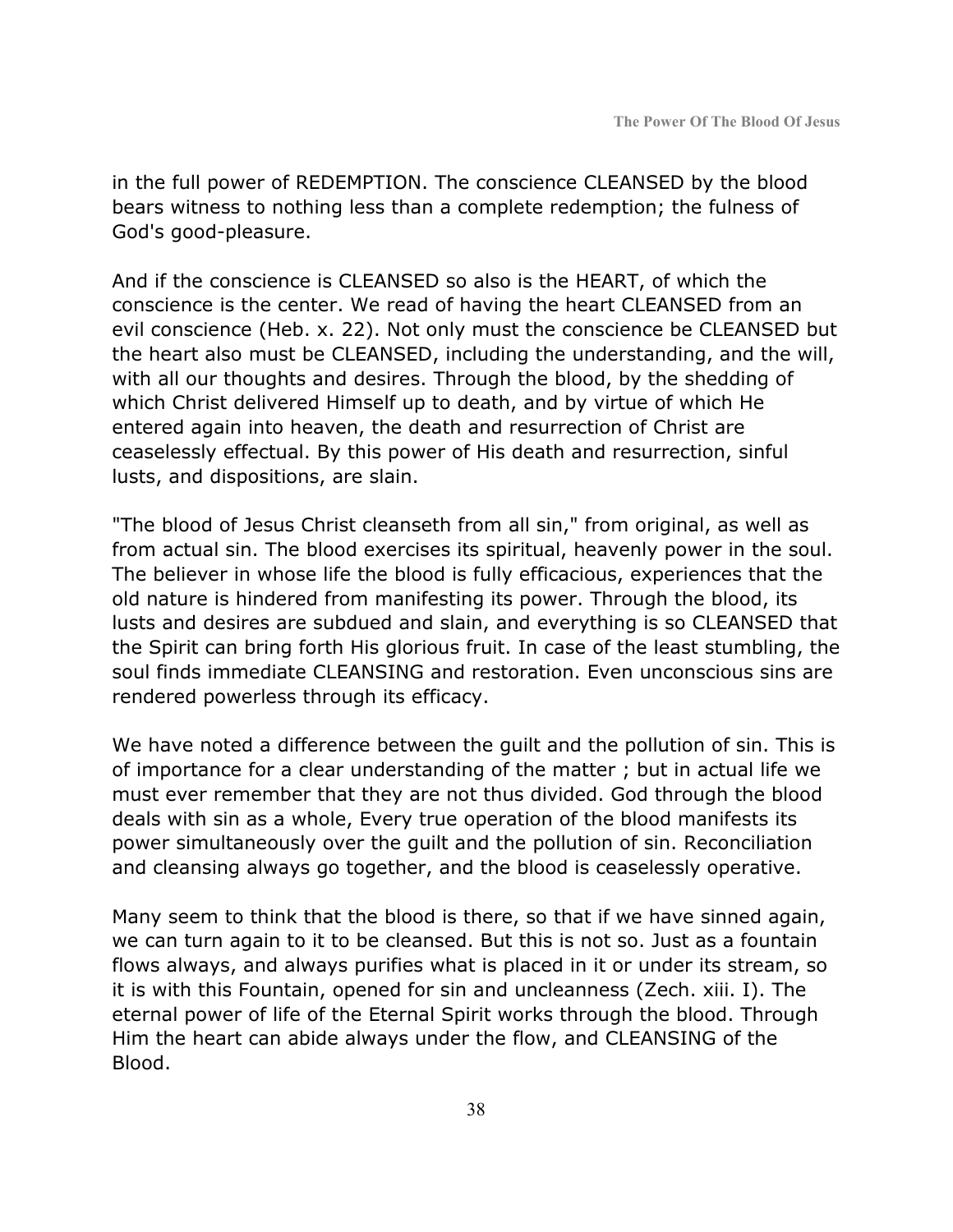In the Old Testament CLEANSING was necessary for each sin. In the New Testament CLEANSING depends on Him who ever lives to intercede. When faith sees and desires and lays hold of this fact, the heart can abide every moment under the protecting and CLEANSING tower of the blood.

III. HOW MAY WE EXPERIENCE THE FULL ENJOYMENT OF THIS BLESSING?

Everyone who through faith obtains a share in the atoning merit of the blood of Christ, has a share also in its CLEANSING efficacy. But the experience of its power to cleanse, is, for several reasons, sadly imperfect. It is therefore of great importance to understand what the conditions are for the full enjoyment of this glorious blessing.

I. First of all knowledge is necessary. Many think that pardon of sin is all that we receive through the blood. They ask for and so obtain nothing more.

It is a blessed thing to begin to see that the Holy Spirit of God has a special purpose in making use of different words in Scripture concerning the effects of the blood. Then we begin to inquire about their special meaning. Let everyone who truly longs to know what the Lord desires to teach us by this one word CLEANSING, attentively compare all the places in Scripture where the word is used, where CLEANSING is spoken o£ He will soon feel that there is more promised to the believer than the removal of guilt. He will begin to understand that CLEANSING through washing can take away stain, and although he cannot fully explain in what way this takes place, he will, however, be convinced that he may expect a blessed inward operation of the CLEANSING away of the effects of sin, by the blood. Knowledge of this FACT is the first condition of experiencing it.

ii. Secondly:-There must be desire.

It is to be feared that our Christianity is only too pleased to postpone to a future life the experience of the Beatitude which our Lord intended for our earthly life:-"Blessed are the pure in heart, for they shall see God."

It is not sufficiently recognized that PURITY OF HEART is a characteristic of every child of God, because it is the necessary condition of fellowship with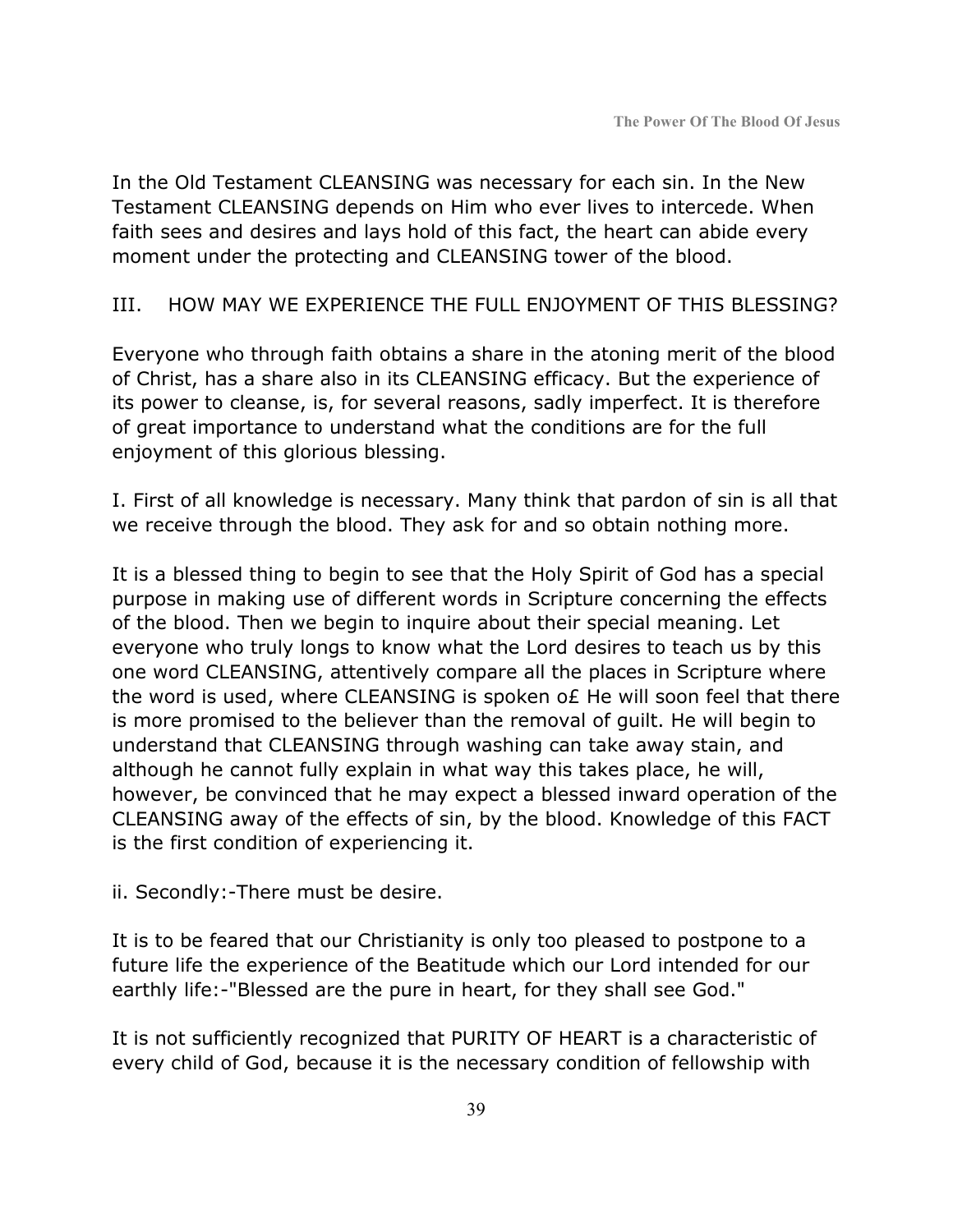Him, of the enjoyment of His salvation. There is too little inner longing to be really in all things, at all times, well pleasing to the Lord. Sin and the stain of sin trouble us too little.

God's Word comes to us with the promise of blessing which ought to awaken all our desires. Believe that the blood of Jesus cleanses from all sin. If you learn how to yield yourself up aright to its operation it can do great things in you. Should you not every hour desire to experience its glorious cleansing efficacy F to be preserved, in spite of your depraved nature, from the many stains for which your conscience is constantly accusing you ? May your desires be awakened to long for this blessing. Put God to the test to work out in you what He as the Faithful One has promised:-CLEANSING from all unrighteousness.

iii. The third condition is a willingness to separate yourself from every thing that is unclean. Through sin everything in our nature, and in the world, is defiled. CLEANSING cannot take place where there is not an entire separation from, and giving up of everything unclean. "Touch not the unclean thing" is God's command to His chosen ones. I must recognize that all the things surrounding me are unclean.

My friends, my possessions, my spirit, must all be surrendered that I may be CLEANSED in each relationship by the precious blood, and that all the activities of my spirit, soul, and being, may experience a thorough CLEANSING.

He who will keep back anything however small cannot obtain the full blessing. He who is willing to pay the full price so as to have his whole being baptized by the blood is on the way to understand fully this word, The blood of Jesus cleanseth from all sin.

iv. The last condition is exercising faith in the power of the blood. It is not as if we, through our faith, bestow its efficacy upon the blood. No, the blood ever retains its power and efficacy, but our unbelief closes our hearts, and hinders its operation, Faith is simply the removal of that hindrance, the setting open of our hearts, for the divine power by which the living Lord will bestow His blood.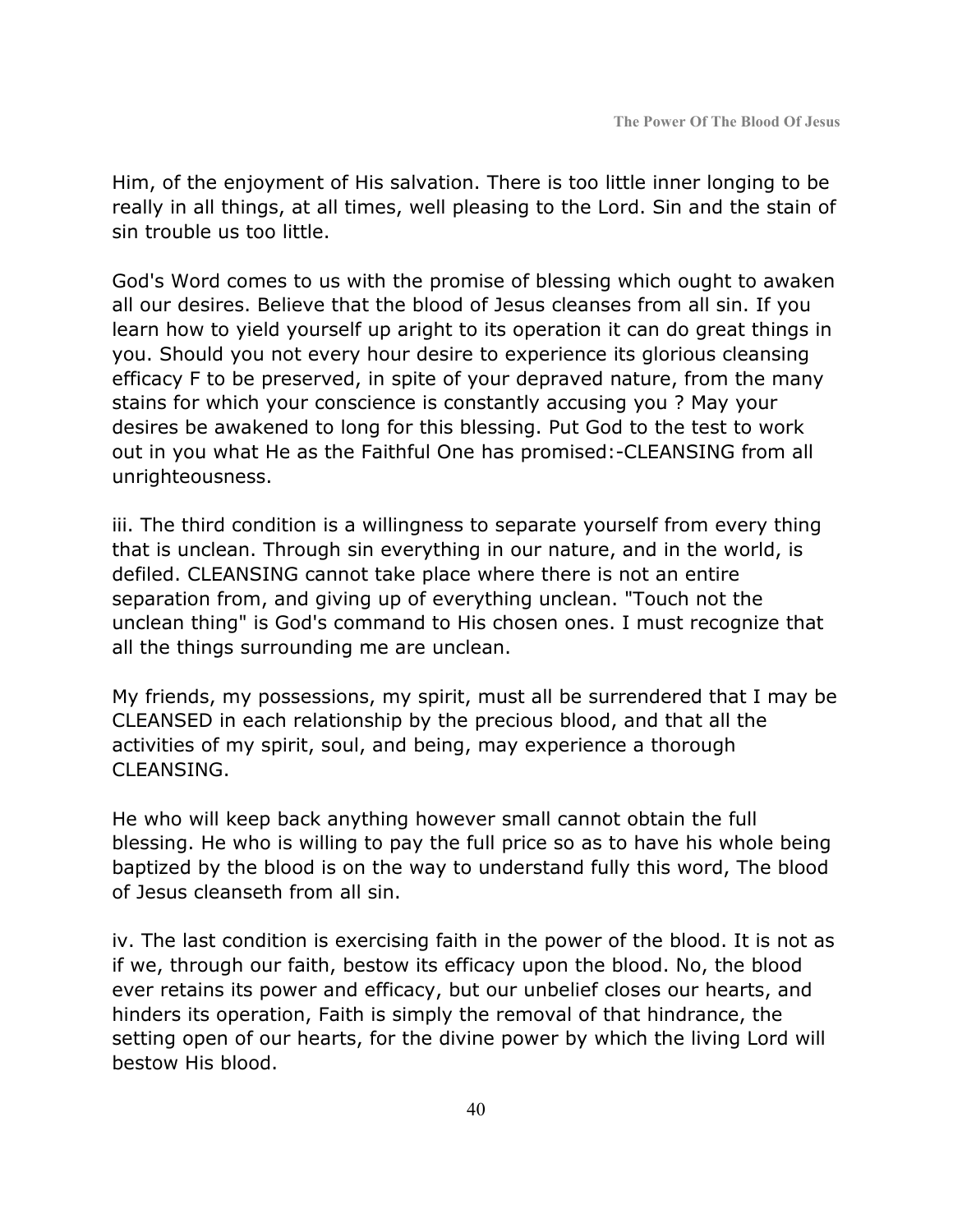Yes, let us believe that there is CLEANSING through the blood.

You have perhaps seen a spring in the midst of a patch of grass. From the much traveled road that runs by that patch, dust is constantly falling over the grass that grows by the side of the road, but where the water from the spring falls in refreshing and cleansing spray, there is no sign of dust, everything is green and fresh. So the precious blood of Christ carries on its blessed work without ceasing in the soul of the believer, who by faith appropriates it. He who by faith commits himself to the Lord, and believes that this can and will take place, it will be given to him.

The heavenly, spiritual effect of the blood can be really experienced every moment. Its power is such that I can always abide in the fountain, always dwell in the wounds of my Lord.

Believer, come, I entreat of you, put it to the proof how the blood of Jesus can cleanse your heart from all sin.

You know with what joy a weary traveler would bathe in a fresh stream, plunging into the water to experience its cooling, and cleansing, and strengthening effect. Lift up your eyes and see by faith how ceaselessly a stream flows from heaven above to earth beneath. It is the blessed Spirit's influence, through whom the power of the blood of Jesus flows earthwards over souls, to heal and to purify them. Oh! place yourself in this stream, simply believe that the words, "The blood of Jesus cleanseth from all sin," have a divine meaning, deeper, wider, than you have ever imagined. Believe that it is the Lord Jesus Himself who will cleanse you in His blood, and fulfil His promise in power in you. And reckon on the cleansing from sin by His blood, as a blessing, in the daily enjoyment of which you can confidently abide.

# CHAPTER 5

## SANCTIFICATION THROUGH THE BLOOD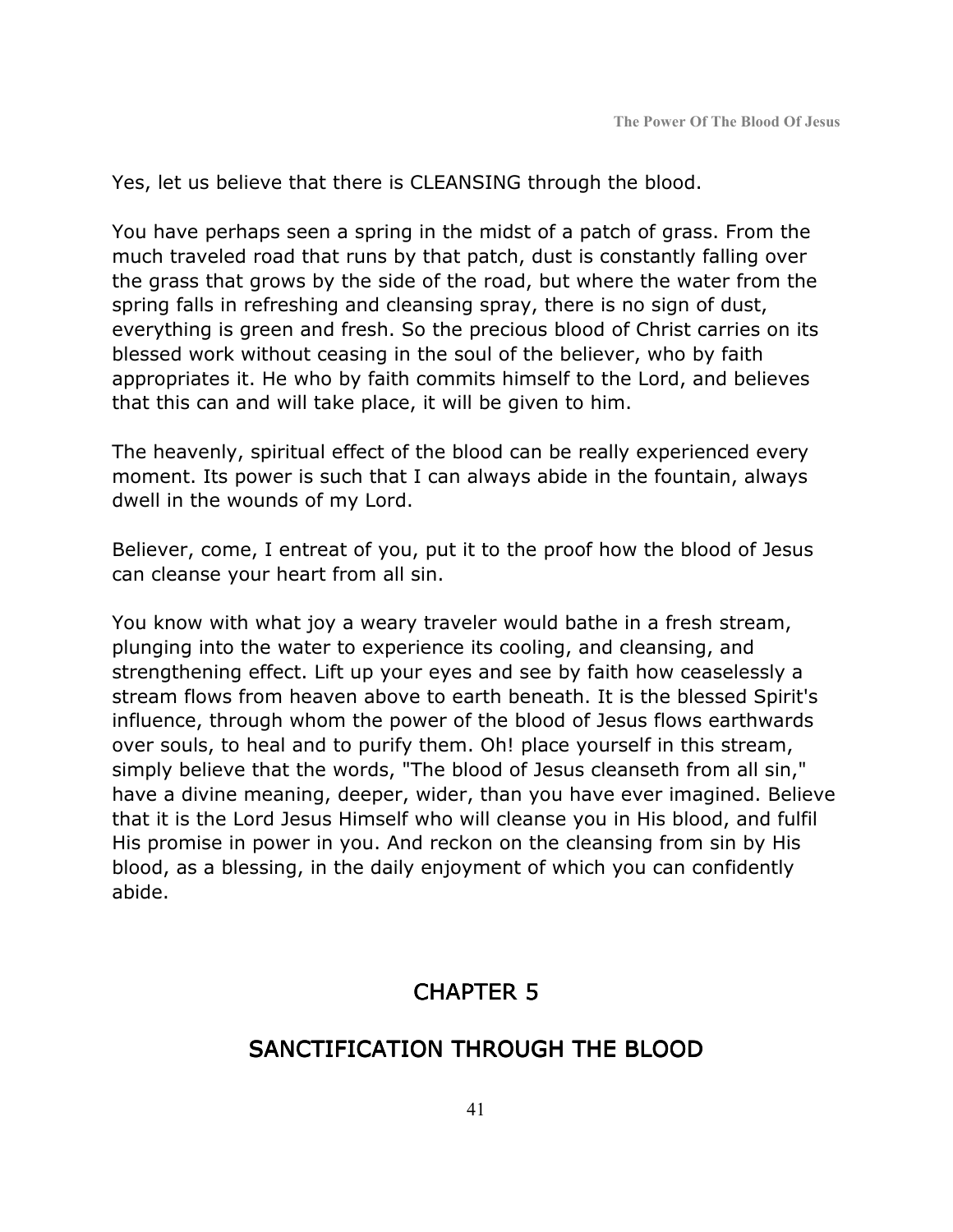"Wherefore Jesus also, that he might sanctify the people with his own blood, suffered without the gate"-Heb. xiii. 12.

"Cleansing through the blood" was the subject of our last chapter.

SANCTIFICATION THROUGH THE BLOOD must now occupy our attention.

To a superficial observer it might seem that there is little difference between CLEANSING and SANCTIFICATION, that the two words mean about the same thing ; but the difference is great and important.

CLEANSING has to do chiefly with the old life, and the stain of sin which must be removed, and is only preparatory.

SANCTIFICATION concerns the new life and that ,characteristic of it which must be imparted to it by God. SANCTIFICATION, which means union with God, is the peculiar fulness of blessing purchased for us by the blood.

The distinction between these two things is clearly marked in Scripture. Paul reminds us that "Christ gave himself for the Church, that he might sanctify it, having cleansed it" (Eph. v. 25, R. V.). Having first CLEANSED it, then He SANCTIFIES it. Writing to Timothy he says, "If a man therefore purge himself from these, he shall be a vessel unto honor, sanctified, and meet for the master's use" (2 Tim. ii. 21). SANCTIFICATION is a blessing which follows after, and surpasses CLEANSING.

It is also strikingly illustrated by the ordinances connected with the consecration of the Priests, compared with that of the Levites. In the case of the latter, who took a lower position than the Priests in the service of the Sanctuary, no mention is made of SANCTIFICATION; but the word CLEANSING is used five times (Num. viii).

In the consecration of the Priests, on the other hand, the word "to SANCTIFY" is often used; for the Priests stood in a closer relationship to God than the Levites (Exod. xxix; Lev. viii).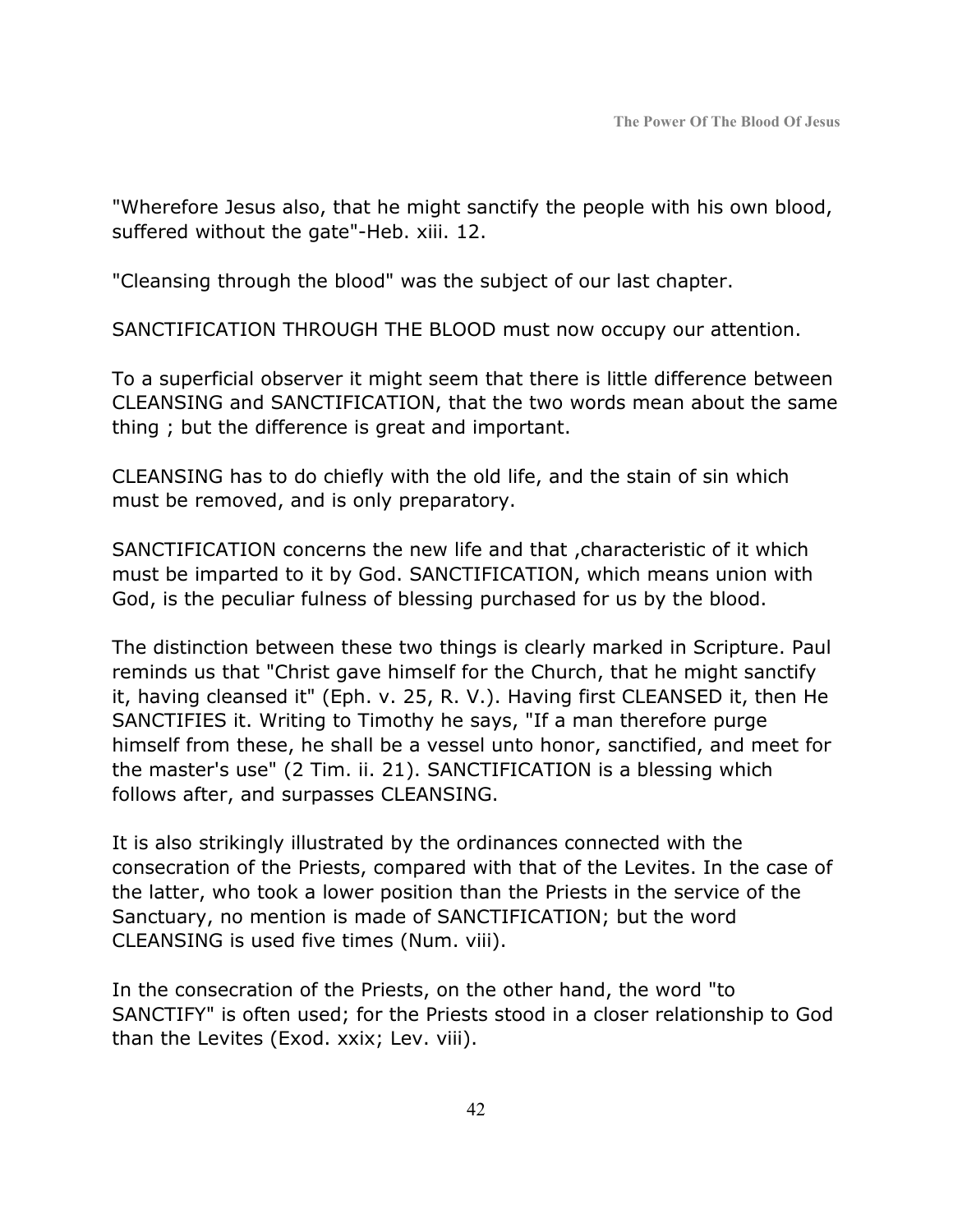This record at the same time emphasizes the close connection between the sacrificial blood, and SANCTIFICATION. In the case of the consecration of the Levites-RECONCILIATION for sin was made, and they were sprinkled with the water of purification for CLEANSING, but they were not sprinkled with blood. But in the consecration of the Priests, blood had to be sprinkled upon them. They were SANCTIFIED by a more personal and intimate application of the blood.

All this was typical of SANCTIFICATION through the BLOOD OF JESUS, and this is what we now seek to understand, that we may obtain a share in it. Let us then consider :

- I. WHAT SANCTIFICATION IS.
- II. THAT IT WAS THE GREAT OBJECT OF THE SUFFERINGS OF CHRIST.
- III. THAT IT CAN BE OBTAINED THROUGH THE BLOOD.
- I. WHAT SANCTIFICATION IS.

To understand what the SANCTIFICATION of the redeemed is, we must first learn what the holiness of God is. He alone is the HOLY ONE. Holiness in the creature must be received from Him.

God's holiness is often spoken of as though it consisted in His hatred of, and hostility to sin; but this gives no explanation of what holiness actually is. It is a merely negative statement that God's holiness cannot bear sin.

Holiness is that attribute of God because of which He always is, and wills, and doer what is supremely good; because of which also He desires what is supremely good in His creatures, and bestows it upon them.

God is called "The Holy One" in Scripture, not only because lie punishes sin, but also because He is the Redeemer of His people. It is His holiness, which ever wills what is good for all, that moved Him to redeem sinners. Both the WRATH of God which punishes sin, and LOVE of God which redeems the sinner, spring from the same source-His holiness. Holiness is the perfection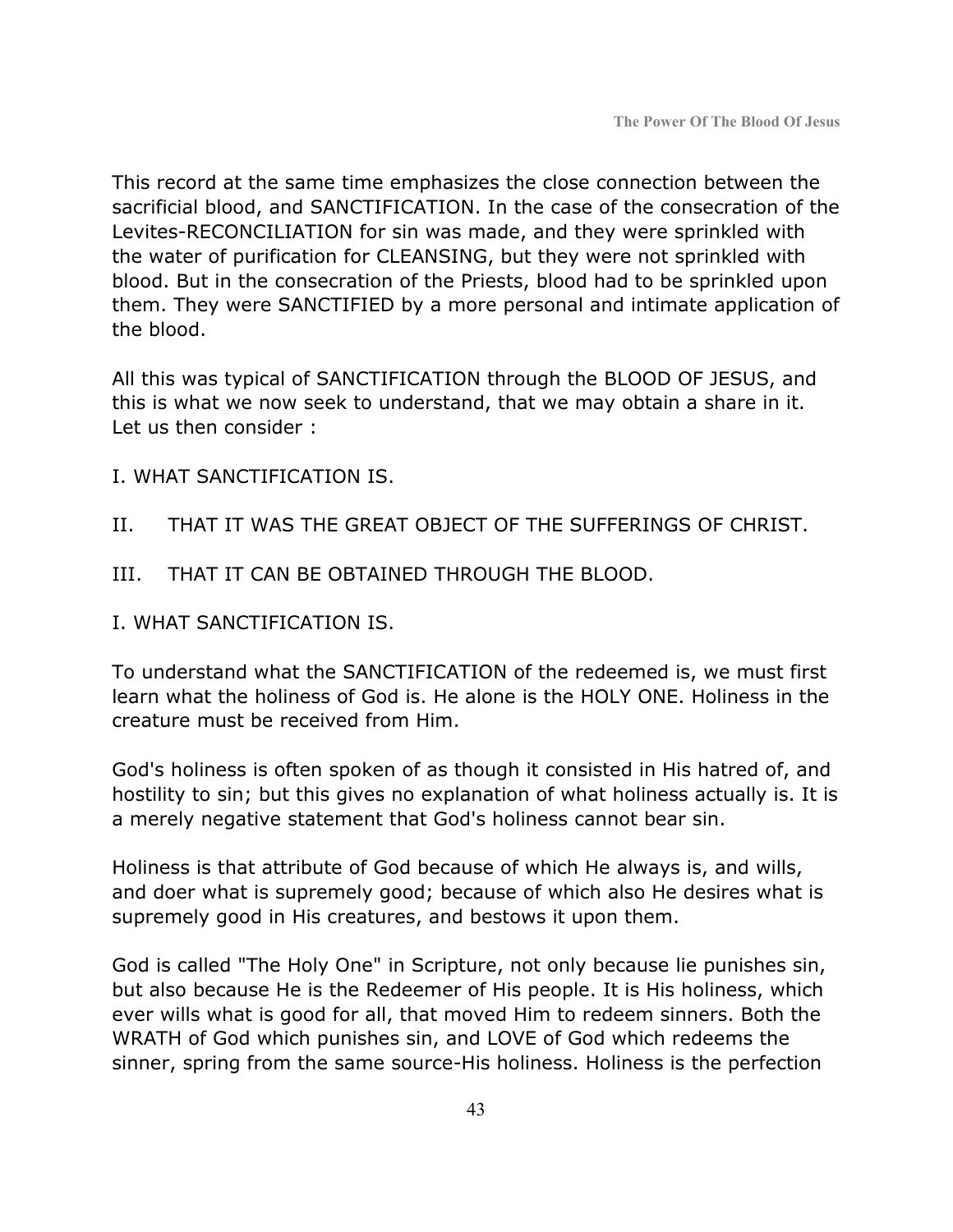#### of God's nature.

Holiness in man is a disposition in entire agreement with that of God; which chooses in all things to will as God wills: as it is written:-"As he is holy, so be ye holy" (I Pet. I. 15). Holiness in us is nothing else than oneness with God. The Sanctification of God's people is effected by the communication to them of the holiness of God. There is no other way of obtaining SANCTIFICATION, save by the Holy God bestowing what He alone possesses. He alone is the HOLY ONE. He is the Lord who sanctifies.

By the different meanings which Scripture attaches to the words sanctification, and "to sanctify"-a certain relationship with God, into which we are brought, is pointed out.

The first and simplest meaning of the word SANCTIFICATION is "separation." That which is taken out of its surroundings, by God's command, and is set aside or separated as His own possession and for leis service-that is holy. This does not mean separation from sin only, but from ail that is in the world, even from what may be permissible. Thus God sanctified the seventh day. The other days were not unclean, for God saw all that He had made and "beheld it was very good." But that day alone was holy, which God had taken possession of by His own special act. In the same way God had separated Israel from other nations, and in Israel, had separated the priests, to be holy unto Him. This separation unto SANCTIFICATION is always God's own work, and so the electing grace of God is often closely connected with SANCTIFICATION. "Ye shall be holy unto me . . . I have separated you . . . that ye should be mine" (Lev. xx. 26). "The man whom the Lord shall choose shall be holy" (Num. xvi. 7). "Thou art an holy people unto the Lord, the Lord thy God hath chosen thee" (Deut. vii. 6). God cannot take part with other lords. He must be the sole possessor, and ruler, of those to whom He reveals and imparts His holiness.

But this separation is not all that is included in the word SANCTIFICATION. It is only the indispensable condition of what must follow. When separated, man stands before God in no respect differing from an object without life that has been sanctified to the service of God. If the separation is to be of value, something more must take place. Man must surrender himself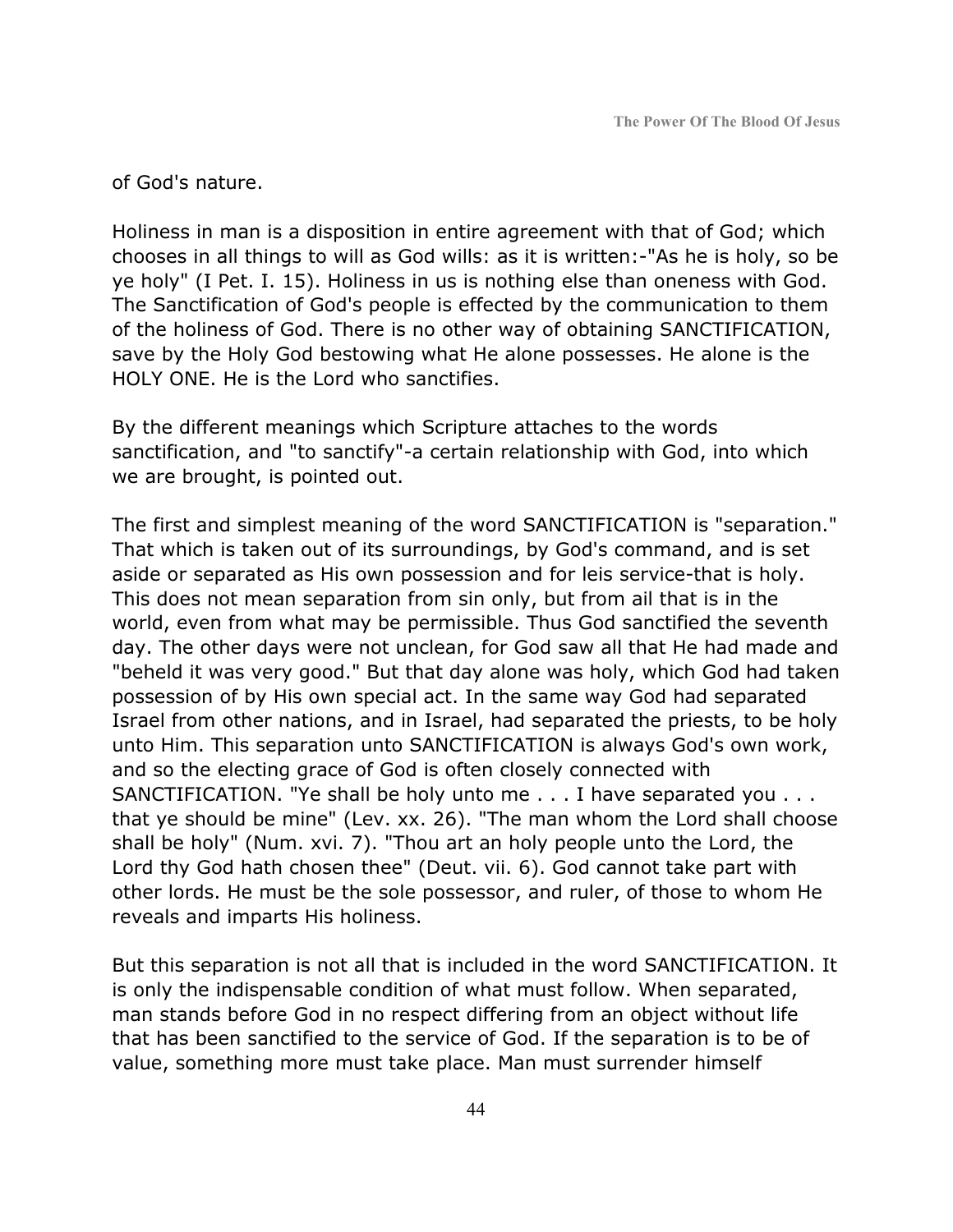willingly, and heartily, to this separation. SANCTIFICATION includes personal consecration to the Lord to be His.

SANCTIFICATION can become ours only when it sends down its roots into, and takes up its abode in the depths of our personal life; in our will, and in our love. God sanctifies no man against his will, therefore the personal, hearty, surrender to God is an indispensable part of SANCTIFICATION.

It is for this reason that the Scriptures not only speak of God sanctifying us, but they say often, that we must sanctify ourselves.

But even by consecration, true SANCTIFICATION is not yet complete. Separation and consecration are together only the preparation for the glorious work that God will do, as He imparts His own holiness to the soul. "PARTAKING OF THE DIVINE NATURE" is the blessing which is promised to believers in SANCTIFICATION. "That we might be partakers of his holiness" (Heb. xii. 10)-that is the glorious aim of God's work in those whom He separates for Himself. But this impartation of His holiness is not a gift of something that is apart from God Himself; no 1 it is in personal fellowship with Him, and partaking of His divine life, that SANCTIFICATION can be obtained.

As the Holy ONE, God dwelt among the people of Israel to sanctify his people (Exod. xxix. 45, 46). As the Holy ONE, He dwells in us. It is the presence of God alone that can sanctify. But so surely is this our portion, that Scripture does not shrink from speaking of God dwelling in our hearts in such power that we may be "filled unto all the fulness of God." True SANCTIFICATION is fellowship with God and His dwelling in us. So it was necessary that God in Christ should take up His abode in the flesh, and that the Holy Spirit should come to dwell in us. This is what SANCTIFICATION means.

Let us now notice :

II. THIS SANCTIFICATION WAS THE OBJECT FOR WHICH CHRIST SUFFERED.

This is plainly stated in Hebrews xiii. 12: "Jesus suffered that he might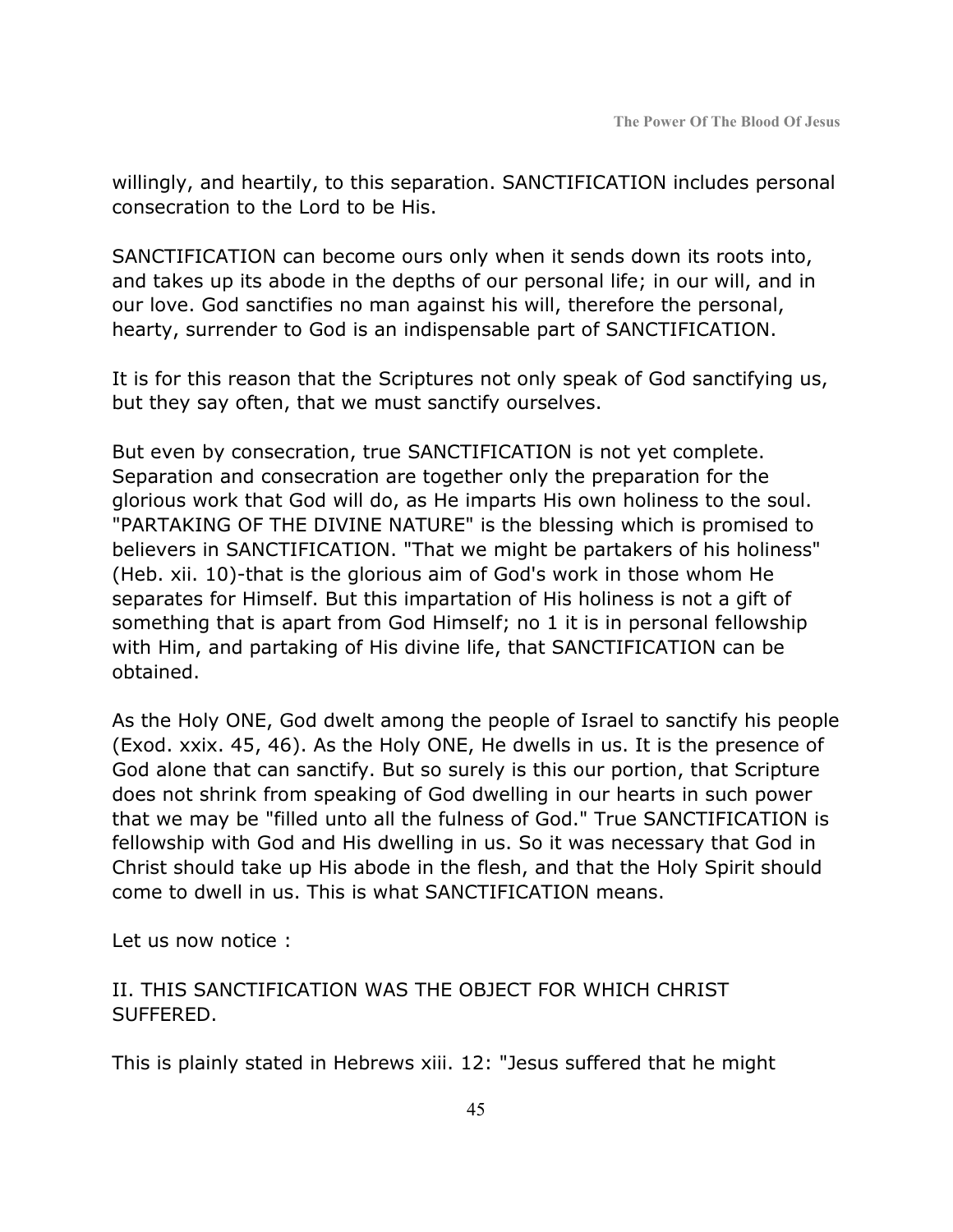sanctify his people." In the wisdom of God a participation in His holiness is the highest destiny of man. Therefore, also, this was the central object of the coming of our Lord Jesus to earth; and above all, of His sufferings and death. It was "that he might sanctify his people" and "that they might be holy and without blame" (Eph. I. 4).

How the sufferings of Christ attained this end, and became our SANCTIFICATION, is made plain to us by the words which He spake to His Father, when He was about to allow Himself to be bound as a sacrifice. "For their sakes I sanctify myself, that they also may be sanctified through the truth" (John xvii. 19). It was because His sufferings and death were a SANCTIFICATION of Himself, that they can become SANCTIFICATION for us.

What does that mean? Jesus was the HOLY ONE OF GOD, "The Son whom the Father had sanctified and sent into the world," and must He sanctify Himself? He must do so; it was indispensable.

The SANCTIFICATION which He possessed was not beyond the reach of temptation. In His temptation He must maintain it, and show how perfectly His will was surrendered to the holiness of God. We have seen that true holiness in man is the perfect oneness of His will with that of God. Through all our Lord's life, from the temptation in the wilderness onwards, He had subjected His will to the will of His Father, and had consecrated Himself as a sacrifice to God. But it was chiefly in Gethsemane He did this. There was the hour, and the power of darkness; the temptation to put away the terrible cup of wrath from His lips, and to do His own will came with almost irresistible power, but He rejected the temptation. He offered up Himself, and His will, to the will and holiness of God. He sanctified Himself, by a perfect oneness of will, with that of God. This sanctification of Himself has become the power by which we also may be sanctified through the truth. This is in perfect accord with what we learn from the Epistle to the Hebrews, where, speaking of the words used by Christ, we read, "I come to do thy will, O God," and then it is added, "By the which will we are sanctified by the offering of the body of Jesus Christ once for all" (Heb. x. 9, 10). It was because the offering of His body was His surrender of Himself to do the will of God, that we become sanctified by that will. He sanctified Himself there, for us, that we might be sanctified through the truth. The perfect obedience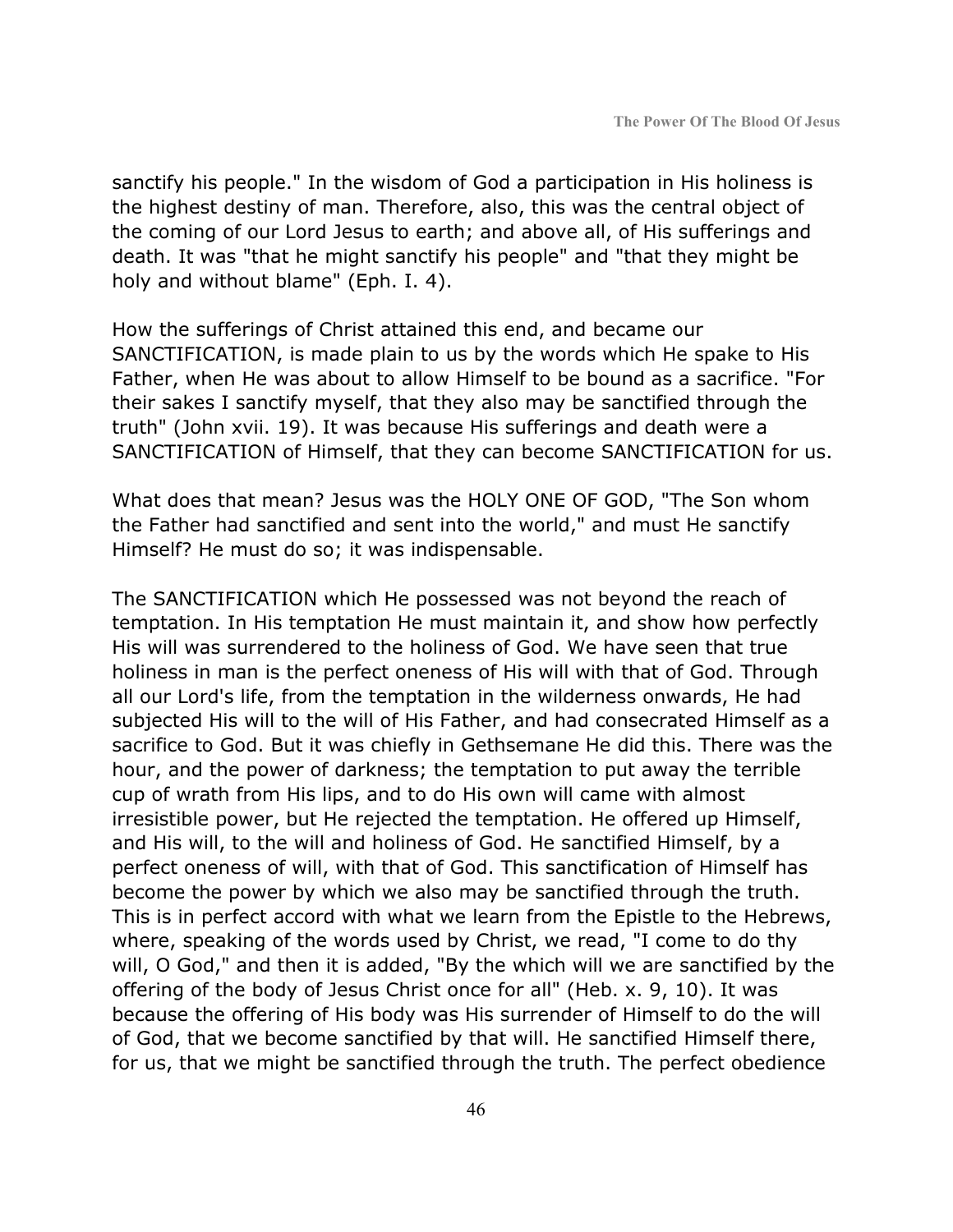in which He surrendered Himself, that God's holy will might be accomplished in Him, was not only the meritorious cause of our salvation, but is at the same time the power by which sin was for ever conquered, and by which the same disposition, and the same sanctification, may be created in our hearts.

Elsewhere in this Epistle to the Hebrews, the true relationship of our Lord to His own people is even more clearly characterized as having SANCTIFICATION for its chief end after speaking of how becoming it was, that our Lord should suffer as He did, we read:-"For both he that sanctifieth, and they who are sanctified, are all of one" (Heb. ii. 11). The unity between the Lord Jesus and His people consists in the fact, that they both receive their life from one Father, and both have a share in one and the same SANCTIFICATION. Jesus is the sanctifier, they become the sanctified. SANCTIFICATION is the bond that unites them. "Therefore Jesus also suffered that he might sanctify his people with his own blood."

If we are willing to really understand, and experience what SANCTIFICATION by THE BLOOD means, then it is of the utmost importance for us, to first lay fast hold of the fact that SANCTIFICATION is the characteristic, and purpose of the entire sufferings of our Lord, of which sufferings the blood was the fruit, and means of blessing. His SANCTIFICATION of Himself has the characteristic of those sufferings, and therein lay its value and power. Our SANCTIFICATION is the purpose of those sufferings, and only to attain that purpose do they work out the perfect blessing. In proportion as this is clear to us, we shall press forward into the true meaning and blessing of His sufferings.

It was as the holy ONE that God foreordained redemption. It vas His will to glorify His holiness in victory over sin, by the sanctification of man after His own image. It was with the same object that our Lord Jesus endured, and accomplished His sufferings; we must be consecrated to God. And if the Holy Spirit, the holy God as Spirit-comes into us to reveal in us the redemption that is in Jesus, this continues to be with Him, also, the main object. As the Holy Spirit He is the spirit of holiness.

RECONCILIATION, PARDON, and CLEANSING from sin, have all an unspeakable value; they all, however, point onwards to SANCTIFICATION. It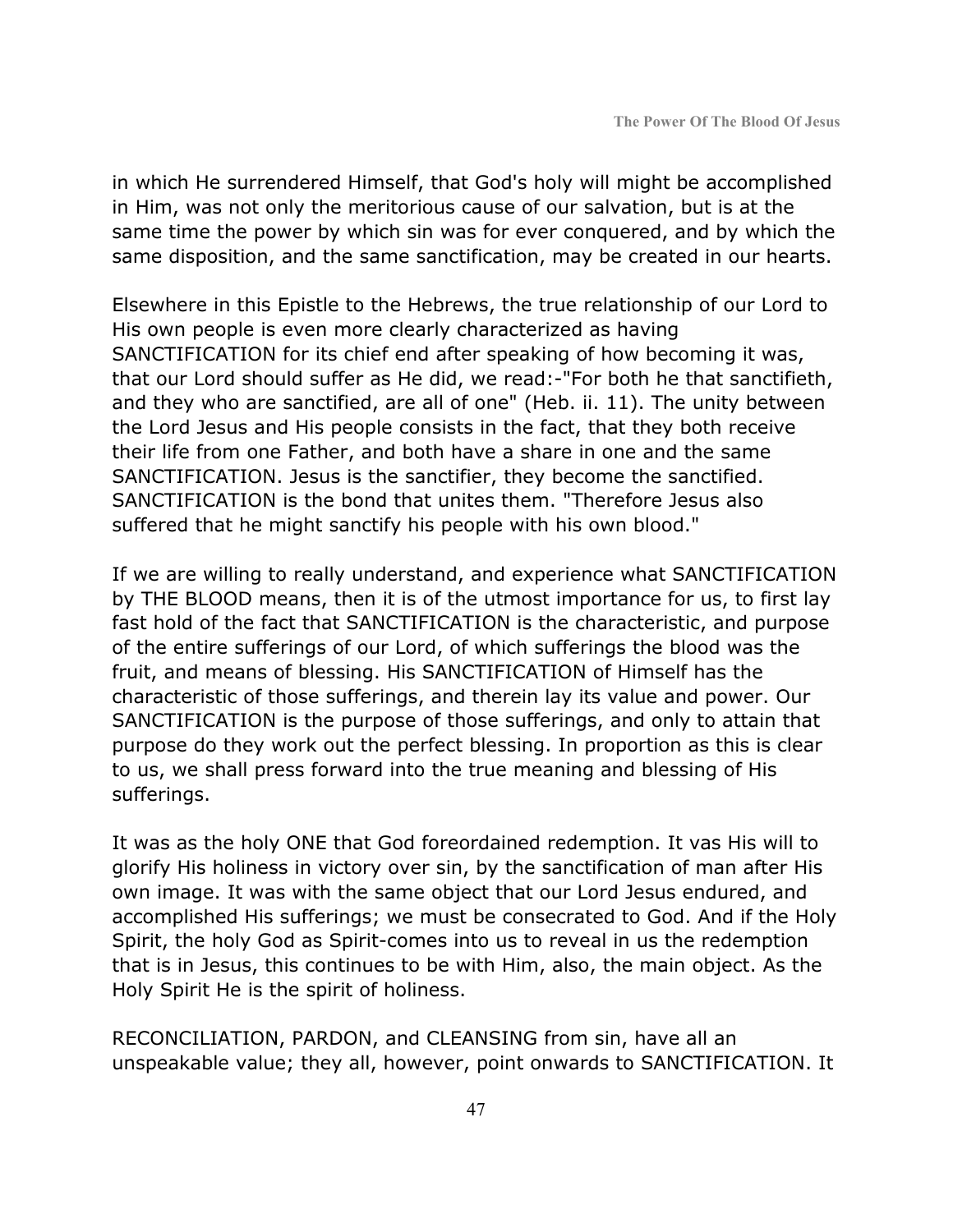is God's will that each one who has been marked by the precious blood, should know that it is a divine mark, characterizing his entire separation to God; that this blood calls him to an undivided consecration to a life, wholly for God, and that this blood is the promise, and the power of a participation in God's holiness, through which God Himself will make His abiding place in him, and be his God.

Oh, that we might understand, and believe that:

"Jesus also suffered, that he might sanctify his people, with his own blood" (Heb. xiii. 12).

III. HOW SANCTIFICATION 13Y THE BLOOD IS TO BE OBTAINED.

An answer to this question, in general, is that every one who is a partaker of the virtue of the blood, is also a partaker of SANCTIFICATION, and is in God's sight a sanctified person.

In proportion as he lives in close and abiding contact with the blood, he continues to experience, increasingly, its sanctifying effects ; even though he still understands but little of how those effects are produced. Let no one think that he must first understand how to lay hold of, or explain everything, before he may, by faith, pray that the blood might manifest its sanctifying power in him. No; it was just in connection with the bath of cleansing-the washing of the disciples' feet-that the Lord Jesus said, "What I do thou knowest not now, but thou shalt know hereafter." It is the Lord Jesus Himself who sanctifies His people "by His own blood." He who heartily gives himself up to believing worship of, and intercourse with, the LAMB, who has bought us with His blood, will experience through that blood a SANCTIFICATION beyond his conception. The Lord Jesus will do this for him.

But the believer ought to grow in knowledge also; thus only can he enter into the full blessing which is prepared for him. We have not only the right, but it is our duty to inquire earnestly what the essential connection is between the blessed effect of the blood, and our SANCTIFICATION, and in what way the Lord Jesus will work out in us, by His blood, those things which we have ascertained to be the chief qualities of SANCTIFICATION.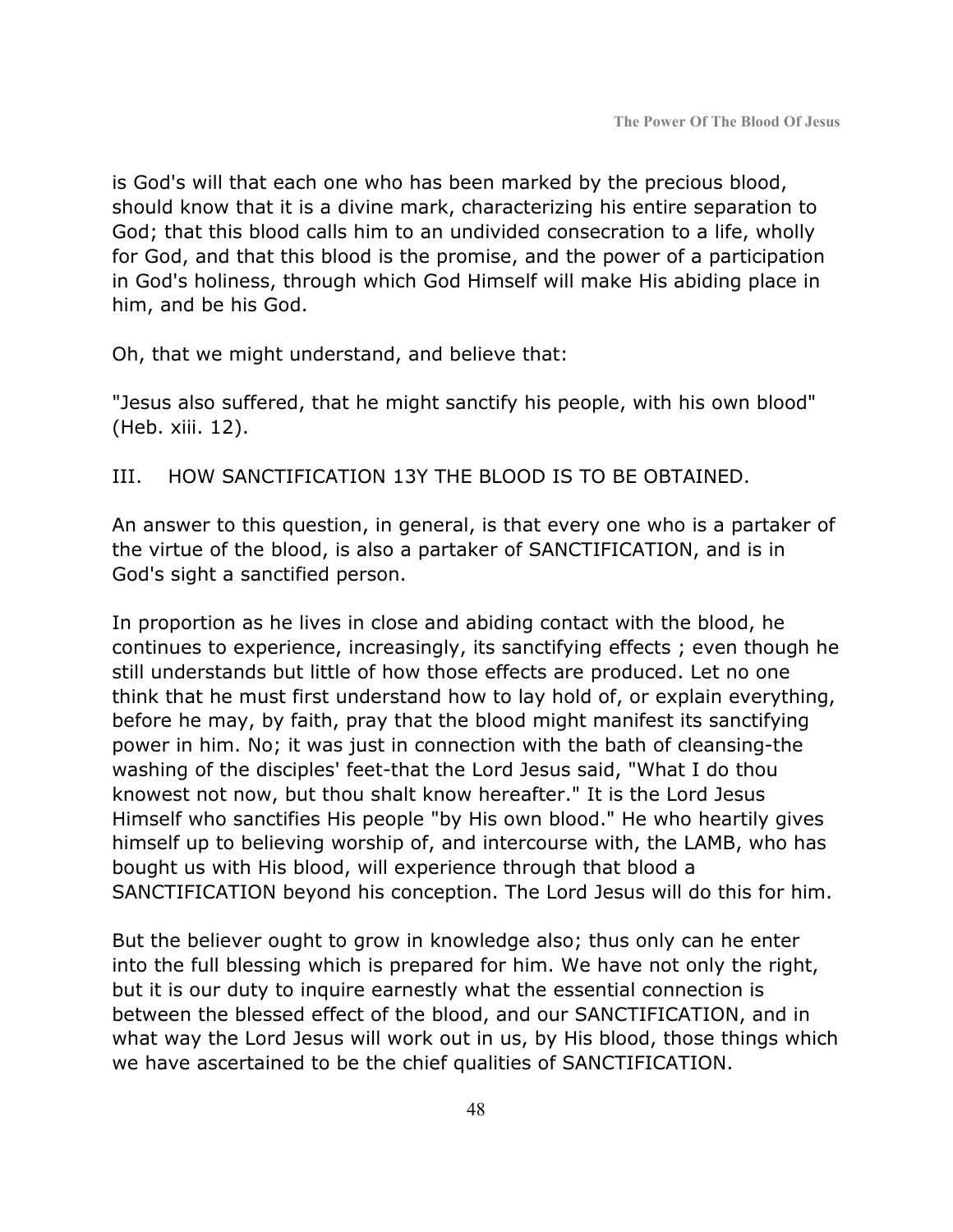We have seen that the beginning of all SANCTIFICATION is SEPARATION to God, as His entire possession, to be at His disposal. And is not this just what the blood proclaims ?that the power of sin is broken ; that we are loosed from its bonds; that we are no longer its bond-servants; but belong to Him who purchased our freedom with His blood? "Ye are not your own, ye are bought with a price" this is the language in which the blood tells us that we are God's possession. Because He desires to have us entirely for Himself, He has chosen and bought us, and set upon us the distinguishing mark of the blood, as those who are separated from all around them, to live only for His service. This idea of separation is clearly expressed in the words we so often repeat, "Jesus, that he might sanctify his people with his own blood, suffered without the gate. Let us go forth therefore unto him without the camp bearing his reproach." "Going out" from all that is of this world, was the characteristic of Him who was holy, undefiled, separate from sinners; and it must be the characteristic of all His followers.

Believer, the Lord Jesus HAS SANCTIFIED you through His own blood, and He desires to make you experience, through that blood, the full power of this SANCTIFICATION. Endeavor to gain a clear impression of what has taken place in you through the sprinkling of that blood. The holy God desires to have you entirely for Himself. No one, nothing, may any longer have the least right over you, nor have you any right over yourself. God has separated you unto HIMSELF, and that you might feel this He set His mark upon you. That mark is the most wonderful thing that is to be found on earth or in heaven THE BLOOD OF JESUS. The blood in which the life of the eternal Son of God is; the blood that on the throne of grace is ever before God's face; the blood that assures you of full redemption from the power of sin; that blood is sprinkled upon you, as a sign that you belong to God.

Believer, I pray you, let every thought about the blood awaken in you the glorious confession, "By his own blood, the Lord Jesus has sanctified me, he has taken complete possession of me for God, and I belong entirely to God."

We have seen that SANCTIFICATION is more than separation. That is only the beginning. We have seen also that personal consecration and hearty and willing surrender to live only for, and in God's holy will, is part of SANCTIFICATION.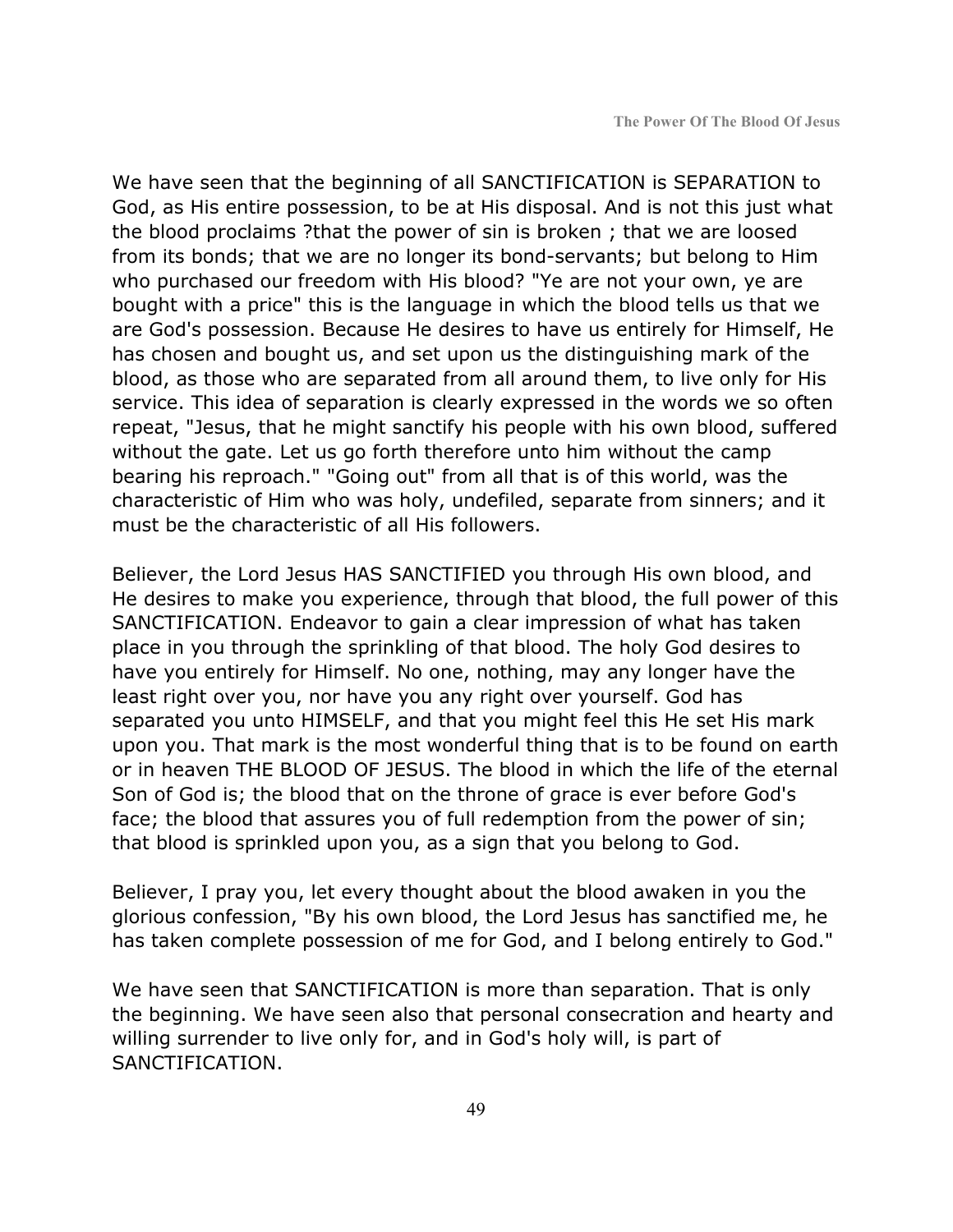In what way can the blood of Christ work out this surrender in us, and SANCTIFY us in that surrender? The answer is not difficult. It is not enough to believe f611 in the power of the blood to redeem us, and to free us from sin, but we must, above all, notice the source of this power.

We know that it has this power, because of the willingness with which the Lord Jesus surrenders Himself. In the shedding of His blood He sanctifies: Himself, offered Himself entirely to God and Hi holiness. It is because of this that the blood is so holy, and possesses such sanctifying power. In the blood we have an impressive representation of the self-surrender of Christ. The blood ever speak of the consecration of Jesus to the Father, as the opening of the way, and supplying the power for victor: over sin. And the closer we come into contact with the blood, and the more we live under the deep impression of having been sprinkled by the blood, we shall hear more clearly the voice of the blood, declare that "Entire surrender to God is the way to full redemption from sin."

The voice of the blood will not speak simply teach us or to awaken thought; the blood speaks with a divine and life giving power. What it commands, that it bestows. It works out in us the same disposition that was in our Lord Jesus. By His own blood Jesus sanctifies us, that we, holding nothing back, might surrender ourselves with all our hearts to the holy will of God.

But CONSECRATION itself even along with any; following SEPARATION is still only a preparation, Entire Sanctification takes place when God takes possession of and falls with His glory the temple that is consecrated to Him. "There will I meet with the children of Israel, and they shall be sanctified by my glory" (Exod. xxix. 43j. Actual, complete SANCTIFICATION consists in God's impartation of His own holiness-of Himself.

Here also the blood speaks:-It tells us that heaven is opened, that the powers of the heavenly life have come down to earth, that every hindrance has been removed, and God can make His abode with man.

Immediate nearness and fellowship with God, are made possible by the blood. The believer who surrenders himself unreservedly to the blood, obtains the full assurance that God will bestow Himself wholly, and will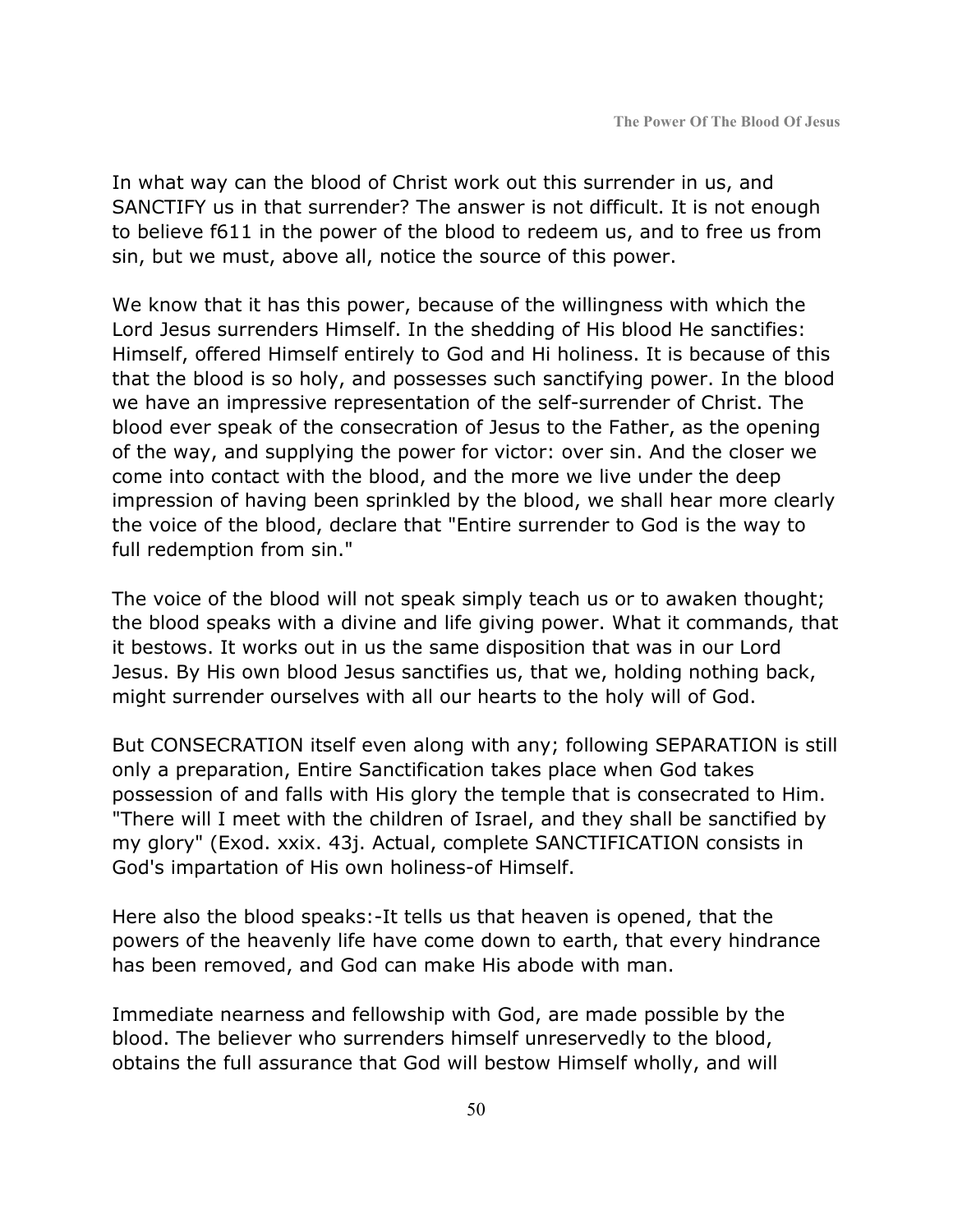reveal His holiness in him.

How glorious are the results of such a SANCTIFICATION! Through the Holy Spirit, the soul's intercourse is in the living experience of God's abiding nearness ; accompanied by the awakening of the tenderest carefulness against sin; guarded by caution and the fear of God.

But to live in watchfulness against sin does not satisfy the soul. The temple must not only be cleansed but it must be filled with God's glory. All the virtues of divine holiness, as manifested in the Lord Jesus, are to be sought for and found, in fellowship with God. Sanctification means union with God; fellowship in His will; sharing His life; conformity to His image.

Christians-"Wherefore Jesus also . . . suffered without the gate that he might sanctify his people with his own blood. Let us go forth unto him without the camp." Yes; it is He who sanctifies His people. "Let us go forth unto him." Let us trust Him to make known to us the power of the blood. Let us yield ourselves wholly to its blessed efficacy. That blood, through which He sanctified Himself, has entered heaven to open it for us. It can make our hearts also a throne of God, that the grace and glory of God may dwell in us. Yes; "let us go forth unto him without the camp." He who is willing to lose, and say farewell to everything, in order that Jesus may sanctify him, will not fail to obtain the blessing. He who is willing at any cost to experience the full power of the precious blood, can confidently reckon that he will be sanctified by Jesus Himself, through that blood.

"The very God of peace sanctify you wholly." Amen.

## CHAPTER 6

## CLEANSED BY THE BLOOD TO SERVE THE LIVING GOD OR INTERCOURSE THROUGH THE BLOOD

"Now in Christ Jesus ye who sometimes were far off are made nigh by THE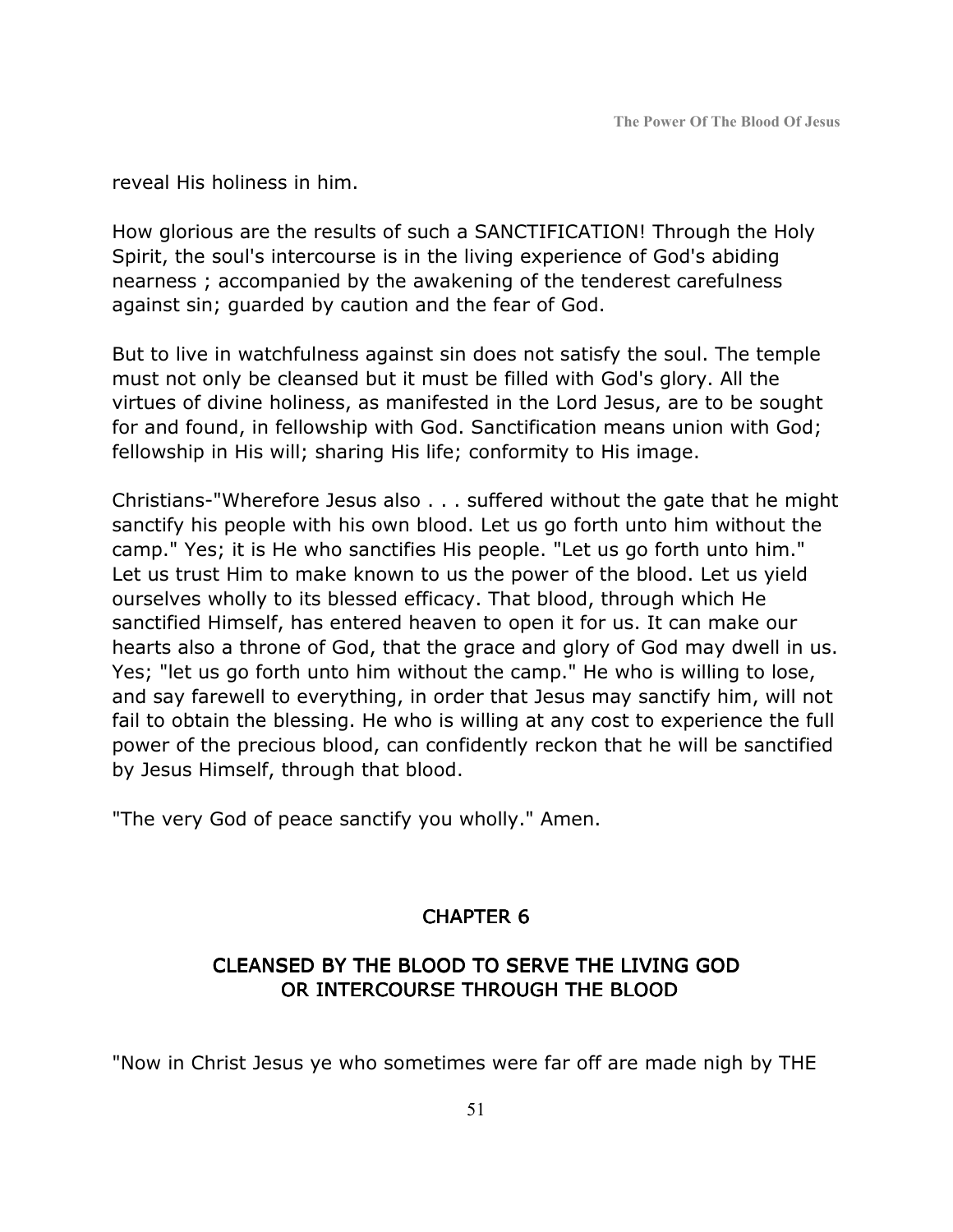### BLOOD OF CHRIST "-Eph.ii. 13.

"How much more shall THE BLOOD OF CHRIST . . . purge your conscience . . . to serve the living God? Heb.ix. 14.

AFTER our study of SANCTIFICATION through the blood, we are now to be engaged in the consideration of what the intimate INTERCOURSE WITH GOD into which we are introduced by SANCTIFICATION, involves.

SANCTIFICATION and INTERCOURSE are closely related facts in Scripture. Apart from SANCTIFICATION there can be no such INTERCOURSE. How could one who is unholy have fellowship with a holy God? On the other hand, without this INTERCOURSE there can be no growth in holiness; it is always, and only in fellowship with the Holy ONE, that holiness can be found.

The intimate connection between SANCTIFICATION and INTERCOURSE appears plainly in the story of the revolt of Nadab and Abihu. God made this the occasion of a clear statement concerning the peculiar nature of the priesthood in Israel. He said, "I will be sanctified in them that come nigh me" (Lev. x. 3). Then again in the conspiracy of Korah against Moses and Aaron; Moses speaking for God said:-"To-morrow the Lord shall show who are his, and who is holy: and will cause him to come near unto him, even him whom he hath chosen, will he cause to come near unto him" (Num. xvi. 5).

We have already seen that God's election and separation unto Himself of His own, are closely bound up with SANCTIFICATION. It is evident here, also, that the glory and blessing secured by this election to holiness, is nothing else than INTERCOURSE with God. This is indeed the highest, the one perfect blessing for man, who was created for God, and to enjoy His love. The Psalmist sings:-"Blessed is the man whom thou choosest, and causest to approach unto thee, that he may dwell in thy courts" (Ps. lxv. 4). In the nature of the case, consecration to God, and nearness to Him are the same thing.

The sprinkling of the blood which sanctifies man unto, and takes possession of him for God bestows, at the same time, the right of INTERCOURSE.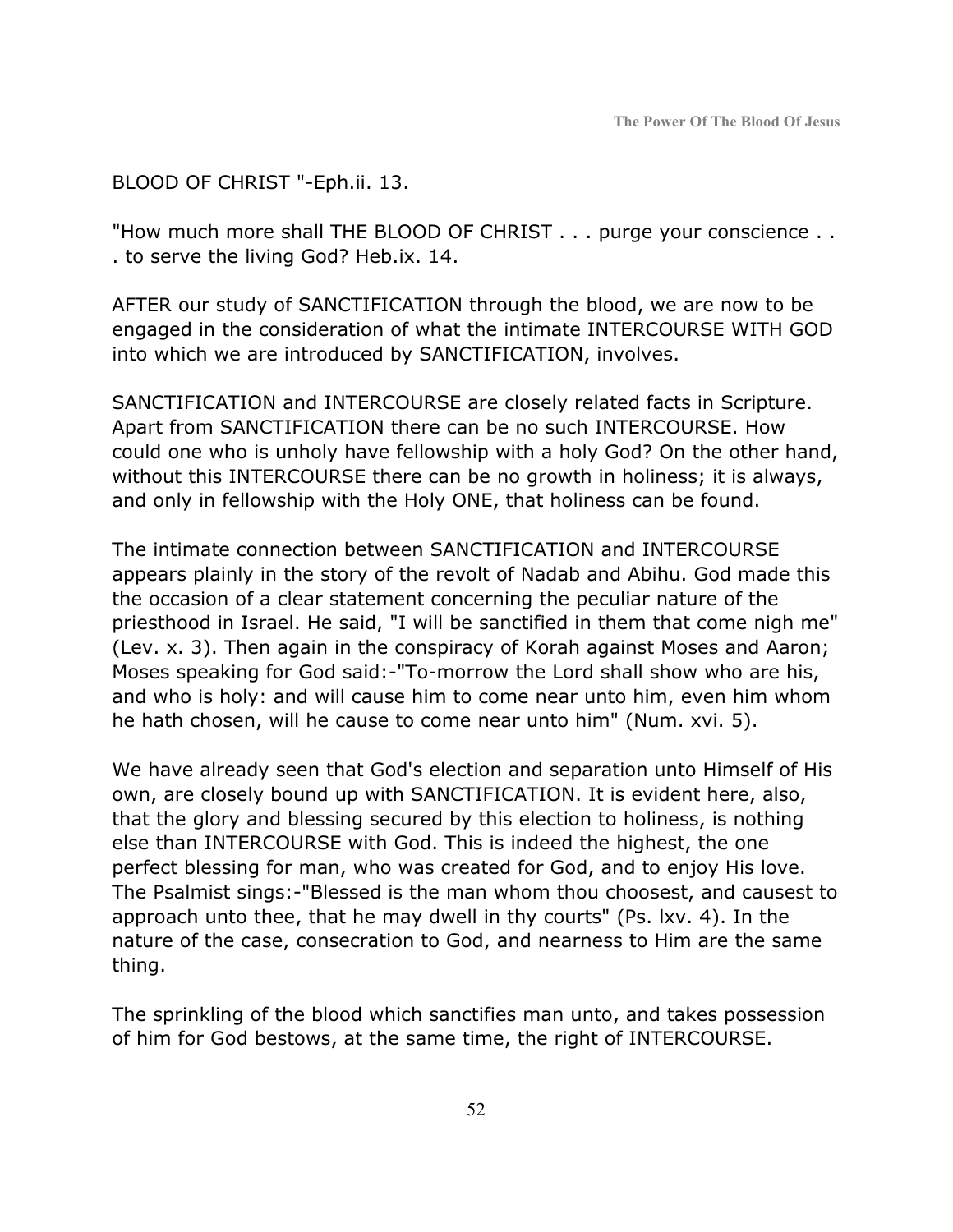It was thus with the priests in Israel. In the record of their consecration we read:-"And Moses brought Aaron's sons, and Moses put of the blood upon the tip of their right ear, and upon the thumbs of their right hands" (Lev. vii. 24). Those who belong to God may, and indeed MUST, live in nearness to Him; they belong to Him. This is illustrated in the case of our Lord, our Great High Priest, who "through His own blood entered, once for all, into the holy place." It is the same with every believer, according to the Word:-"Having therefore, brethren, boldness to enter into the holiest by the blood of Jesus, LET US DRAW NEAR, having our hearts sprinkled from an evil conscience" (Heb. x. 19, 22). The word "enter," as used in this verse, is the peculiar word used of the approach of the priest to God. In the same way, in the Book of Revelation, our right to draw near as priests is declared to be by the power of the blood. We were "Redeemed from our sins by his own blood" who "has made us kings and priests unto God . . . to him be the glory for ever" (Rev. v. 9, 10). "These are they . . . who have washed their robes and made them white in the blood of the Lamb, therefore are they before the throne of God and serve him day and night in his temple" (Rev. vii. 14).

One of the most glorious blessings made possible for us by the power of the blood, is that of drawing near the throne, into the very presence of God. That we may understand what this blessing means let us consider what is contained in it. It includes:-

- I. THE RIGHT TO DWELL IN THE PRESENCE OF GOD;
- II. THE VOCATION OF OFFERING SPIRITUAL SACRIFICES TO GOD;
- III. THE POWER TO PROCURE BLESSING FOR OTHERS.
- I. THE RIGHT TO DWELL IN THE PRESENCE OF GOD.

Although this privilege belonged exclusively to the priests in Israel, we know that they bad free access to the dwelling place of God. They had to abide there continually. As members of the household of God, they ate the shew-bread, and partook of the sacrifices. A true Israelite thought there was no higher privilege than this. It is thus expressed by the Psalmist, "Blessed -or happy-is the man whom thou choosest, and causest to approach unto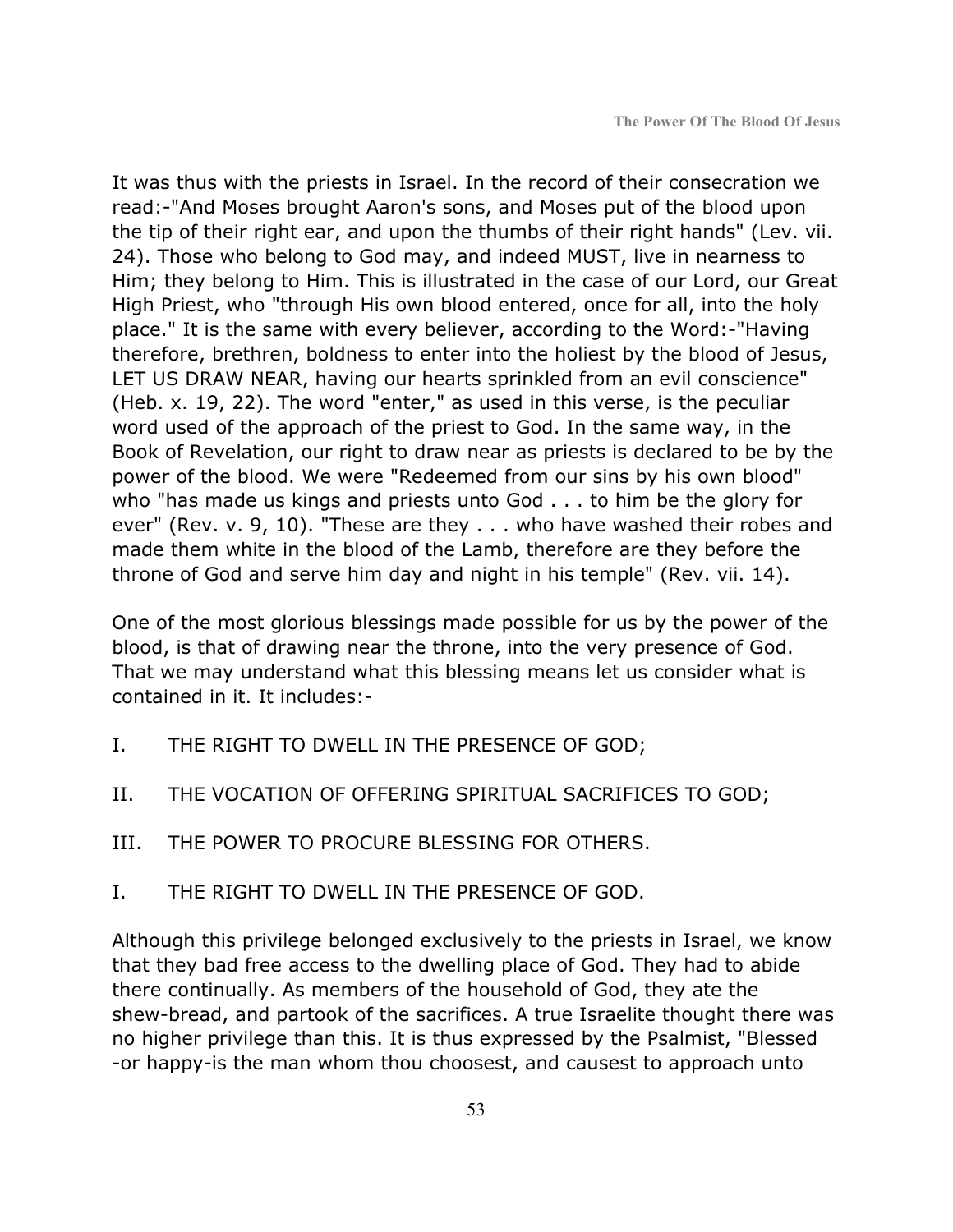thee that he may dwell in thy courts. We shall be satisfied with the goodness of thy house, even of thy holy temple" (Ps. lxv. 4).

It was because of the manifested presence of God there that believers, in those old days, longed after the house of God with such strong desire. The cry was, "When shall I come and appear before God (Ps. xlii. 2). They understood something of the spiritual meaning of the privilege, " Drawing near to God." It represented to them the enjoyment of His love, and fellowship, and protection, and blessing. They could exclaim, "Oh, how great is thy goodness which thou hast laid up for them that fear thee ; thou shalt hide them in the secret of thy presence" (Ps. xxxi. 19, 20).

The precious blood of Christ has opened the way for the believer into God's presence; and INTERCOURSE with Him is a deep, spiritual reality. He who knows the full power of the blood is brought so nigh that he can always live in the immediate presence of God, and in the enjoyment of the unspeakable blessings attached to it. There, the child of God has the assurance of God's love; he experiences and enjoys it. God Himself imparts it. He lives daily in the friendship, and fellowship of God. As God's child he makes known to the Father, with perfect freedom, his thoughts and wishes. In this INTERCOURSE with God he possesses all that he needs; he wants no good thing. His soul is kept in perfect rest and peace, because God is with him. He receives all requisite direction and teaching. God's eye is ever upon him, guiding him. In intercourse with God, he is able to hear the softest whispers of the Holy Spirit. He learns to understand the slightest sign of his Father's will, and to follow it. His strength continually increases, for God is his strength, and God is ever with him.

Fellowship with God exercises a wonderful influence on his life and character. The presence of God fills him with humility, and fear, and a holy circumspection. He lives as in the presence of a king. Fellowship with God produces in him godlike dispositions. Beholding the image of God, he is changed into the same image. Dwelling with the holy One makes him holy. He can say, "It is good for me to draw nigh to God (Ps. lxxii. 28).

O you who are the children of the New Covenant, have not you a thousand times more reason to speak thus, now that the veil has been rent asunder,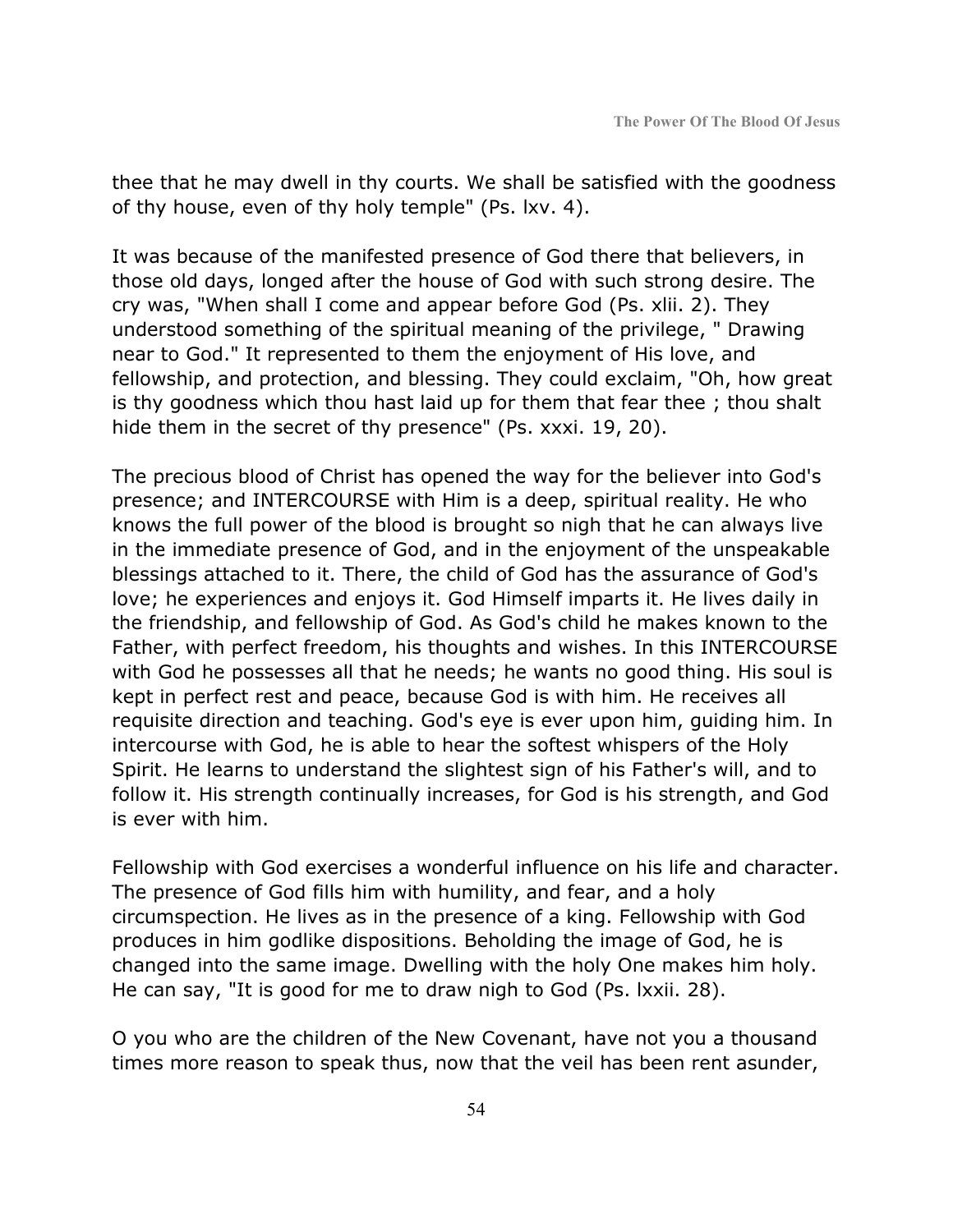and the way opened for living always in God's holy presence? May this high privilege awaken our desires. Intercourse with God; fellowship with God; dwelling with God; and He with us: may it become impossible for us to be satisfied with anything less. This is the true Christian life.

But INTERCOURSE with God is not only so blessed because of the salvation enjoyed in it, but also on account of the service that may be rendered, because of that INTERCOURSE.

Let us therefore consider:-

II. THE VOCATION OF OFFERING SPIRITUAL SACRIFICES TO GOD.

Our vocation to bring to God spiritual sacrifices is a further privilege.

The enjoyment of the priests in drawing near to God in His dwelling place was subordinated entirely to something higher. They were there as servants of the Holy Place, to bring to God, in His house, that which belonged to Him. Only as they found joy, in drawing near to God, could that service become truly blessed.

The service consisted in:-The bringing in of the blood of sprinkling; the preparation of the incense to fill the house with its fragrance; and, further, in the ordering of everything that pertained, according to God's word, to the arrangement of His house.

They must so guard, and serve, and provide for, the dwelling place of the Most High, that it should be worthy of Him, and of His glory, and that His good pleasure in it might be fulfilled.

If the blood of Jesus brings us near, it is also, chiefly, that we should live before God as His servants, and bring to Him the spiritual sacrifices which are well pleasing in His sight.

The priests brought the blood into the Holy Place before God. In our intercourse with God there is no offering that we can bring more pleasing to Him, than a believing honoring of the blood of the Lamb. Every act of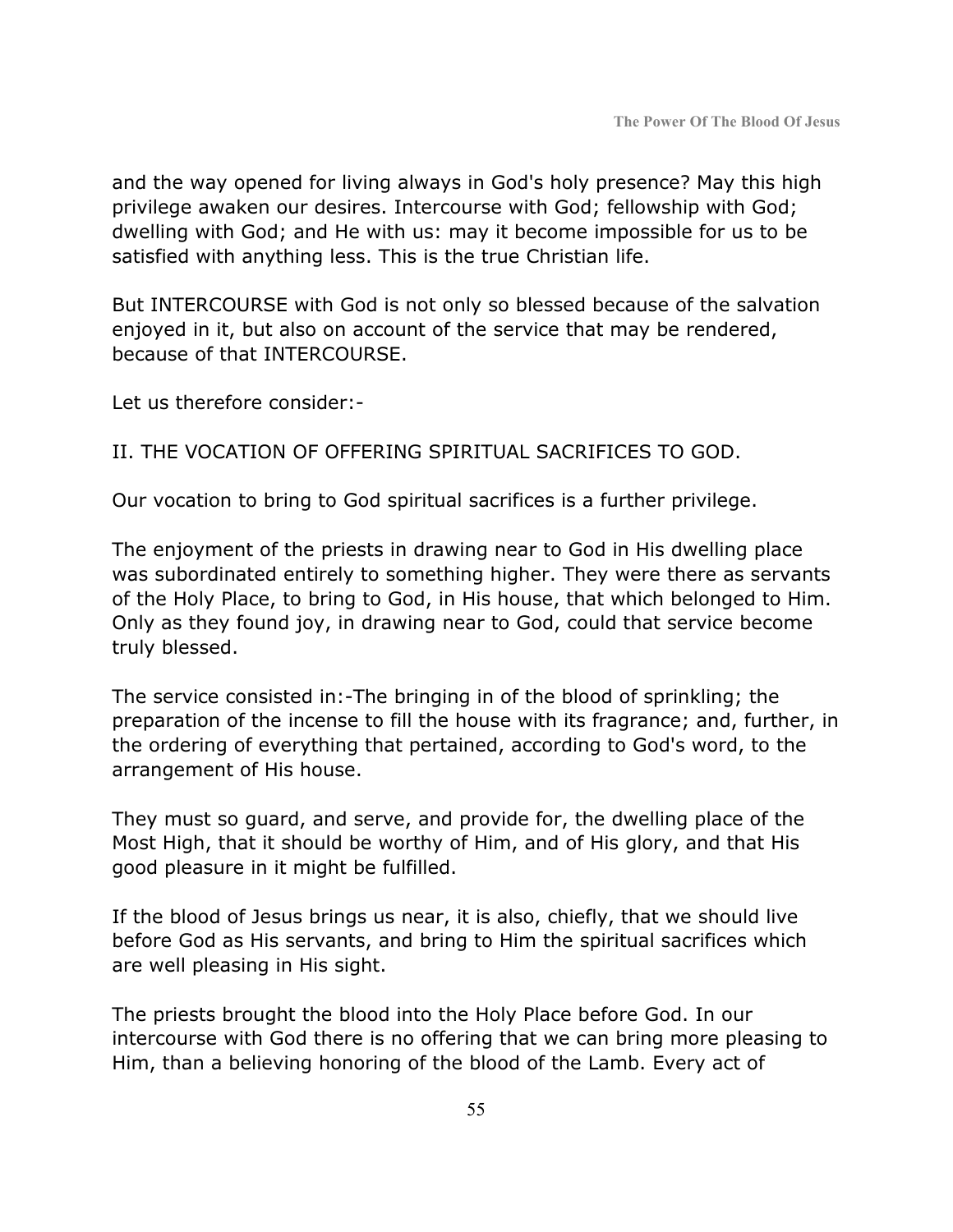humble trust, or of hearty thanksgiving, in which we direct the attention of the Father to the blood, and speak its praises, is acceptable to Him.

Our whole abiding there, and INTERCOURSE, from hour to hour must be a glorifying of the blood before God.

The priests brought the incense into the Holy Place, so as to fill God's house with fragrance. The prayers of God's people are the delightful incense, with which He desires to be surrounded in His habitation. The value of prayer does not consist merely in its being the means of obtaining things we need. No ! it has a higher aim than that. It is a ministry of God, in which He delights.

The life of a believer who truly enjoys drawing near to God through the blood, is a life of unceasing prayer. In a deep sense of dependence, for each moment, for each step, grace is sought for and expected. In the blessed conviction of God's nearness and unchanging goodness, the soul pours itself out in the confident assurance of faith that every promise will be fulfilled. In the midst of the joy which the light of God's face bestows, there arises at the same time, along with prayer, thanksgiving, and adoration.

These are the spiritual offerings-the offerings of the lips of the priests of God, continually presented to Him -they having been SANCTIFIED AND BROUGHT NIGH BY THE BLOOD-that they might ever live and walk in His presence.

But there is still something more. It was the duty of the priests to attend to everything far cleansing or provision that was necessary, in the ministry of the House. What is the ministry now, under the New Covenant? Thanks be to God, there are no outward nor exclusive arrangements for divine worship. No! The Father has so ordered, that whatever any one does who is walking in His presence, just because of that, it becomes a spiritual offering. Everything the believer does, if only he does it as in God's presence, and inspired by the priestly disposition, which offers it to God as a service, it is a priestly sacrifice, well pleasing to God. "Whether therefore ye eat or drink or whatever ye do, do all to the glory of God" (I Cor. x. 31). "Whatsoever ye do in word or deed, do all in the name of the Lord Jesus, giving thanks to God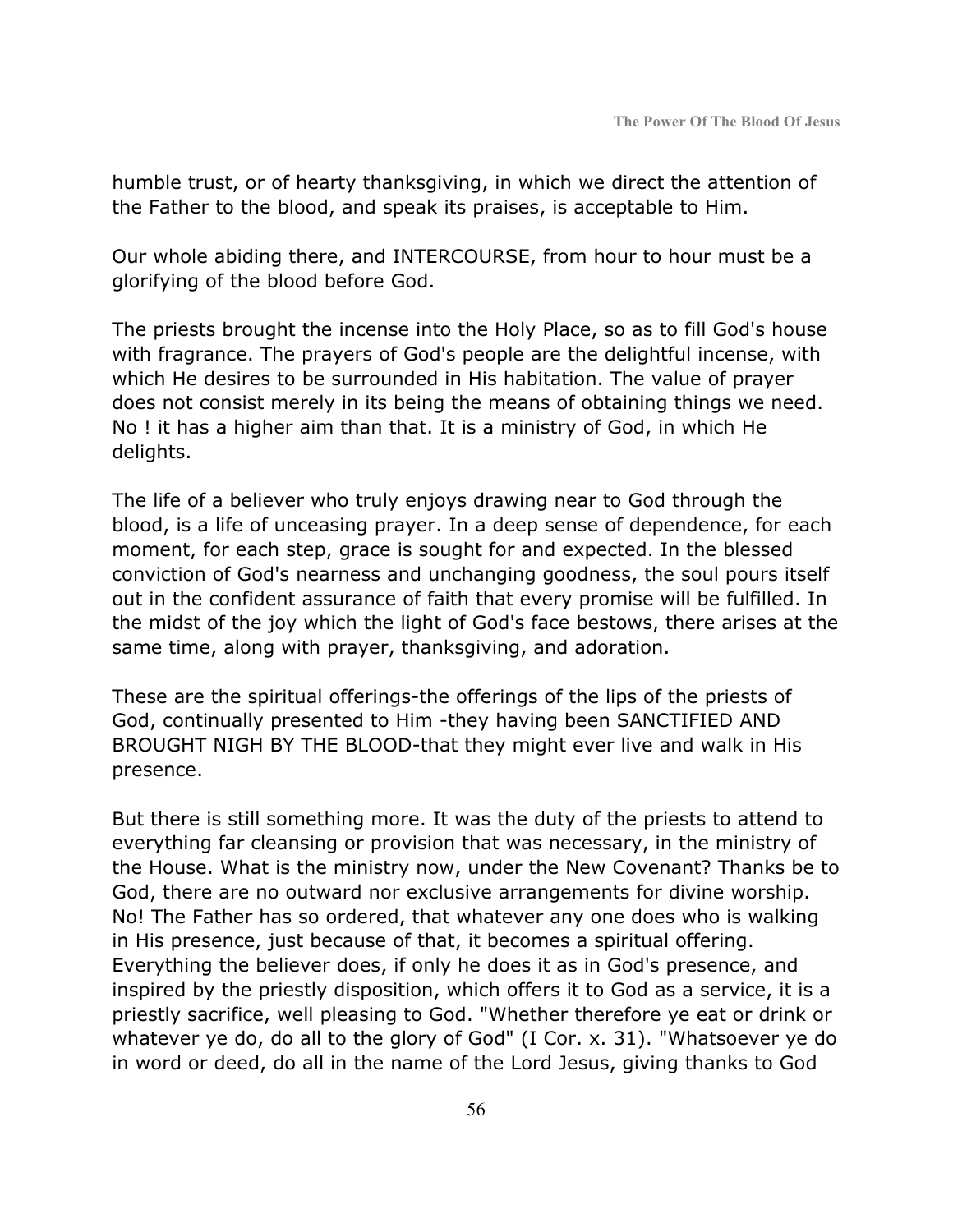and the Father by him" (Col. iii. 17). In this way, all our actions become thankofferings to God.

How little Christians recognize the glory of a life of complete consecration, to be spent always in intercourse with God!

CLEANSED, SANCTIFIED, and BROUGHT NIGH, by the power of the blood, my earthly calling, my whole life, even my eating and drinking, are a spiritual service. My work, my business, my money, my house, everything with which I have to do, becomes sanctified by the presence of God, because I, myself, walk in His presence. The poorest earthly work is a priestly service, because it is performed by a priest of God's temple.

But even this does not exhaust the glory of the blessing of INTERCOURSE. The highest blessing of the priesthood is, that the priest appears as the REPRESENTATIVE of OTHERS, BEFORE GOD.

III. THE POWER TO PROCURE BLESSING FOR OTHERS is what gives to nearness to God its full glory.

In Israel the priests were the mediators between God and the people. They carried into the presence of God the sins and needs of the people: they obtained from God the power to declare the pardon of sin and the right of blessing the people.

This privilege now belongs to all believers, as the priestly family of the New Covenant. When God permitted His redeemed ones to approach Him through the blood, it was that He might bless them, in order that they might become a blessing to others. Priestly mediation; a priestly heart that can have the needed sympathy with those who are weak; a priestly power to obtain the blessing of God in the temple, and convey it to others; in these things, INTERCOURSE, the drawing near to God through the blood, manifests its highest power and glory.

We can exercise our priestly dignity in a twofold manner:-

(a) BY INTERCESSION.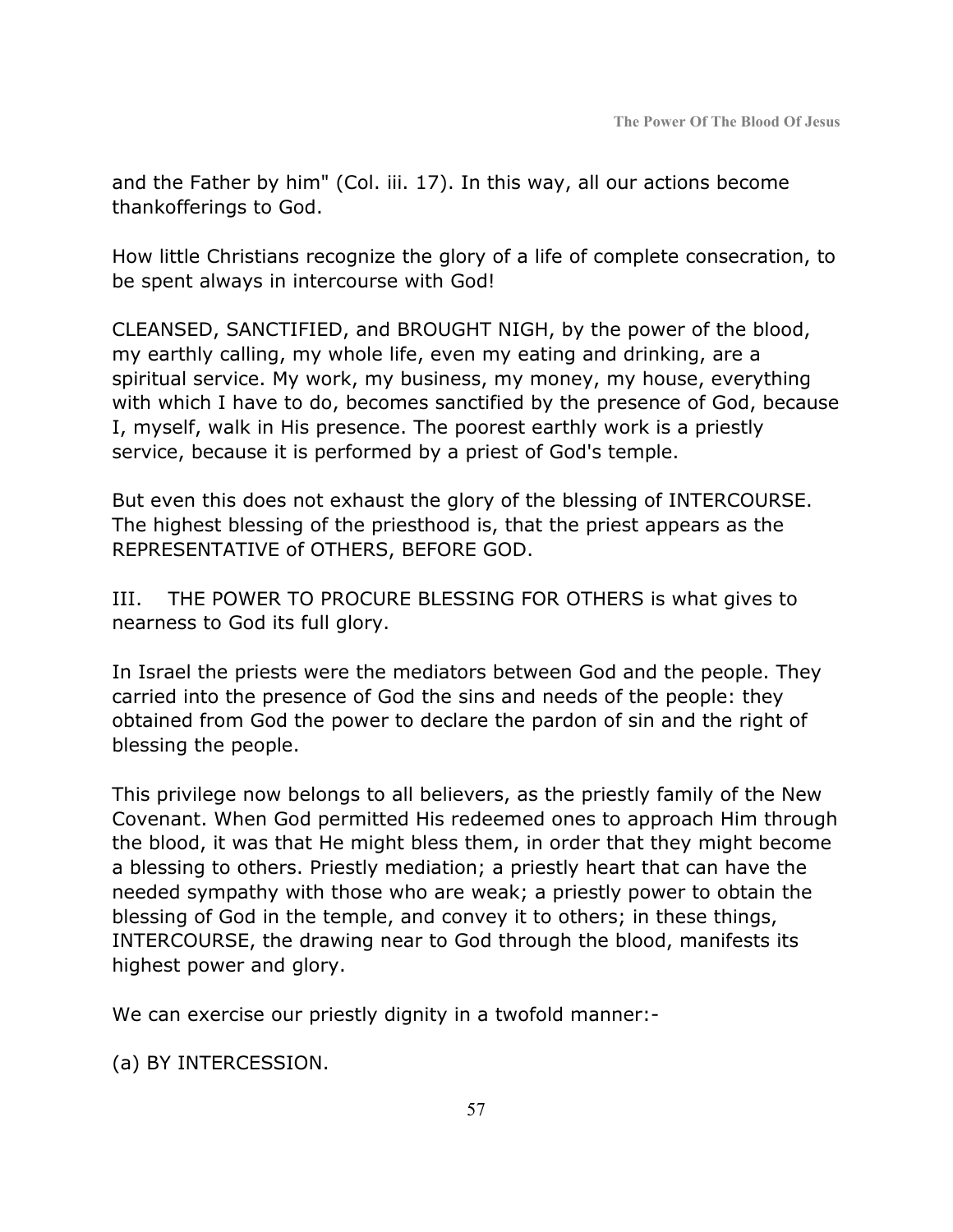The ministry of intercession is one of the highest privileges of the child of God. It does not mean. that in this ministry we, having ascertained that Chere is a need in the world, or in some particular person, pour out our wishes in prayer to God, asking ;or the necessary supply. That is good, so far as it goes, and brings a blessing with it. But the peculiar ministry of intercession is something more wonderful than that, and finds its power in " the prayer of faith." This "prayer of faith" is a different thing from the outpouring of our wishes to God, and leaving them with Him.

In the true "prayer of faith" the intercessor must spend time with God to appropriate the promises of His word, and must permit himself to be taught by the Holy Spirit, whether the promises can be applied to this particular case. He takes upon himself, as a burden, the sin and need which are the subject of prayer, and lays fast hold of the promise concerning it, as though it were for himself. He remains in the presence of God, till God, by His Spirit, awakens the faith that in this matter the prayer has been heard. In this way parents sometimes pray for their children; ministers for their congregations; labourers in God's vineyard for the souls committed to them; till they know that their prayer is heard. It is the blood, that by its power of bringing us near to God, bestows such wonderful liberty to pray until the answer is obtained. Oh! if we understood more perfectly what it really means to dwell in the presence of God, we should manifest more power in the exercise of our holy priesthood.

#### (b) INSTRUMENTALLY.

A further manifestation of our priestly mediation is that we not only obtain some blessing for others by INTERCESSION, but become the INSTRUMENTS by whom it is ministered. Every believer is called, and feels himself compelled by love, to labour on behalf of others. He knows that God has blessed him that he might be a blessing to others; and yet-the complaint is general that believers have no power for this work of bringing blessing to others. They are not, they say, in a condition to exercise an influence over others by their words. This is not to be wondered at, if they will not dwell in the sanctuary. We read that " The Lord separated the tribe of Levi-to stand before the Lord-and to bless in his name " (Deut. x. 8). The priestly power of blessing depends on the priestlike life in the presence of God. He who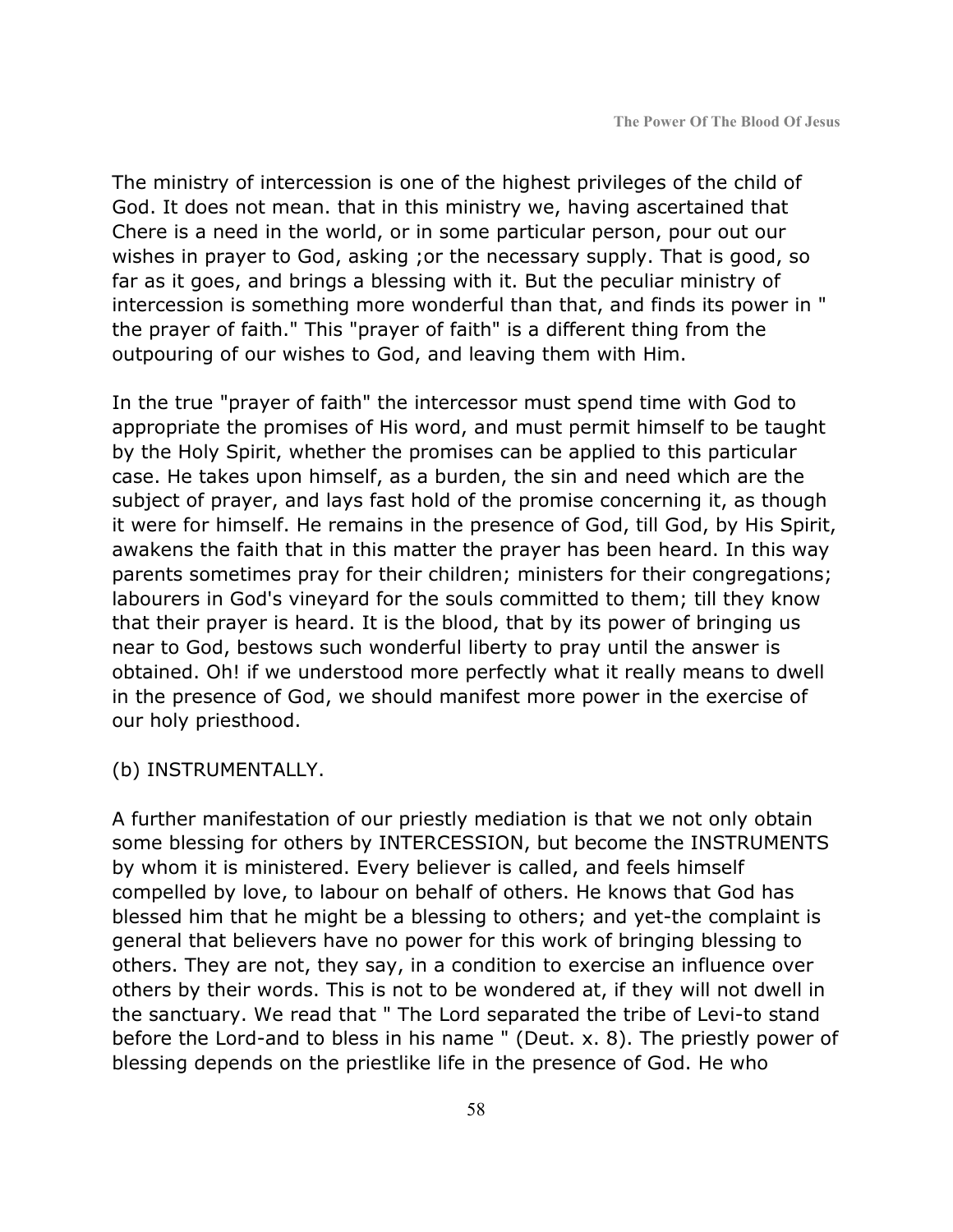experiences there the power of the blood to preserve him, the helpless one-will have courage to believe that the blood can really deliver others. The holy iifegiving power of the blood will create in him the same disposition as that in which Jesus shed it-th sacrifice of himself to redeem others. In intercourse with God, our love will be set on fir: by the love of God, our belief that God will surely make use of us will be strengthened; the spirit o Jesus will take possession of us, to enable us to labor. in humility, in wisdom, and in power; and our weakness and poverty become the vessels in whirl God's power can work. From our word and example blessing will flow, because we dwell with Him who is pure blessing, and He will not permit anyone to be near Him without being also filled with His blessing Beloved, is not the life prepared for us a glorious a blessed one? The enjoyment of the blessedness: of being near to God ; the carrying out of the ministry s of His house; the imparting of His blessing to other: Let no one think that the full blessing is not for him that such a life is too high for him. IN THE POWER.. OF JESUS' BLOOD we have the assurance that this-, "DRAWING NEAR" is for us also, if only we wholly yield ourselves to it. For those who truly desire this blessing I give the following advice :--

I. Remember that this, and nothing less, is designed for you. All of us who are God's children have beer brought nigh by the blood. All of us can desire the full experience of it. Let us only hold this fast the. life in INTERCOURSE with God is for rye. The Father does not wish that one of His children shout be afar oft: We cannot please our God as we ought if we live without this blessing. We are priests, grace live as priests is prepared for us ; free entrance into the sanctuary as our abiding place, is for us ; we ca--be assured of this, God bestows on us His holy presence. for indwelling, as our right, as His children. Let lay fast hold of this.

ii. Seek to make the full power of the blood your own possession in all its blessed effects. IT IS IN THE POWER OF THE BLOOD THAT INTERCOURSE is possible. Let your heart be filled with faith in the power of the blood of RECONCILIATION. Sin has been so entirely atoned for, and blotted out, that its power to keep you away from God has been completely, and for ever, taken away. Live in the joyful profession that sin is powerless to separate you one moment from God. Believe that by the blood you have been fully justified, and thus have a righteous claim to a place in the sanctuary. Let the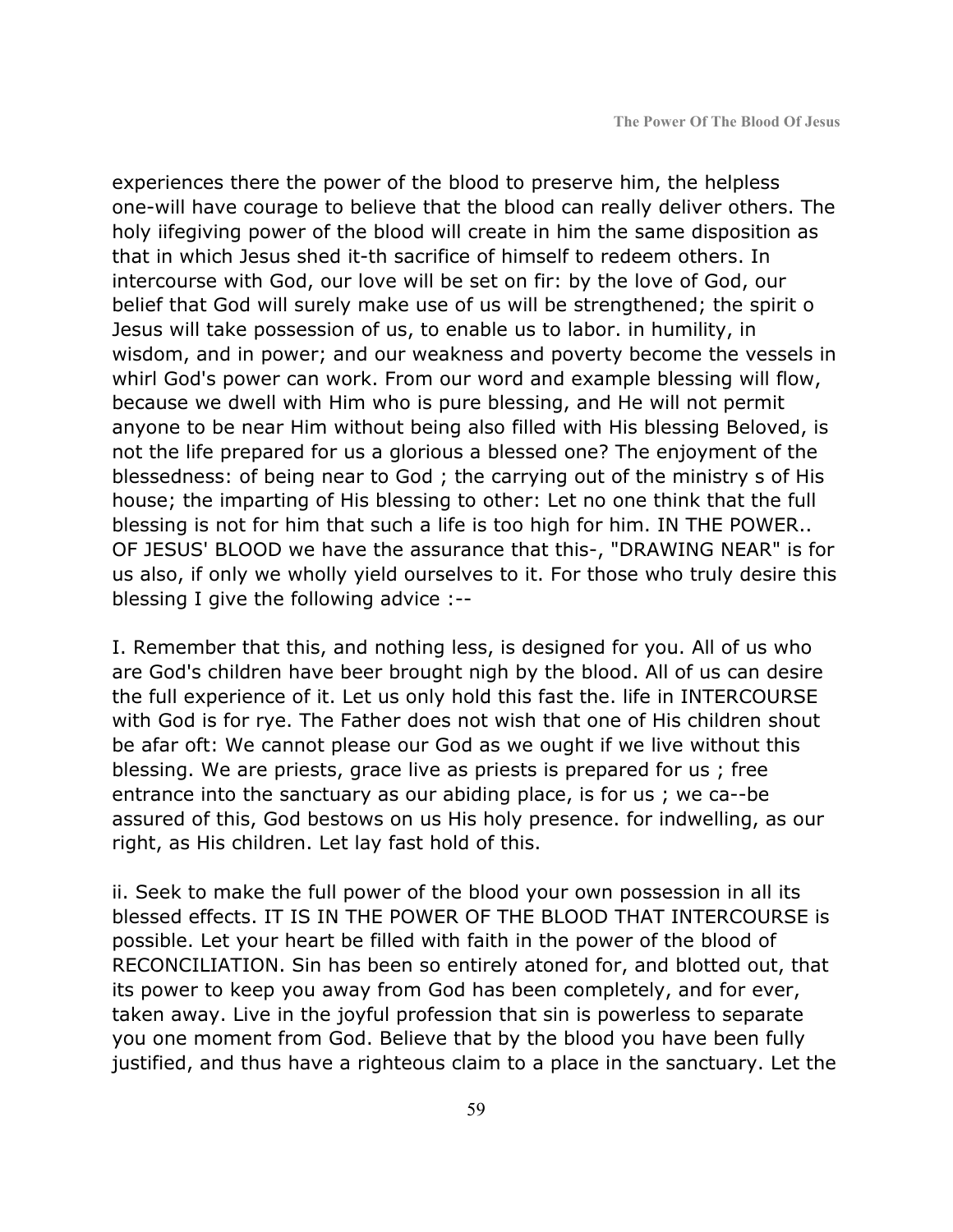blood also cleanse you. Expect from the fellowship that follows, the inner deliverance from the defilement of sin which still dwells in you. Say with the Scriptures c " How much more shall the blood of Christ cleanse YOUR conscience to serve the living God." Let the blood sanctify you, separate you for God, in undivided consecration, to be filled by Him. Let the PARDONING, CLEANSING, SANCTIFYING power of the blood have free course in you. You will discover how this brings you, as it were, automatically near to God, and protects you.

iii. Do not fear to expect that JESUS HIMSELF will reveal in you the power of the blood to bring you nigh to God.

The blood was shed to unite us to God.

The blood has accomplished its work, and will perfect it in you.

The blood has unspeakable virtue and glory in God's sight.

The Mercy Seat sprinkled with blood is the chosen place of God's abode and is His throne of grace. He draws near with joy and good pleasure to the heart that surrenders itself entirely to the efficacy of the blood.

The blood has irresistible power. Through the blood Jesus was raised up from the grave, and carried into heaven. Be assured the blood is able to preserve you every day in God's presence by its divine lifers= giving power. As precious and all powerful as the blood is, so sure and certain is also your abiding with God, if only you trust is steadfast. "Washed and made white in the blood of the Lamb-therefore are they before the throne of God and serve him day and night in his temple." That word about the eternal glory has a bearing also upon out life on earth. The fuller our faith and experiences:. of the power of the blood, just the closer the INTERCOURSE, and the more sure the abiding near the throne: the wider the entrance to the unbroken ministry of God in His sanctuary ; and here on earth just the greater the power to serve the living God just the richer the priestly blessing which you will spread around you. O Lord! may this word have its full power over us now, here, and hereafter!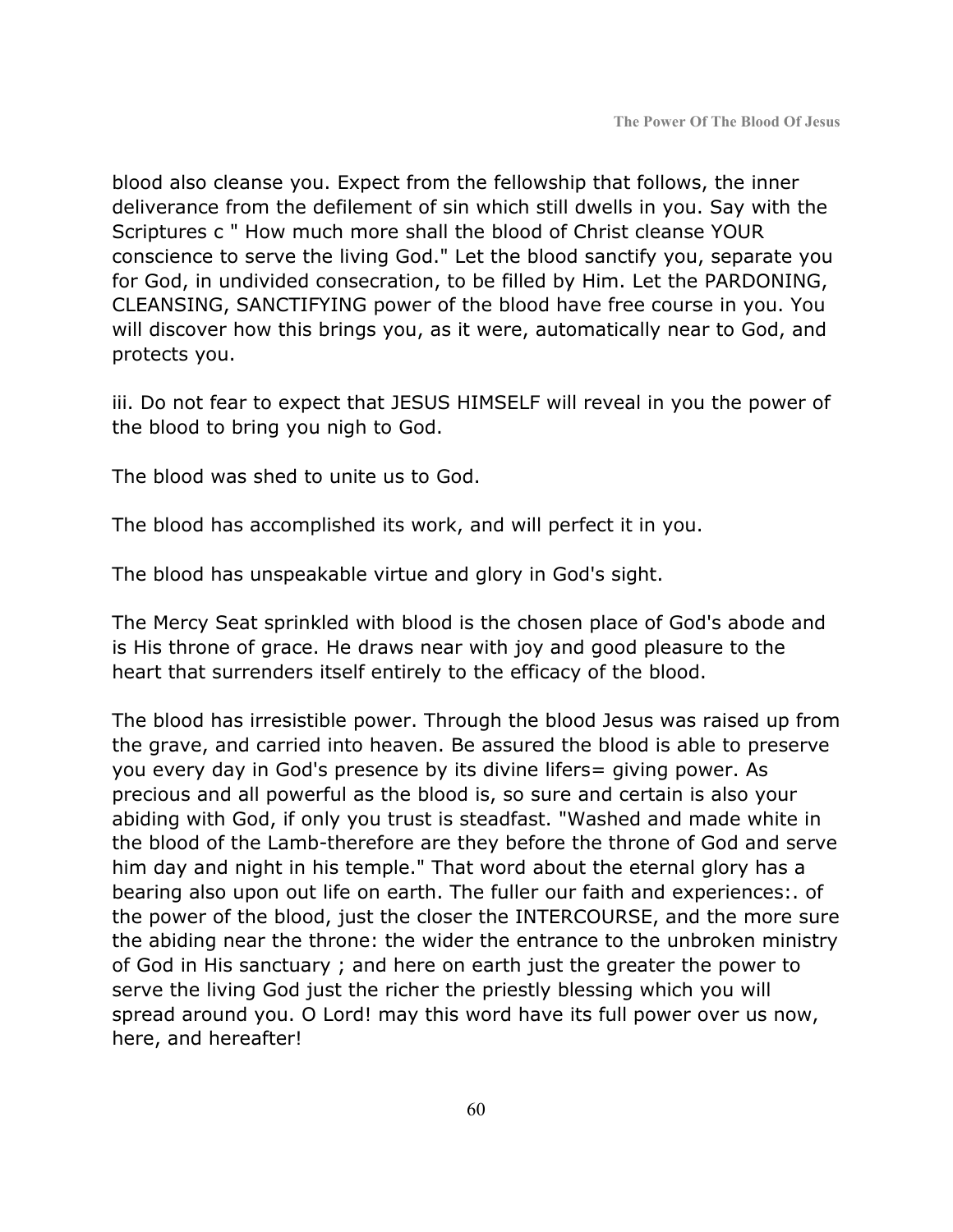## CHAPTER 7

### DWELLING IN "THE HOLIEST" THROUGH THE BLOOD

"Having therefore, brethren, boldness to enter into the Holiest by the blood of Jesus, by a new and living way which be bath consecrated for us through the veil, that is to say, his flesh, and having a great priest over the house of God, let us draw near with a true heart, in full assurance of faith, having our hearts sprinkled from an evil conscience, and our bodies washed with pure water "-Heb. x. 19-22.

In these words we have a summary of the chief contents of this Epistle, and of the "Good News" about God's grace, as the Holy Spirit thus caused it to be presented to the Hebrews, and also to us.

Through sin, man was driven out of Paradise, away from the presence and fellowship of God. God in His mercy sought, from the beginning, to restore the broken fellowship.

To this end He gave to Israel, through the shadowy types of the Tabernacle, the expectation of a time to come, when the wall of partition should be removed, so that His people might dwell in His presence. "When shall I come and appear before God" was the longing sigh of the saints of the Old Covenant.

It is the sigh also of many of God's children under the New Covenant who do not understand that the way into "THE HOLIEST" has really been opened, and that every child of God may, and ought, to have his real dwelling-place there.

Oh, my brothers, and sisters, who long to experience the full power of the REDEMPTION which Jesus has accomplished, come with me, to hear what our God says to us about the opened Holy Place, and the freedom with which we can enter through the blood.

The passage at the head of this chapter shows us in a first series of four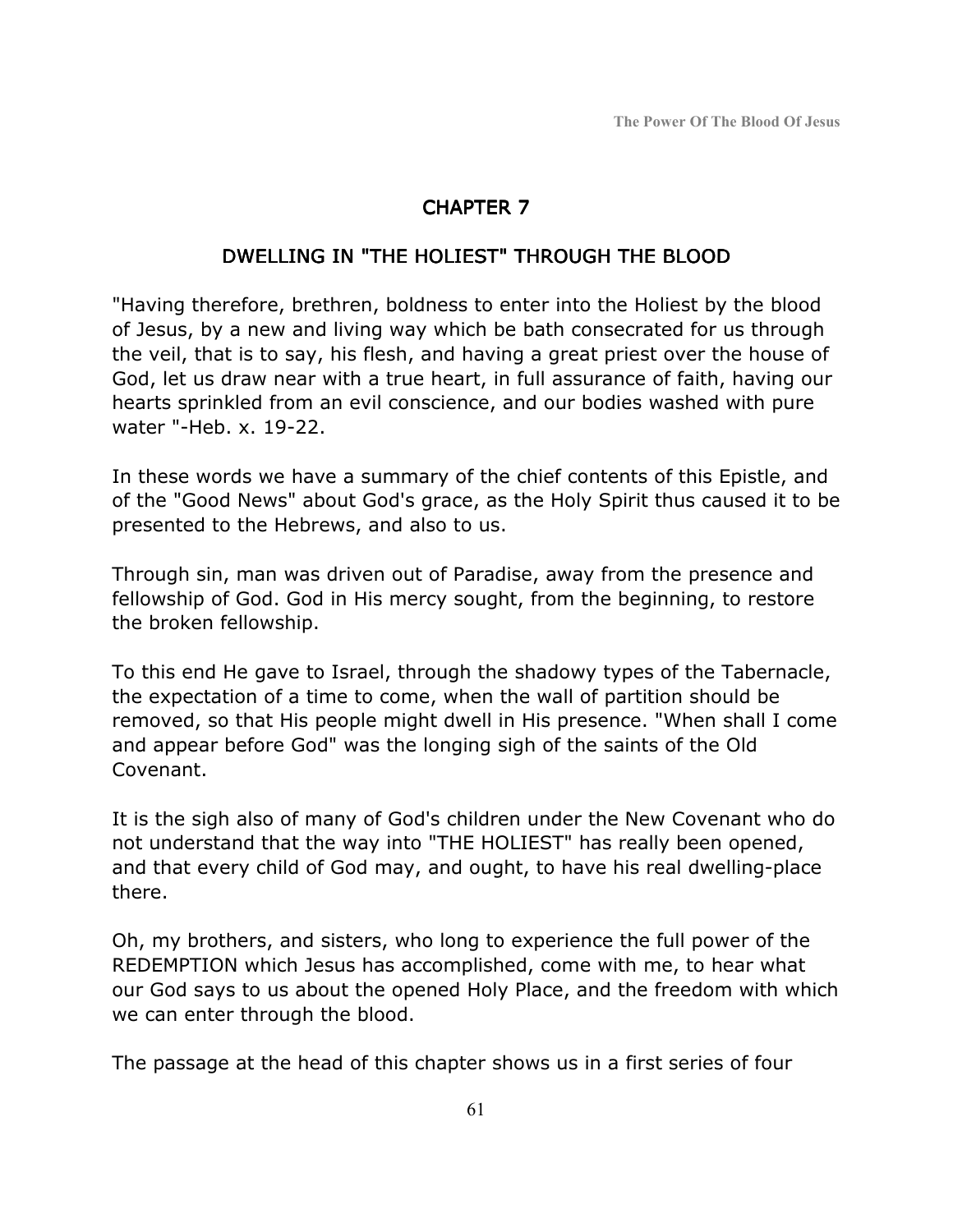words what God has prepared for us, as the sure ground on which our fellowship with Him may rest. Then in a second series of four word: which follow, we learn how we may be prepared to enter into that fellowship, and to live in it.

Read the text with attention, and you will see that the words "LET US DRAW NEAR" are the center of it all. This outline may be helpful.

- I. WHAT GOD HAS PREPARED FOR US
- I. "The Holiest"-that is The Sanctuary: the Holy Place.
- ii. The Blood of Jesus.
- iii. A new and living way.
- iv. A Great Priest.
- II. HOW GOD PREPARES US FOR WHAT HE HAS PREPARED FOR US.
- I. A true heart.
- ii. Full assurance of faith.
- iii. Hearts sprinkled from an evil conscience.

iv. Bodies washed with pure water.

Read the text now with an eye on this outline. "Having therefore, brethren, boldness to enter into THE HOLIEST, by THE BLOOD OF JESUS, by A NEW AND LIVING WAY, which he hath consecrated for us, through the veil, that is to say, his flesh, and having A GREAT PRIEST over the house of God.

"LET US DRAW NEAR WITH A TRUE HEART, IN FULL ASSURANCE OF FAITH, having our hearts CLEANSED FROM AN EVIL CONSCIENCE, and our bodies WASHED WITH PURE WATER."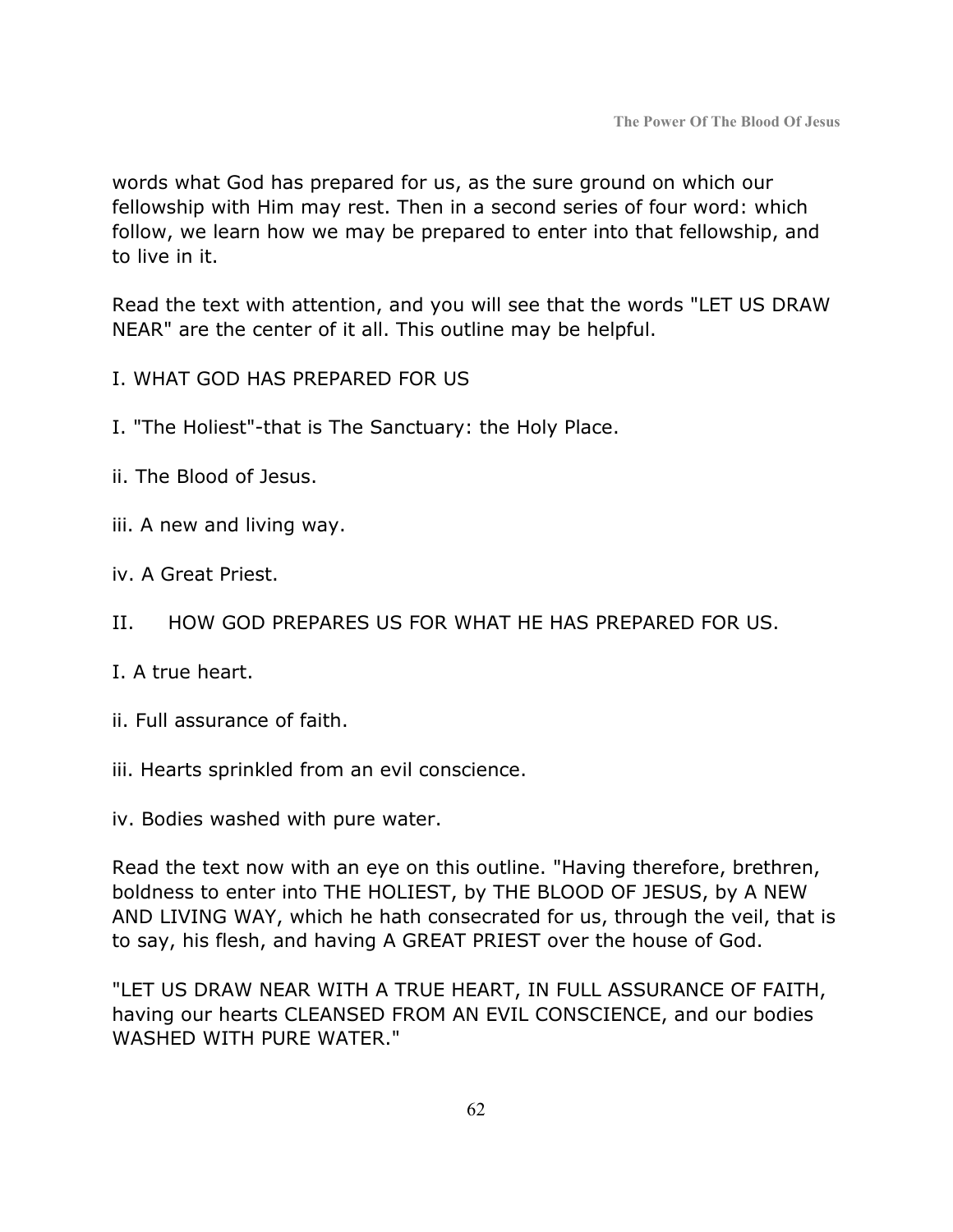### I. WHAT GOD HAS PREPARED FOR US

(1) "THE HOLIEST."

### "HAVING THEREFORE BOLDNESS TO ENTER INTO `THE HOLIEST'-LET US DRAW NEAR."

To bring us into "The Holiest" is the end of the Redemptive work of Jesus, and he who does not know what "The Holiest" is, cannot enjoy the full benefit of Redemption.

What is this "Holiest"? It is just the place where God dwells: "The Holiest"-the dwelling place of the Most High. This does not refer only to heaven but to the spiritual "Holiest" place of God's presence.

Under the Old Covenant there was a material Sanctuary (Heb. ix. 1 and viii. 2)-the dwelling place of God, in which the priests dwelt in God's presence and served Him. Under the New Covenant there is the true spiritual Tabernacle, not confined to any place-"The Holiest" is where God reveals Himself (John iv. 23-2S).

What a glorious privilege it is to enter into "The Holiest" and dwell there; to walk all the day in the presence of God. What a rich blessing is poured out there. In "The Holiest" the favor and fellowship of God are enjoyed:-the life and blessing of God are experienced; the power and joy of God are found. Life is spent in "The Holiest" in priestly purity and consecration; there the incense of sweet savor is burned, and sacrifices acceptable to God are offered. It is a Holy life of prayer and blessedness. Under the Old Covenant everything was material, the Sanctuary also was material and local; under the New Covenant everything is spiritual, and the true Sanctuary owes its existence to the power of the Holy Spirit. Through the Holy Spirit a real life in "The Holiest" is possible, and the knowledge that God walks there can be as certain as in the case of the priests of old. The Spirit makes real in our experience the work Jesus has accomplished.

Believer in Jesus Christ, have you liberty to enter, and abide in "The Holiest"? As one who has redeemed, it is a fitting thing for you to make your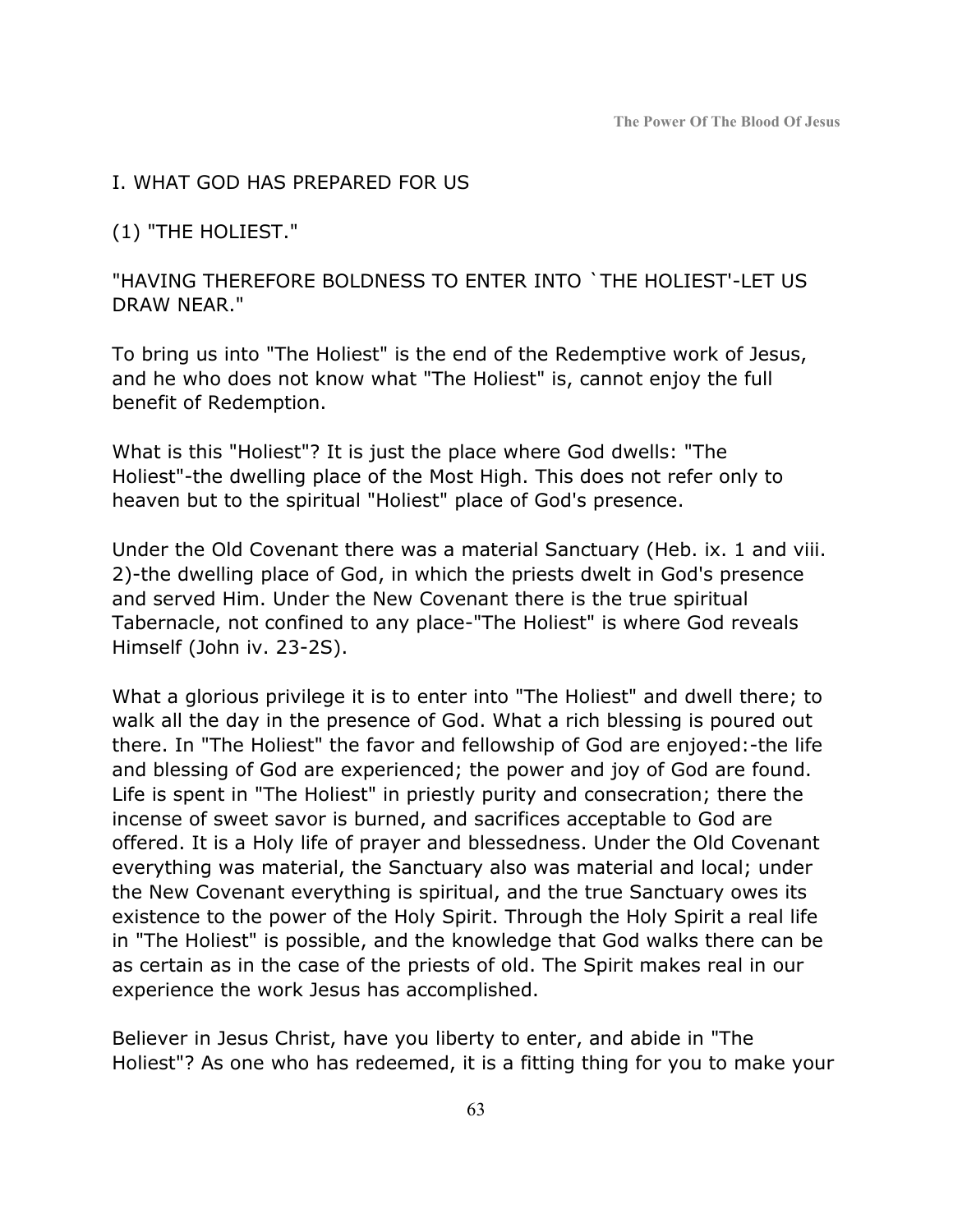home there, and not elsewhere; for Christ cannot, elsewhere, reveal the full power of His redemption. But there, oh! there, He can bless you richly. Oh! understand it then, and let the object of God and our Lord Jesus be yours also. May it be the desire of our hearts to enter into "The Holiest," to live in "The Holiest," to minister in "The Holiest." We can confidently expect the Holy Spirit to give us at conception of the glory of entering into a dwelling in "The Holiest."

(2) LIBERTY THROUGH THE BLOOD.

Admission to "The Holiest," like "The Holiest" itself, belongs to God. God Himself thought of it, and prepared it; we have the liberty, the freedom, the right, to enter by the Blood of Jesus. The Blood of Jesus exercises such a wonderful power, that through it a son of perdition may obtain full freedom to enter into the divine Sanctuary-"The Holiest." "Ye who sometimes were far off are made nigh the a blood of Christ " (Eph. ii. 13).

And how is it the Blood exercises this wonderful power?

Scripture says "the life is in the blood" (Lev. xvii. 11). The power of the Blood is in the worth of the 1ife. In the Blood of Jesus the power of the divine dwelt, and worked; the Blood has already in I-lire. almighty and unceasing power.

But that power could not be exercised for RECONCILIATION until it was first shed. By bearing the punishment of sin, unto death, the Lord Jesus conquered the power of sin, and brought it to naught. "The power of sin is the Law," by perfectly fulfilling the law, when He shed His Blood under its curse, His Blood has made sin entirely powerless. So the Blood has its wonderful power, not only because the life of God's Son was in it, but because it was given as an atonement for sin. This is the reason Scripture speaks so highly about the Blood. Through the blood of the everlasting covenant God has brought again from the dead our Lord Jesus (Heb. xiii. 20).

Through his own blood he has entered into "The Holiest" (Heb. ix. 12). The power of the Blood has entirely destroyed the power of sin, death, the grave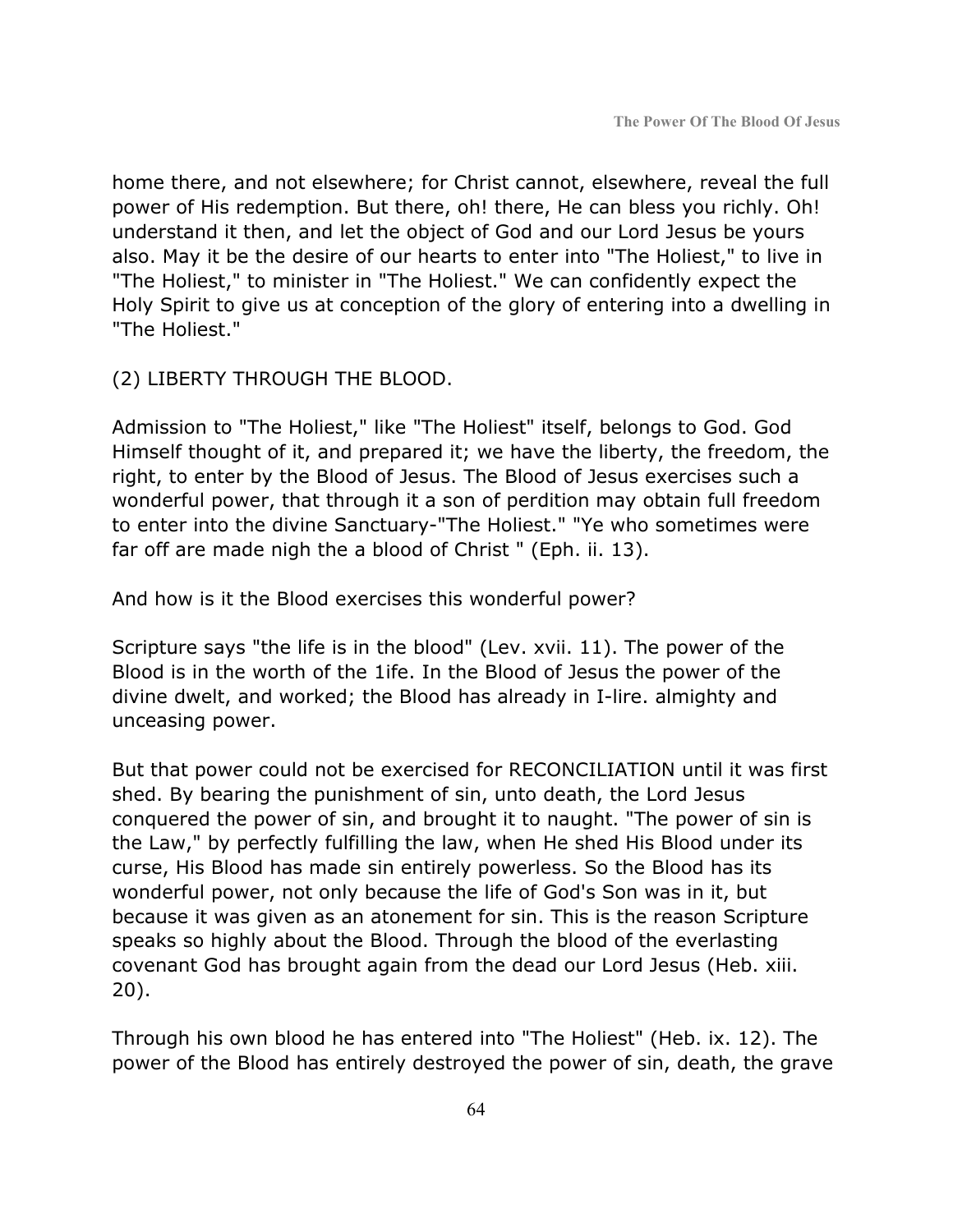and bell; so that our Surety could go out. The power of the Blood has opened heaven so that our Surety could freely enter.

And now we also have liberty to enter through the Blood. Sin took away our liberty of approach to God, the Blood perfectly restores to us this liberty. He who will take time to meditate upon the power of that Blood, appropriating it believingly for himself, will obtain a wonderful view of the liberty and directness with which we can now have intercourse with God.

Oh, the divine, wonderful power of the Blood! Through the Blood we enter into "The Holiest." The Blood pleads for us, and in us, with an eternal, a ceaseless effect. It removes sin from God's sight, and from our conscience. Every moment we have free, full entrance, and we can have intercourse with God through the Blood.

Oh, that the Holy Spirit might reveal to us the full power of the Blood! Under His teaching what a full entrance we enjoy to intimate fellowship with the Father. Our life is in "The Holiest" through the Blood.

### (3) NEW AND LIVING WAY,

"Having therefore, brethren, boldness to enter into "The Holiest" by the blood of Jesus, by a new and living way, which he hath consecrated for us through the veil, i.e. his flesh," the Blood bestows our right of entrance. The way, as a living and life-giving one, bestows the power. That He has consecrated this way by His flesh, does not mean that this is merely a repetition in other words of the same thought as "through His blood." By no means.

Jesus has shed His Blood for us: in that particular we cannot follow Him. But the Way by which He walked when He shed His Blood, the rending of the veil of His flesh, in that way vie must follow Him. What He did in the opening of that way, is a living power which draws and carries us as we enter " The Holiest." The lesson we have to learn here is this---the way into "The Holiest" is through the RENT VEIL OF THE FLESH.

It was so with Jesus. The veil that separated God and us was the flesh. Sin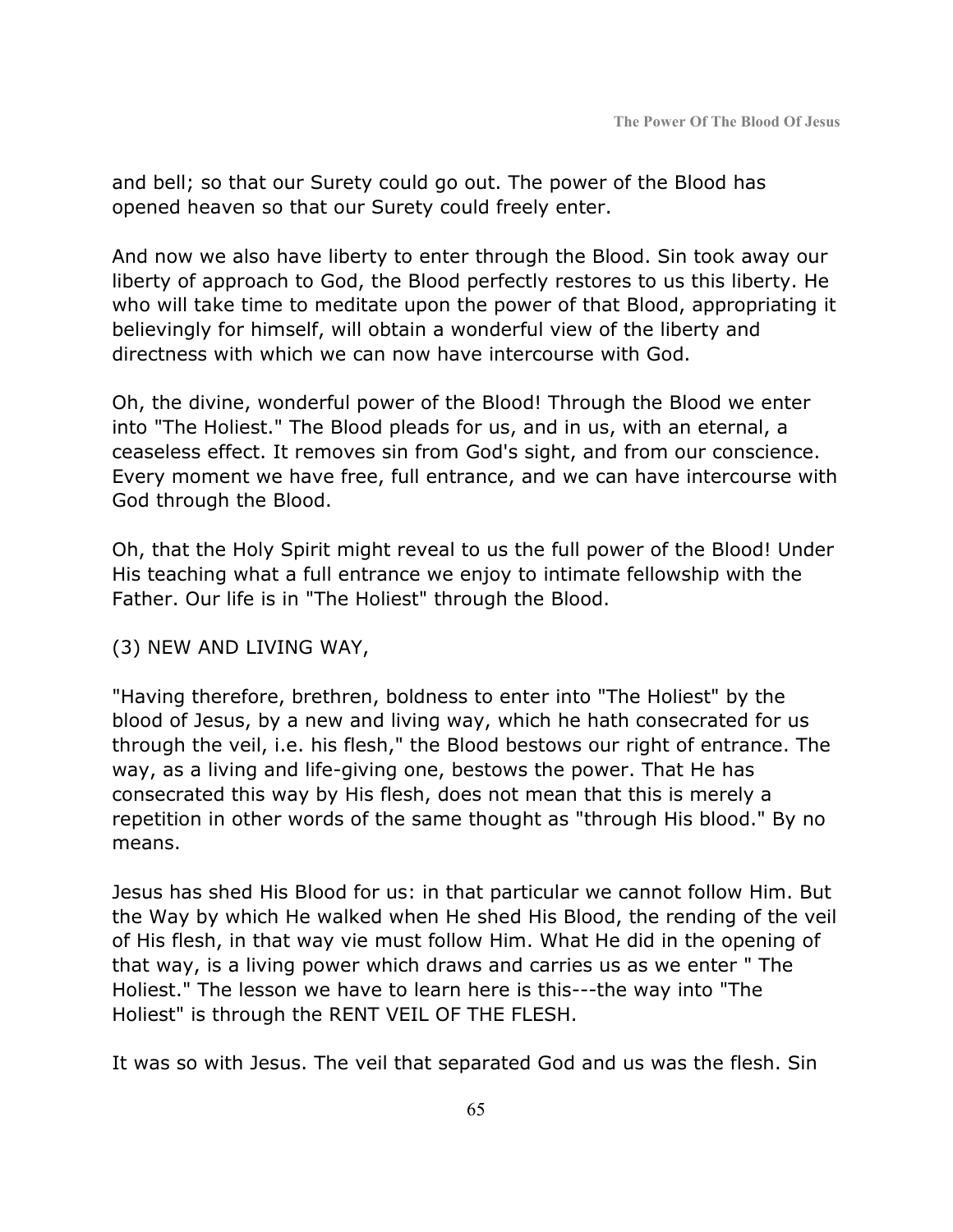has its power in the flesh, and only through the taking away of sin, the veil may be removed. When Jesus came in the flesh, He could rend the veil only by dying; and so to bring to nought the power of the flesh and sin, "He offered up the flesh, and delivered it to death." This is what gave to the shedding of His blood its worth and power.

And this remains now the law for each one who desires to enter "The Holiest" through His Blood-- must be through the rent veil of the flesh. The Blood demands, the Blood accomplishes, the rending of the flesh. Where the Blood of Jesus works powerfully, there follows, always, the putting to death of the flesh. Ile who desires to spare the flesh cannot enter into "The Holiest." The flesh must be sacrificed, given over to death. In proportion as the believer perceives the sinfulness of his flesh, and puts to death all that is in the flesh, he will better understand the power of the Blood. The believer does this, not in his own strength, he comes by a living way which Jesus has consecrated; the life-giving power of Jesus works in this "way." The Christian is crucified and dead with Jesus, "They that are Christ's have crucified the flesh." It is in fellowship with Christ that we enter through the veil.

Oh! glorious way, "the new and living way," full of life-giving power, "which Christ has consecrated for us!" By this way we have the liberty to enter into "the Holiest" by the Blood of Jesus. May the Lord God lead us along this "way," through the rent veil, through the death of the flesh, to the full life of the Spirit, then we shall find our dwelling place within the veil, in "The Holiest" with God. Each sacrifice of the flesh leads us, through the Blood, further into "The Holiest."

(NOTE.-Compare further, with care, I Peter iii. 18, "Christ was put to death in the flesh"; iv. 1, "Christ hath suffered for us in the flesh, but living in the Spirit"; iv. 6, "Condemned sin in the flesh.")

(4) THE GREAT PRIEST.

"And having an high Priest over the house of God, let us draw near."

Praised be God, we have not only the work, but the living person of Christ, as we enter "The Holiest" ; not only the Blood and the living way, but Jesus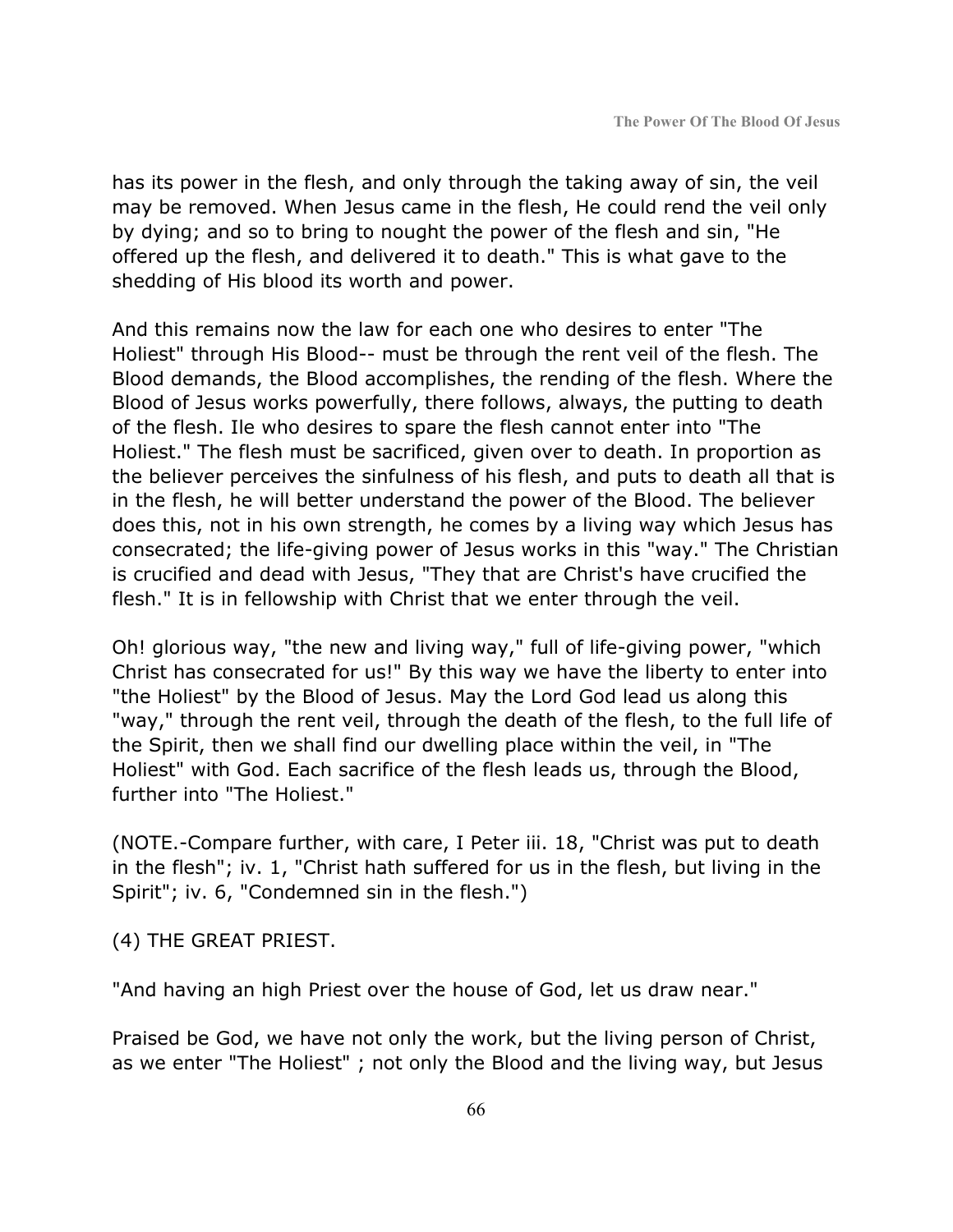Himself, as "High Priest over the House of God."

The priests who went into the earthly Sanctuary could do so only because of their relationship to the High Priest; none but the sons of Aaron were priests. We have an entrance into "The Holiest," because of our relationship to the Lord Jesus. He said to the Father, "Behold here am I, and the children whom thou hast given me."

HE IS THE GREAT PRIEST. The Epistle to the Hebrews has shown us that He is the true Melchisedek, the Eternal Son, who has an eternal and changeless priesthood, and as Priest is seated on the Throne He lives there to pray always, therefore also He is able "to save to the uttermost them that come to God through him." A great and all-powerful Priest.

A HIGH PRIEST OVER THE HOUSE OF GOD, He is appointed over the entire ministry of "The Holiest," of the House of God. All the people of God are under His care. If we desire to enter "The Holiest," He is there to receive us, and to present us to the Father. He Himself will complete in us the sprinkling of the Blood. Through the Blood He has entered, through the Blood He brings us also in. He. will teach us all the duties of "The Holiest," and of our intercourse there. He makes acceptable our prayers, our offerings, and the duties of our ministry, however weak they are. What is more, He bestows on us heavenly light, and heavenly power, for our work and life in "The Holiest." It is He who imparts the life, and the Spirit of "The Holiest." Just as His Blood procured an entrance, His sacrifice of His flesh is the living way. As we enter, it is He by whom we are kept abiding there, and are able always to walk well pleasing to God. As the sympathetic High Priest He knows how to stoop to each one, even the weakest. Yes 1 that is what makes intercourse with God in "The Holiest" so attractive, we find Jesus there, as a "High Priest over the house of God."

And just when it seems to us as if "The Holiest" is too high, or too holy for us, and that we cannot understand what the power of the Blood is, and how we are to walk on "the new and living way," just then, we may look up to the living Savior Himself to teach us, and to bring us Himself into "The Holiest." He is the Priest over the House of God. You have only to cleave to Him, and you will be in "The Holiest."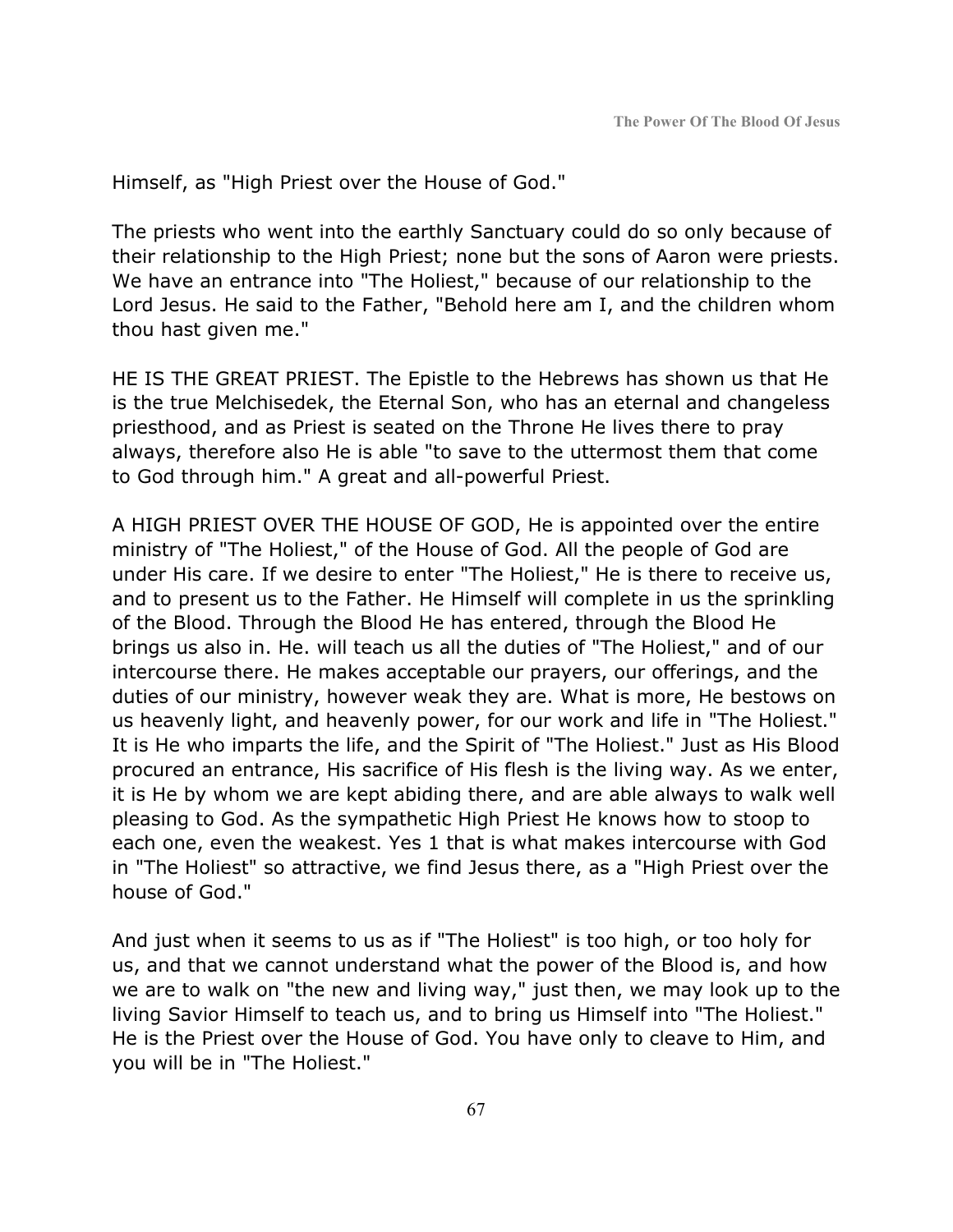"LET US DRAW NEAR," seeing we have "The Holiest" where God waits for us; and the Blood which gives us liberty; and the living way which carries us, and the High Priest to help us. "Let us draw near," yes! "let us draw near." Let nothing hold us back from making use of these wonderful blessings which God has designed for us. It is into "The Holiest" that we are to enter; our right has been obtained for us by the Blood of Jesus; by His own footsteps He has consecrated the way. He lives in His eternal priesthood to receive us in "The Holiest"; to sanctify, to preserve, to bless us. Oh! let us not any longer hesitate or turn back. Let us sacrifice all for this one thing, in view of what God has prepared for us "let us draw near," by the hand of Jesus, to appear before our Father, and to find our life in the light of His countenance.

And do we desire to know how we can now be prepared to enter ? Our text gives us a glorious answer to this question.

II. HOW WE ARE PREPARED.

Let us draw near.

(I) WITH A TRUE HEART.

This is the first of the four demands made on the believer who wishes "to draw near." It is coupled with the second demand, "FULL ASSURANCE OF FAITH," and it is chiefly in its union with the second, that we understand aright what "a true heart" means.

The preaching of the Gospel begins always with repentance and faith. Man cannot receive God's grace by faith, if at the same time sin is not forsaken. In the progress of the life of faith this law is always binding. The full assurance of faith cannot be reached without " a true heart "-a heart that is wholly honest u with God, that is surrendered entirely to Him. "The Holiest" cannot be entered without "a true heart," a heart that is truly desirous of seeking what it professes seek.

Let us draw near with a true heart." A heart that :: ly desires to forsake everything, to dwell in "The Holiest"; forsaking everything, to possess God. A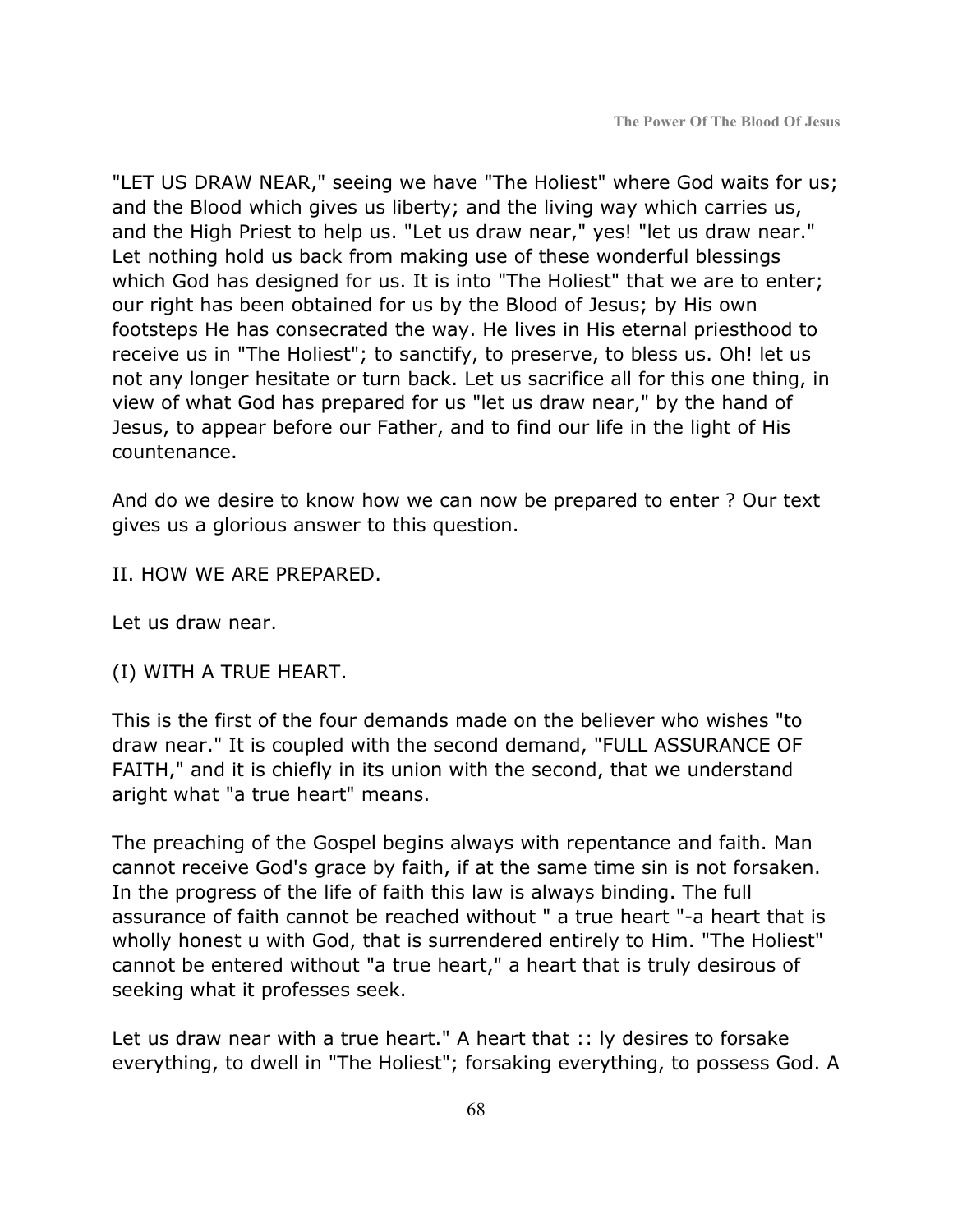heart that truly abandons everything in order to yield itself to the authority and power of the Blood. A heart that truly chooses "the new and living way" in order to go through the veil with Christ, by the rending of the flesh. A heart that truly and entirely gives itself to the indwelling and lordship of Jesus.

"Let us draw near with a true heart." Without a true heart there is no entrance into "The Holiest."

But who has a true heart? The new heart that God has given is a true heart. Recognize that. By the power of the Spirit of God, who dwells in that new heart, place yourself, by an exercise of your will, on the side of God against the sin that is still in your flesh. Say to the Lord Jesus, the High Priest, that you submit, and cast down before Him every sin, and all of your self life, forsaking all to follow Him.

And as regards the hidden depths of sin in your flesh, of which you are not yet conscious, and the malice of your heart-for them also provision is made. "Search me, O God, and know my heart." Subject yourself continually to the heart-searching light of the Spirit. He will uncover what is hidden from you. He who does this has a true heart to enter into "The Holiest."

Let us not be afraid to say to God that we draw near with a true heart. Let us be assured that God will not judge us according to the perfection of what we do, but according to the honesty with which we

yield ourselves In la-r aside every known sin, and with which we accept conviction by the Holy Spirit of all our hidden sin. A heart that does this honestly is, in God's sight, a true heart. And with a true heart " The Holiest " is approached through the Blood. Praised be God ! through His Spirit we have a true heart.

(2) IN FULL ASSURANCE OF FAITH.

We know what place faith occupies in God's dealings with man. "Without faith it is impossible to please Him." Here at the entrance into "The Holiest " all depends on "the full assurance of faith."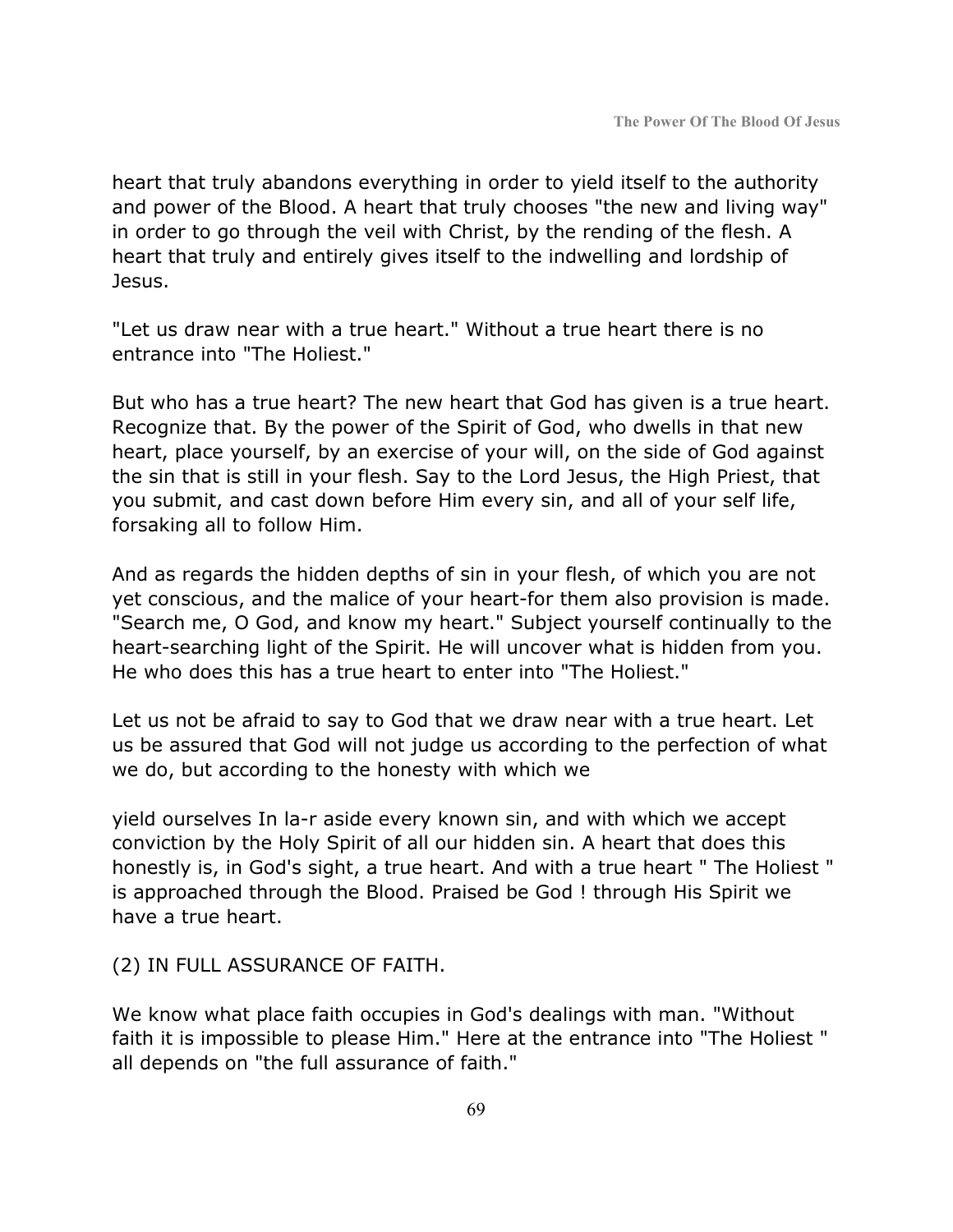There must be "a full assurance of faith" that there is a Holy Place where we can dwell and walk with God, and that the power of the precious Blood has conquered sin so perfectly that nothing can prevent our undisturbed fellowship with God; and that the way which Jesus has sanctified through His flesh is a living way, which carries those who tread on it with eternal living power ; and that the great Priest over the house of God can save to the uttermost those who come to God through Him; that He by His Spirit works in us everything that is needful for life in "The Holiest." These things we must believe and hold fast in "the full assurance of faith."

But how can I get there? How can my faith grow to this full assurance? By fellowship with "Jesus who is the finisher of faith" (Heb. xii. 2). As the great Priest over the house of God, He enables us to appropriate faith. By considering Him, His wonderful love, His perfect work, His precious and allpowerful Blood, faith is sustained and strengthened. God has given Him to awaken faith. By keeping our eyes fixed on Him, faith and the full assurance of faith become ours.

In handling the Word of God, remember that his faith cometh by hearing, and hearing by the Word of God." Faith comes by the Word and grows by he Word, but not the Word as letter, but as the voice of Jesus ; only " the words that I speak unto you "are spirit-life, only in Him are the promises of God "Yea ad Amen." Take time to meditate on the Word and treasure it in your heart, but always with a heart et on Jesus Himself. It is faith in Jesus that saves. 'he Word that is taken to Jesus in prayer, and talked ver with Him, is the Word that is effective.

Remember that "to him that hath shall be given." Take use of the faith that you have; exercise it; declare it; and let your believing trust in God become he chief occupation of your life. God wishes to ave children who believe Him; He desires nothing o much as faith. Get accustomed to say with each prayer, "Lord I believe that I shall obtain this." As you read each promise in Scripture say, "Lord I believe Thou wilt fulfil this in me." The whole day through, make it your holy habit in everything-yes, everything-to exercise trust in God's guidance, and God's blessing.

To enter into "The Holiest" "full assurance of faith" is necessary. "Let us draw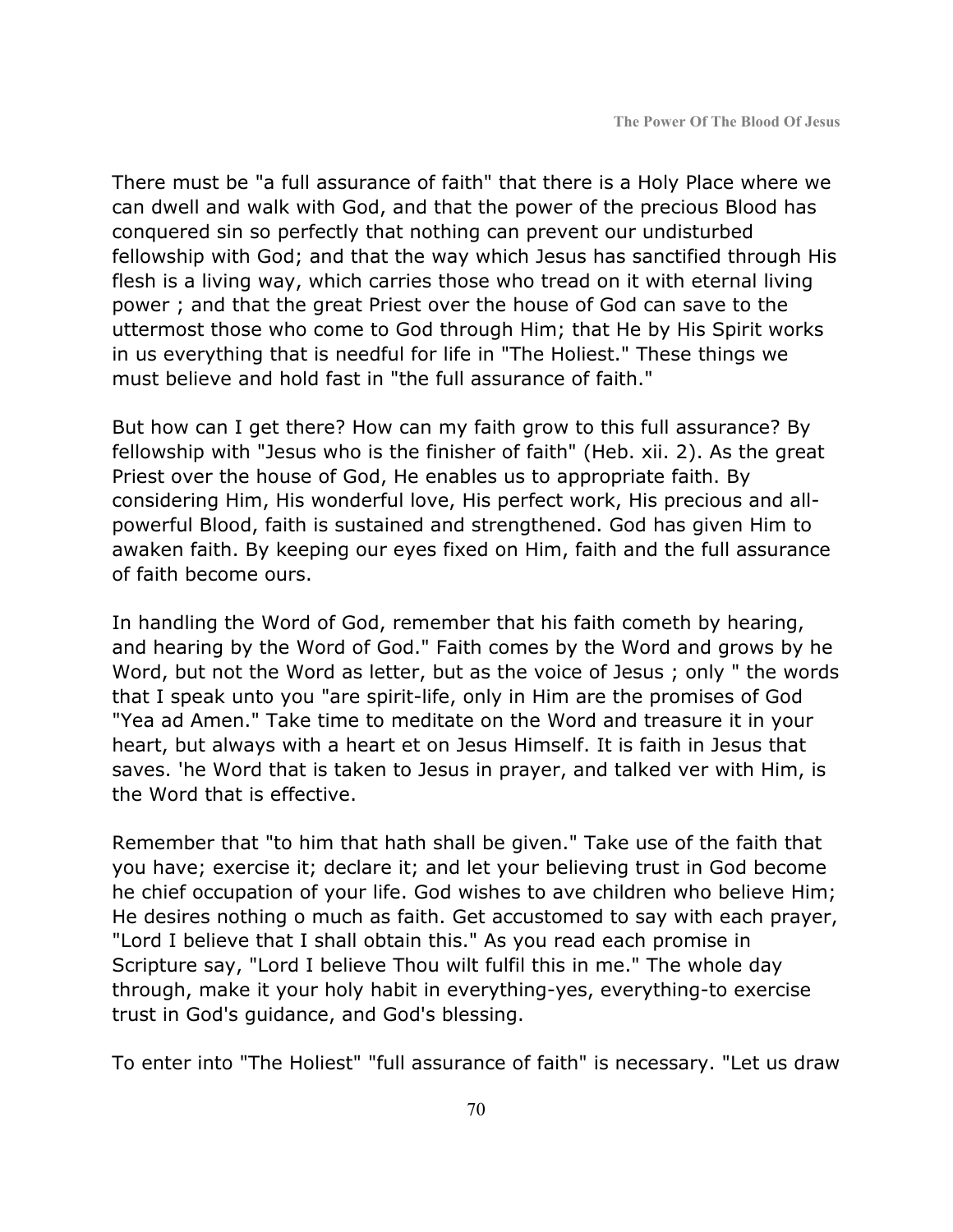near in full assurance of faith." Redemption through the Blood is so perfect and powerful; the love and grace of Jesus so overflowing; the blessedness of dwelling in "The Holiest" is so surely for us and within our reach-"Let us draw near in full assurance of faith."

(3) THE HEART CLEANSED.

Let us draw near, having "OUR HEART CLEANSED FROM AN EVIL CONSCIENCE."

The heart is the center of human life, and the con- again is the center of the heart. By his conscience man realizes his relationship to God, and n evil conscience tells him that all is not right between God and himself ; not merely that he commits sin, but that he is sinful, and alienated from God. A good or clear conscience bears witness that he is well pleasing to God (Heb. xi, 5). It bears witness not only that his sins are forgiven, but that his heart is sincere before God. He who desires to enter "The Holiest" must have his heart cleansed from can evil conscience. The words are translated "our hearts sprinkled from an evil conscience." It is the sprinkling of the Blood that avails. The Blood of Christ will purify your conscience to serve the living God.

We have already seen that entrance to "The Holiest" is by the Blood, by which Jesus went in to the Father. But that is not enough. There is a twofold sprinkling -the priests who drew near to God were not only reconciled through the sprinkling of Blood before God on the altar, but their very persons must be sprinkled with the Blood. The Blood of Jesus must be so brought by the Holy Spirit into direct contact with our hearts that our hearts become cleansed from an evil conscience. The Blood removes all self-condemnation. It cleanses the conscience. Conscience then witnesses that the removal of guilt has been so perfectly completed, there is no longer the least separation between God and us. Conscience bears witness that we are well pleasing to God; that our heart is cleansed; that we through the sprinkling of the Blood are in true living fellowship with God. Yes, the Blood of Jesus Christ cleanses from all sin, not only from the guilt but also from the stain of sin.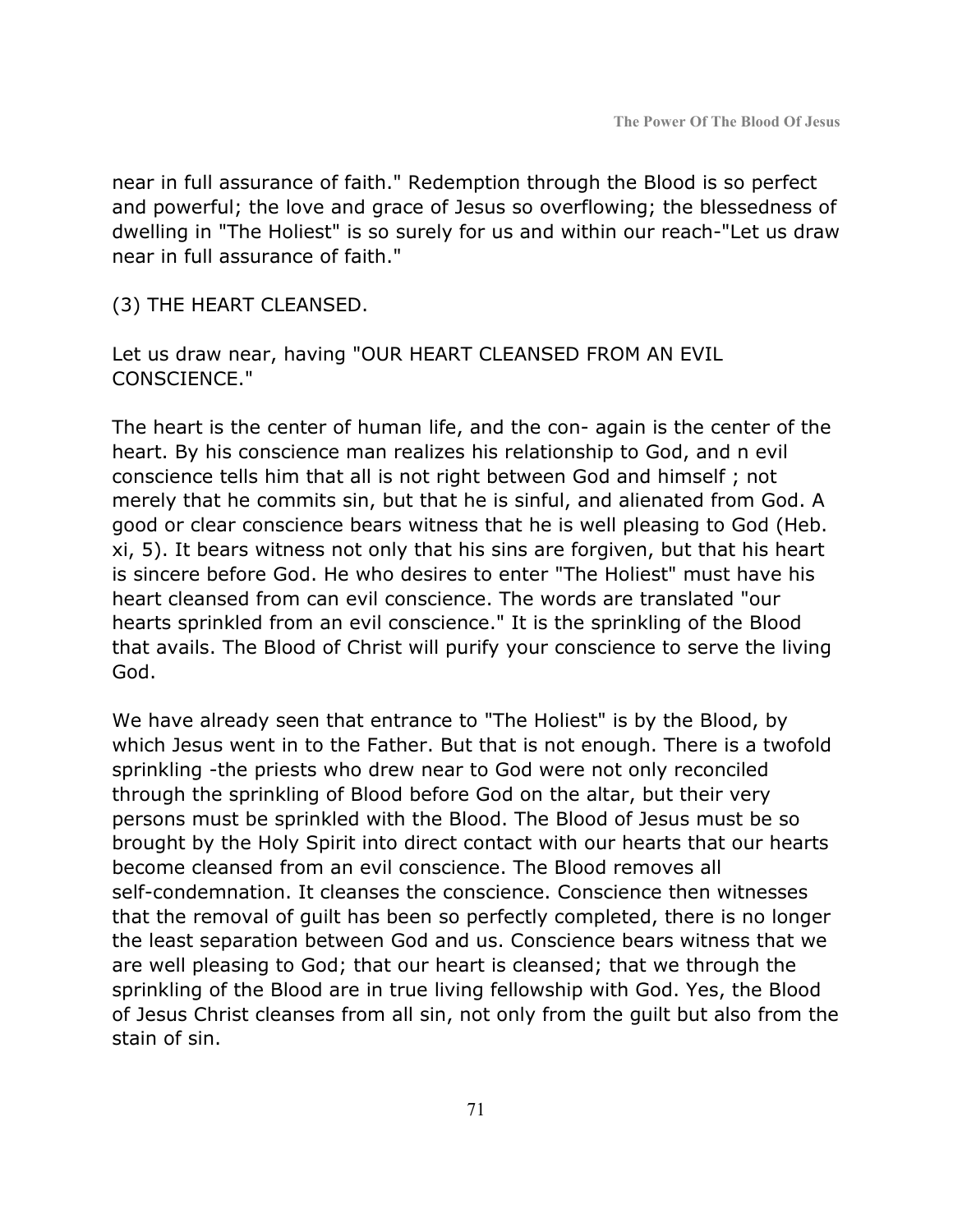Through the power of the Blood our fallen nature is prevented from exercising its power, just as a fountain by its gentle spray cleanses the grass, that otherwise would be covered with dust, and keeps it fresh and green, so the Blood works with a ceaseless effect to keep the soul clean. A heart that lives under the full power of the Blood is a clean heart, cleansed from a guilty conscience, prepared to "draw near" with perfect freedom. The whole heat, the whole inner being, is cleansed by a divine operation.

"Let us draw near, having our hearts sprinkled from an evil conscience." Let us "in full assurance of faith, "believe that our hearts are cleansed. Let us honor the Blood greatly, by confessing before God that it cleanses us. The High Priest will, by Ibis Holy Spirit, make us understand the full meaning and power of the words-"having the heart cleansed by the Blood"; the entrance to the Holy Place prepared through the Blood ; and further, our hearts prepared by the Blood for entrance; oh! how glorious then, having the heart cleansed, to enter into, and to abide in "The Holiest."

(4) THE BODY WASHED.

Let us draw near, having the body washed with dear water.

We belong to two worlds, the seen and the unseen. We have an inner, hidden life, that brings us into touch with God; and an outer, bodily life by which we are in relationship with man. If this word refers to the body, it refers to the entire life in the body with all its activities.

The heart must be sprinkled with blood, the body must be washed with pure water. When the priests were consecrated they were washed with water, as well as sprinkled with blood (Exod. xxix. 4, 20, 21). And if they went into the Holy Place there was not only the altar with its blood, but also the laver with its water. So also Christ came by water, and blood (z John v. 6). He had His baptism with water and later with blood (Luke xii. 50).

There is for us also a twofold cleansing; with water, and. blood. Baptism with water is unto repentance for laying aside of sin, "Be baptized and wash away your sins." While the Blood cleanses the heart, the inner man, baptism is the yielding of the body, with all its visible life, to separation from sin.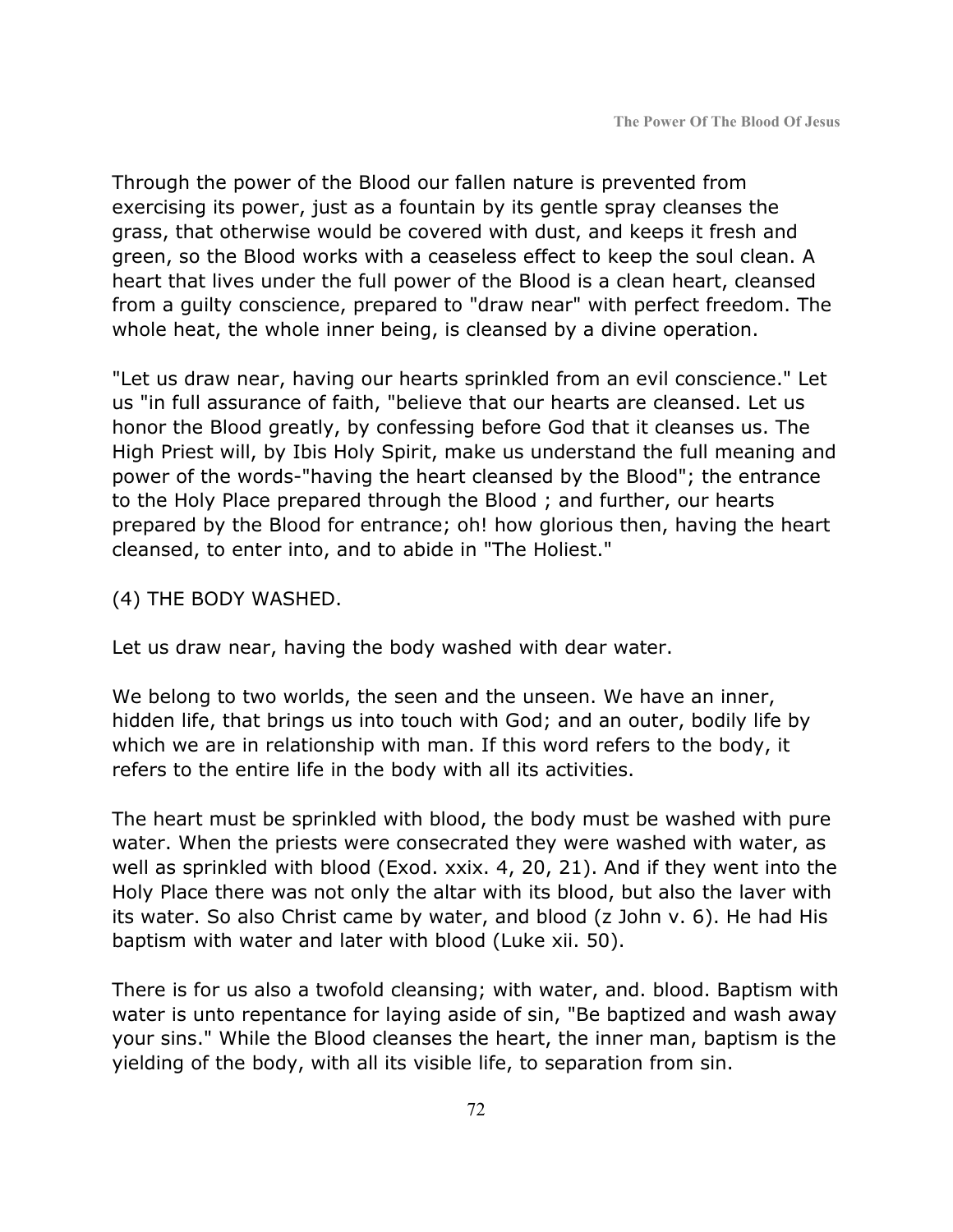So "Let us draw near, having our hearts cleansed from an evil conscience, and our bodies washed with pure water." The power of the Blood to cleanse inwardly cannot be experienced unless we also cleanse ourselves from all filthiness of the flesh. The divine work of cleansing, by the sprinkling of Blood, the human work of cleansing by laying aside sin, are inseparable.

We must be clean, to enter into "The Holiest." Just as you would never dream of entering in to the presence of a king unwashed, so you cannot imagine that you could come into the presence of God, in the Holy Place, if you are not cleansed from every sin. In the Blood of Christ that cleanses from all sin, God has bestowed on you the power to cleanse yourself. Your desire to live with God in "The Holiest" must always be united with the most careful laying aside of even the least sin. The unclean may not enter "The Holiest."

Praised be God, He desires to have us there. As His priests we must minister to Him there. He desires our purity, that we may enjoy the blessing of "The Holiest." That is, His Holy fellowship; and He has taken care that through the Blood, and by the Spirit, we may be clean.

Let us draw near, having our heart cleansed, and the body washed with pure water.

#### "LET US DRAW NEAR."

The Holiest Place is open even for those in our congregations who have not yet truly turned to the Lord. For them also the Sanctuary has been opened. The Precious Blood, the living way, and the High Priest are for them also. With great confidence we dare to invite even them-"Let us draw near." Oh, despise not, my friends still far from God, oh, despise no longer God's wonderful grace-draw near to the Father who has so earnestly sent this invitation try you ; who at the cost of the Blood of His Son, has opened a way for you into "The Holiest"; who waits in love to receive you again into His dwelling place, as His child. Oh! I beseech you, let us all draw near. Jesus Christ the High Priest over the House of God is a perfect Savior.

"LET US DRAW NEAR."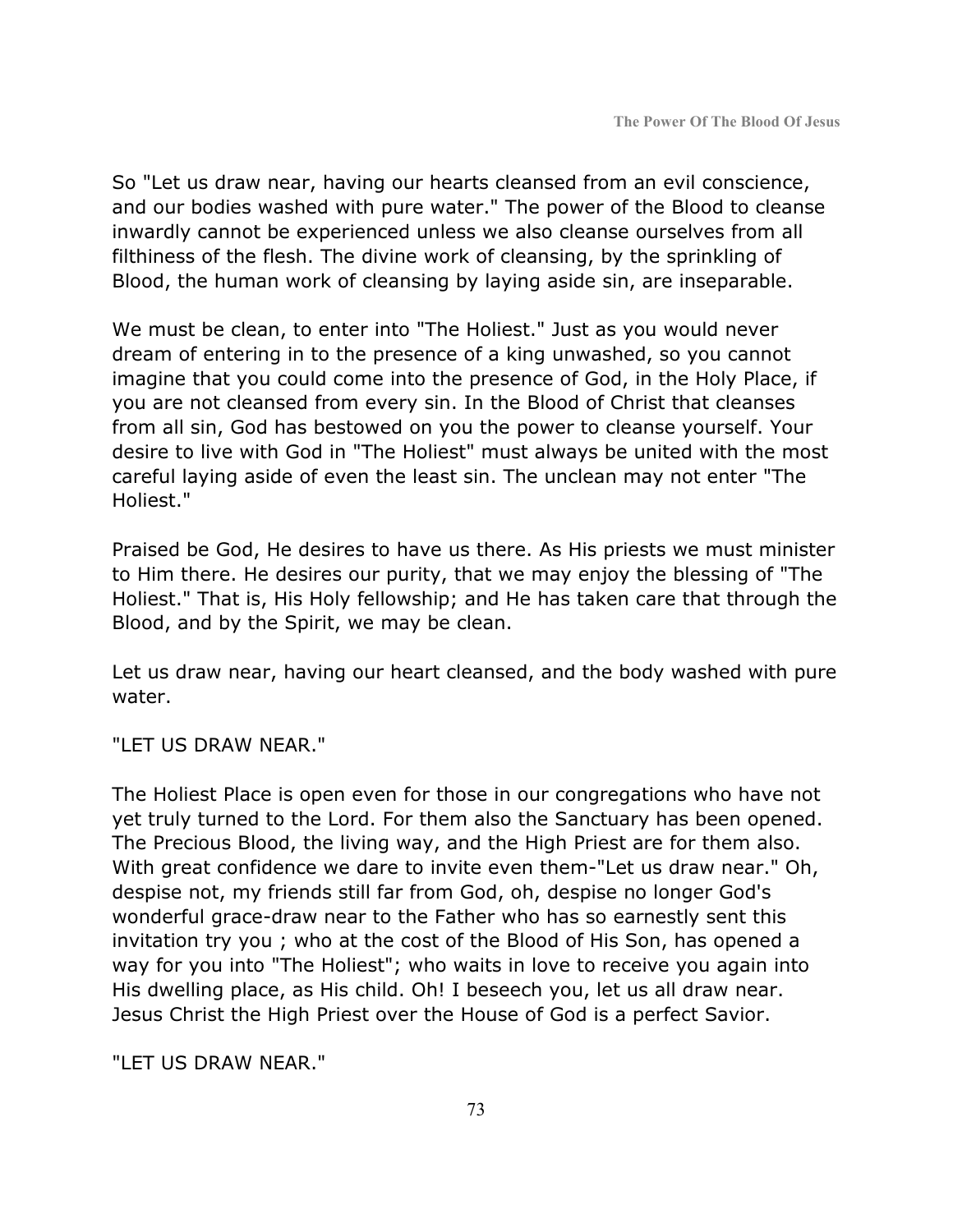"Let us draw near." The invitation comes especially to all believers. Be not satisfied to stand in the porch. It is not sufficient to cherish the hope that your sins are forgiven. "Let us draw near," let us enter within the veil, let us in spirit press on to real nearness to our God. "Let us draw near" and live nearer to God, and wholly take our abode in His Holy Presence, "Let us draw near," our place is the innermost Sanctuary.

"Let us draw near with a true heart in full assurance of faith." He who gives himself sincerely and entirely, to God will through the Holy Spirit experience "the full assurance of faith" to take for himself, freely and gladly, all that the Word has promised. Our weakness of faith arises from duplicity of heart. "Let us draw near with a true heart in full assurance" that the blessing is ours. The Blood has so perfectly atoned for and conquered sin, that nothing can hold the believer back from free admission to God.

"Let us draw near, having our hearts sprinkled from an evil conscience and our bodies washed with pure water." Let us receive into our hearts faith in the perfect power of the Blood, and let us lay aside every thing that is not in accord with the purity of the Holy Place. Then we begin to feel ourselves daily more at home in "The Holiest." In Christ, who is our Life, we are also there. Then we learn to carry on all our work in "The Holiest." All that we do is a spiritual sacrifice well pleasing to God in Jesus Christ. Brethren, "let us draw near" as God waits for us in "The Holiest."

#### "LET US DRAW NEAR."

That call has special reference to prayer. Not as though we, as priests, were not always in "The Holiest" but there are moments of more immediate fellowship, when the soul turns itself entirely to God to be engaged with Him alone. Alas ! our prayer is too often a calling out to God from a distance, so there is little power in it. Let us with each prayer first see that we are really in "The Holiest." Let us with hearts perfectly sprinkled from an evil conscience, in silent faith appropriate the full effect of the Blood, by which sin as a separation between God and us is entirely removed. Yes ! let us take time till we know that, now, I am in "The Holiest" through the Blood and then-pray. Then, we can lay our desires and wishes before our Father, in the assurance that they are an acceptable incense. Then, prayer is a true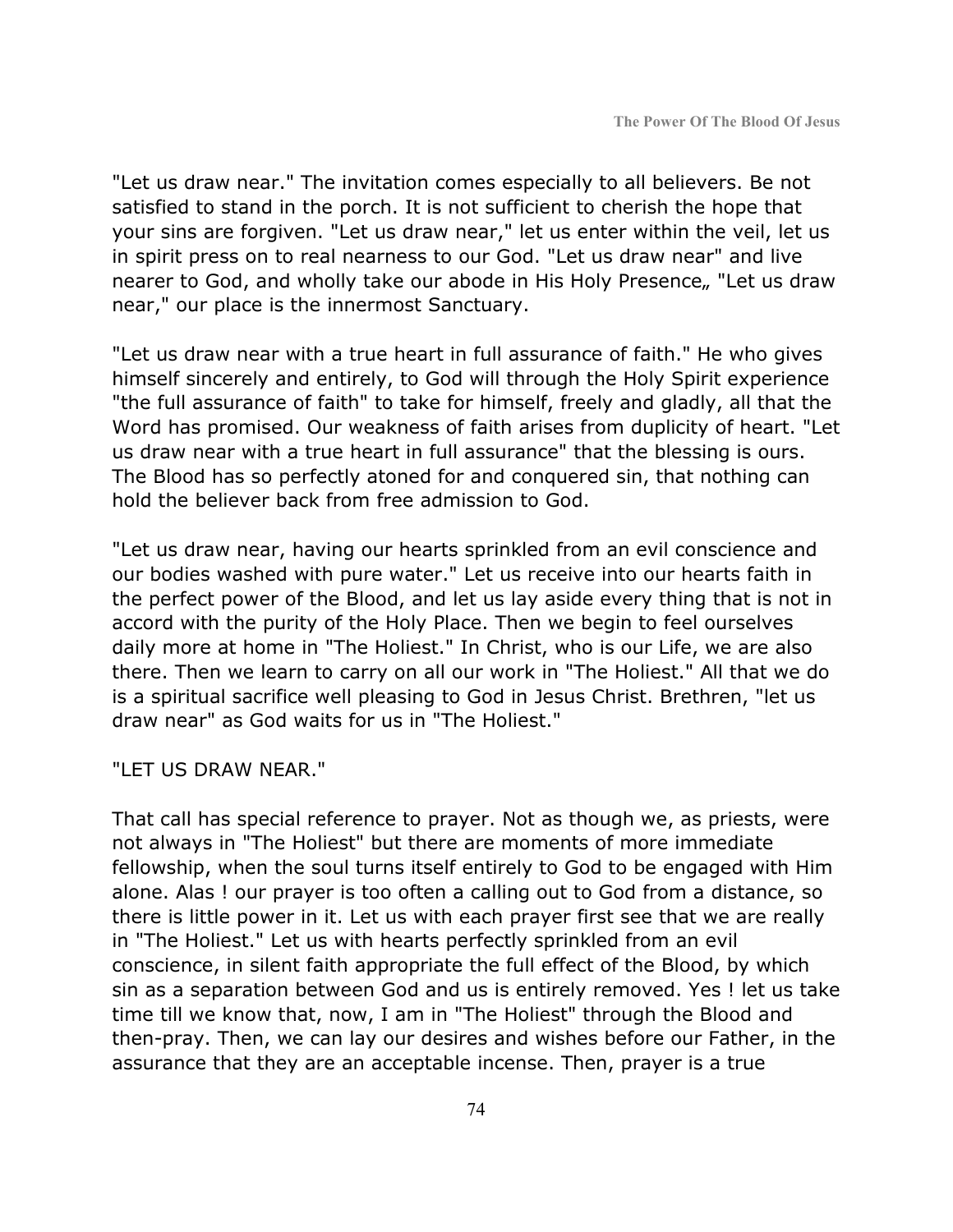"drawing near" to God, an exercise of inner fellowship with Him; then, we have courage and power to carry on our work of priestly intercession, and to pray down blessings on others. He who dwells in the Holy Place through the power of the Blood is truly one of God's saints, and the power of God's Holy and Blessed presence goes out from him, upon those who are round about him.

Brethren, "let us draw near," let us pray for ourselves, for one another, for everyone. Let "The Holiest" so become our fixed abode that we may carry about with us everywhere the presence of our God. Let this be the fountain of life for us, that grows from strength to strength, from glory to glory, always in "THE HOLIEST" BY THE BLOOD. Amen.

### CHAPTER 8

#### LIFE IN THE BLOOD

"Jesus said unto them, Verily, verily, 1 say unto you, Except ye eat the flesh of the Son of Man, and drink his blood, ye have no life in you. Whoso eateth my flesh, and drinketh my blood, hath eternal life ; and 1 will raise him up at the last day. For my flesh is meat indeed, and my blood is drink indeed. 1-Ie that eateth my flesh, and drinketh my blood dwelleth in me and I in him "-John vi. 5 35 6.

"The cup of blessing which we bless, is it not the communion of the blood of Christ?"-I Cor. x. 16.

The drinking of the blood of the Lord Jesus is the subject brought before us in these words. Just as water has a twofold effect, so is it also with this holy blood.

When water is used for washing it cleanses, but if we drink it we are refreshed and revived. He who desires to know the full power of the blood of Jesus must be taught by Him what the blessing of drinking the blood is. Everyone knows the difference there is between washing and drinking.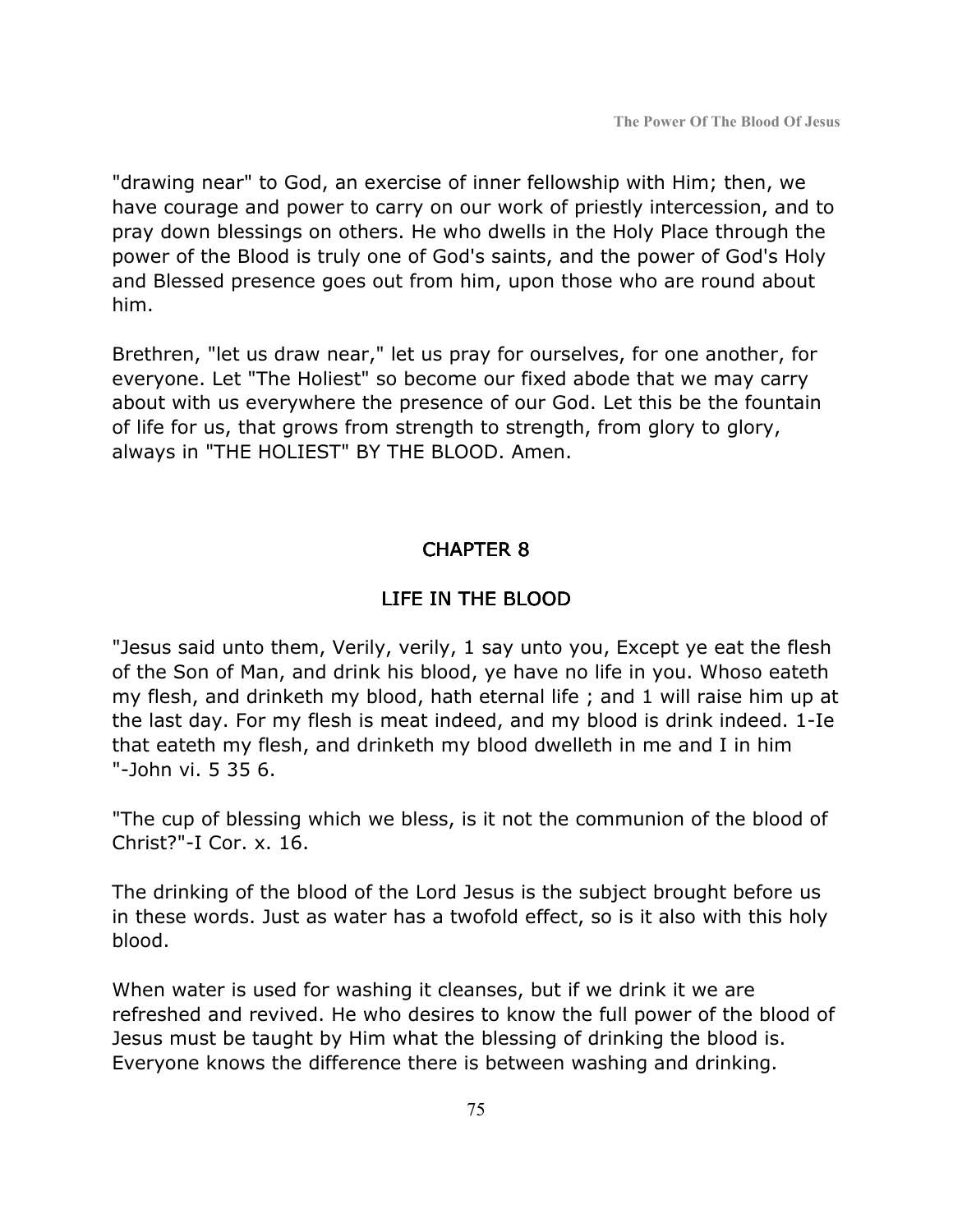Necessary and h Pleasant as it is to use water for cleansing, it is much more necessary and reviving to drink it. Without its cleansing it is not possible to live as we ought; but without drinking we cannot live at all. It is only by drinking that we enjoy the full benefit of its power to sustain life.

Without drinking the blood of the Son of God-- is without the most hearty appropriation of it--- life cannot be obtained.

To many there is something unpleasant in the phrase "drinking the blood of the Son of man," but it was still more disagreeable to the Jews, for the use of blood was forbidden by the law of Moses, under severe penalties. When Jesus spoke of "drinking his blood," it naturally annoyed them-but it was an unspeakable offence to their religious feelings. Char Lord, we may be sure, would not have used the phrase, had He been able otherwise to make plain to them, and to us, the deepest and most glorious truths concerning salvation by the blood.

In seeking to become partakers of the salvation here spoken of, as "DRINKING THE BLOOD OF OUR LORD"let us Endeavor to understand:-

I. WHAT THE BLESSING IS, WHICH IS DESCRIBED AS. "DRINKING THE BLOOD."

II. HOW THIS BLESSING IS WROUGHT OUT IN US.

III. WHAT SHOULD BE OUR ATTITUDE TOWARDS IT.

I. WHAT THE BLESSING IS WHICH IS DESCRIBED AS "DRINKING THE BLOOD."

We saw just now that drinking expresses a much more intimate connection with water than washing, and hence produces a more powerful effect. There is a blessing in the fellowship with the blood of Jesus which goes much farther than CLEANSING, or SANCTIFICATION; or rather we are enabled to see how far reaching is the influence of the blessing indicated by this phrase.

Not only must the blood do something FOR us, by placing us in a new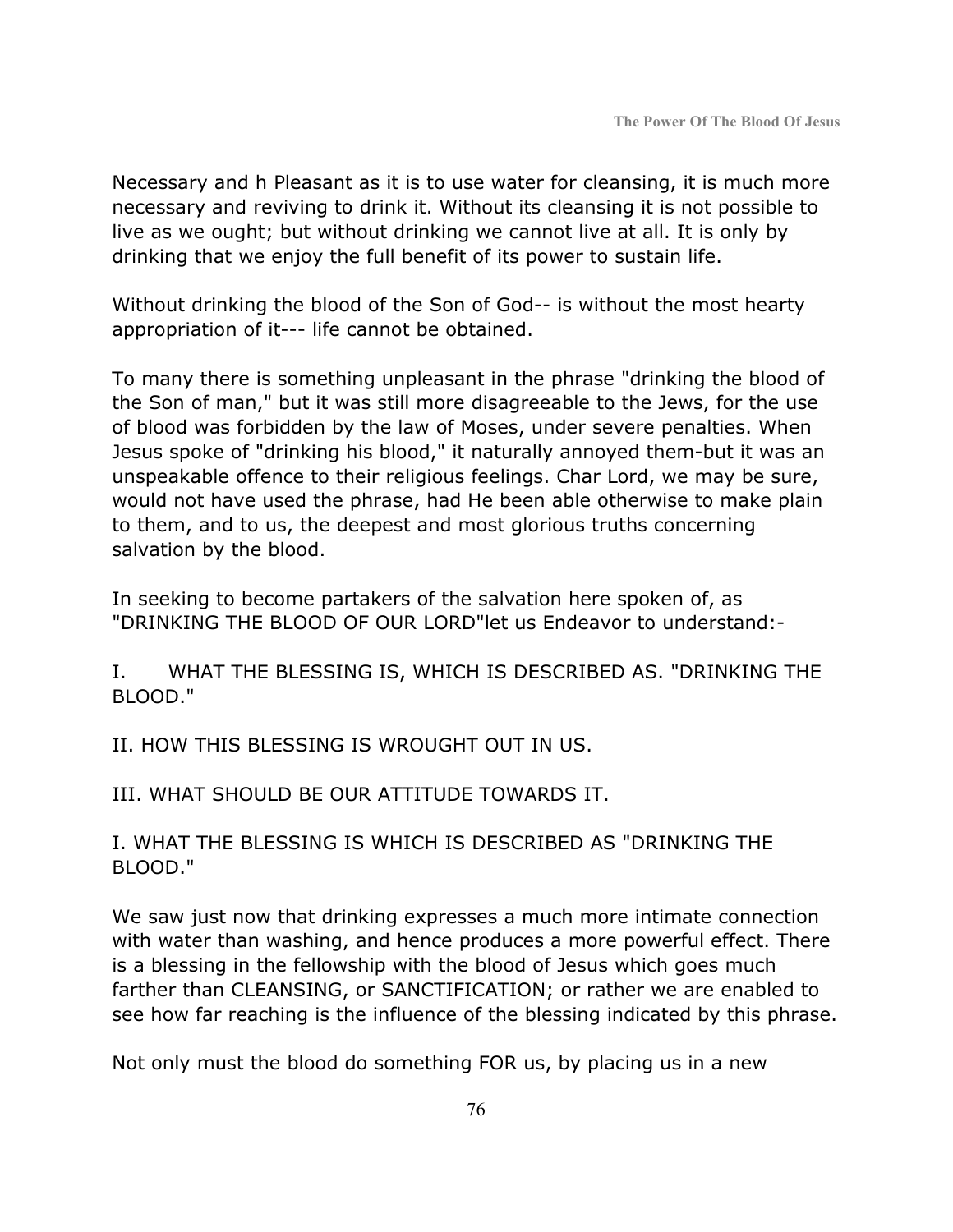relationship to God; but it must do something IN us, entirely renewing us within. It is to this that the words of the Lord Jesus draw our attention when He says : "Unless ye eat the flesh of the Son of man, and drink his blood, ye have no life in you." Our Lord distinguishes two kinds of life. The Jews, there, in His presence, had a natural life of body and soul. Many among them were devout, well intentioned men, but He said they had no life in them unless they "ate his flesh and drank his blood." They needed another life, a new, a heavenly life, which He possessed and which He could impart. All creature life must obtain nourishment outside of itself. The natural life was naturally nourished, by bread and water. The heavenly life must be nourished by heavenly food and drink, by Jesus Himself. "Except ye eat the flesh of the Son of man, and drink his blood, ye have no life in you." Nothing less must become ours, than His life that He, as Son of man, lived on earth.

Our Lord emphasized this still more strongly in words which follow, in which He again explained what the nature of that life is :"Whoso eateth my flesh and DRINKETH MY BLOOD ha th eternal life and I will raise him up at the last day." Eternal life is the life of God. Our Lord came to earth, in the first place, to reveal that eternal life an the flesh and then to communicate it to us who are in the flesh. In Him we see the eternal life dwelling in its divine power, in a body of flesh; which was taken up into heaven. He tells us that those who eat His flesh and drink His blood, who partake of His body as their sustenance, will experience also in their own bodies the power of eternal life. "I will raise him up at the last day." The marvel of the eternal life in Christ is that it was eternal life in a human body. We must be partakers of that body, not less than in the activities of His Spirit, then our body, also, possessing that life, will one day be raised from the dead.

Our Lord said: "My flesh is meat indeed and MY BLOOD is drink indeed." The word translated "indeed" here is the same as that He used when He spoke His parable of the True Vine, "I am the true (the indeed) vine," thus indicating the difference; between what was only a symbol and what is actual truth. Earthly food is no REAL food, for it imparts no real life. The one true food is the body and blood of the Lord Jesus Christ which imparts and sustains life and that in no shadowy or merely symbolical manner. Mo, this word so frequently repeated, indicates that in a full and real sense the flesh and blood of the Lord Jesus are the food by which eternal life is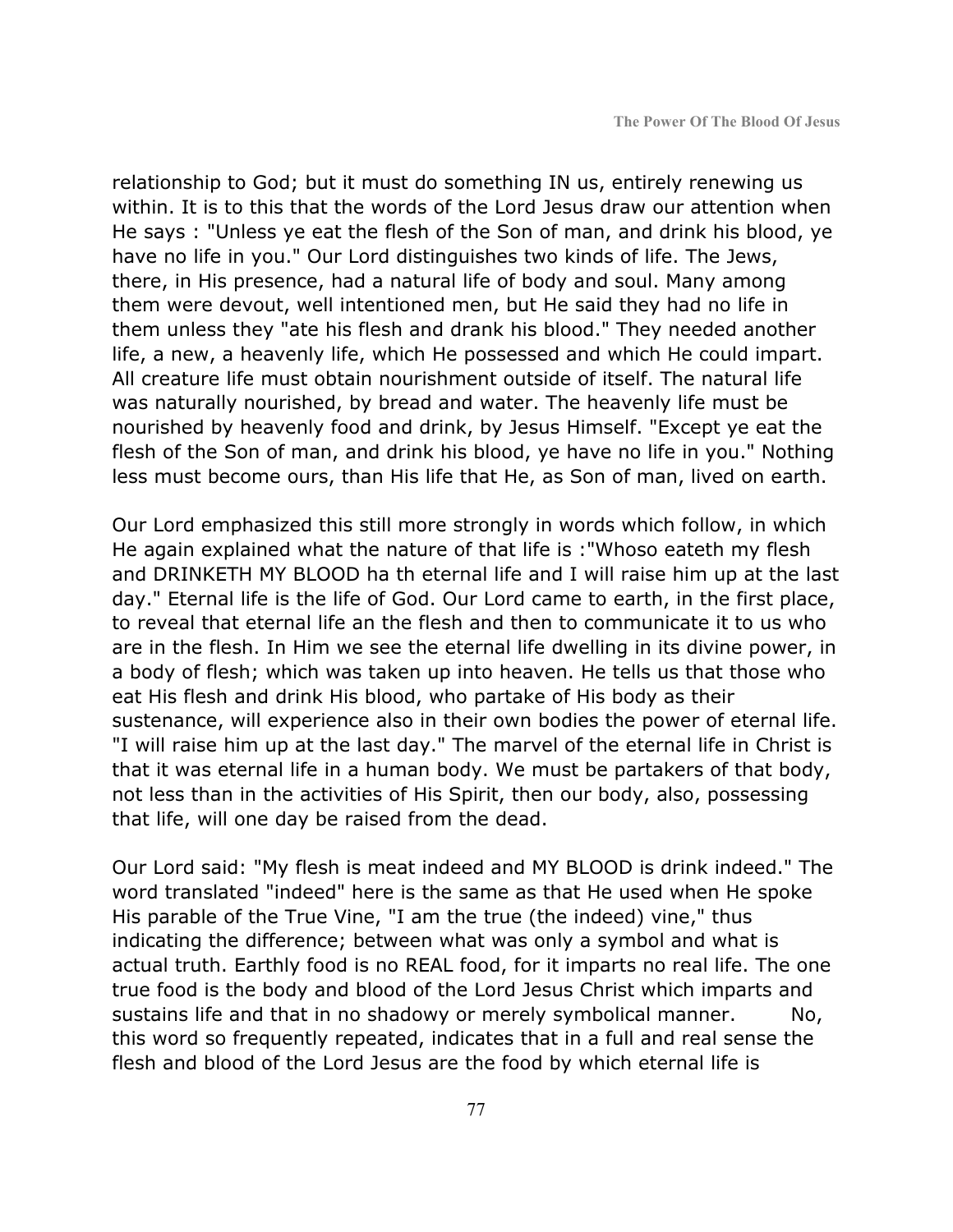nourished and sustained in us := ` My flesh is meat INDEED, and my blood is drink INDEED."

In order to point out the reality and power of this food our Lord added:-"He that eateth my flesh and drinketh my blood dwelleth in me and I in him." Nourishment by His flesh and blood effects the most perfect union with Him. This is the reason that His flesh and blood have such power of eternal life. Our Lord declares here, that those who believe in Him are to experience not only certain influences from Him in their hearts, but are to be brought into the most close and abiding union with Him. "HE that DRINKETH MY BLOOD DWELLETH IN ME AND I IN HIM."

This then is the blessing of drinking the blood of the Son of man-becoming one with Him : becoming a partaker of the divine nature in Him. How real this union is may be seen from the words which follow :-"As I live by the Father, so he that eateth me even he shall live by me." Nothing save the union which exists between our Lord and the Father, can serve as a type of our union with Him. Just as in the invisible, divine nature, the two Persons are truly one, so man becomes one with Jesus; the union is just as real as that in the divine nature, only with this difference, that as human nature cannot exist apart from the body, this union includes the body also.

Our Lord "prepared for himself" a body into which He took up a human body. This body became by the body and blood of Jesus a sharer in eternal life, in the life of our Lord Himself. Those who desire to receive fulness of this blessing must be careful to enjoy all that the Scripture offers them in the holy, mysterious: expression "to drink the blood of Christ."

We shall now try to understand:

II. HOW THIS BLESSING IS WROUGHT OUT IN US: or what the "drinking of the blood of Jesus" really is.

The first idea that here presents itself is that "drinking" indicates the deep, true appropriation in our spirit, by faith, of all we understand concerning the power of the blood.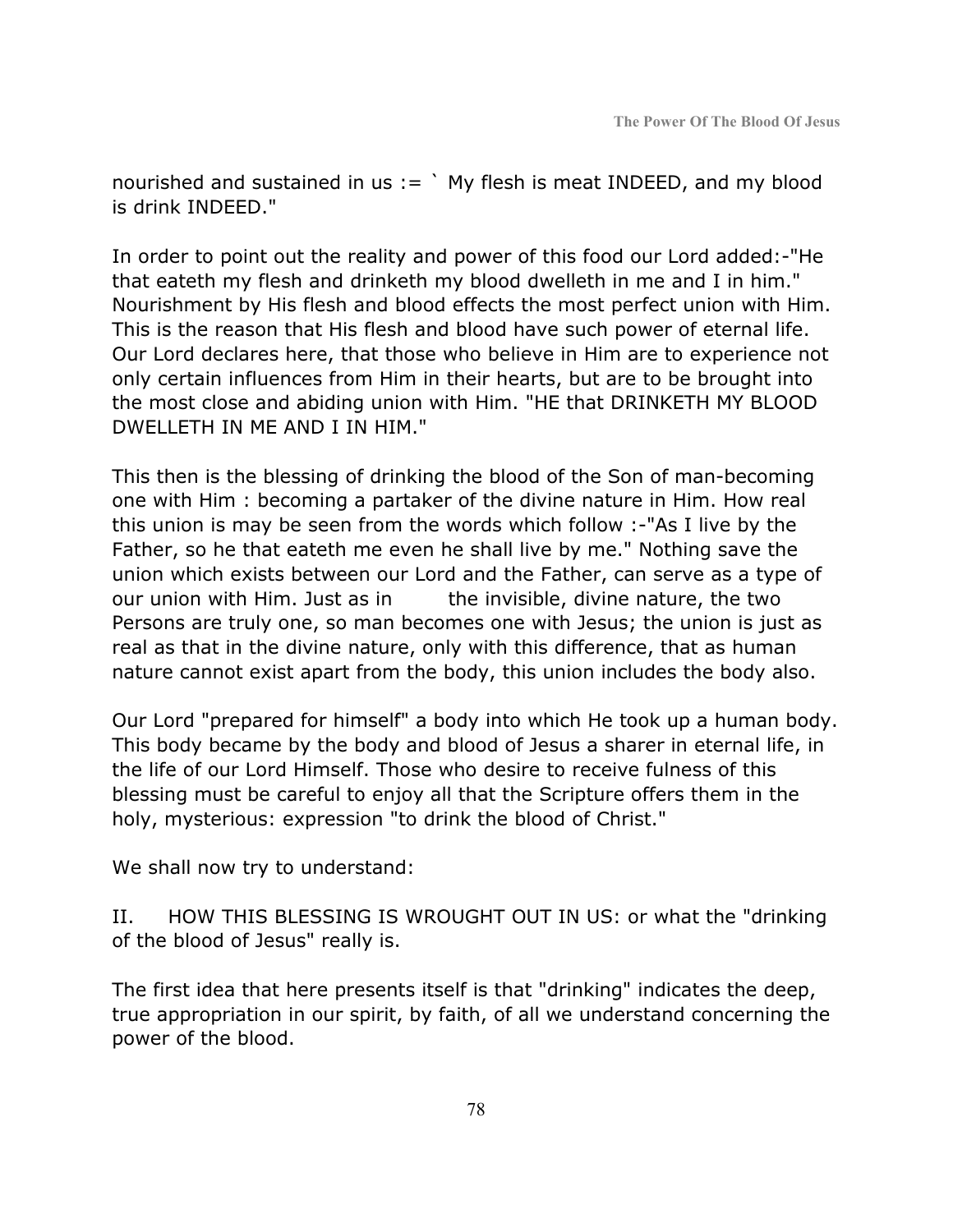We speak sometimes of "drinking in" the words of a speaker, when we heartily give ourselves up to listen and receive them. So when the heart of anyone is filled with a sense of the preciousness and power of the blood; when he with real joy, is lost in the contemplation of it; when he, with wholehearted faith, takes it for himself, and seeks to be convinced in his inner being of the life-giving power of that blood ; then it may be rightly said that he "drinks the blood of Jesus." All that faith enables him to see of REDEMPTION, of CLEANSING, of SANCTIFICATION by the blood he absorbs into the depths of his soul.

There is a deep truth in this representation, and it gives us a very glorious demonstration of the way in which the full blessing by the blood may be obtained. And yet it is certain that out Lord intended something more than this by so repeatedly making use of the expression about "eating his flesh and drinking his blood." What this further truth is becomes clear by his institution of THE LORD'S SUPPER. For, although our Savior did not actually deal with that Supper when He taught in Capernaum, yet He spoke on the subject of which later on The Supper was made the visible confirmation. In the Reformed Churches there are two aspects of viewing the Holy Supper. According to one which is called after the name of the Reformer Zwingli, the bread and wine in the Supper are merely tokens, or representations of a spiritual truth, to teach us that JUST AS, AND AS SURE AS, bread and wine when eaten or drunk, nourish and revive, so surely-and even more surely-the body and blood recognized and appropriated by faith, nourish and quicken the soul.

According to the other view which bears the name of Calvin, there is something more than this in the eating of the Supper. He teaches that in a hidden and incomprehensible way, but yet really, we, through the Holy Spirit, become so nourished by the body and blood of Jesus in heaven, that even our body, through the power of His body, becomes a partaker in the power of eternal life. Hence He connects the resurrection of the body with the eating of Christ's body in the Supper. He writes thus:-"The bodily presence which the Sacrament demands is such, and exercises such a power here (in the Supper) that it becomes not only the undoubted assurance in our spirit of eternal life, but also assures the immortality of the flesh. If anyone asks me how this can be, I am not ashamed to acknowledge that it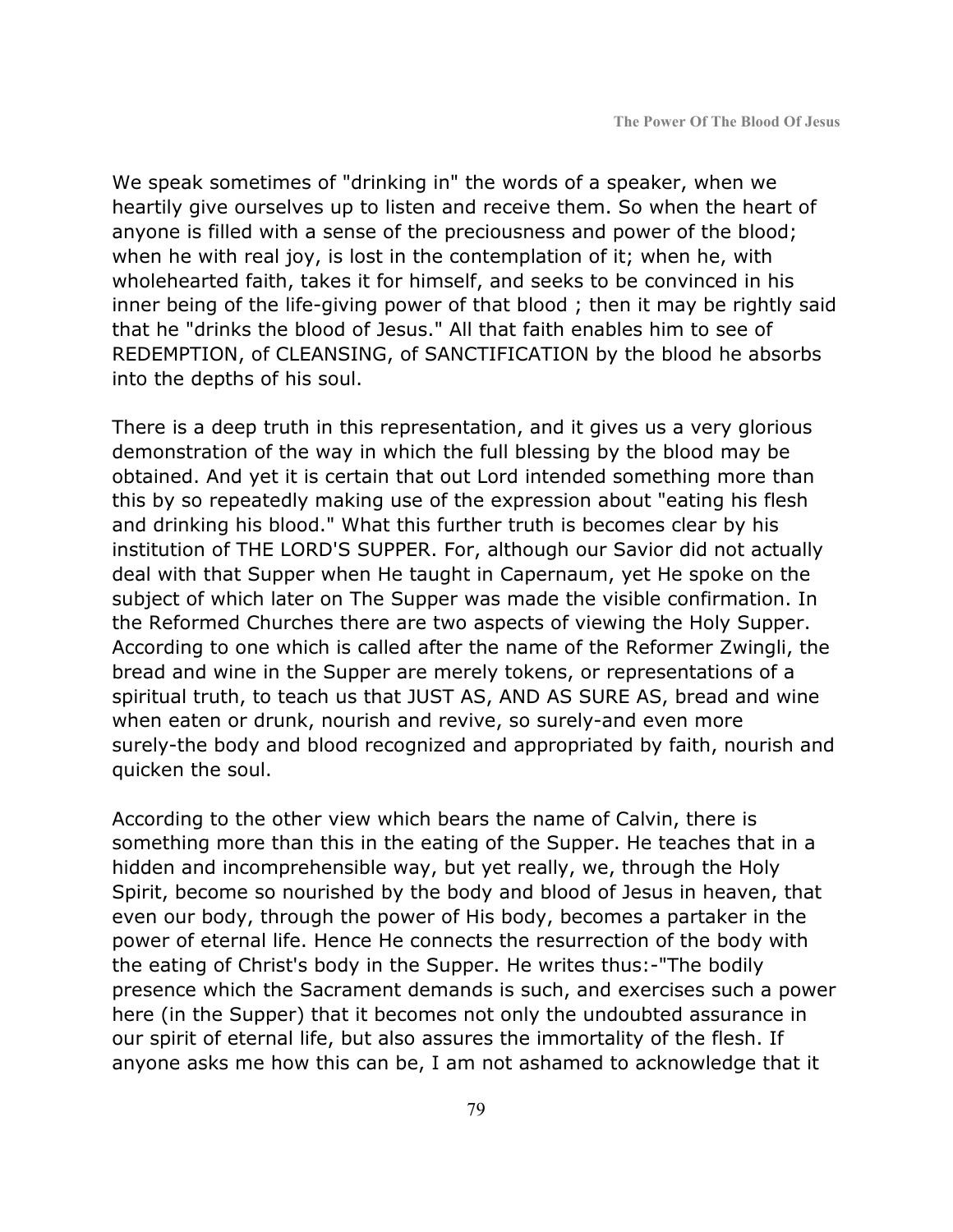is a mystery too high for my spirit to comprehend, or my words to express. I feel it more than I can understand it."

"It may seem incredible indeed that the flesh of Christ should reach us from such immense local distance so as to become our food. But we must remember how far the power of the Holy Spirit transcends all our senses. Let faith then embrace what the understanding cannot grasp, namely :-The sacred communication of His flesh and blood by which Christ transfuses His life into us, just as if it penetrated our bones and marrow."

The communion of the flesh and blood of Christ is necessary for all who desire to inherit eternal life. The Apostle says:-" The Church . . . is his body " (Eph. I. 23) ; " He is the head from whom the whole body fitly joined together taketh increase of the body " (Eph. iv. 15, 16). Our bodies are members of Christ (z Cor. vi. 15, x6). We see that all this cannot take place if He is not attached to us in body and spirit. The Apostle again makes use of a glorious expression, " We are members of his body, of his flesh and of his bones." Then He cries out, " The mystery is great." It would therefore be folly not to recognize the communion of believers in the body and blood of the Lord; a communion which the Apostle esteemed so great that he wondered at it, rather than explained it.

There is something more in the Supper than simply the believer appropriating the redemptive work of Christ. This is made clear in the Heidelburg catechism in Question 76 : " What is it then to eat the crucified body of Christ and to drink His shed blood? " The answer is, " It is not only to embrace with a believing heart all the sufferings and death of Christ, and thereby to receive pardon of sin and eternal life; but, also, besides that, to become more and more united to His sacred body, by the Holy Spirit who dwells at once both in Christ and in us ; so that we, though Christ is in heaven and we on earth, are, notwithstanding, flesh of His flesh, and bone of His bones ; and we live and are governed for ever by one Spirit."

The thoughts that are expressed in this teaching are in entire agreement with Scripture.

In the creation of man, the remarkable thing which should distinguish him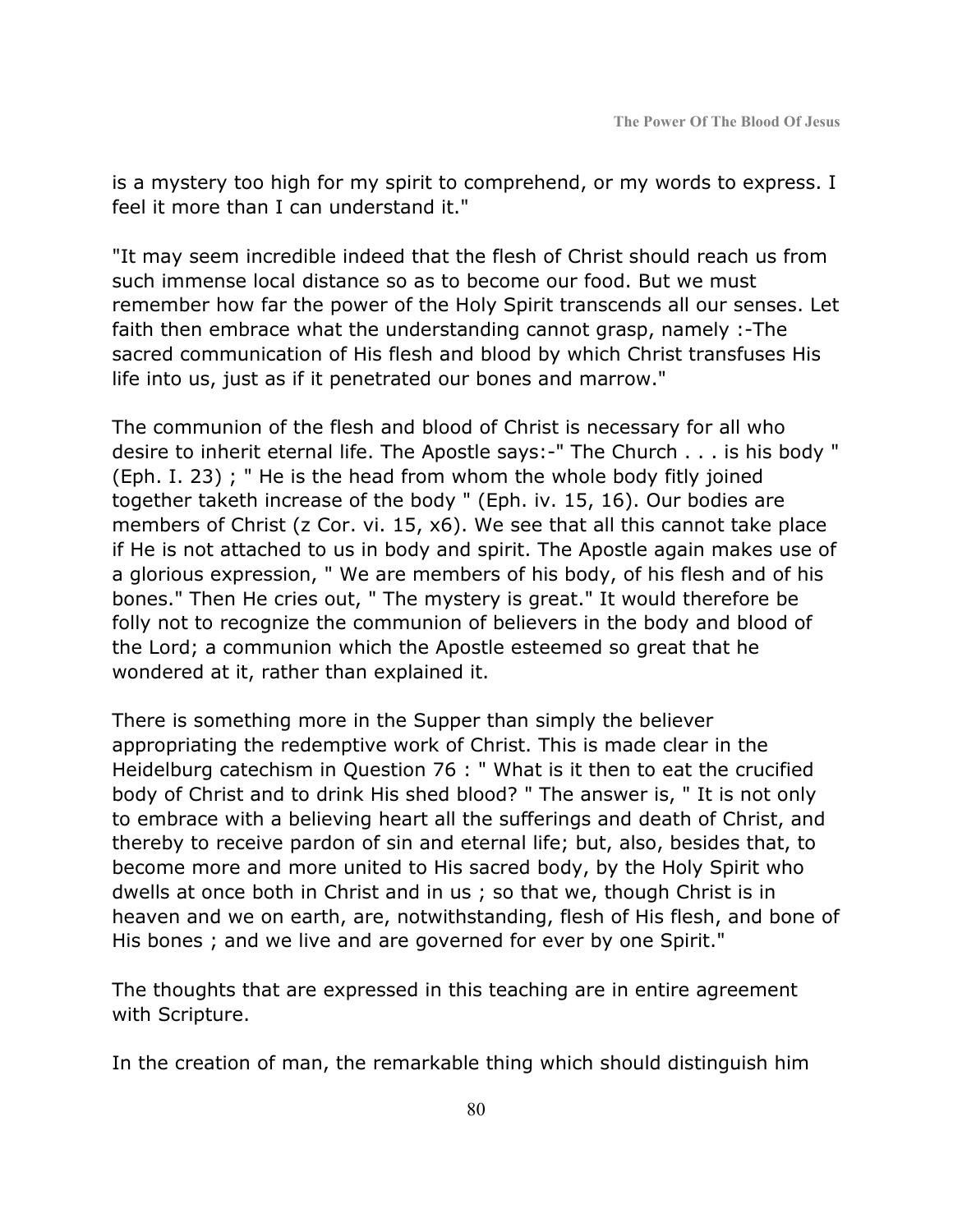from the spirits which God had previously created, and which should make man the crowning work of God's wisdom and power was, that he should reveal the life of the spirit and the glory of God in a body formed out of dust. Through the body lust and sin came into the world. Full redemption is designed to deliver the body, and to make it God's abode. Redemption will be perfect and God's purpose accomplished only then. This was the purpose for which the Lord Jesus came in the flesh, and in Him dwelt " all the fulness of the Godhead bodily." For this He bore our sins in His body on the tree, and by His death and resurrection He delivered the body, as well as the spirit, from the power of sin and death. As the first fruits of this redemption, we are now one body, as well as one Spirit, with Him. We are of His body, of His flesh, and of His bones. It is because of this, that in the observance of the Holy Supper the Lord comes to the body also, and takes possession of it. Not only does He work by His Spirit on our spirit, so as to make out body share in redemption at the resurrection. No, already, here, the body is the temple of the Spirit, and the Sanctification of soul and spirit will progress the more gloriously, just in proportion as the undivided personality, including the body, which exercises such an opposing influence, has a share in it.

Thus we are in the Sacrament so intentionally fed, by "the real natural body, and the real blood of Christ "-not following the teaching of Luther, that the body of Christ is so in the bread, that even an unbeliever eats the holy body; but in such wise "real," that faith, in a secret way, by the Spirit, really receives THE POWER OF THE I-IDLY BODY AND BLOOD FROM HEAVEN, as the food by which soul and body become partakers of eternal life.

(NOTE: The words within inverted commas, " the real natural body and the real blood of Christ," are quoted by Dr. Murray from the Articles of the Confession of Faith of the Reformed Churches of Holland, but Dr. Murray did not add the words immediately following, which declare that " the manner of our partaking of the same is not by the mouth, but by the Spirit through faith." Dr. Murray remained true to the Reformed Faith. His own view is expressed on page 99 by the words quoted from the Heidelburg Catechism.)

All that has now been said about the Supper, must have its full application to-"The drinking of the blood of Jesus." It is a deep spiritual mystery in which the most intimate, the most perfect union with Christ, is effected. It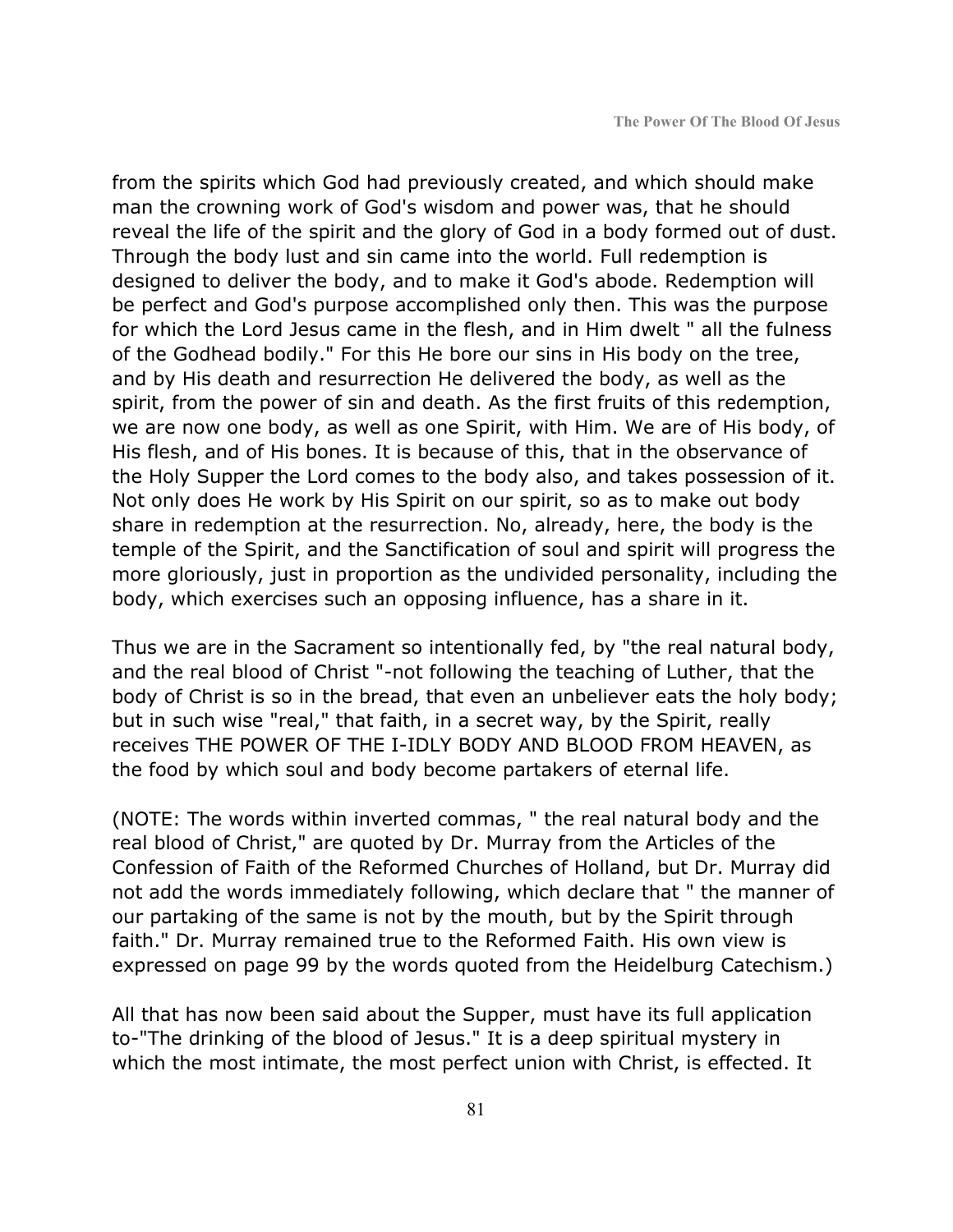takes place where the soul, through the Holy Spirit, fully appropriates the communion of the blood of Christ, and becomes a true partaker of the very disposition which He revealed in the shedding of His blood. The blood is the soul, the life of the body ; where the believer as one body with Christ desires to abide perfectly in Him, there, through the Spirit, in a superhuman powerful way, the blood will support and strengthen the heavenly life. The life that was poured out the blood, becomes his life. The life of the old " I " dies to make room for the life of Christ in him. By perceiving how this drinking is the highest participation in the heavenly life of the Lord, faith has one of its highest and most glorious offices.

It remains to inquire:

#### III. WHAT SHOULD BE OUR ATTITUDE TOWARDS THIS DRINKING?

Beloved brethren, you have already heard that we have here one of the deepest mysteries of the life of God in us. It behooves us to draw near with very deep reverence while we ask the Lord Jesus to teach us and bestow upon us what He means by this " drinking of His blood."

ONLY HE WHO LONGS FOR FULL UNION WITH JESUS WILL LEARN ARIGHT WHAT IT IS TO DRINK THE BLOOD OF JESUS. " He that drinketh my blood dwelleth in me and I in him." He who is satisfied with just the forgiveness of his sins ; he who does not thirst to be made to drink abundantly of the love of Jesus ; he who does not desire to experience redemption for soul and body, in its full power, so as to have truly in himself the same disposition that was in Jesus, will have but a small share in this " drinking of the blood." He who, on the other hand, sets before him as his chief object, that which is also the object of Jesus : " abide in me and I in you " ; who desires that the power of eternal life should operate in his body; he will not suffer himself to be frightened by an impression that these words are too high or too mysterious. He longs to become heavenly minded because he belongs to heaven, and is going there ; therefore he desires to obtain his meat and drink also from heaven. Without thirst, there is no drinking. The longing after Jesus and perfect fellowship with Him is the thirst which is the best preparation for being made to drink the blood.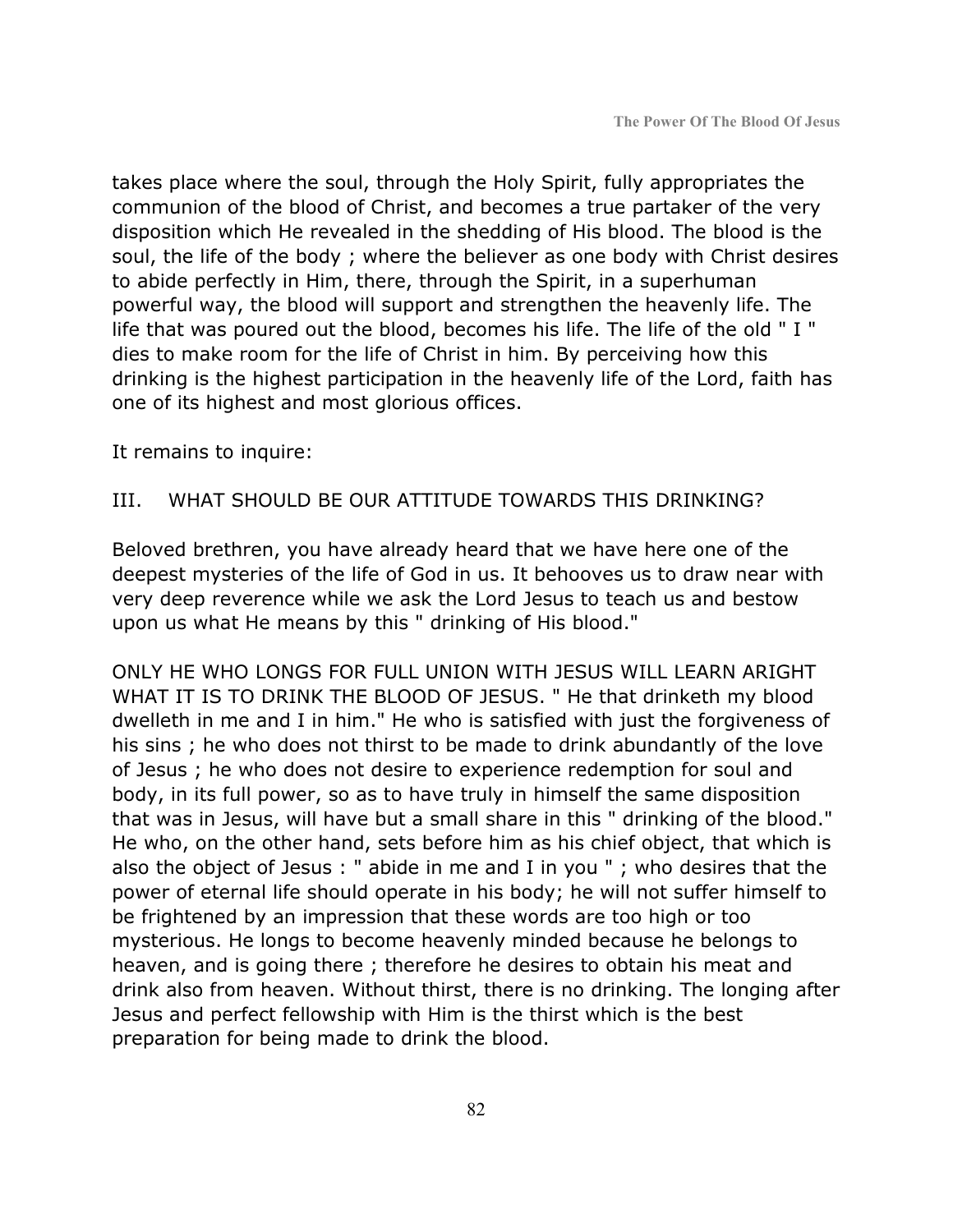IT IS BY THE HOLY SPIRIT THAT THE THIRSTY SOUL WILL BE MADE TO DRINK OF THE HEAVENLY REFRESHMENT OF THIS LIFE-GIVING DRINK. We have already said that this drinking is a heavenly mystery. In heaven, where

God the judge of all is, and where Jesus the Mediator of the New Covenant is, there also is " the blood of sprinkling " (Heb. xii. 23, 24). When the Holy Spirit teaches us-taking us, as it were, by the hand-He bestows more than our merely human understanding can grasp. All the thoughts that we can entertain about the blood or the life of Jesus about our share in that blood, as members of His body ; and about the impartation to us of the living power of that blood ; all are but feeble rays of the glorious reality, which He-the Holy Spirit-will bring into being in us through our union with Jesus.

Where, I pray, in our human bodies, do we find that the blood is actually received, and as it were drunk in ? Is it not where one member of the body after another, through the veins, receives the blood-stream which is continually renewed from the heart ? Each member of a healthy body ceaselessly and abundantly drinks in the blood. So the Spirit of Life in Christ Jesus who unites us to Him, will make this drinking of the blood the natural action of the inner life. When the Jews complained that what the Lord had spoken concerning eating His flesh and drinking His blood was " a hard saying," He said " it is the Spirit that quickeneth, the flesh profiteth nothing." It is the Holy Spirit who makes this divine mystery LIFE AND POWER in us; a true living experience, in which we abide in Jesus and He in us.

THERE MUST BE ON OUR PART A QUIET, STRONG, SETTLED EXPECTANCY OF FAITH, THAT THIS BLESSING WILL BE BESTOWED ON US. We must believe that all the precious blood can do, or bestow, is really for us.

Let us believe that the Savior Himself will cause us, through the Holy Spirit, to drink His blood unto life. Let us believe, and very heartily and continuously appropriate those effects of the blood which we understand better, namely, its Reconciling, Cleansing, Sanctifying effects.

We may then with the greatest certainty and joy, say to the Lord : " O Lord, Thy blood is my life drink. Thou who hast washed and cleansed me by that blood, Thou wilt teach me every day ` to eat the flesh of the Son of man,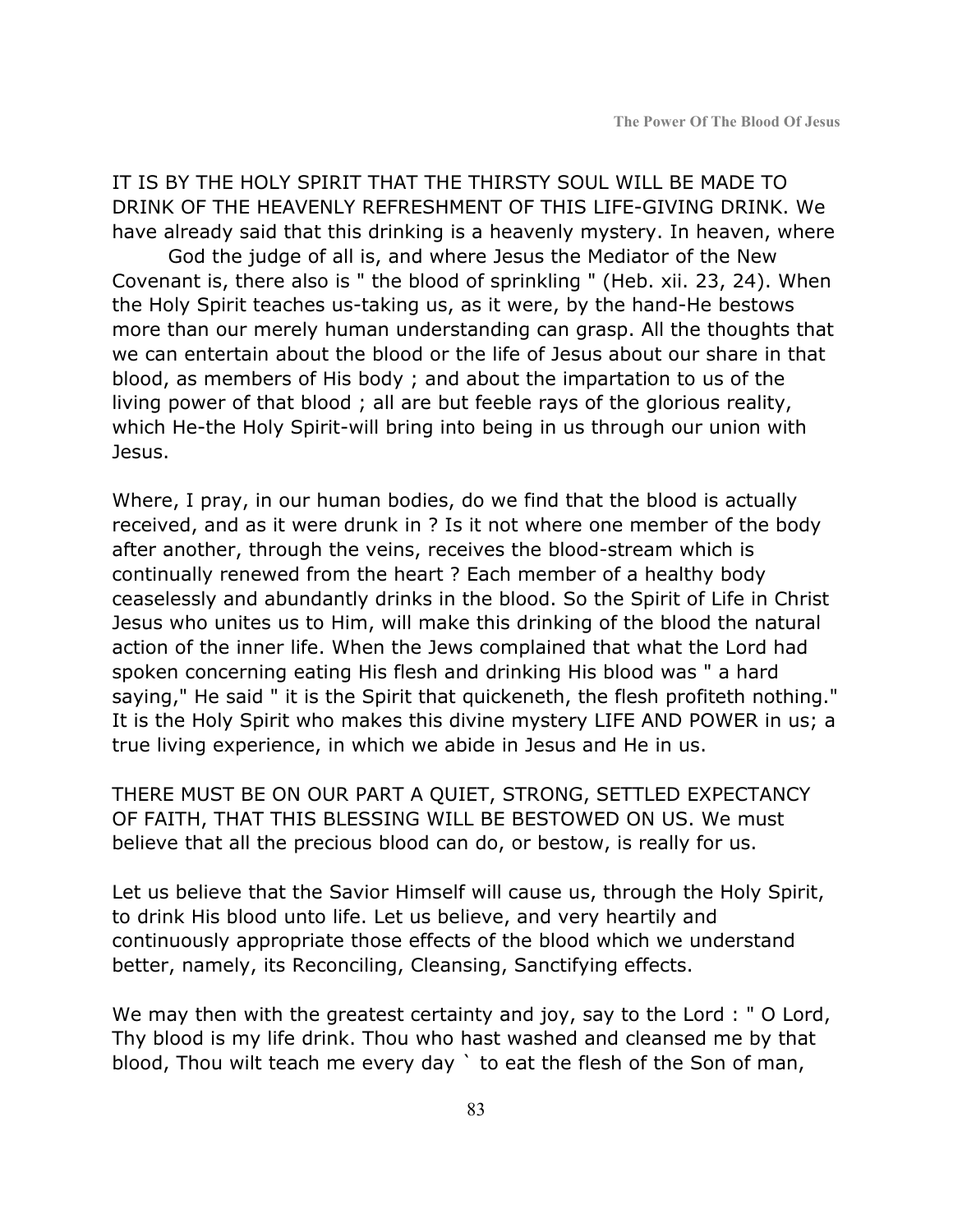and to drink His blood' so that I may abide in Thee and Thou in me." He will surely do this.

## CHAPTER 9

# VICTORY THROUGH THE BLOOD

"They overcame him by the blood of the Lamb, and by the word of their testimony ; and they loved not their lives unto death "-Rev. xii. I I .

FOR thousands of years there had been a mighty conflict for the possession of mankind, between the Old Serpent, who led man astray, and " The seed of the woman."

Often it seemed as though the kingdom of God had come in power; then at other times the might of evil obtained such supremacy that the strife appeared to be hopeless.

It was thus also in the life of our Lord Jesus. By His coming, His wonderful words and works, the most glorious expectations of a speedy redemption were awakened. How terrible was the disappointment which the death of Jesus brought to all who had believed in Him! It seemed, indeed, as if the powers of darkness had conquered, and had established them kingdom for ever.

But, behold! Jesus is risen from the dead, an apparent victory proved to be the terrible downfall of the prince of darkness. By bringing about the deaths. of " The Lord of Life," Satan permitted Him, who alone was able to break open the gates of death, to enter his kingdom. " Through death he has destroyed him that had the power of death, that is the devil," In that holy moment when our Lord shed His blood in death, and it seemed as if Satan were victorious--the adversary was robbed of the authority he had hitherto possessed.

Our text gives a very grand representation of these memorable events. The best commentators, notwithstanding differences in details of exposition, are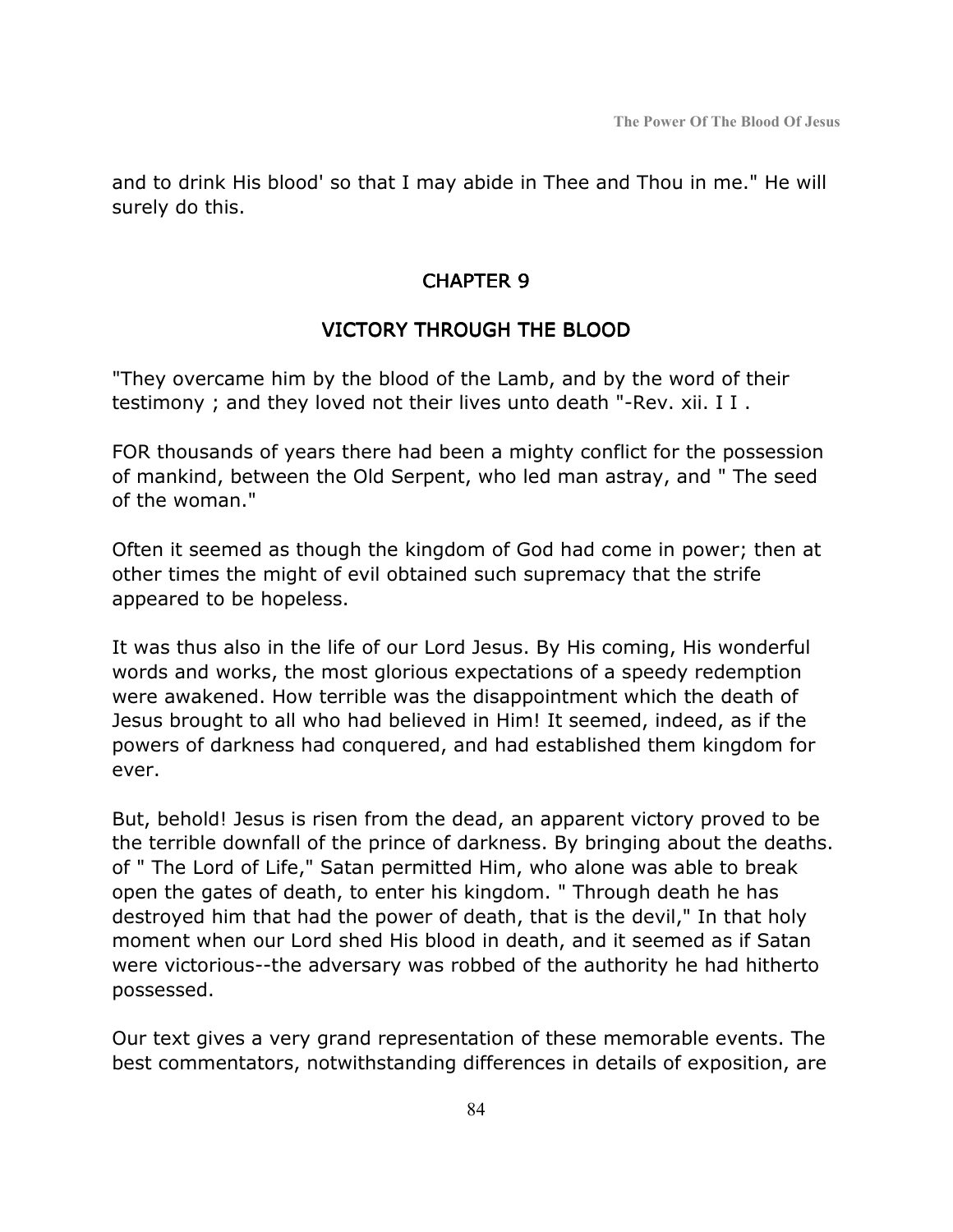united in thinking, that we have here a vision of the casting out of Satan from heaven, as a result of the Ascension of Christ.

We read in verses 5-9 : The woman "brought forth a man-child, who . . . was caught up unto God, and to his throne . . . . And there was war in heaven; and Michael and his angels fought against the dragon; and the dragon fought, and his angels, and prevailed not ; neither was their place found any more in heaven. And the dragon was cast out, that old serpent, called the Devil, and Satan, which deceiveth the whole world he was cast out into the earth, and his angels were cast out with him."

Then follows the song from which the text is taken: " Now is come salvation, and strength, and the kingdom of our God, and the power of his Christ, for the accuser of our brethren is cast down, which accused them before our God day and night. And they overcame him by the BLOOD OF THE LAMB, and by the word of their testimony ; and they loved not their lives even unto death. Therefore rejoice, ye heavens, and ye that dwell therein."

The point which deserves our special attention is, that while the conquest of Satan, and his being cast out of heaven, is first represented as the result of the Ascension of Jesus and the war in heaven which followed, yet in the song of triumph which was heard in heaven, victory is ascribed chiefly to THE BLOOD OF THE LAMB; this was the power by which the victory was gained.

Through the whole book of the Revelation we see the Lamb on the Throne. It is as the slain Lamb that He has gained that position; THE VICTORY OVER SATAN AND ALL HIS AUTHORITY IS BY THE BLOOD OF THE LAMB.

We have spoken about the blood in its manifold effects ; it is fitting that we should seek to understand how it is that victory is always ascribed to THE BLOOD OF THE LAMB.

We shall consider victory:

- I. AS GAINED ONCE FOR ALL.
- II. AS BEING EVER CARRIED ON.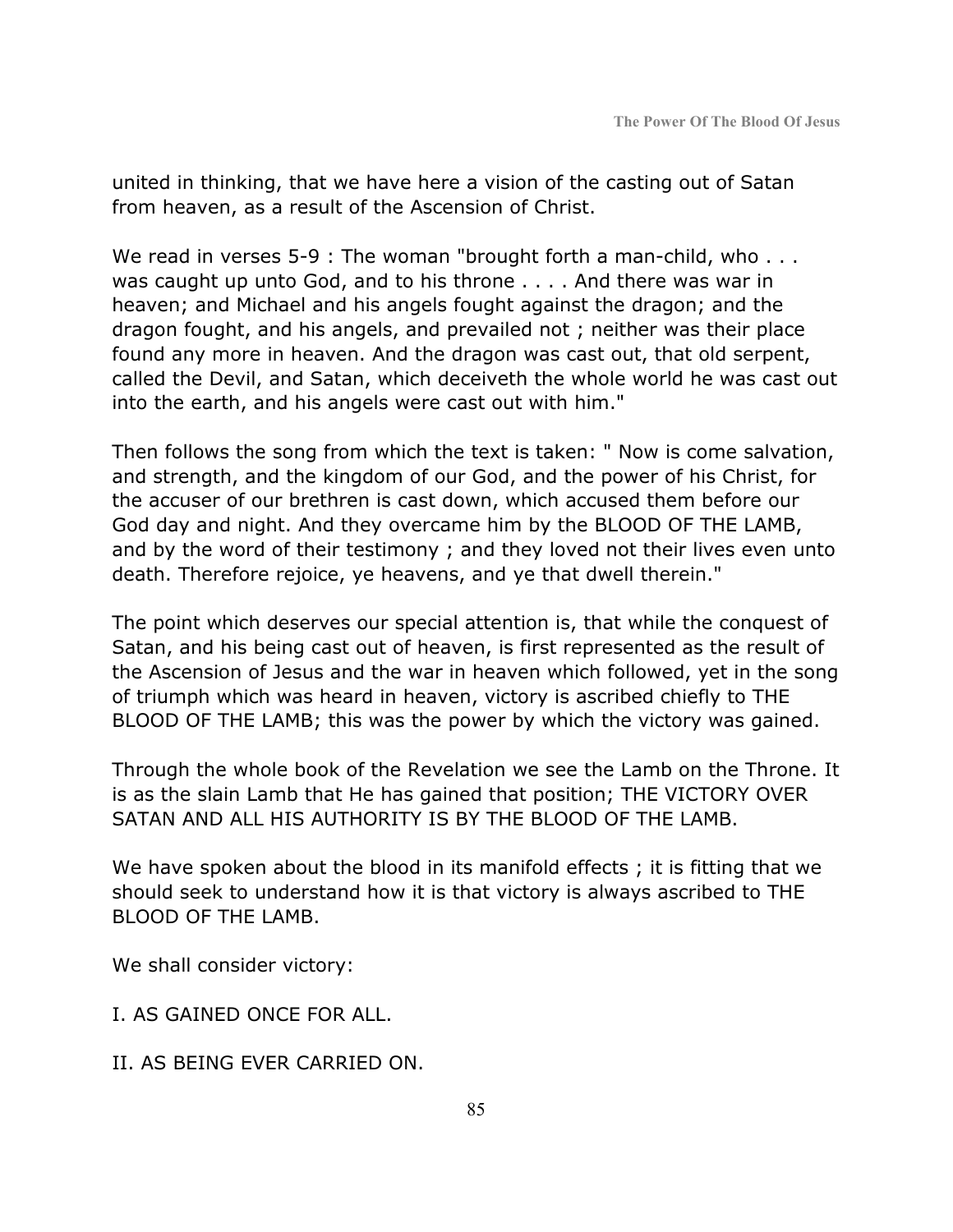#### III. AS ONE IN WHICH WE HAVE A SHARE.

#### I. THE VICTORY WHICH WAS GAINED ONCE FOR ALL.

In the exalted representation given in our text we see what a high position was once occupied by Satan, the great enemy of the human race. He had entrance into heaven, and appeared there as the accuser of the brethren and as the opponent of whatever was done in the interests of God's people.

We know how this is taught in the Old Testament. In the book of job we see Satan coming, with the Sons of God, to present himself before the Lord; and to obtain permission from Him to tempt His servant job (Job ii). In the book of Zechariah (iii. I and z) we read that he saw " Joshua the High Priest standing before the angel of the Lord, and Satan standing at his right hand to resist him " (R.V., " be his adversary "). Then there is the statement of our Lord, recorded in Luke x. 18, " I beheld Satan as lightning fall from heaven." Later on, in His agony of soul, as He felt beforehand His approaching sufferings, He said, " Now is the judgment of this world, now shall the prince of this world be cast out" (John xii. 3 z).

It may, at first thought, seem strange that the Scriptures should represent Satan as being in heaven ; but to understand this aright it is necessary to remember that heaven is not a small, circumscribed dwelling place, where God and Satan had intercourse as neighbours. No 1 heaven is an illimitable sphere, with very many different divisions, filled with innumerable hosts of angels, who carry out God's will in nature. Among them, Satan also still held a place. Then remember, he is not represented in Scripture to be the black, grisly figure in outward appearance as he is generally pictured, but as " an angel of light." He was a prince, with ten thousands of servants.

When he had brought about the fall of man, and had also transferred the world to himself and became its prince, he had real authority over all that was in it. Man had been destined to be king of this world, for God has said, " Have thou authority." When Satan had conquered the king, he took his entire kingdom under his authority; and this authority was recognized by God. God, in His holy will, had ordained that if man listened to Satan, he must suffer the consequences, and become subject to his tyranny. God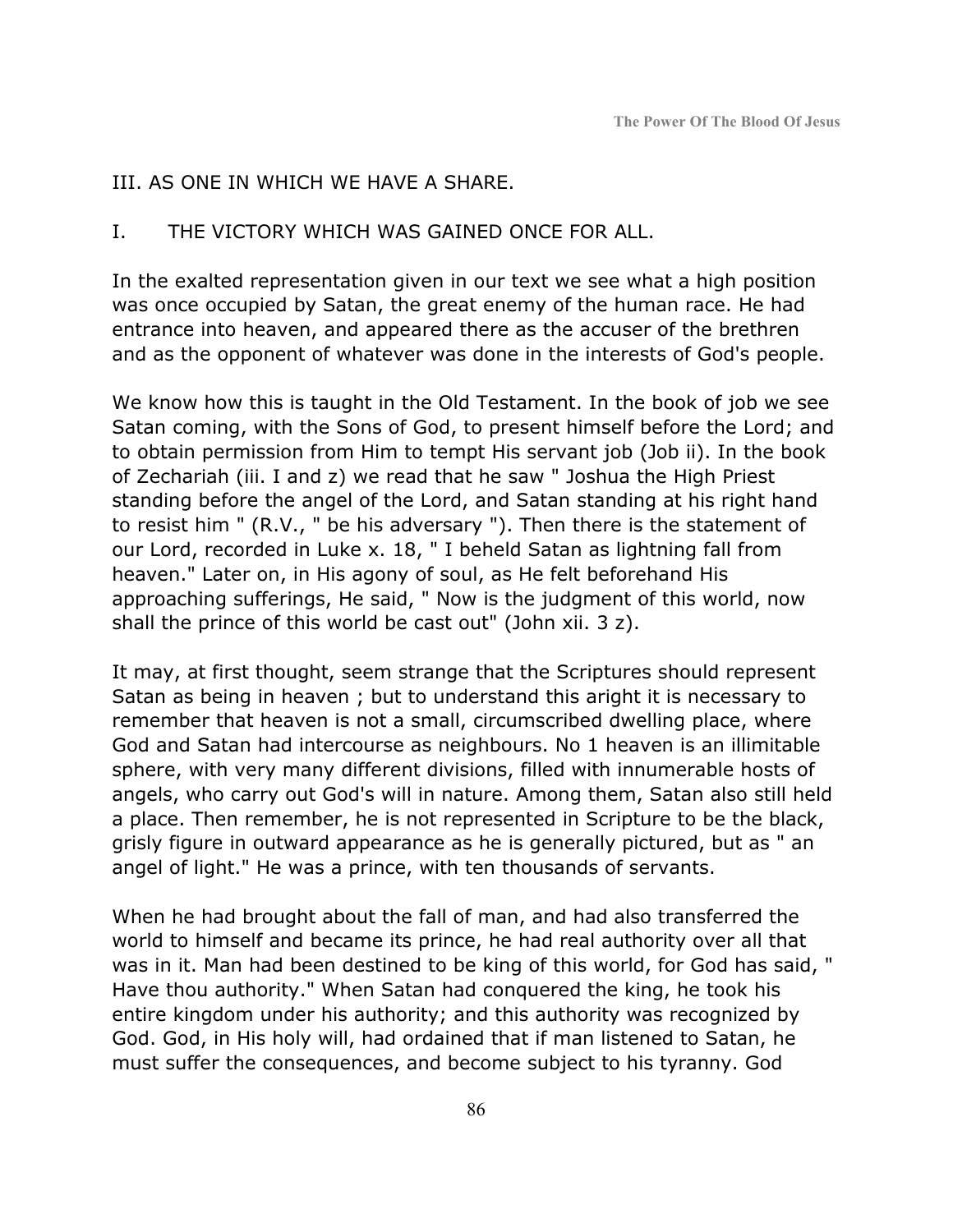never in this matter used His power or exercised force, but always took the way of Law and Right; and so Satan retained his authority until it was taken from him in a lawful manner.

This is the reason why he could appear before God in heaven, as accuser of the brethren and in opposition to them for the 4,000 years of the Old Covenant.

He had obtained authority over all flesh, and only after he was conquered IN FLESH, AS THE SPHERE OF HIS AUTHORITY, could he be cast out for ever, as accuser, from the Court of Heaven.

So the Son of God, also, had to come IN FLESH, in order to fight and conquer Satan, on his own ground.

For this reason also, at the commencement of His public life, our Lord after His anointing, being thus openly recognized as the Son of God, " was led by the Spirit into the wilderness to be tempted of the devil." Victory over Satan could be gained only after He had personally endured and resisted his temptations.

But ever this victory was not sufficient. Christ came in order that " through death he might destroy him that had the power of death, that is the devil." The devil had that power of death because of the .Law of God. That law had installed him as jailor of its prisoners. Scripture says : " The sting of death is sin, and the POWER OF SIN IS THE LAW." Victory over, and the casting out of Satan, could not take: place till the righteous demands of the law were perfectly fulfilled. The sinner must be delivered from the power of the law, before he could be delivered from the authority of Satan.

It was through His death, and the shedding of His blood, that the Lord Jesus fulfilled the law's demands. Ceaselessly, the law had been declaring that " The wages of sin is death " ; " The soul that sinneth if: shall die." By the typical ministry of the Temple, by the sacrifices with the blood-shedding and blood sprinkling, the Law had foretold, that RECONCILIATION and REDEMPTION could take place only by the shedding of blood. As our Surety, the Son of God was born under the law. He obeyed it perfectly. He resisted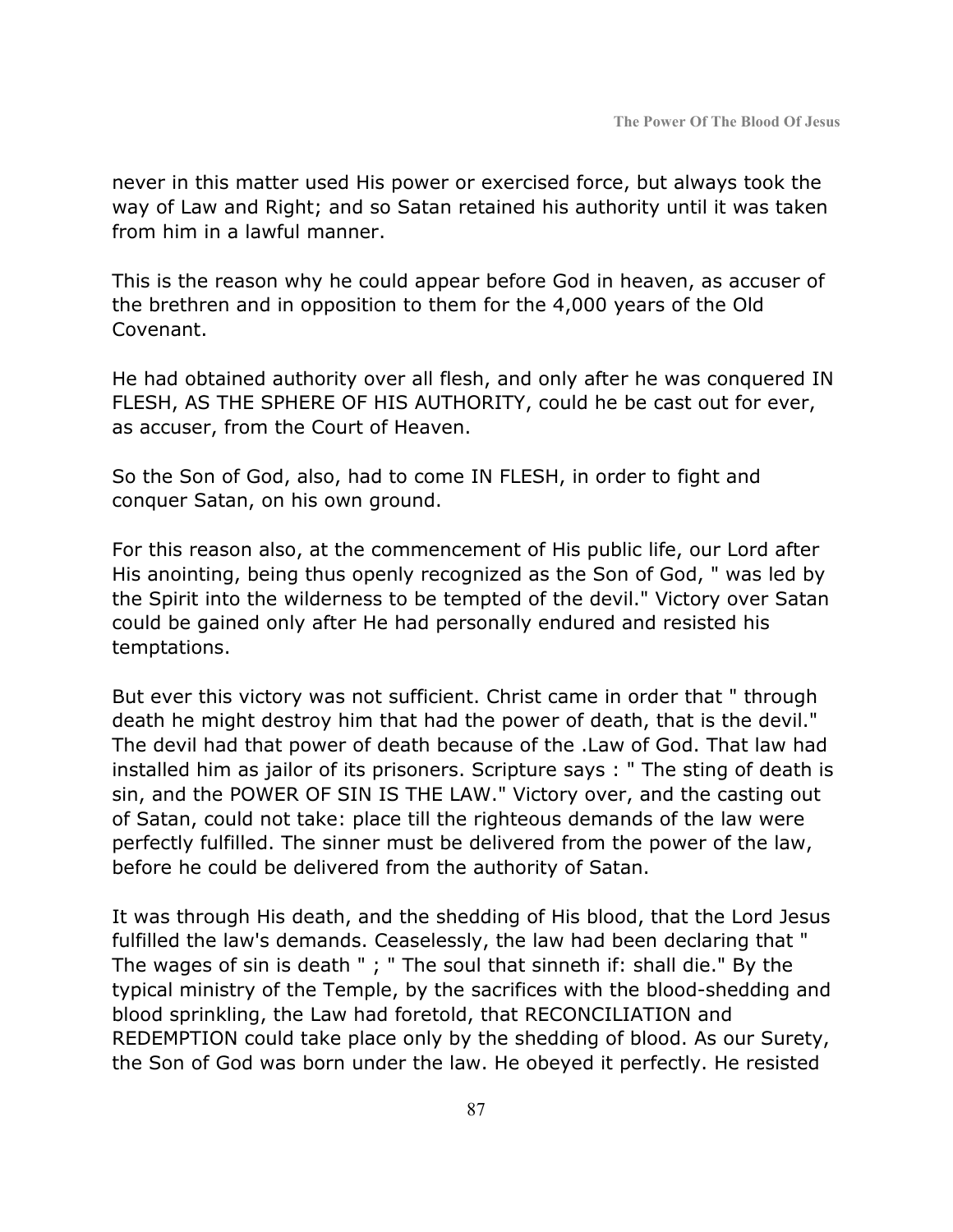the temptations of Satan to withdraw Himself from under its authority. He willingly gave Himself up to bear the punishment of sin. He gave no ear to the temptation of Satan, to refuse the cup of suffering. When He shed His blood He had devoted His whole life, to its very end, to the fulfilling of the law. When the law had been thus perfectly fulfilled, the authority of sin and Satan was brought to an end. Therefore death could not hold Him. " Through the blood of the everlasting covenant " God brought Him " again from the dead." So also He " entered heaven by his own blood," to make His RECONCILIATION effective for us.

The text gives us a striking description of the glorious result of the appearing of our Lord in heaven. We read concerning the mystic woman: " She brought forth a man-child, who was to rule all nations with a rod of iron, and her child was caught up unto God, and to his throne . . . . There was war in heaven. Michael and his angels fought against the dragon; and the dragon fought, and his angels, and prevailed not, neither was their place found any more in heaven And the great dragon was cast out, that old serpent, called the Devil, and Satan, which deceiveth the whole world : and he was cast out into the earth, and his angels were cast our with him." Then follows the: song of victory in which the words of our text occur : "They overcame him by the BLOOD OF THE LAMB."

In the book of Daniel we read of a previous conflict between this Michael, who stood on the side of God's people Israel; and the opposing world powers. But only now can Satan be cast out because of the blood of the Lamb. Reconciliation for sin and the fulfilment of the law have taken from him all his authority, and. right. The blood, as we have already seen, that had done such wonderful things in heaven, with God, in blotting out sin, and bringing it to naught, had a similar power over Satan. He has now no longer any right to accuse. " Now is come salvation, and strength, and the kingdom of our God, and the power of his Christ, for the accuser of our brethren is cast down . . . . And they overcame him by the blood of the lamb."

II. THERE IS A PROGRESSIVE VICTORY: which follows on this first victory. Satan having been cast down to earth, the heavenly victory must now be carried out here.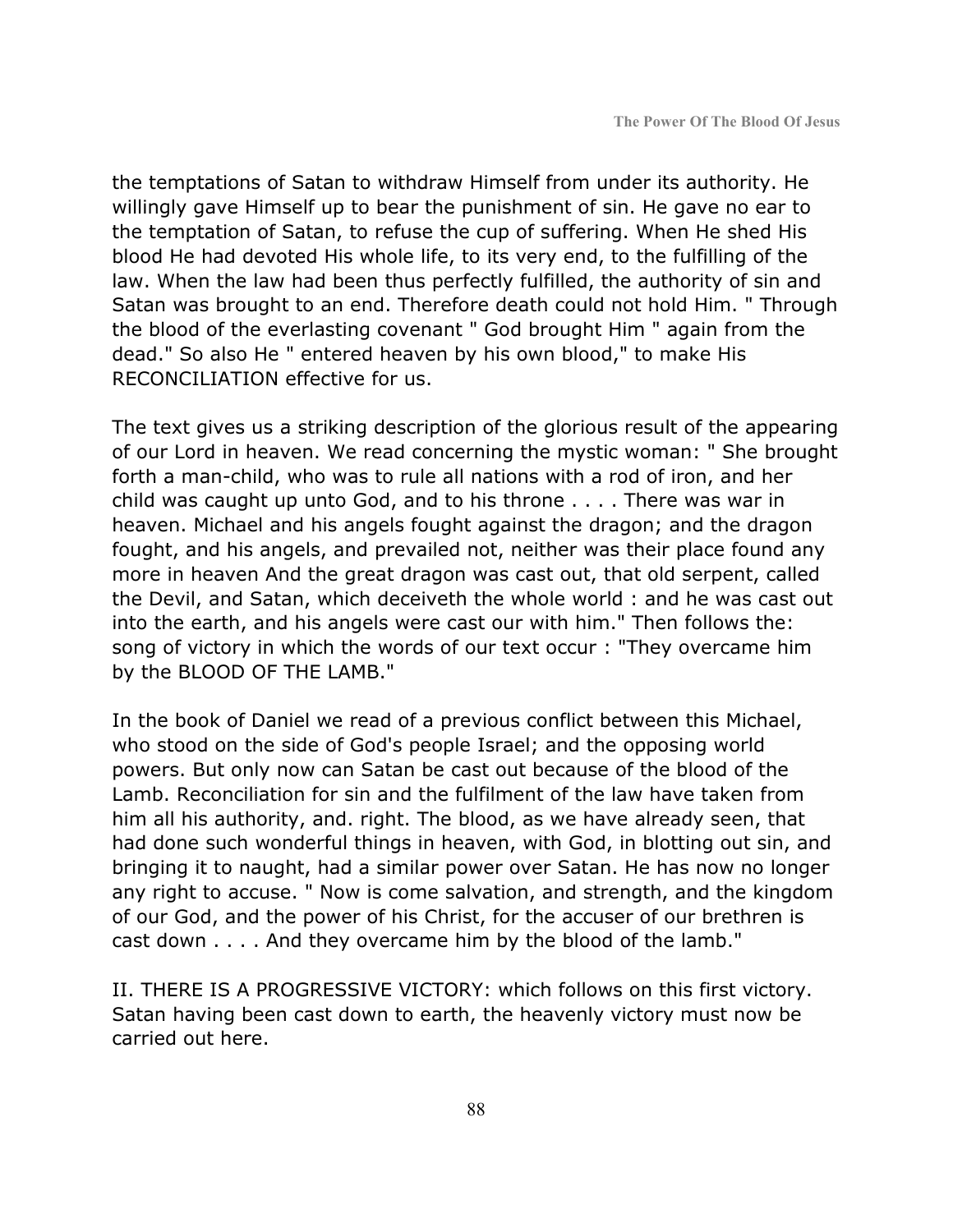This is indicated in the words of the Song of Victory, "They overcame him by the blood of the Lamb." This was primarily spoken concerning " the brethren " mentioned, but it refers also to the victory of the angels. The victory in heaven and on earth progresses simultaneously, resting on the same ground.

We know from the portion in Daniel already mentioned (Dan. x. 12, 13) what fellowship there exists between heaven and earth in carrying on the work of God. As soon as Daniel prayed the angel became active, and the three weeks' strife in the heavenlies, were three weeks of prayer and fasting on earth. The conflict here on earth is the result of a conflict in the invisible region of the heavenlies. Michael and his angels, as well as the brethren on earth, gained the victory " by the blood of the Lamb."

In the twelfth chapter of Revelation we are clearly taught how the conflict was removed from heaven to earth. "Woe to the inhabitants of the earth" exclaimed the voice in heaven, " for the devil is come down unto you, having great wrath, because he knoweth that he hath but a short time." "And when the dragon saw that he was cast down unto the earth, he persecuted the woman which brought forth the man-child."

The woman signifies nothing else than the Church of God, out of which Jesus was born: when the devil could not harm Him any more, he persecutes His Church. The disciples of our Lord, and the Church in the first three centuries had experience of this. In the bloody persecutions in which hundreds of thousands of Christians perished as martyrs, Satan did his utmost to lead the Church into apostasy, or to root it out altogether ; but in its full sense, the statement that " they overcame by the blood of the Lamb, and by the word of their testimony ; and they loved not their lives even unto death " applies to the martyrs.

After the centuries of persecution, there came to the Church centuries of rest and worldly prosperity. Satan had tried force in vain. By the favor of the world he might have better success. In the Church conformed to the world everything became darker and darker, till in the Middle Ages the Romish apostasy reached its climax. Nevertheless during all these ages there were not a few who in the midst of surrounding misery, fought the fight of faith,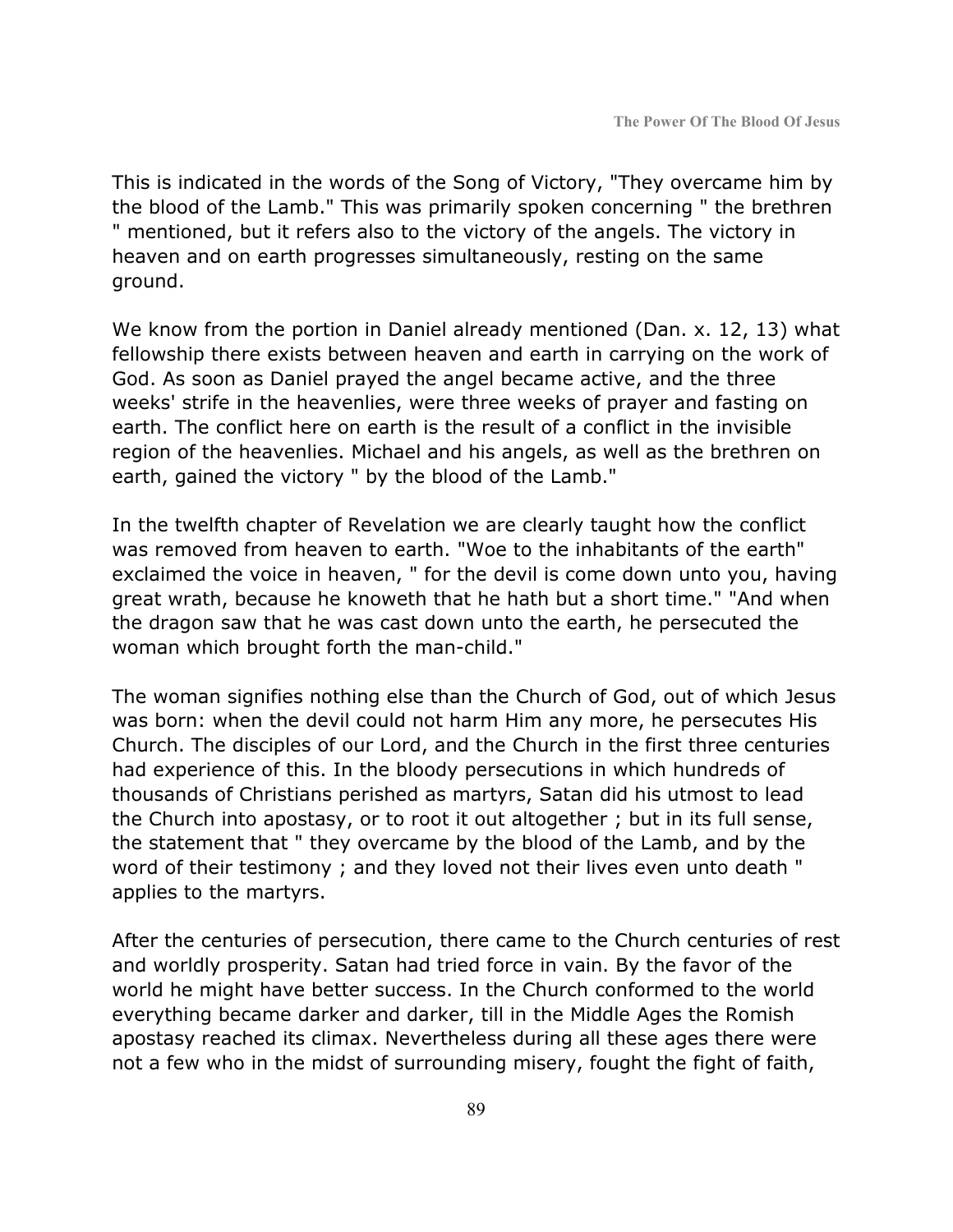and by the piety of their lives and witness for the Lord the statement was often established: " They overcame him by the blood of the Lamb and by the word of their testimony, and they loved not their lives even unto death."

This was no less the secret power by which, through the blessed Reformation, the mighty authority which Satan had gained in the Church was broken down. " They overcame him by the blood of the Lamb." It was the discovery, and experience, and preaching of the glorious truth that we are " justified freely by his grace, through the redemption that is in Christ Jesus, whom God hath set forth to be a propitiation through faith in his blood," that gave to the Reformers such wonderful power, and such a glorious victory.

Since the days of the Reformation it is still apparent that in proportion as the blood of the Lamb is gloried in, the Church is constantly inspired by a new life to obtain the victory over deadness or error. Yes, even in the midst of the wildest heathen, where the throne of Satan has been undisturbed for thousands of years, this is still the weapon by which its power must be destroyed. The preaching of " the blood of the cross " as the RECONCILIATION for the sin of the world, and the ground of God's free, forgiving love, is the power by which the most darkened heart is opened and softened, and from being a dwelling place of Satan is changed into a temple of the Most High.

What avails for the Church, is available also for each Christian. In " the blood of the Lamb," he always has victory. It is when the soul is convinced of the power which that blood has with God, in heaven, to effect a perfect RECONCILIATION, and the blotting out of sin; and to rob the devil of his authority over us completely and for ever ; and to work out in our hearts a full assurance of the favor of God; and to destroy the power of sin it is, I say, when the soul lives in the power of the blood, that the temptations of Satan cease to ensnare.

Where the holy blood of the Lamb is sprinkled, there God dwells, and Satan is put to flight. In heaven, and on earth, and in our hearts, that word as the announcement of a PROGRESSIVE VICTORY is valid:-" They overcame him by the blood of the Lamb."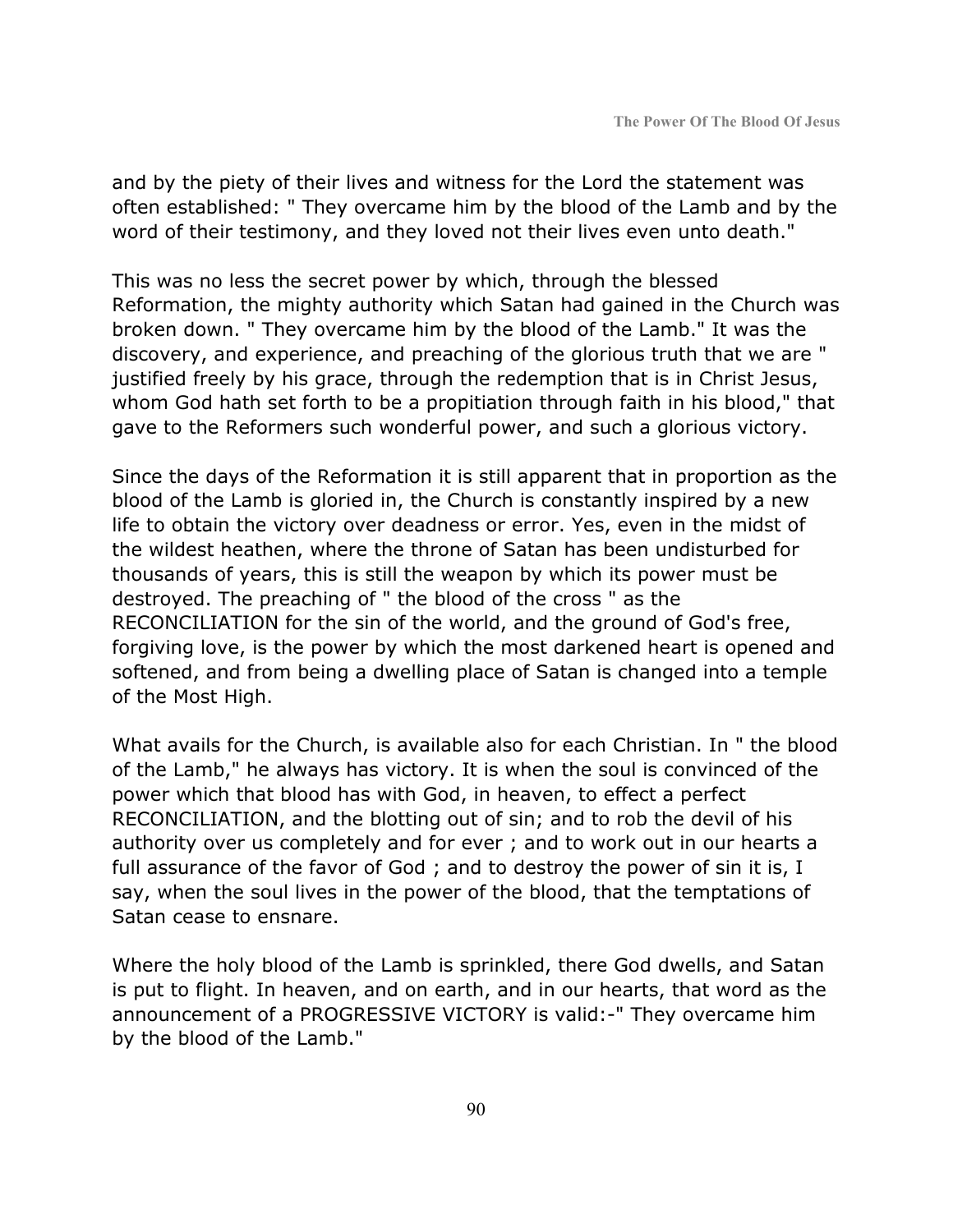III. WE ALSO HATE A SHARE IN THIS VICTORY-if we are reckoned among those who have been cleansed "in the blood of the Lamb."

To have the full enjoyment of this we must pay attention to the following facts :--

I. THERE CAN BE NO VICTORY WITHOUT CONFLICT.

We must recognize that we dwell in an enemy's territory. What was revealed to the apostle in his heavenly vision must hold good in our daily lives. Satan has been cast down into the earth, he has great wrath because he has but a short time. He cannot now reach the glorified Jesus, but seeks to reach Him by attacking His people. We must live always under the holy consciousness that we are watched, every moment, by an enemy of unimaginable cunning and power; who is unwearied in his Endeavor to bring us entirely, or even partially-however little it may be-under his authority. He is literally " the prince of this world." All that is in the world is ready to serve him, and he knows how to make use of it in his attempts to lead the Church to be unfaithful to her Lord ; and to inspire her with his spirit the spirit of the world.

He makes use, not only of temptations to what is commonly esteemed to be sin, but he knows how to gain an entrance into our earthly engagements and businesses ; in the seeking for our daily bread and necessary motley; in our politics ; our commercial combinations; our literature and science ; in our knowledge; and all things, and, so, to make all that is lawful in itself into a tool to forward his devilish deceptions.

The believer who desires to share in the victory over Satan "through the blood of the Lamb" must be a fighter. He must take pains to understand the character of his enemy. He must allow himself to be taught by the Spirit through the Word what the secret cunning of Satan is, which is called in Scripture " The depths of Satan," by which he so often blinds and deceives men. He must know that this strife is not against flesh and blood, but against principalities, `c against powers, against the rulers of the darkness of this world, against spiritual wickedness in high places " (Eph. vi. y z). He must devote himself, in every way, and at all costs, to carry on the strife till death.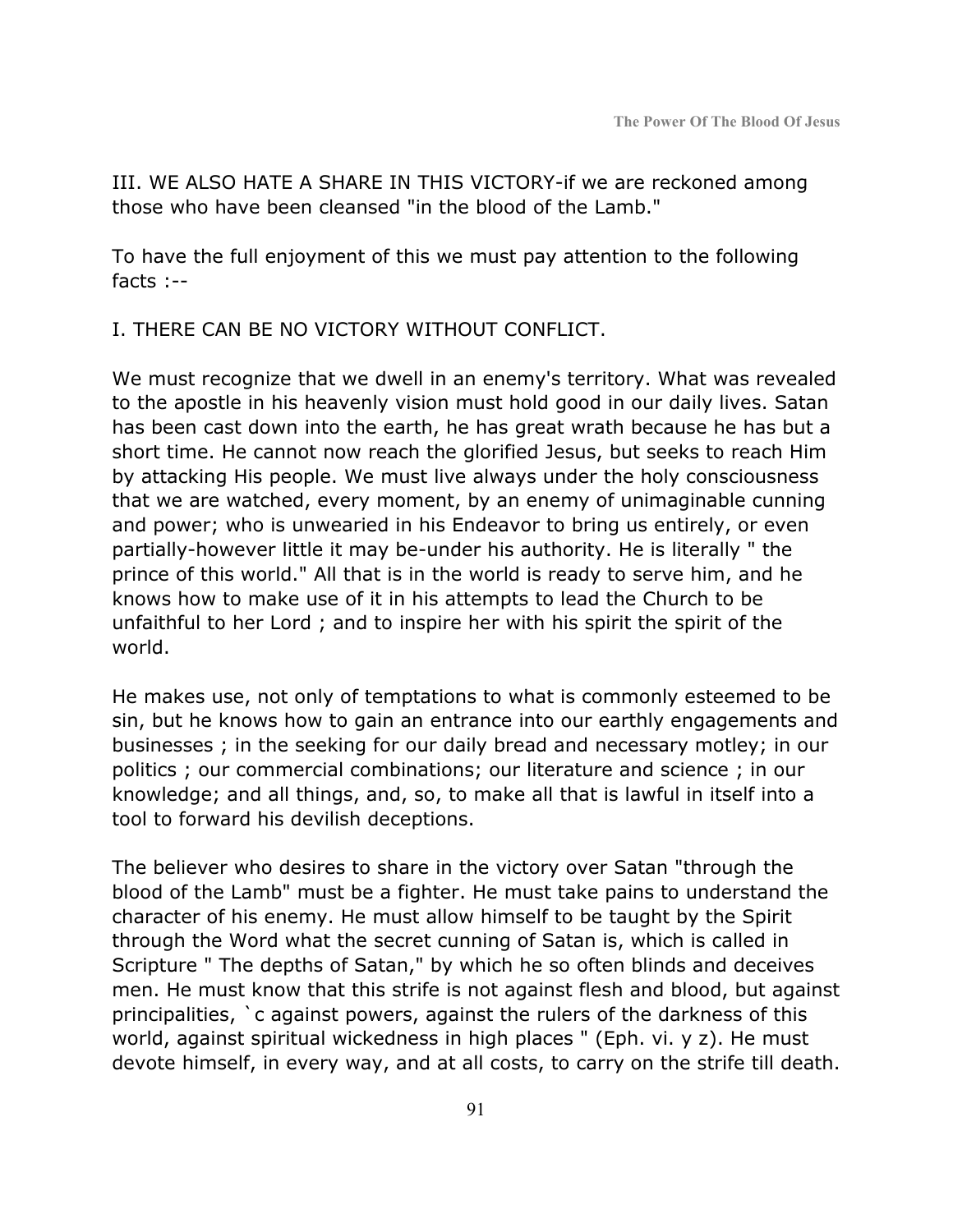Then only will he be able to join in the song of victory, " They overcame him by the blood of the Lamb, and by the word of their testimony ; and they loved not their lives even unto death."

### ii. VICTORY IS THROUGH FAITH.

"This is the victory that overcometh the world, even our faith. Who is he that overcometh the world but he that believeth that Jesus is the Son of God ? " (z John v. q and 5). " Be of good cheer," said our Lord Jesus, " I have overcome the world." Satan is pan already y conquered enemy. He has nothing, absolutely nothing by right, to say to one who belongs to the Lord Jesus. By unbelief, or by ignorance of, or letting go my hold of the fact that I have a participation in the victory of Jesus, I may give Satan, again, an authority over me which otherwise he does not possess. But when I know, by a living faith, that I am one with the Lord Jesus, and that the Lord Himself lives in me, and that He maintains and carries on in me that victory which He gained; then Satan has no power over me. Victory " through the blood of the Lamb " is the power of my life.

Only this faith can inspire courage and joy in the strife. By thinking of the terrible power of the enemy; of his never sleeping watchfulness ; of the way in which he has taken possession of everything on earth by which to tempt us; it might well be said-as some Christians think-that the strife is too severe ; it is not possible to live always under such tension; that life would be impossible. This is perfectly true, if we in our weakness had to meet the enemy, or gain the victory by our own might. But that is not what we are called upon to do. JESUS IS THE VICTOR; so we need only to have our souls filled with the heavenly vision of Satan being cast out of heaven by Jesus ; filled with faith in the blood by which Jesus Himself conquered, and with faith that He Himself is with us, to maintain the power and victory of His blood: then we also " are more than conquerors through him that loved us."

### iii. THIS VICTORY OF FAITH IS IN FELLOWSHIP WITH THE BLOOD OF THE LAMB.

Faith is not merely a thought of which I lay hold, a conviction that possesses me-it is a life. Faith brings the soul into direct contact with God, and the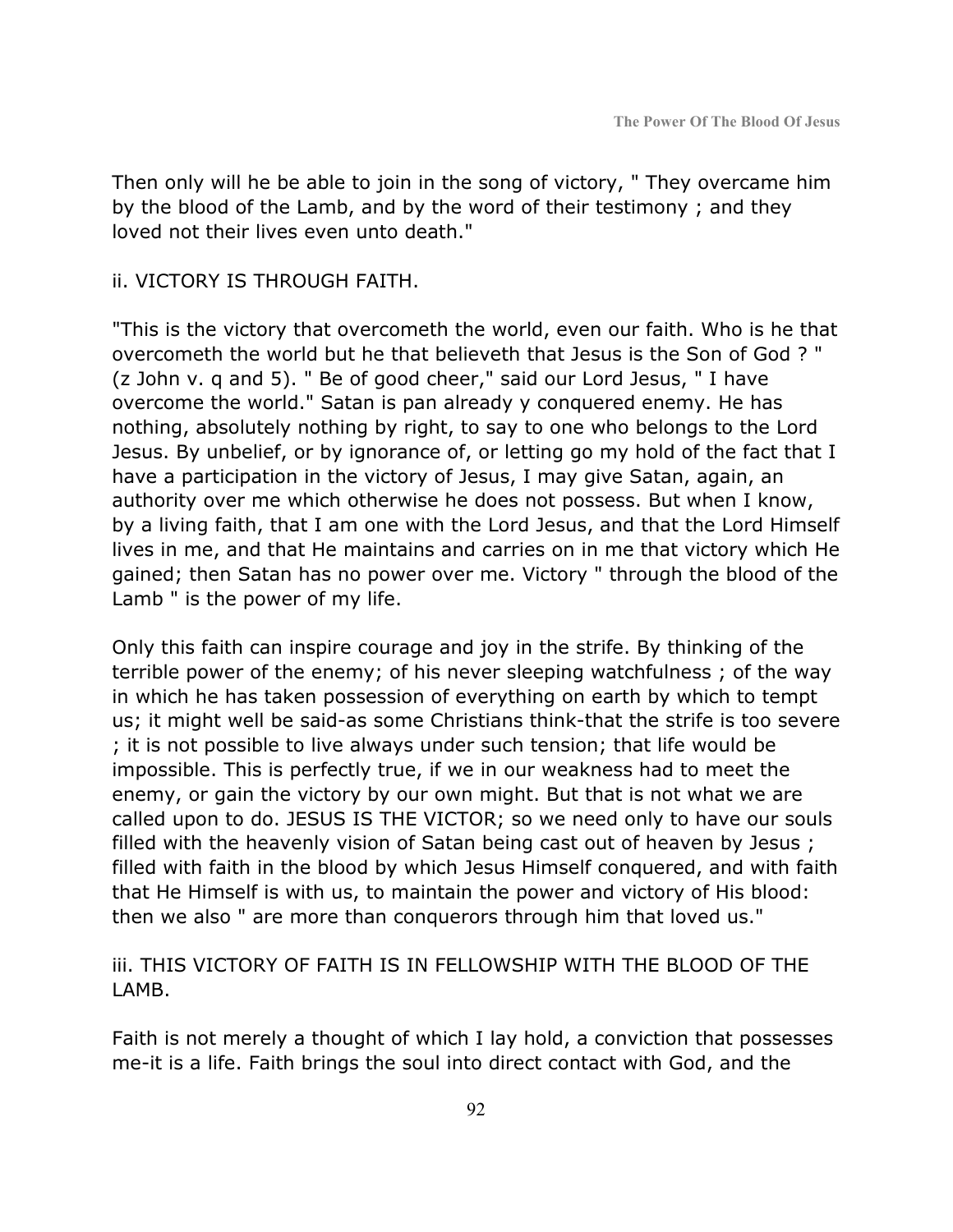unseen things of heaven, but above all, with the blood of Jesus. IT IS NOT POSSIBLE TO BELIEVE IN VICTORY OVER SATAN BY THE BLOOD WITHOUT BEING MYSELF BROUGHT ENTIRELY UNDER ITS POWER.

Belief in the power of the blood awakens in me a desire for an: experience of its power in myself; each experience of its power makes belief in victory more carious.

Seek to enter more deeply into the perfect RECONCILIATION WITH GOD which is yours. Live, Constantly, exercising faith in the assurance that " the blood cleanseth from all sin " ; yield yourself to be sanctified and brought nigh to God through the blood; let it be your life-giving nourishment and Dower. You will thus have an unbroken experience of `° victory over Satan and his temptations. He who, as a consecrated priest, walks with God, will rule as a conquering king over Satan.

Believers, our Lord Jesus by His blood has made Las not only priests but kings unto God, that we may thaw near to God not only in priestly purity and Ministry, but that also in kingly power we may rule Or God. A kingly spirit must inspire us; a kingly courage to rule over our enemies. The blood of the Lamb must increasingly be a token and seal, not only of .RECONCILIATION for all guilt, but of victory aver all the power of sin.

The Resurrection and Ascension of Jesus, and the casting out of Satan, were the results of the shedding of His blood. In you also, the sprinkling of the blood -will open the way for the full enjoyment of Resurrection with Jesus, and of being seated with Him in the heavenly places.

I once more, therefore, beseech you to open your entire being to the incoming of the power of the blood of Jesus, then your life will become a continual observance of the Resurrection and Ascension of our Lord, and a continual victory over all the powers of hell. Your heart, too, will constantly unite with the song of heaven, " Now is come salvation, and strength, r-ad the kingdom of our God, and the power of his, Christ, for the accuser of the brethren is cast down.. They overcame him by the blood of the Lamb (Rev. x11. I o, I I).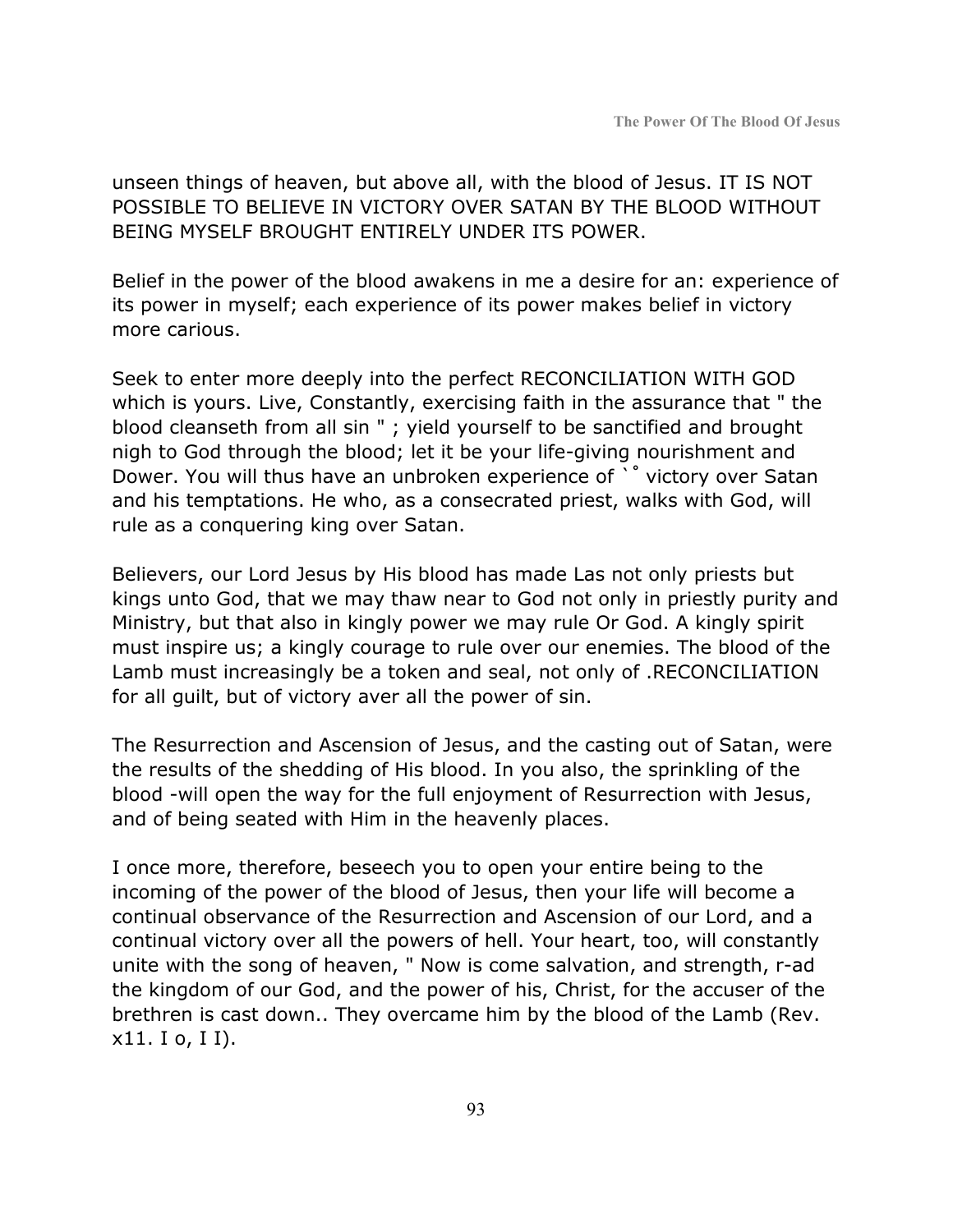### CHAPTER 10

## HEAVENLY JOY THROUGH THE BLOOD

"After this I beheld, and lo, a great multitude, which no man could number . . . which stood before the throne, and before the Lamb. . . and they cried with a loud voice saying, g Salvation to our God which sitteth upon the throne, and unto the Lamb.' These are they which came out of great tribulation, and have washed their robes, and made them white in the blood of the Lamb "-Rev. vii. 9-z4.

These words occur in the well-known vision of the great multitude in heavenly glory, which no man could number. In spirit, the Apostle saw them standing before the throne of God, and of the Lamb, clothed with long white robes, and with palms in their hands; and they sang with a loud voice, " Salvation to our God which sitteth on the throne, and to the Lamb." All the angels answered this song by falling down on their faces before the throne, to worship God, and to offer eternal praise and glory to Him.

Then one of the Elders, pointing out the great multitude, and the clothing which distinguished them, put the question to John, " What are these which are arrayed in white robes, and whence came they?" John replied, " Sir, thou knowest." Then the Elder said, " These are they which came out of great tribulation and have washed their robes, and made them white in the blood of the Lamb. Therefore are they before the throne of God, and serve him day and night in his temple."

This explanation, given by one of the Elders who stood round the throne, concerning the state of the redeemed in their heavenly glory, is of great value.

It reveals to us the fact that not only in this world of sin and strife is the blood of Jesus the one hope of the sinner, but that in heaven when every enemy has been subdued that precious blood will be recognized for ever as the ground of our salvation. And we learn that the blood must exercise its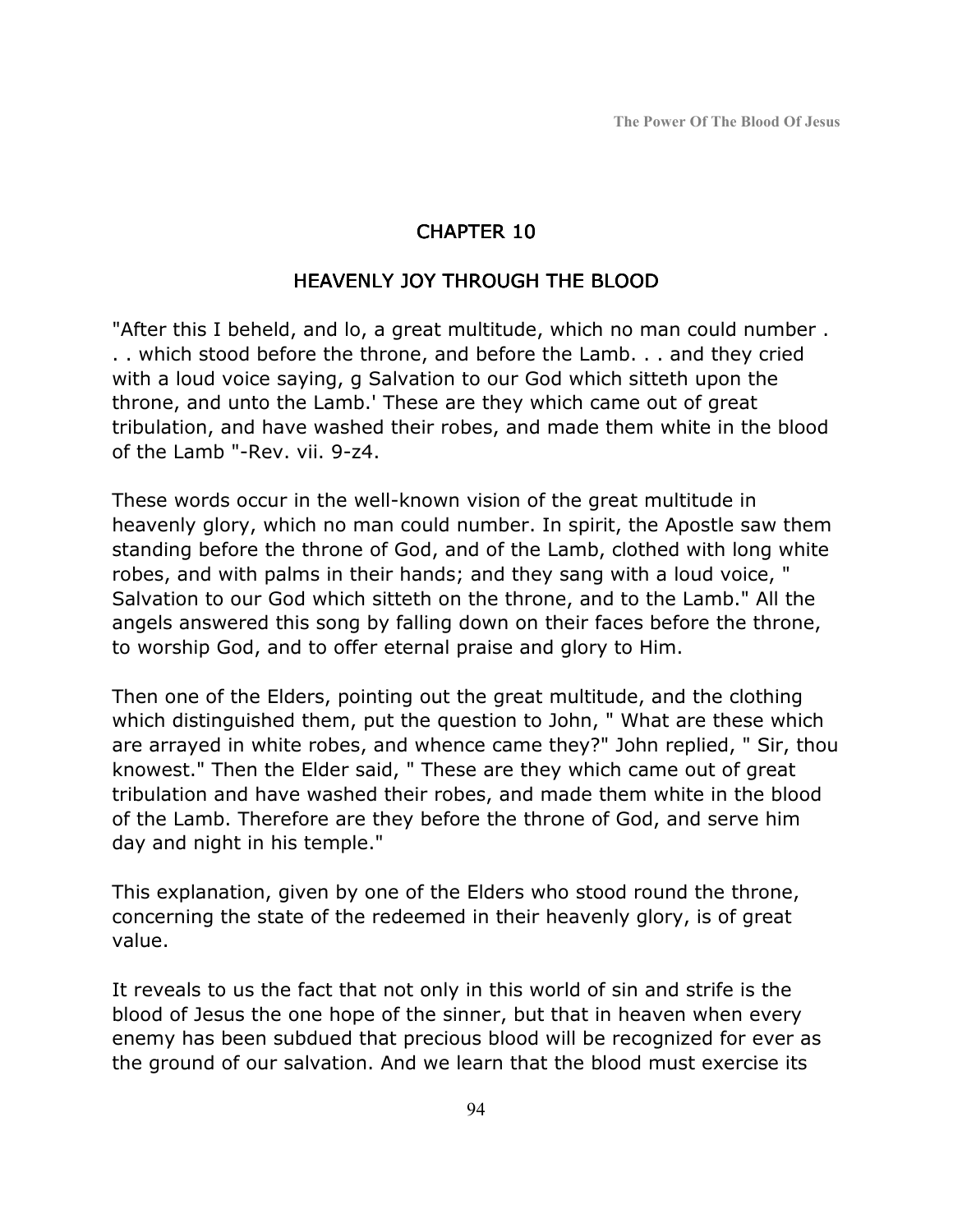power with God in heaven, not only as long as sin has still to be dealt with here beneath, but that through all eternity each one of the redeemed to the praise and glory of the blood will bear the sign of how the blood has availed for him arid that he owes his salvation entirely to it.

If we have a clear insight into this we shall understand better what a true and vital connection there is between " the sprinkling of the blood " and the joys of heaven ; and that a true intimate connection with the blood on earth, will enable the believer while still on earth to share the joy and glory of heaven.

JOY IN HEAVEN THROUGH THE BLOOD, is because it is the blood that:

- I. BESTOWS THE RIGHT TO A PLACE IN HEAVEN.
- II. MAKES US FIT FOR THE PLEASURES OF HEAVEN.
- III. THAT PROVIDES SUBJECT MATTER FOR THE SONG OF HEAVEN.

I. IT IS THE BLOOD THAT BESTOWS ON US THE RIGHT TO A PLACE IN HEAVEN.

It is clear that this is the leading thought in the text. In the question, " What are these which are arrayed in white robes and whence come they ? " the Elder desires to awaken attention and inquiry as to who these favored persons really are, who stand thus before the throne, and before the Lamb, with palms in their hands. And, as he himself gives the reply, we expect that he will surely mention what might be thought to be the most remarkable thing in their appearance. He replies to the question-" Whence come they?" by saying that "they come out of the great tribulation." To the question, "Who are these ? " he replies, that they have washed their long white robes, and made them white in the blood of the Lamb.

That is the one thing to which, as their distinguishing mark, he draws attention. This alone, gives them the right to the place which they occupy in glory. This becomes plainly evident, if we notice the words which immediately follow: " therefore are they before the throne of God and serve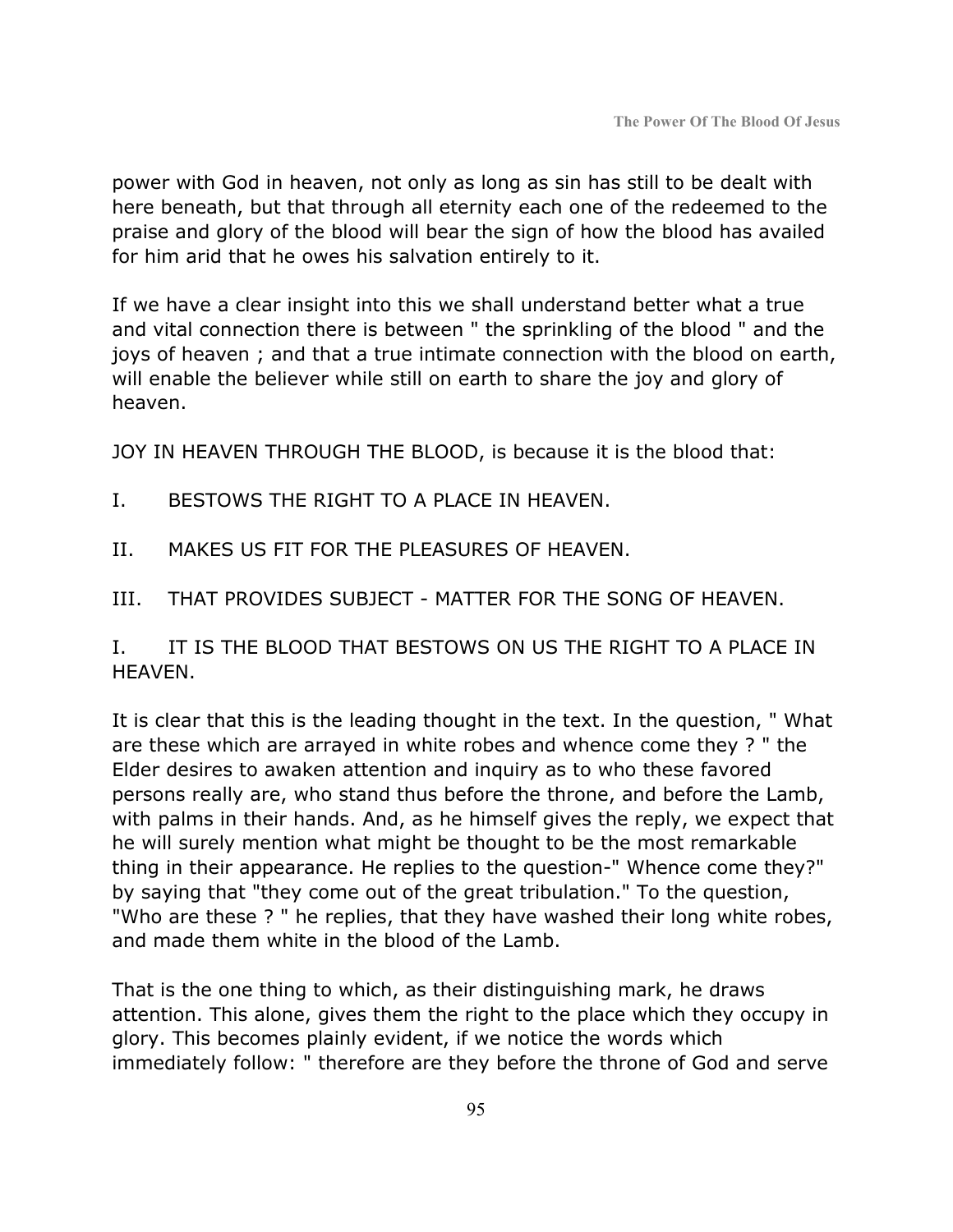him day and night in his temple; and he that sitteth on the throne shall dwell among them." " Therefore "-it is because of that blood that they are before the throne. They owe it to the blood of the Lamb, that they occupy that place so high in glory. The blood gives the right to heaven.

RIGHT to heaven 1 Can such a thing be spoken of in connection with a condemned sinner ? Would it not be better to glory in the mercy of God only, who, by free grace, admits a sinner to heaven, than to speak of a RIGHT to heaven ? No 1 it would not be better -for then we should not understand the value of the blood, or why it had to be shed. We should also entertain false conceptions both of our sin and of God's grace, and remain unfit for the full enjoyment of the glorious Redemption which the Savior has accomplished for us.

We have already spoken of "the casting out of Satan from heaven," and have shown from this incident, that a holy God acts always according to law. Just as the devil was not " cast out " otherwise than according to law and right, so the sinner cannot be admitted in any other way. The Prophet said, " Zion shall be redeemed with judgment and her converts with righteousness " (Isa. I. z7). St. Paul tells us that " grace reigns THROUGH RIGHTEOUSNESS " (Rom. v. 21 This was the purpose for which God sent His Son into the world. Instead of being afraid that speaking of having a RIGHT to enter heaven might belittle grace, it will be seen that the highest glory of grace consists in bestowing that RIGHT.

The lack of this insight is sometimes found in the Church where it might be least expected. Recently I asked a man who spoke of the hope he had of going to heaven when he died, on what ground he rested his hope. He was not by any means a careless man, nor did he trust to his own righteousness, and yet he replied, " Well, I think that I strive my best to seek the Lord, and to do His will." When I told him that this was no ground on which to stand before the judgment seat of a holy God, he appealed to the mercy of God. When I told him, again, that he needed more than mercy-it appeared to him to be something new to hear that it was the righteousness of God, only, that could grant him entrance into heaven. It is to be feared that there are many who listen to the preaching of " Justification by faith," but who have no idea that they cannot have a share in eternal blessedness save by being declared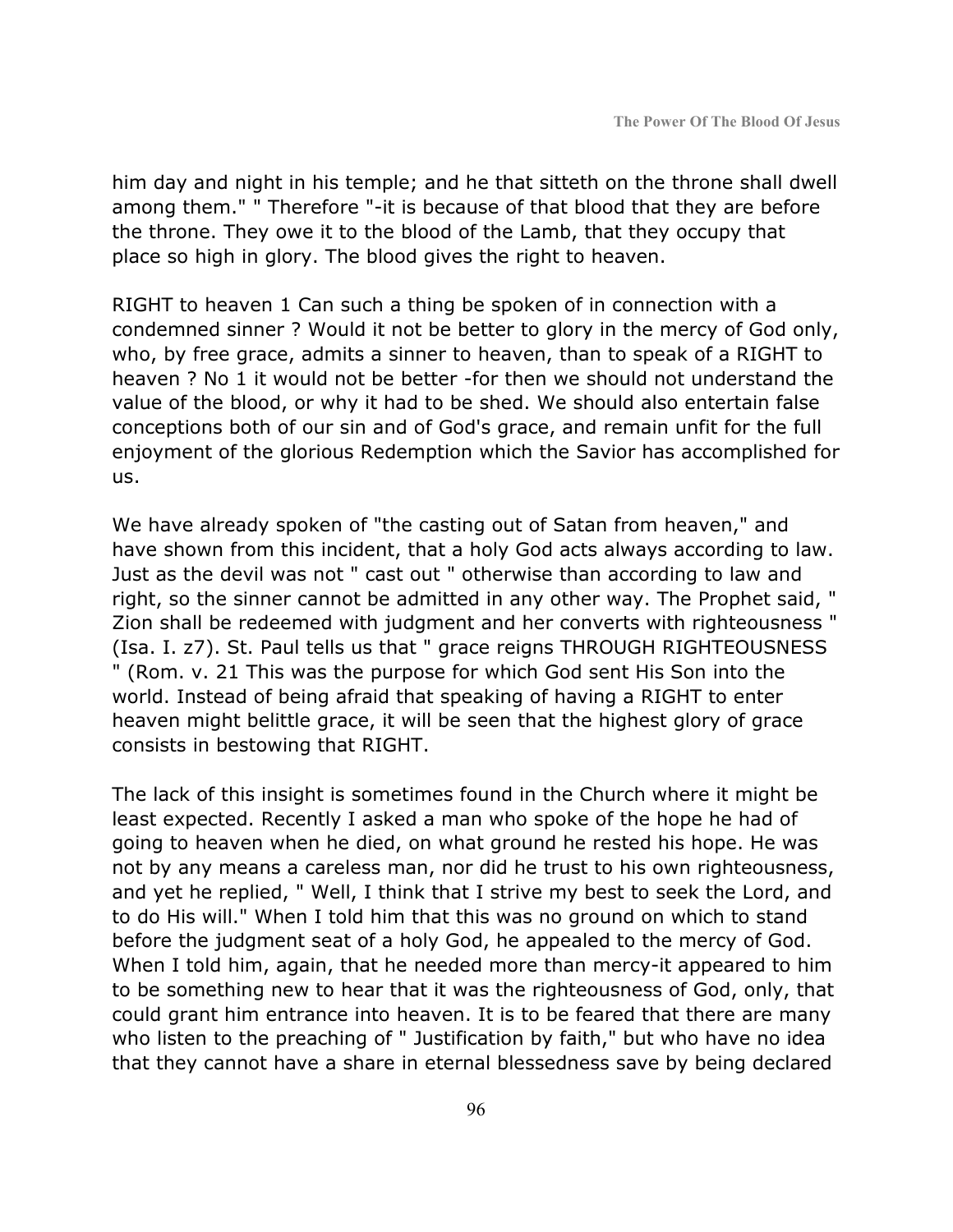legally righteous.

Entirely different was the testimony of a certain lad who had not the full use of his intellectual faculties, but whose heart the Spirit of God had enlightened to understand the meaning of the crucifixion of Jesus.

When on his death-bed he was asked about his hope, he intimated that there was a great book, on one of the pages of which his many sins, very many, had been written. Then with the finger of his right hand he pointed to the palm of his left hand, indicating the print of the nail there. Taking, as it were, something from the pierced hand-he was thinking of the blood that marked it-be showed how all that was written on that page was now blotted out. The blood of the Lamb was the ground of his hope.

The blood of the Lamb gives the believing sinner a RIGHT to heaven. " Behold the Lamb of God which taketh away the sin of the world." By shedding His blood He really bore the punishment of sin. He gave Himself up to death really in our place. He gave His life as a ransom for many. Now that the punishment is borne, and our Lord's blood has really been shed as a ransom, and appears before the throne of God in heaven, now the righteousness of God declares that as the sinner's Surety had fulfilled all the requirements of the law, both as regards punishment and obedience, God pronounces the sinner who believes in Christ to be righteous. Faith is just the recognition that Christ has really done everything for me ; that God's declaration of righteousness is just His declaration that, according to the law and right, I have a title to salvation. God's grace bestows on me the RIGHT to heaven. The blood of the Lamb is the evidence of this RIGHT. If I have been cleansed by that blood, I can meet death with full confidence-I have a RIGHT to heaven.

You desire and hope to get to heaven. Listen then to the answer given to the question-Who are they who will find a place before the throne of God ? " They have washed their robes, and made them white in the blood of the Lamb." That washing takes place, not in heaven, and not at death, but here, during our life on earth. Do not deceive yourselves by a hope of heaven, if you have not been cleansed, really cleansed, by that precious blood. Do not dare to meet death without knowing that Jesus Himself has cleansed you by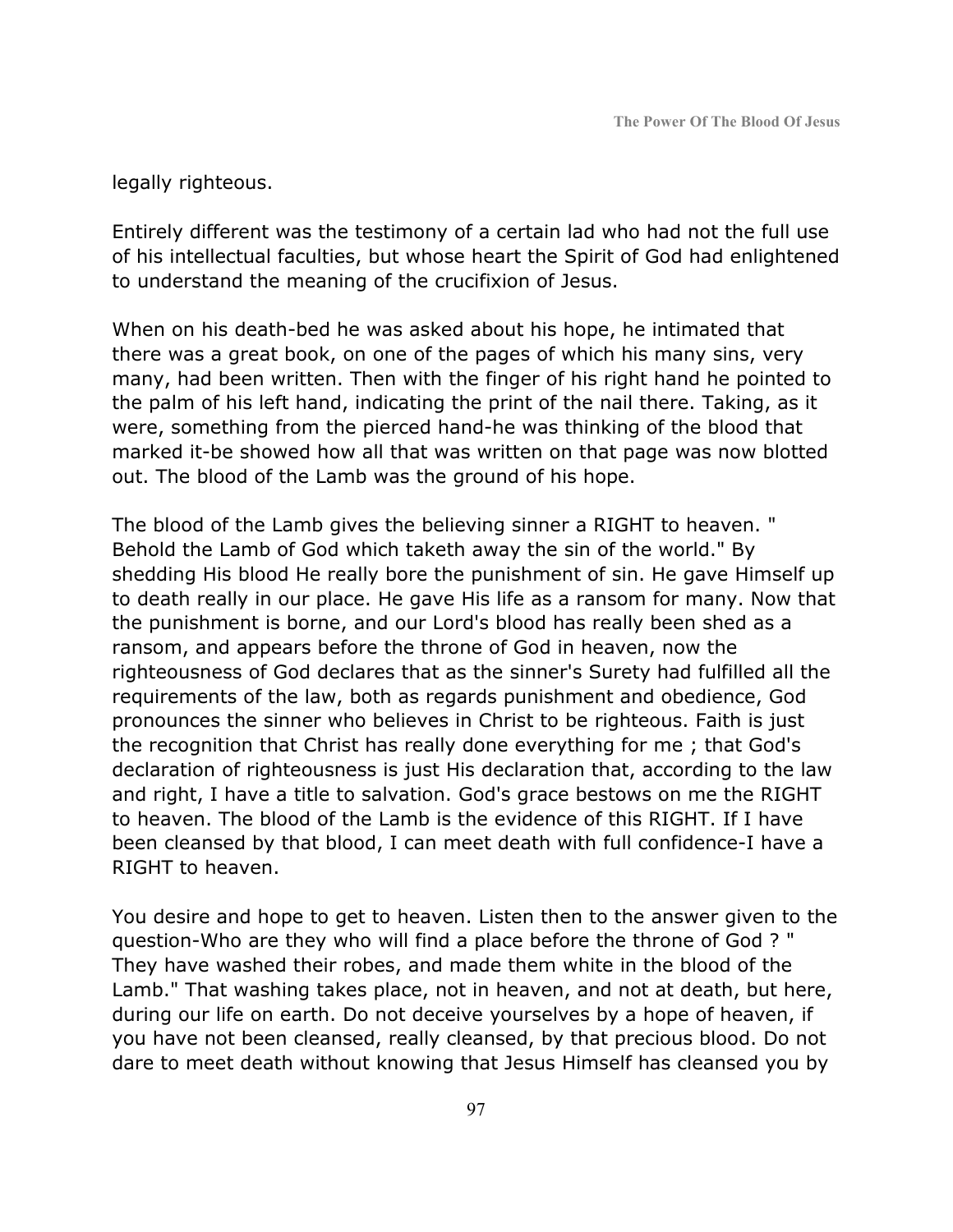His blood.

## II. THE BLOOD ALSO BESTOWS THE MEETNESS FOR HEAVEN.

It is of little use for men to have a right to anything unless they are fitted to enjoy it. However costly the gift, it is of little use if the inner disposition necessary to the enjoyment of it is wanting. To bestow t:;.. right to heaven on those who are not at the sari me time prepared for it, would give them no pleasure, but would be in conflict with the perfection of all God's; works.

The power of the blood of Jesus not only sets open the door of heaven for the sinner but it operates on him in such a divine way that, as he enters heaven, it will appear that the blessedness of heaven and he have been really fitted for each other.

What constitutes the blessedness of heaven, anal what the disposition is that is fitted for it, we are told by words connected with our text. " Therefore are they before the throne of God, and serve him day and night in his temple ; and he that sitteth on the throne shall dwell among them. They shall hunger no more:, neither thirst any more, neither shall the sun light on them nor any heat; for the Lamb which is in the midst of the throne shall feed them, and shall lead them unto living fountains of water, and God shall wipe away all tears from their eyes."

Nearness to and fellowship with God and the Lamb, constitute the blessedness of heaven. To be before the throne of God, and to see His face ; to serve Him day and night in His temple ; to be overshadowed by Him who sits upon the throne; to be fed and led by the Lamb; all these expressions point out how little the blessedness of heaven depends on anything else than on GOD AND THE LAMB. To see them, to have intercourse with them, to be acknowledged, loved, cared for by them-that is blessedness.

What preparation is needed for having such intercourse with God and the Lamb ? It consists in two things :--

I. Inner agreement in mind and will, and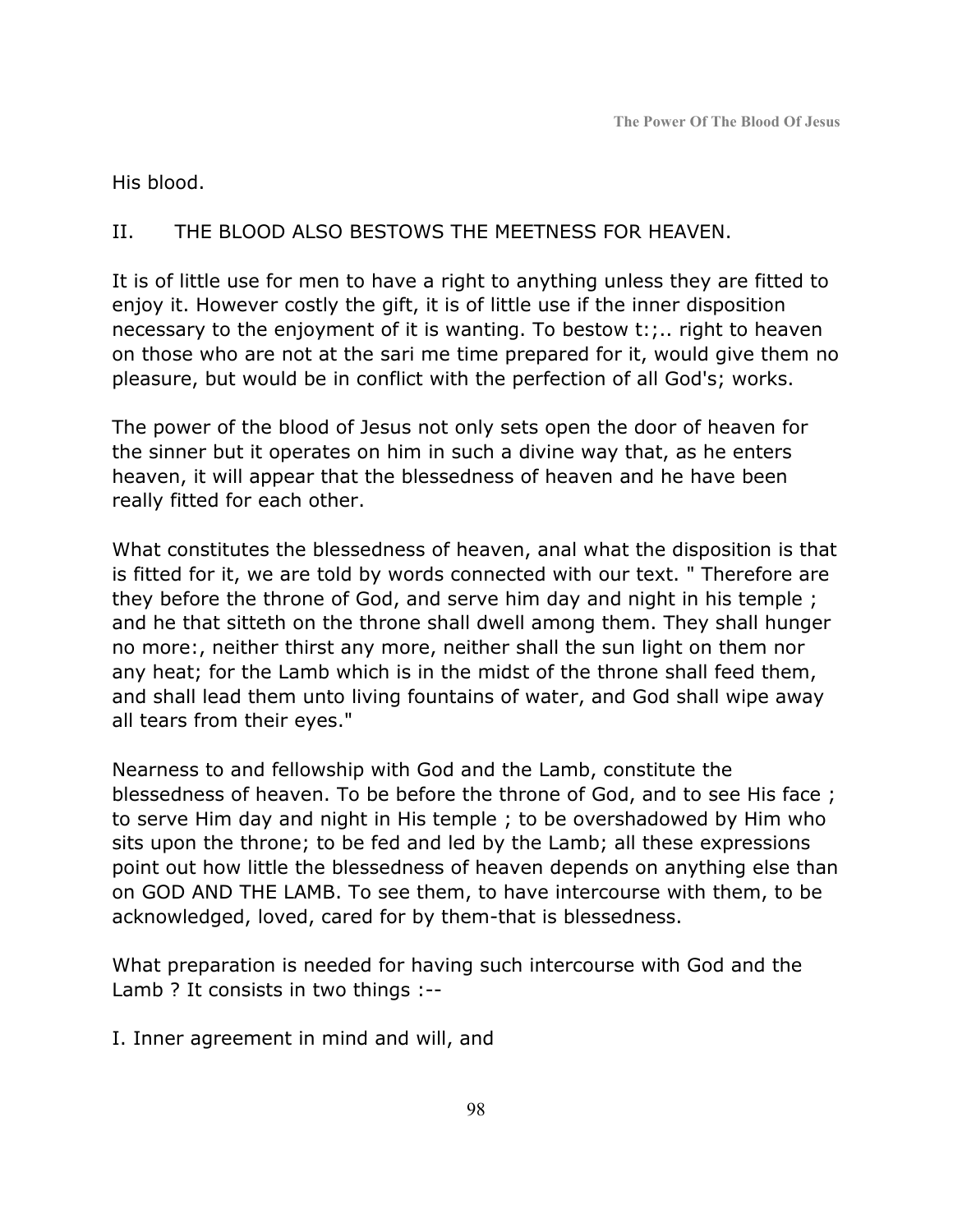ii. Delight in His nearness and fellowship and both are purchased by the blood.

I. There can be no thought of fitness for heaven apart from oneness with God's will. How could two dwell together unless they agreed ? And because God is the holy One, the sinner must be cleansed from his sin, and sanctified, otherwise he remains utterly unfit for what constitutes the happiness of heaven. " Without holiness no man can see the Lord." Man's entire nature must be renewed, so that he may think, and desire, and will, and do, what pleases God; not as a matter of mere obedience, in keeping a commandment, but from natural \_pleasure, and because be cannot do or will otherwise. Holiness must become his nature.

Is not this just what we have seen that the blood of the Lamb does? "The blood of Jesus Christ his Son cleanseth us from all sin." Where reconciliation and pardon are applied by the Holy Spirit, and are retained by a living faith, there the blood operates with a divine power, killing sinful lusts and desires ; the blood exercises constantly a wonderful cleansing power. In the blood, the power of the death of Jesus operates; we died with Him to sin; through a believing intercourse with the blood, the power of the death of Jesus presses into the innermost parts of our hidden life. The blood breaks the power of sin, and cleanses from all sin.

The blood sanctifies also. We have seen, that cleansing is but one part of salvation, the taking away of sin. The blood does more than this; it takes possession of us for God, and inwardly bestows the very same disposition which was in Jesus when He shed His blood. In shedding that blood, He sanctified Himself for us, that we also should be sanctified by the truth. As we delight and lose ourselves in that holy blood, the power of entire surrender to God's will and glory; the power to sacrifice everything, to abide in God's love., which inspired the Lord Jesus, is efficacious in us.

The blood sanctifies us for the emptying and surrender of ourselves, so that God may take possession of us, and fill us with Himself. This is true holiness; to be possessed by, and filled with God. This is wrought out by the blood of the Lamb, and so we are prepared here on earth to meet God in heaven with unspeakable joy.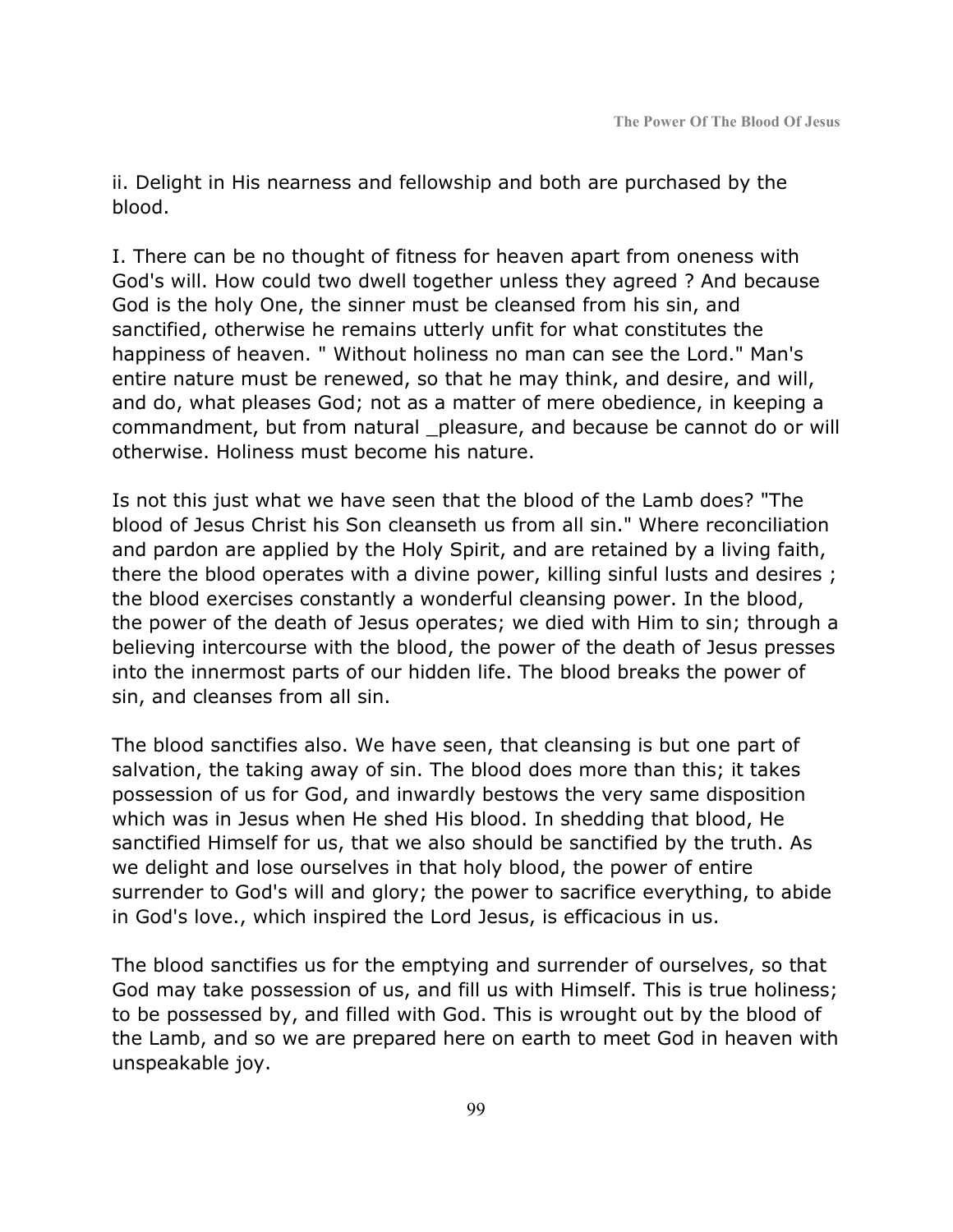ii. In addition to having one will with God, we said that fitness for heaven consisted in the desire and capacity for enjoying fellowship with, God. In this, also, the blood bestows, here, on earth, the true preparation for heaven. We have seen how the blood brings us near to God; leading to a priestlike approach, yea, we have liberty, by the blood, to enter into " The Holiest " of God's presence, and to make our dwelling place there. We have seen that God attaches to the blood such incomprehensible value, that where the blood is sprinkled, there is His throne of grace. When a heart places itself under the full operation of the blood, there God dwells, and there His salvation is experienced. THE BLOOD MAKES POSSIBLE THE PRACTICE OF FELLOWSHIP WITH GOD, and not less with the Lamb-with the Lord Jesus Himself. Have we forgotten His word : " he that eateth my flesh and drinketh my blood abideth in me, and I in him ? " The full blessing of the power of the blood, in its highest effect, is FULL ABIDING UNION WITH JESUS. It is only our unbelief that separates the work from the person; and the blood from the Lord Jesus. It is I-3E, HIMSELF, who cleanses by His blood, and brings us near, and causes us to drink. It is only through the blood that we are fitted for full fellowship with Jesus in heaven, just as with the Father.

Ye who are redeemed 3 Here you can see what is needed to mold you for heaven; to make you, even here, heavenly minded. See that the blood, which always has a place at the throne of grace above, manifests its power, always, also in your hearts ; and your lives will become an unbroken fellowship with God and the Lamb : the foretaste of life in eternal glory. Let the thought enter deeply into your soul the blood bestows already in the heart, here on earth, the blessedness of heaven. The precious blood makes life on earth and life in heaven one.

#### III. THE BLOOD PROVIDES SUBJECT MATTER FOR THE SONG OF HEAVEN.

What we have hitherto said has been taken from what the Elder stated about the redeemed. But how far is this their experience and testimony ? Have we anything out of their own mouths concerning this ? Yes, they themselves bear witness. In the song, contained in our text, they were heard to cry with loud voice, " Salvation to our God which sitteth upon the throne, and unto the Lamb." It is as the slain Lamb, that the Lord Jesus is in the midst of the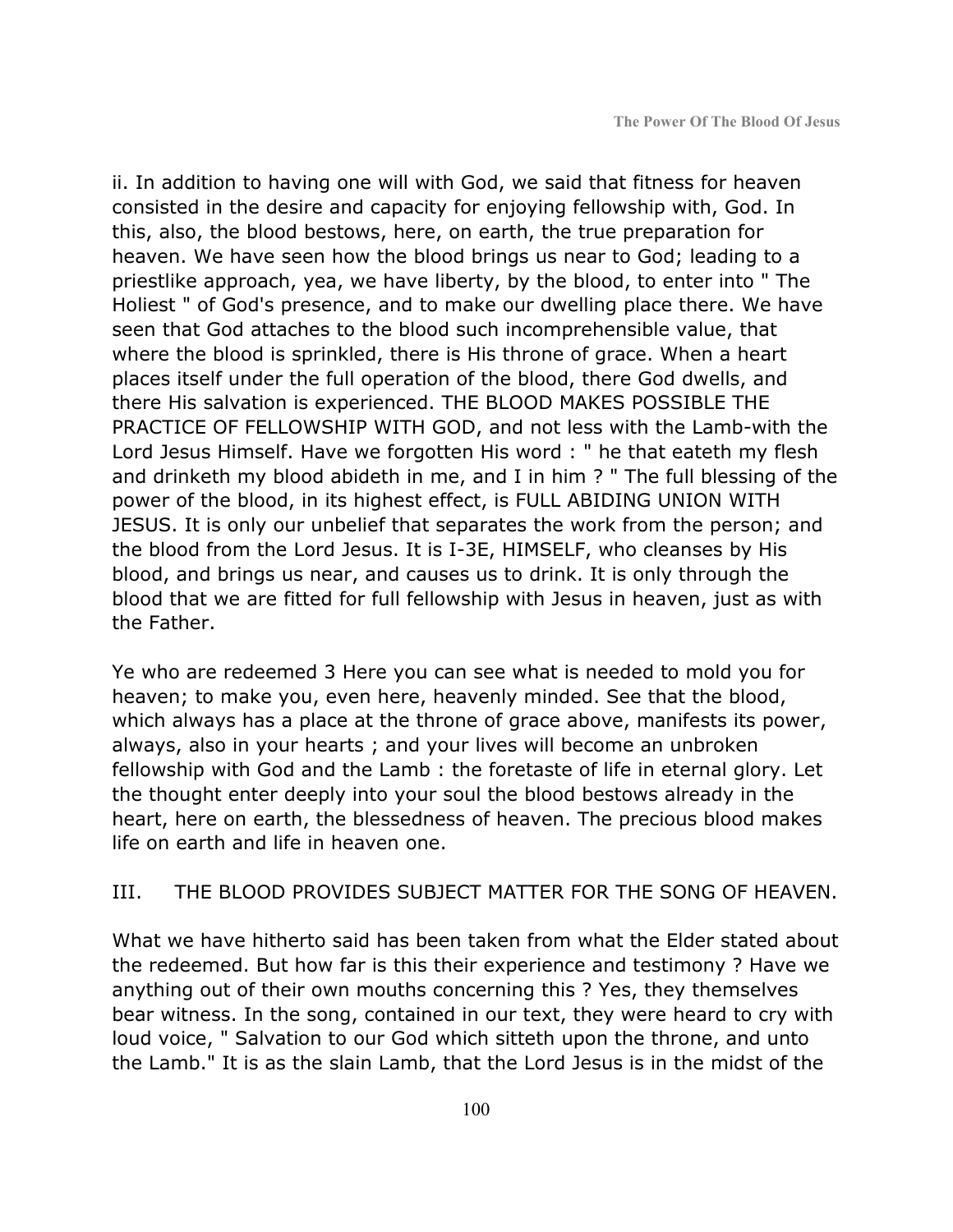throne, as a Lamb whose blood had been shed. As such, He is the object of the worship of the redeemed.

This appears still more clearly in the new song that they sing, " Thou art worthy to take the book and to open the seals thereof, for thou hast redeemed us TO God BY THY BLOOD, out of every kindred, and tongue, and nation, and hast made us unto our God kings and priests " (Rev. v. 9 and 10).

Or in words somewhat different, used by the Apostle in the beginning of the book, where he, under the impression of all that he had seen and heard in heaven concerning the place which the Lamb occupied, at the first mention of the name of the Lord Jesus, cried out, " Unto him that loved us and WASHED US FROM OUR SINS IN HIS OWN BLOOD, and hath made us kings and priests unto God and his Father; to him be glory and dominion for ever, Amen." (Rev. I. 5 and 6).

Without ceasing, the blood of the Lamb continues to be the power to awaken the saved, to their song of joy and thanksgiving ; because in the death of the Cross the sacrifice took place in which He gave Himself for them, and won them for Himself; because, also, the blood is the eternal seal of what He did, and of the love which moved Him to do it, it remains also the inexhaustible, overflowing fountain of heavenly bliss.

That we may the better understand this, notice the expression: " Him that loved us and washed us from our sins IN HIS OWN BLOOD." In all our consideration about the blood of Jesus, we have had till now no occasion intentionally to stop there. And of all the glorious things which the blood means, this is one of the most glorious-His blood is the sign, the measure, yes, the impartation of His love. Each application of His blood, each time that He causes the soul to experience its power, is a fresh outflowing of His wonderful love. The full experience of the power of the blood in eternity will be nothing else than the full revelation of how He gave Himself up for us, and gives Himself to us, in a love eternal, unending, incomprehensible-as God Himself.

"Him who loved us and washed us from our sins in his own blood." This love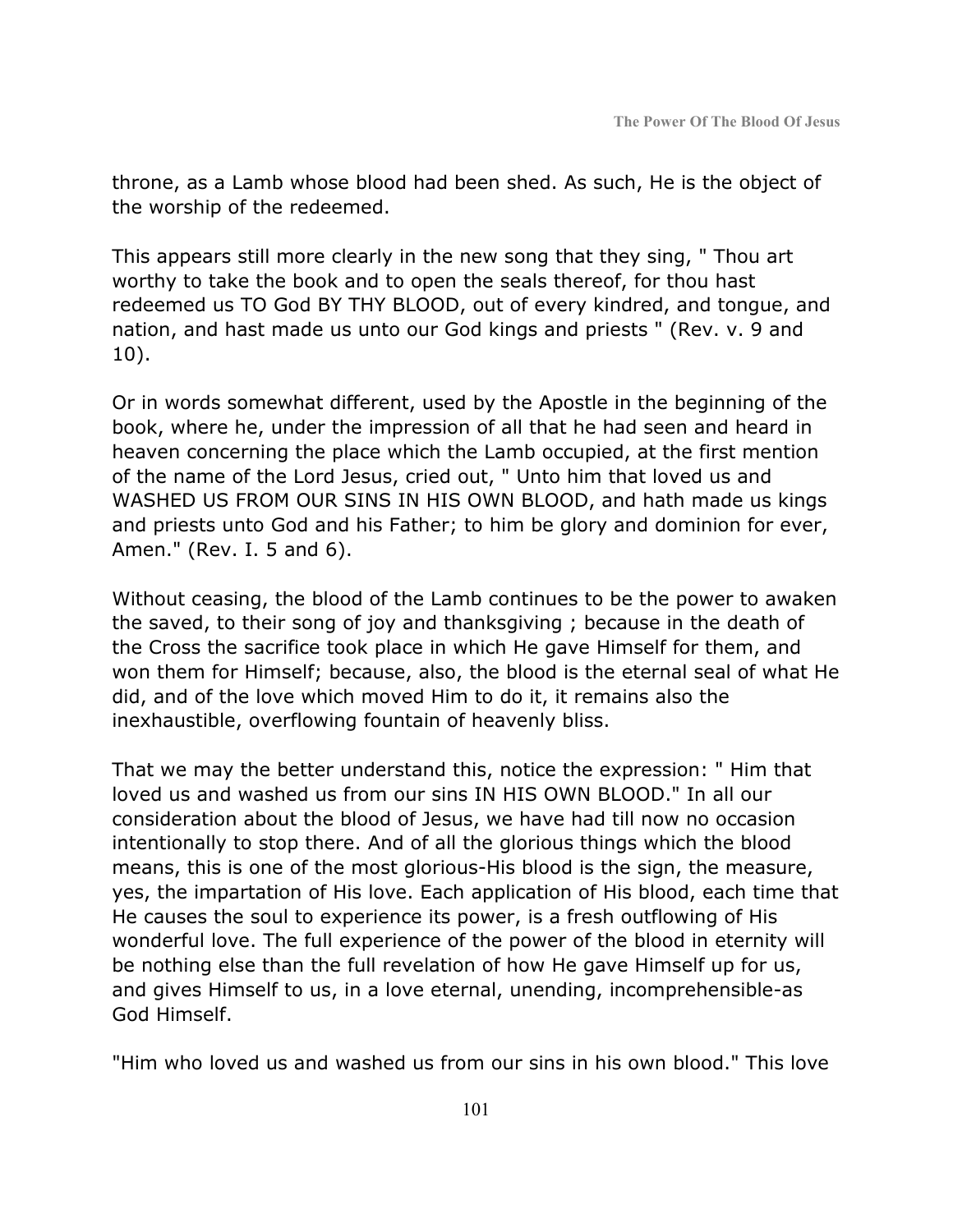is indeed incomprehensible. What has not that love moved Him to do ? He gave Himself for us; He became sin for us; He was made a curse for us. Who would dare to use such language, who could ever have dared to think such a thing if God had not revealed it to us by His Spirit ? That He really gave Himself up for us, not because it was laid upon Him to do so, but by the impulse of a love that really longed for us, that we might for ever be identified with Him. Because it is such a divine wonder, therefore we feel it so little. But, blessed be the Lord ! there is a time coming when we shall feel it, when under the ceaseless and immediate love-sharing of the heavenly life, we shall be filled and satisfied with that love. Yes, praised be the Lord ! even here on earth there is hope that through a better knowledge of, and more perfect trust in the blood, the Spirit will more powerfully shed abroad "the love of God in our hearts." There is nothing to prevent our hearts being filled with the love of the Lamb, and our mouths with His praise here on earth, by faith, as is done in heaven by sight. Each experience of the power of the blood will become increasingly an experience of the love of Jesus.

It has been said that it is not desirable to lay too much emphasis on the word " blood " ; that it sounds coarse, and the thought expressed by it can be conveyed in a way more in accordance with our modern habit of speaking or thinking.

I must acknowledge that I do not share in this view. I receive that word as coming, not just from John, but from the Lord Himself. I am deeply convinced that the word chosen by the Spirit of God, and by Him made living and filled with the power of that eternal life whence the song containing it comes to us, carries in itself a power of blessing surpassing our understanding. Changing the expression into our way of thinking has all the imperfection of a human translation. He who desires to know and experience " what the Spirit says unto the churches " will accept the word by faith, as having come from heaven, as the word in which the joy and power of eternal life is enfolded in a most peculiar manner. Those expressions, " THY BLOOD," and " THE BLOOD OF THE LAMB " will make " THE HOLIEST," the place of God's glory, resound eternally with the joyful notes of " The New Song."

Heavenly joy through THE BLOOD OF THE LAMB: that will be the portion of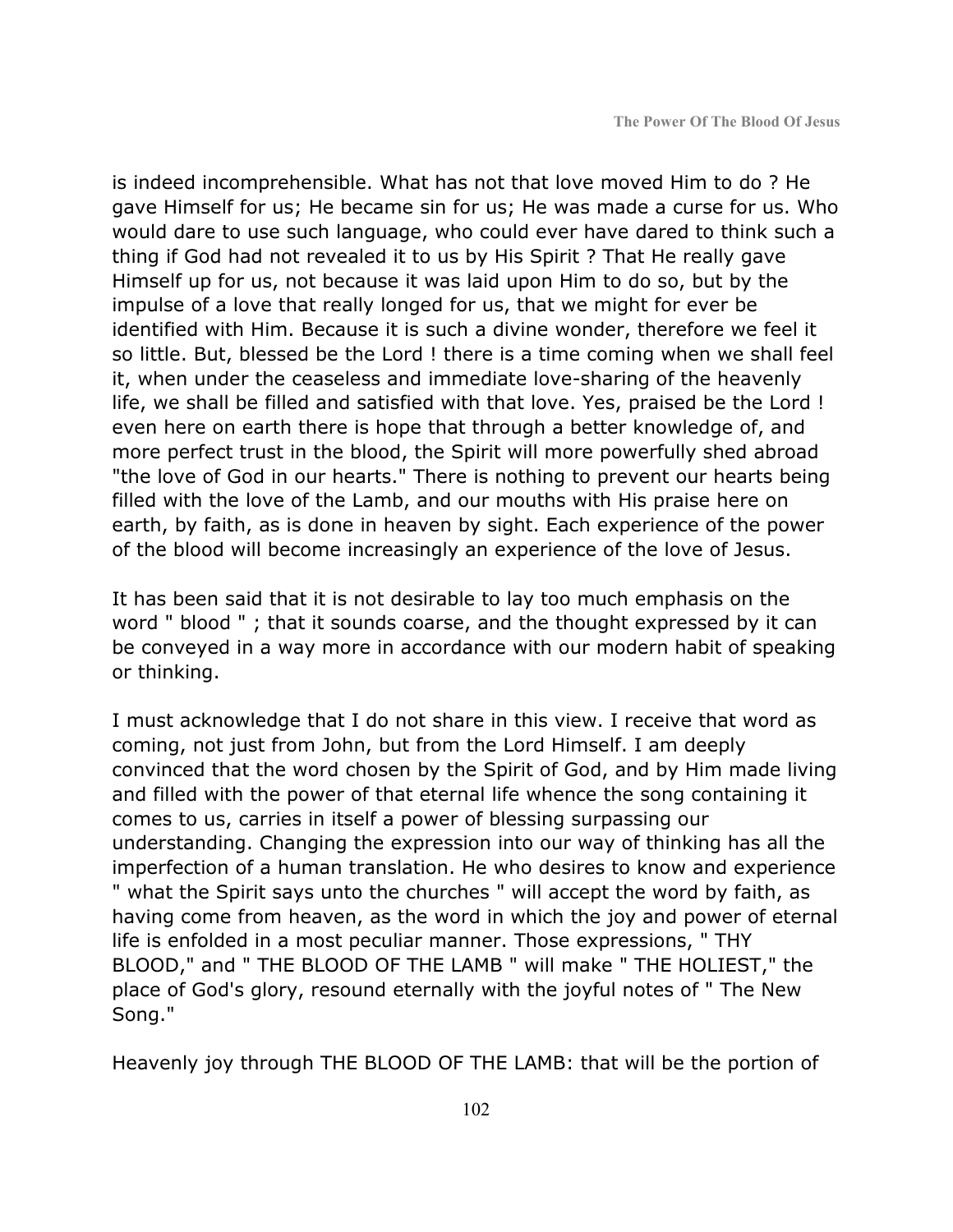all, here on earth, who with undivided heart yield to its power; and of all above, in heaven, who have become worthy to take a place among the multitude around the throne.

My Comrades in Redemption! we have learned what those in heaven say, and how they sing about the blood. Let us pray earnestly that these tidings may have the effect on us, which our Lord intended. We have seen that to live a real heavenly life it is necessary to abide in the full power of the blood. The blood bestows the right to enter heaven.

As the blood of RECONCILIATION it works out in the soul the full, living consciousness which belongs to those who are at home in heaven. It brings us really into " THE HOLIEST," near to God. It makes us fit for heaven.

As the CLEANSING BLOOD it delivers from the lust and power of sin, and preserves us in the fellowship of the light and life of the Holy God. The blood inspires the song of praise in heaven. As the blood of the Lamb " who loved us and gave himself for us " it speaks not only of WHAT He has done for us, but chiefly of HIM who has done all. In the blood, we have the most perfect impartation of Himself. He who by faith gives himself up to experience, to the full, what the blood is able to do, will soon find an entrance into a life of happy singing of praise, and love, that heaven itself, alone, can surpass.

My Comrades in Redemption ! this life is for you and me. May THE BLOOD BE ALL OUR GLORY, not only at the Cross with its awful wonders, but also at the Throne. Let us plunge deep, and ever deeper, into the living fountain of the blood of the Lamb. Let us open our hearts wide, and ever wider, for its operation. Let us firmly, and ever more firmly, believe in the ceaseless CLEANSING by which the Great Eternal Priest Himself will apply that blood to us. Let us pray with burning, and ever more burning, desire that nothing, yes, nothing, may be in our heart that does not experience the power of the blood. Let us unite joyfully, and ever more joyfully, in the song of the great multitude, who know of nothing so glorious as this-" Thou hast redeemed us to God, by thy blood."

May our life on earth become what it ought to be, O OUR BELOVED LORD I one ceaseless song to x` Him who loved us and washed us from our sins in